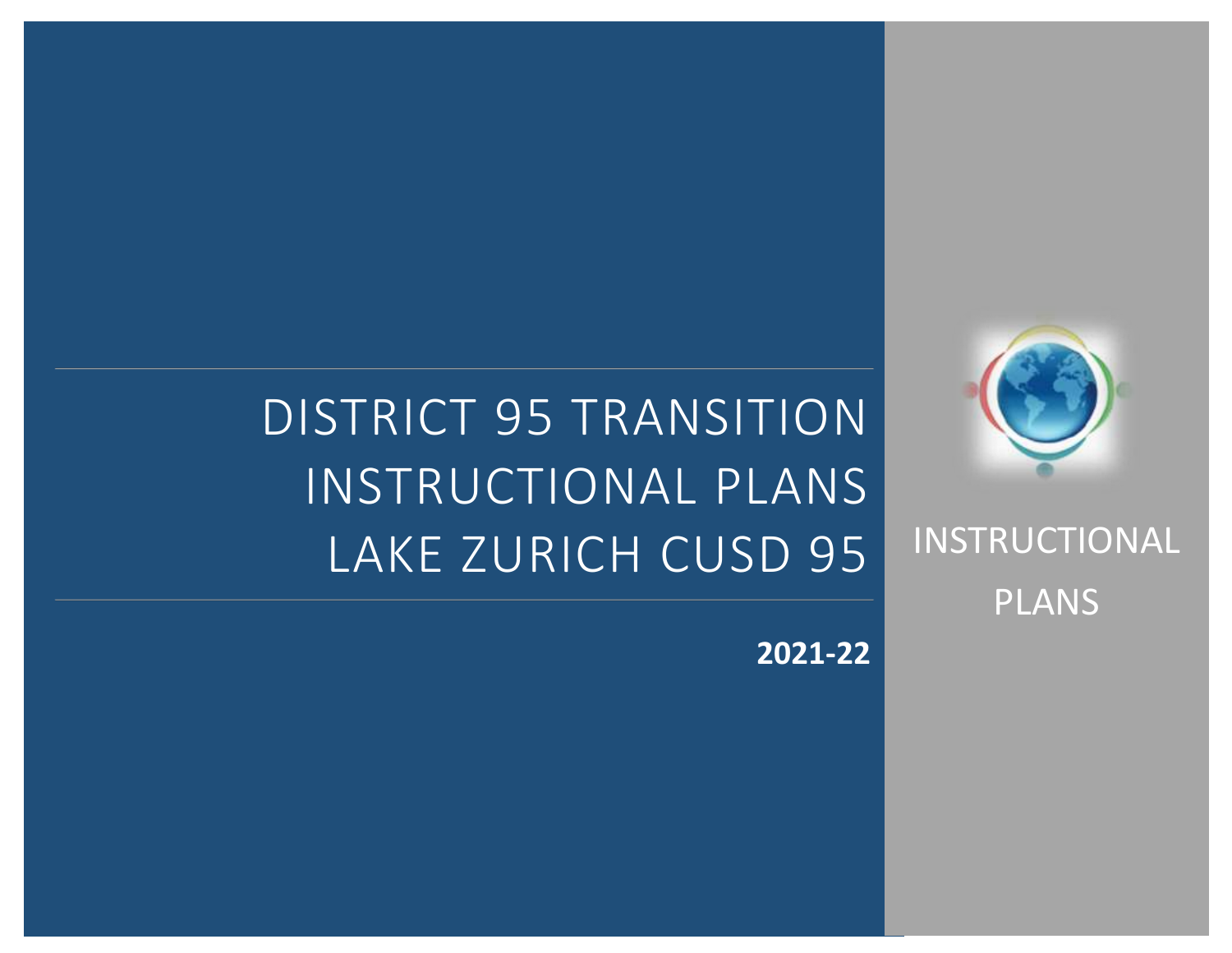### **District 95 Instructional Planning Background**

Lake Zurich CUSD 95 has developed four instructional plans for potential implementation should an alternate form of traditional school be State required other than the traditional school model. The Illinois State Board of Education (ISBE) has recommended that all Districts within the State of Illinois be prepared to implement one of five instructional models beginning during the 2021-22 school year. Those plans include:

- Full Capacity without Classroom Physical Distancing Restrictions
- Full Capacity with Classroom Physical Distancing Restrictions of 3-6 Feet
- Hybrid Learning (Classroom Physical Distancing Restrictions of at Least 6 Feet)
- Remote Learning

District 95 created multiple Planning Teams to develop/revise each of the four new models under the advisement of its Pandemic Advisory Council. The District's approach allowed for the teams to create and/or adjust the District's plans to ensure the most optimal educational experience for all learners, while maintaining an unwavering commitment to the health and safety of our students and staff. Furthermore, the District understands and acknowledges the potential of future educational interruptions during the 2021-22 school year due to a resurgence of COVID-19, as well as the potential to operate within multiple models throughout any given school year.

Additionally, due to the uncertainties and unknowns related to any emergency situation, the District has designed fluid and flexible plans to best support the potential for changing orders from the governor and ISBE.

In planning for each of the instructional plans, the following strands will be of great focus to ensure the successful implementation:

- Academics & Data
- Human Relations
- Operations
- Health & Wellness
- Student & Family Support
- Communications
- Governance

It is important to note that the Traditional Instructional Model followed during a non-emergent situation is not a part of this document. District 95 has planned for four alternate instructional models with the additional intermittent scenario representing the need to pivot between plans.

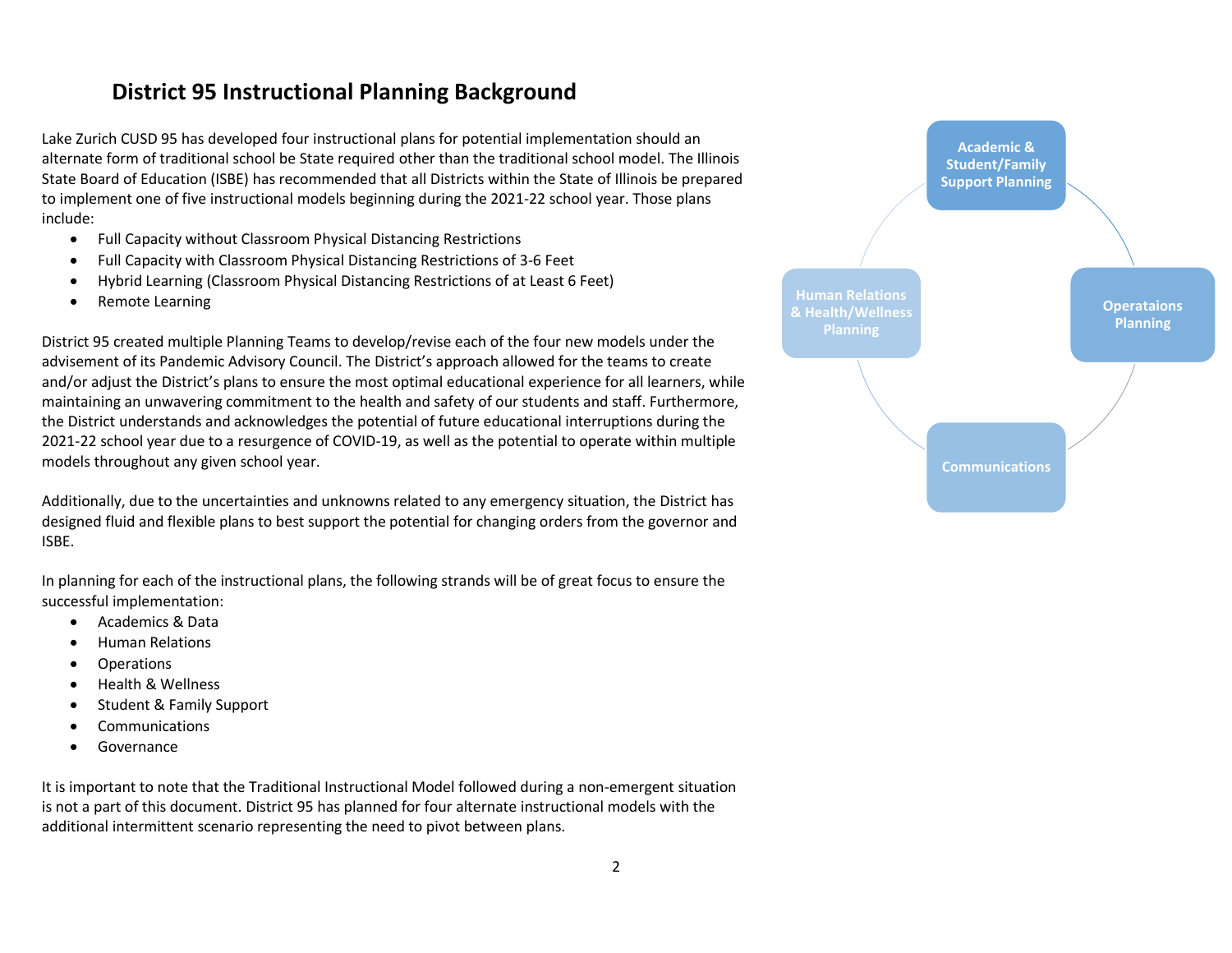| <b>Academics &amp; Thoughtful Data</b>    | <b>Operations</b>                                 | <b>Human Relations</b>                                      |
|-------------------------------------------|---------------------------------------------------|-------------------------------------------------------------|
| Data Analysis                             | <b>Facilities</b><br>$\bullet$                    | <b>Staff</b><br>$\bullet$                                   |
| Curriculum                                | Transportation<br>$\bullet$                       | Health<br>$\bullet$                                         |
| Technology                                | Safety<br>$\bullet$                               | <b>Professional Learning</b>                                |
| <b>Instructional Pedagogy</b>             | <b>General Cleaning Protocols</b><br>$\bullet$    | <b>Expectations</b>                                         |
| Instructional Planning & Scheduling       | <b>Food Service</b><br>$\bullet$                  | Procedural                                                  |
| <b>Grading &amp; Assessment Practices</b> | <b>Fiscal Responsibilities</b><br>$\bullet$       |                                                             |
| Procedural                                | Procedural<br>$\bullet$                           |                                                             |
|                                           |                                                   |                                                             |
| <b>Student &amp; Family Support</b>       | <b>Health &amp; Wellness</b>                      | <b>Communications</b>                                       |
| Special Education, 504s, & EL/Bilingual   | Supplies & Resources                              | Feedback                                                    |
| <b>Services</b>                           | Reporting<br>$\bullet$                            | <b>Community Channels</b>                                   |
| <b>Interventions</b>                      | Hygiene<br>$\bullet$                              | <b>Communication Documents &amp; Templates</b><br>$\bullet$ |
| Procedural                                | Procedural<br>$\epsilon$                          | <b>Implementation Plans</b>                                 |
| Social Emotional Learning Considerations  | <b>Community Collaboration</b>                    | Community Culture & Climate                                 |
| and Expectations                          | Learning Plan Pivots Driven by State<br>$\bullet$ | Procedural                                                  |
|                                           | Guidance                                          |                                                             |
|                                           |                                                   |                                                             |

### **Sub-areas specifically considered by the corresponding Planning Team**

### **Guiding Principles:**

The purpose of the District 95 Instructional Planning Framework is to provide all students with access to continuous learning during times of emergency that force the use of strategies that include a combination of technology-based instruction, as well as synchronous interaction. Regardless of the plan implemented, District 95 will continue to strive to achieve its mission in which all learners are empowered to achieve personal excellence. Instructional strategies supportive of students in realizing the District's mission shall encourage all District 95 educators to:

- Ensure flexibility and the ability to remain nimble so that the District is able to easily pivot between plans
- Support meaningful learning at all times
- Protect the health and wellness of all staff, students, and visitors by complying with all state and local efforts of
- Engage all students
- Assess all students to identify needs and potential acceleration to best determine the best path forward
- Inspire a gradual release of responsibility supportive of students accepting ownership of their own learning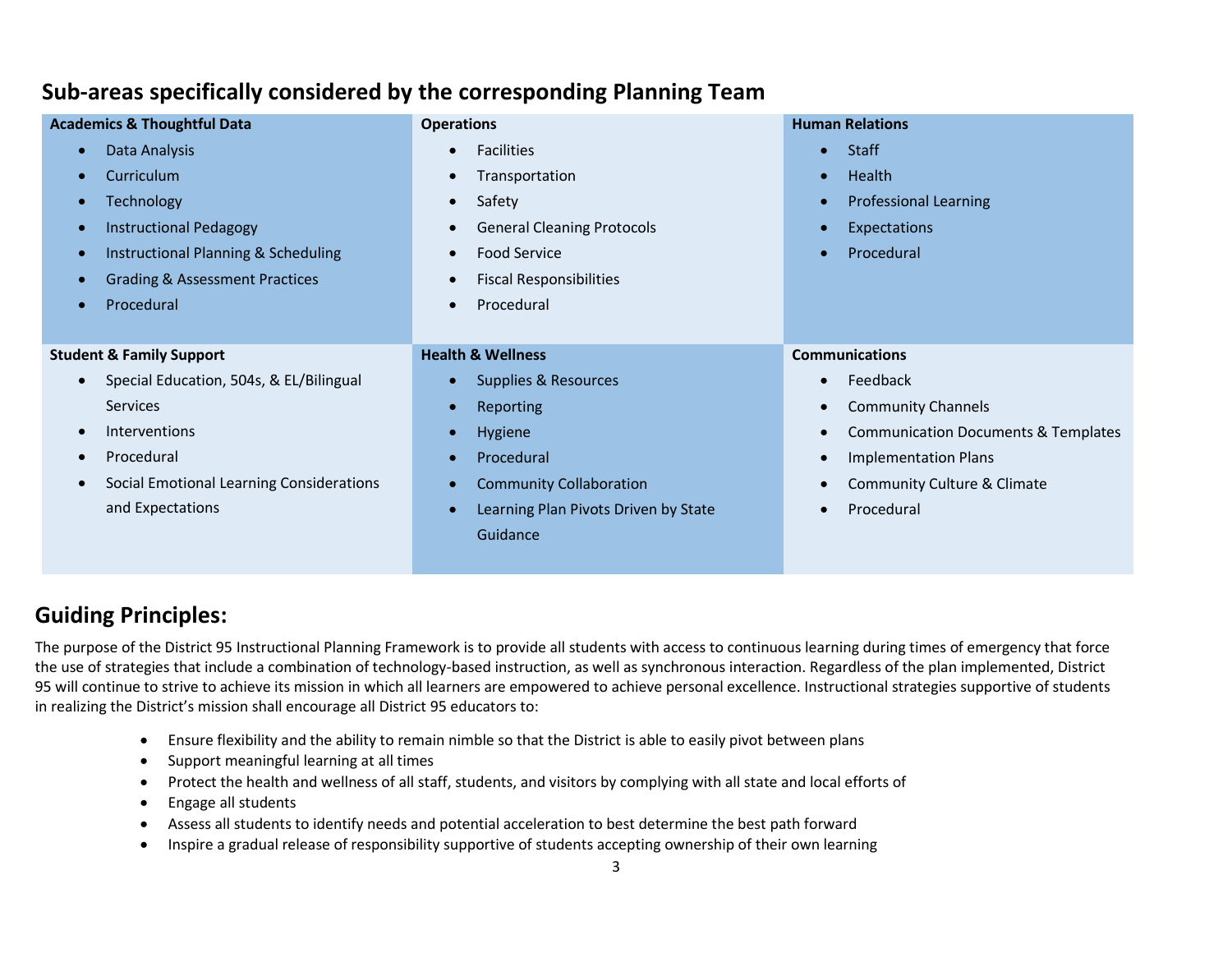- Ensure educator support and professional learning to influence a greater impact with students and families
- Promote students in realizing opportunities to express District 95's values including: Collaboration, Continuous Improvement, High Expectations, Integrity, Perseverance, Respect, and Equity
- Provide for strong partnerships between home and school



In preparation of the 2021-22 School Year, four potential academic models have been developed with the idea of successful pivots between models for individual classrooms, buildings, and/or District level implementation. The process of pivoting is symbolized as arrows within the following visual representation.

It is important to note that District 95 remains committed to achieve its goal of providing ALL students the greatest access to Full Capacity: Face-to-Face Learning (without classroom physical distancing restrictions); however, the State's health organizations in cooperation with the Illinois State Board of Education provide specific guidance, recommendations, and/or expectations that school districts shall follow. The State's direction may at times force the District to pivot between instructional plans. It will remain incredibly important to the District's success for all staff, families, and students to remain flexible throughout the 2021-22 school year.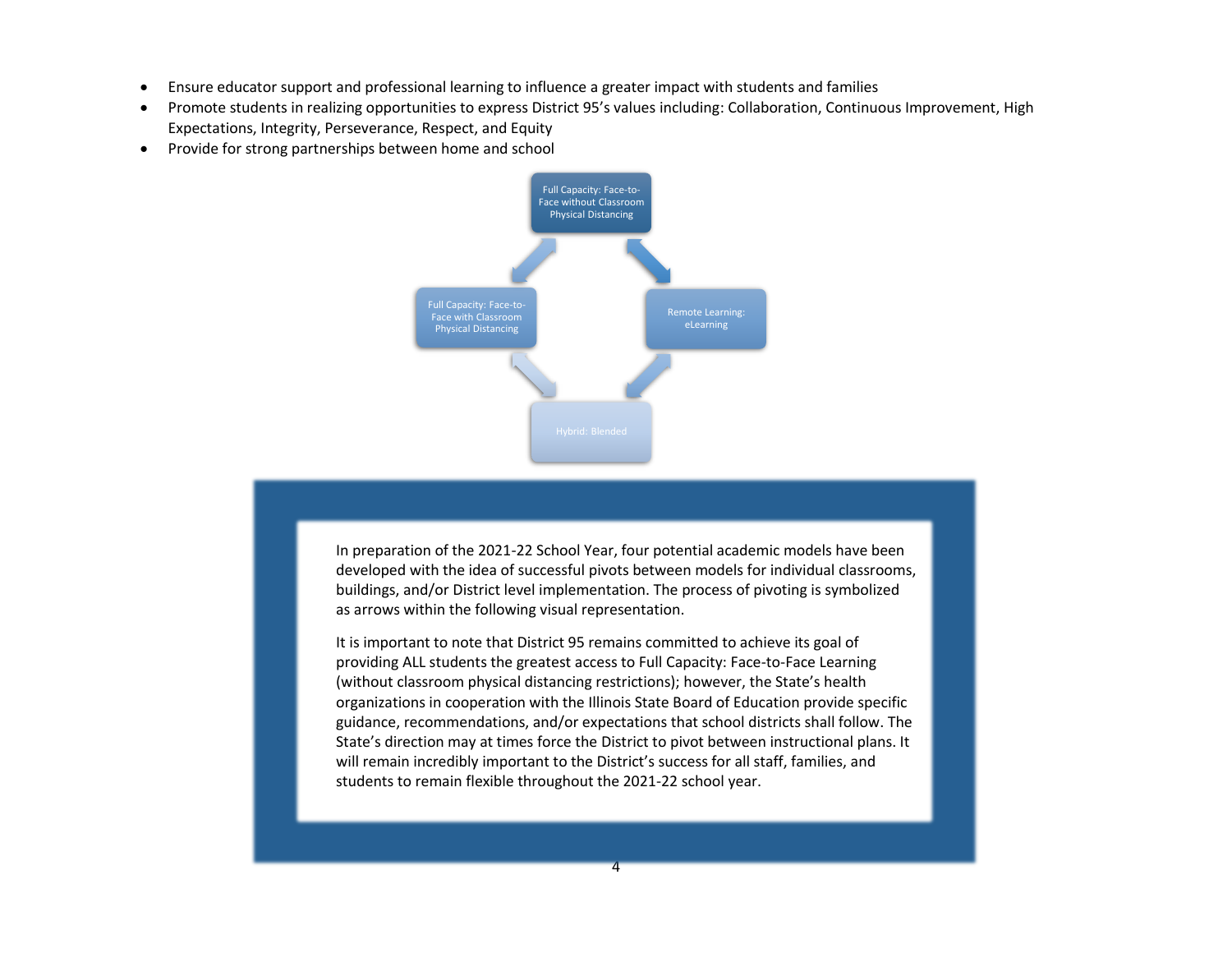|                                                                                              | Scenario 1 - Full Capacity: Face-to-Face (without Classroom Physical Distancing Restrictions): A scenario where all students are encouraged<br>to be physically present in the school building (if possible) with specified restrictions. Considerations of academic plans, lunch and recess,<br>student activities and programs, transportation, cleaning protocols, health/sickness procedures, etc. must be planned accordingly. Physical                                                                                                                                                                                                                                                                                                                                                                                                                                                                                                                                                                                                                                                                                                                                                                                                                                                       |
|----------------------------------------------------------------------------------------------|----------------------------------------------------------------------------------------------------------------------------------------------------------------------------------------------------------------------------------------------------------------------------------------------------------------------------------------------------------------------------------------------------------------------------------------------------------------------------------------------------------------------------------------------------------------------------------------------------------------------------------------------------------------------------------------------------------------------------------------------------------------------------------------------------------------------------------------------------------------------------------------------------------------------------------------------------------------------------------------------------------------------------------------------------------------------------------------------------------------------------------------------------------------------------------------------------------------------------------------------------------------------------------------------------|
|                                                                                              | Distancing Restrictions may apply to large congregate settings, such as the cafeteria, busses, gymnasiums, locker usage, hallways,<br>arrival/dismissal procedures, etc. Classrooms are able to facilitate classroom set-ups that encourage collaboration and teaming. Additional<br>considerations may be required for athletic and after school activities, school safety and security drills, etc.                                                                                                                                                                                                                                                                                                                                                                                                                                                                                                                                                                                                                                                                                                                                                                                                                                                                                              |
|                                                                                              | Restrictions may be placed on large group activities (ie. Assemblies, sporting events, activities and clubs, celebrations, fine arts<br>performances, etc.)                                                                                                                                                                                                                                                                                                                                                                                                                                                                                                                                                                                                                                                                                                                                                                                                                                                                                                                                                                                                                                                                                                                                        |
|                                                                                              | Physical Distancing Restrictions may also apply (ie. hallway movement, locker usage, class seating arrangements, arrival and dismissal<br>procedures, etc.)                                                                                                                                                                                                                                                                                                                                                                                                                                                                                                                                                                                                                                                                                                                                                                                                                                                                                                                                                                                                                                                                                                                                        |
|                                                                                              | Class sizes may be reduced at the elementary level<br>Eligible students may be participating in remote learning                                                                                                                                                                                                                                                                                                                                                                                                                                                                                                                                                                                                                                                                                                                                                                                                                                                                                                                                                                                                                                                                                                                                                                                    |
| Four $(4)$                                                                                   |                                                                                                                                                                                                                                                                                                                                                                                                                                                                                                                                                                                                                                                                                                                                                                                                                                                                                                                                                                                                                                                                                                                                                                                                                                                                                                    |
| Scenarios/<br>Intermittent<br><b>Opportunities for</b><br>Recommendation<br>& Board Approval | Scenario 2 - Full Capacity: Face-to-Face (with Classroom Physical Distancing Restrictions of 3-6 Feet): A scenario where all students are<br>physically present in the school building with specified restrictions. Considerations of academic plans, student supports, classroom setup,<br>lunch and recess, fine arts opportunities, student activities and programs, transportation, cleaning protocols, health/sickness procedures, etc.<br>must be planned accordingly. Physical Distancing Restrictions apply (ie. hallway movement, locker usage, class seating arrangements,<br>arrival/dismissal procedures, specials, etc.). Additional considerations may be required for athletic and after school activities, school safety and<br>security drills, etc. There are likely restrictions for onsite learning within this model, including:<br>Restrictions are placed on all large group activities (ie. Assemblies, sporting events, activities and clubs, celebrations, fine arts<br>performances, etc.)<br>Social Distancing Restrictions apply (ie. hallway movement, locker usage, class seating arrangements, arrival and dismissal procedures,<br>etc.) (Likely 3-6 feet)<br>Class size caps will need to be considered<br>Some students may be participating in remote learning |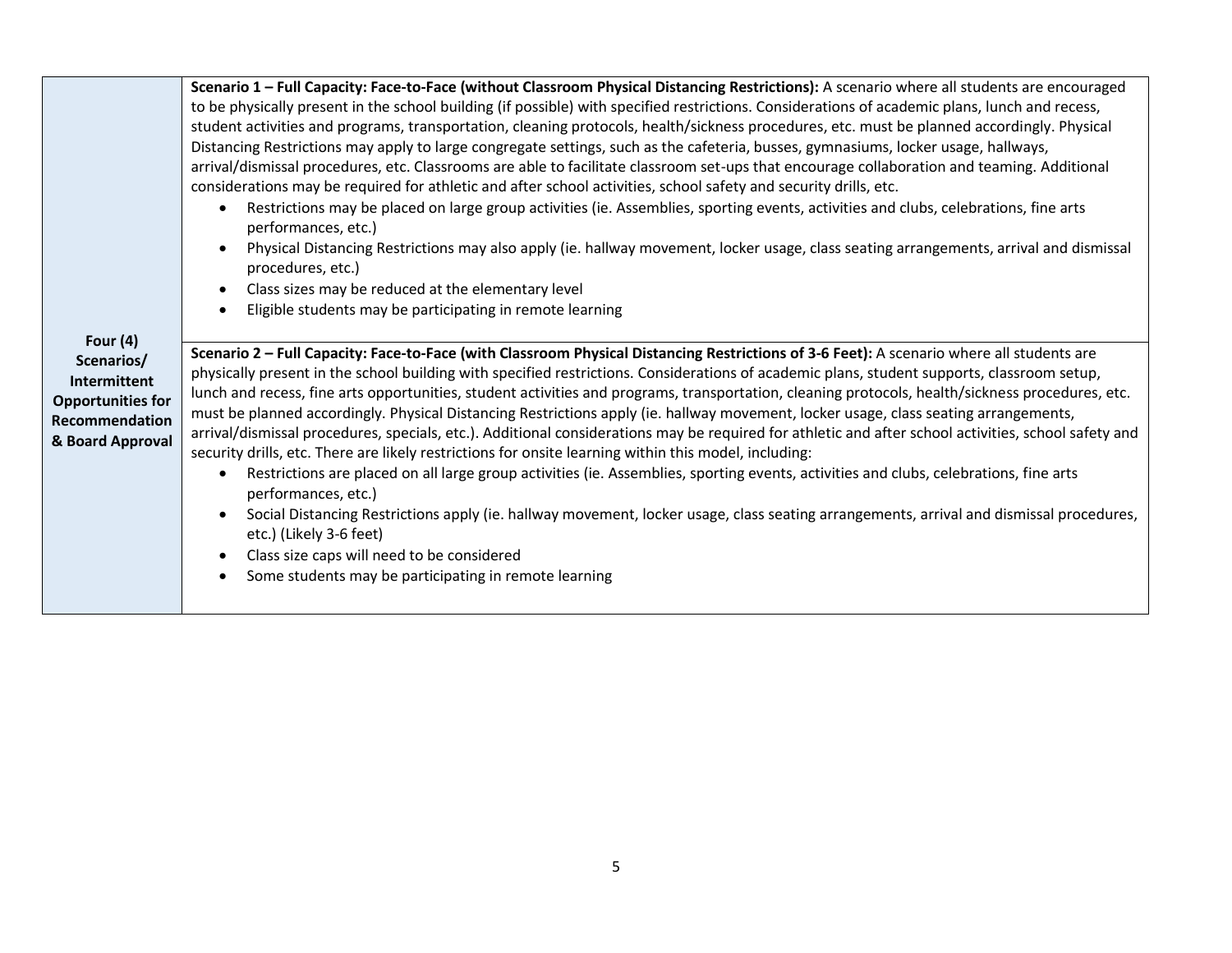| Scenario 3 - Hybrid: Blended Model (combines Face-to-Face with <i>eLearning</i> ). This scenario takes into account all considerations from<br>Scenario 2 and will work from an initial assumption of 25% to 60% of school capacity at any given time. Considerations of courses taught<br>virtually vs. face-to-face, unique schedules of students based upon grade level assignments, supports (IEP's, 504's, Accelerated Courses, etc.),<br>athletic and after school opportunities, access to specials, professional development and meetings for staff, transportation, lunch and recess,<br>school safety and security (drills, entrance/exits, etc.) and other related topics as needed. There are restrictions for onsite learning within this |
|--------------------------------------------------------------------------------------------------------------------------------------------------------------------------------------------------------------------------------------------------------------------------------------------------------------------------------------------------------------------------------------------------------------------------------------------------------------------------------------------------------------------------------------------------------------------------------------------------------------------------------------------------------------------------------------------------------------------------------------------------------|
| model that are presumed to include:<br>Restrictions are placed on all large group activities (ie. Assemblies, sporting events, activities and clubs, celebrations, fine arts<br>performances, etc.)<br>Social Distancing Restrictions apply (ie. Classrooms, hallway movement, locker usage, class seating arrangements, arrival and dismissal<br>procedures, etc.) (Likely 6 feet)<br>A maximum identified number of students may access face-to-face instructional experiences at one time<br>Some students are participating in remote learning                                                                                                                                                                                                     |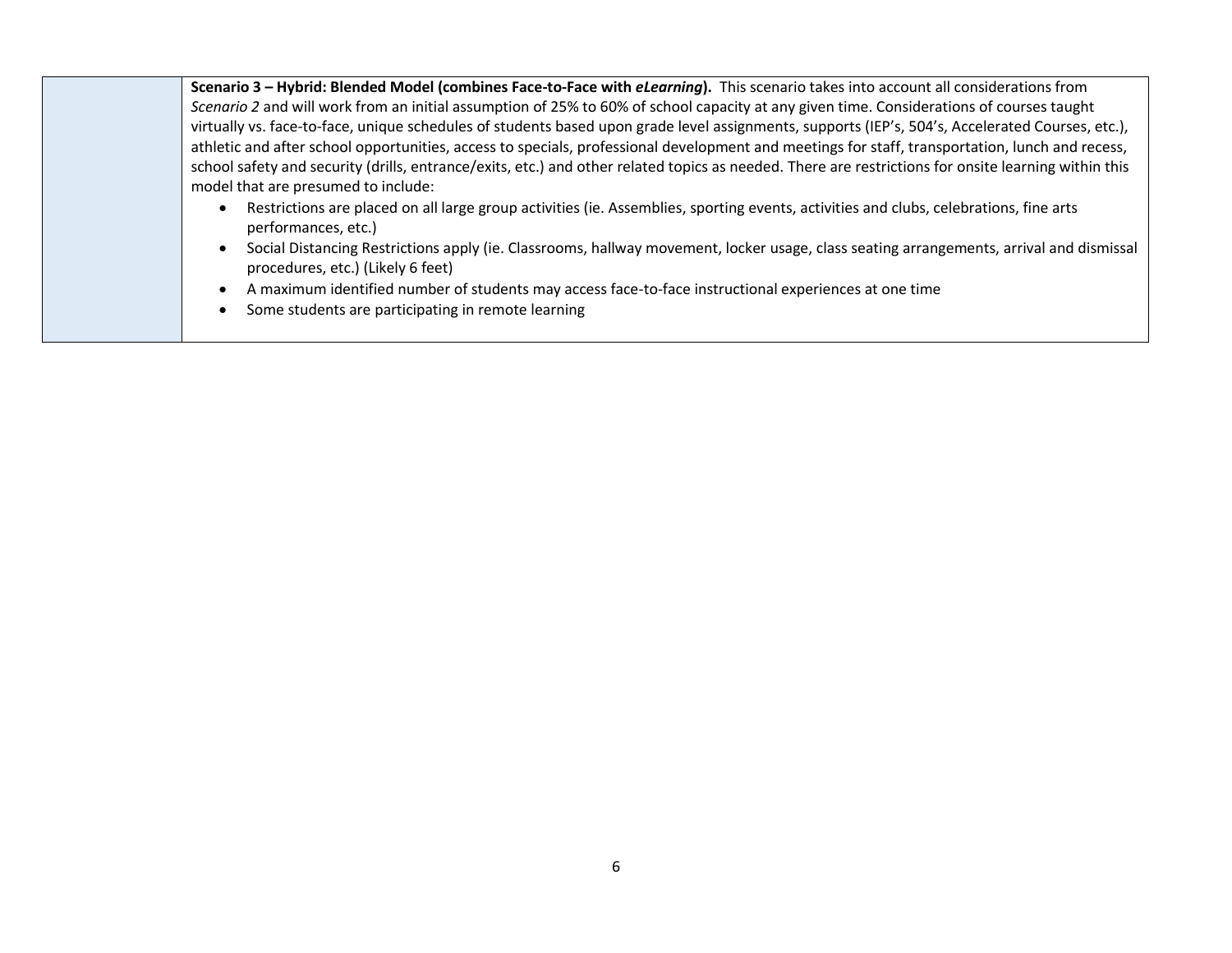|                                                       | Scenario 4 - Remote Learning: elearning Model: A scenario that provides a synchronous/asynchronous model for instruction due to<br>classroom, building, and/or district physical closures. This plan provides all students learning opportunities in a fully remote format.                                                                                                                                                                                                                                                                                                                                                                                                                                                                                                                                                                                                                                                                                                                                                                                                |
|-------------------------------------------------------|----------------------------------------------------------------------------------------------------------------------------------------------------------------------------------------------------------------------------------------------------------------------------------------------------------------------------------------------------------------------------------------------------------------------------------------------------------------------------------------------------------------------------------------------------------------------------------------------------------------------------------------------------------------------------------------------------------------------------------------------------------------------------------------------------------------------------------------------------------------------------------------------------------------------------------------------------------------------------------------------------------------------------------------------------------------------------|
| <b>Instructional</b><br>Plan<br><b>Considerations</b> | The following criterion were followed during the creation of the instructional models presented:<br>Demonstrated flexibility and care for the unique and individual needs of staff and students<br>Made recommendations based upon research and/or best practice; provided for stakeholder feedback and response to this feedback<br>2.<br>Supported opportunities of choice for students/parents when possible, appropriate, and/or allowable (virtual, face-to-face, etc.)<br>3.<br>Developed sustainable structure for any emergency related to school closure<br>4.<br>Follow a process for assessing student mastery, and implementing data thoughtfully designed supports for student skill gaps<br>5.<br>(individuals and cohorts)<br>Considered human interactions, and provide opportunities for the monitoring of the social-emotional well-being of students and<br>6.<br>adults<br>Continued practices to support fiscal responsibility with resources, plans and recommendations<br>Complied with legal expectations as well as State/ISBE requirements<br>8. |
| <b>Resources</b>                                      | <b>Highlighted Research Information:</b><br>Academic/Student-Family Support Team<br><b>American Academy of Pediatrics</b><br><b>CDC</b><br>The Effects of Block Scheduling (NOTE: Most studies on block scheduling are older (15+ years old) and do not utilize "hard" data in<br>reviewing student outcomes in relation to block schedules)                                                                                                                                                                                                                                                                                                                                                                                                                                                                                                                                                                                                                                                                                                                               |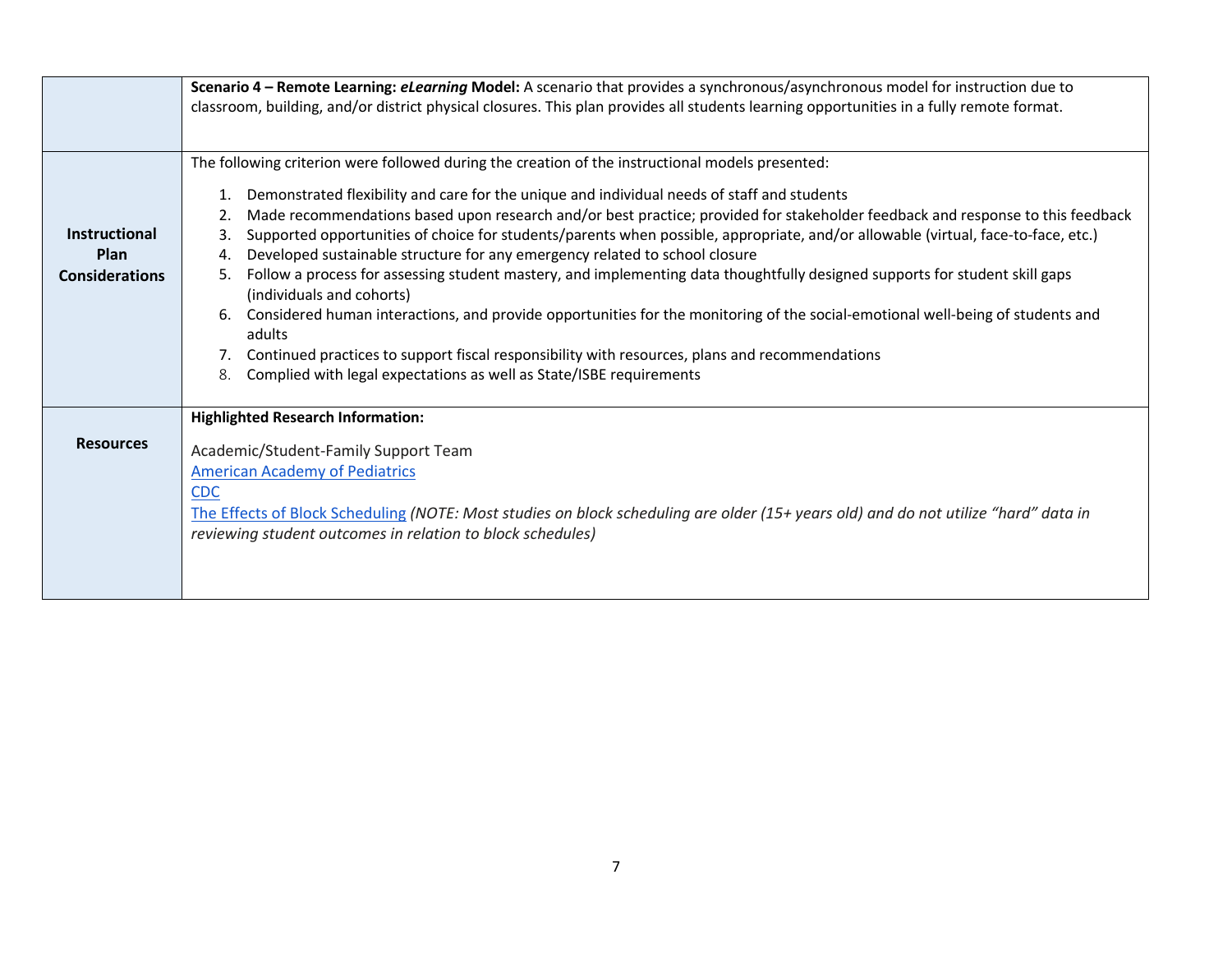

# **Lake Zurich Community Unit School District 95**

## *INSTRUCTIONAL PLANS FOR THE 2021-22 SCHOOL YEAR*

*District 95's Instructional Learning Plans are designed to meet all State expectations associated with the Governor's Restore Illinois Plan and the Illinois State Board of Education* 

*"Beginning the 2021-22 School Year"*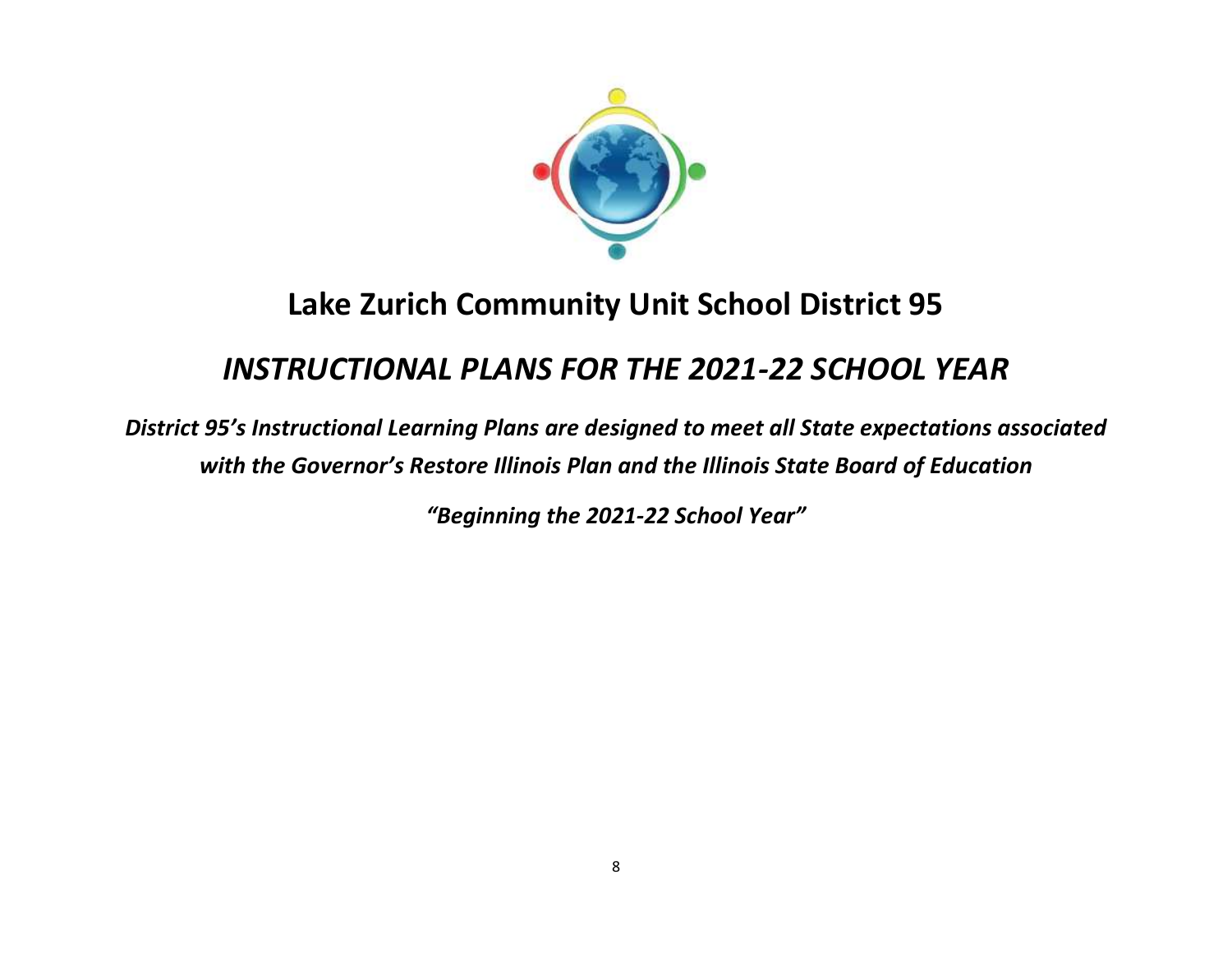### **INTRODUCTION**

Lake Zurich Community Unit School District 95 has developed four *Instructional Plans* based on State/National/World guidance/expectations (including information from the Illinois State Board of Education (ISBE), Illinois Department of Health (IDPH), and the Centers for Disease Control and Prevention (CDC), and the World Health Organization (WHO)). The information below outlines District 95 expectations for the 2021-22 School Year should the District return to school meeting all requirements to allow students to be on site in-person. While District 95 has worked very hard to ensure the safest possible return for students, staff and administrators, the District will provide reasonable accommodations for staff/administrators who demonstrate a specific need related to returning to work onsite (with physician request), and District 95 may offer students/families the opportunity to participate in remote learning, if eligible. Families requesting remote learning will be required to provide evidence of need for remote learning. This evidence will be reviewed by an administrator within the Curriculum & Instruction Department and/or the Student Services Department. All requests will be reviewed and answered prior to the start of the school year and/or within three business days.

Based on the State's guidance, District 95 continues to expect to continue the following practices until otherwise directed:

- Required use of appropriate personal protective equipment (PPE)
- Reduced numbers of individuals in large settings;
- Required physical distancing observed, as much as possible;
- Increased school-wide cleaning and disinfection.

Additionally, the State Superintendent has recommended that districts provide in-person learning to the greatest extent possible. District 95 has a strong commitment to the entire learning community to resume full in-person learning during the 2021-22 school year unless otherwise directed by the State. The District has used this information in planning for a return to school, alongside current State guidance.

Furthermore, the District will continue to follow all guidance related to after school parent and student events. Based on ISBE guidance, District 95 may continue to limit any nonessential visitors, volunteers, and activating involving external groups, or organizations. Additional requirements for COVID

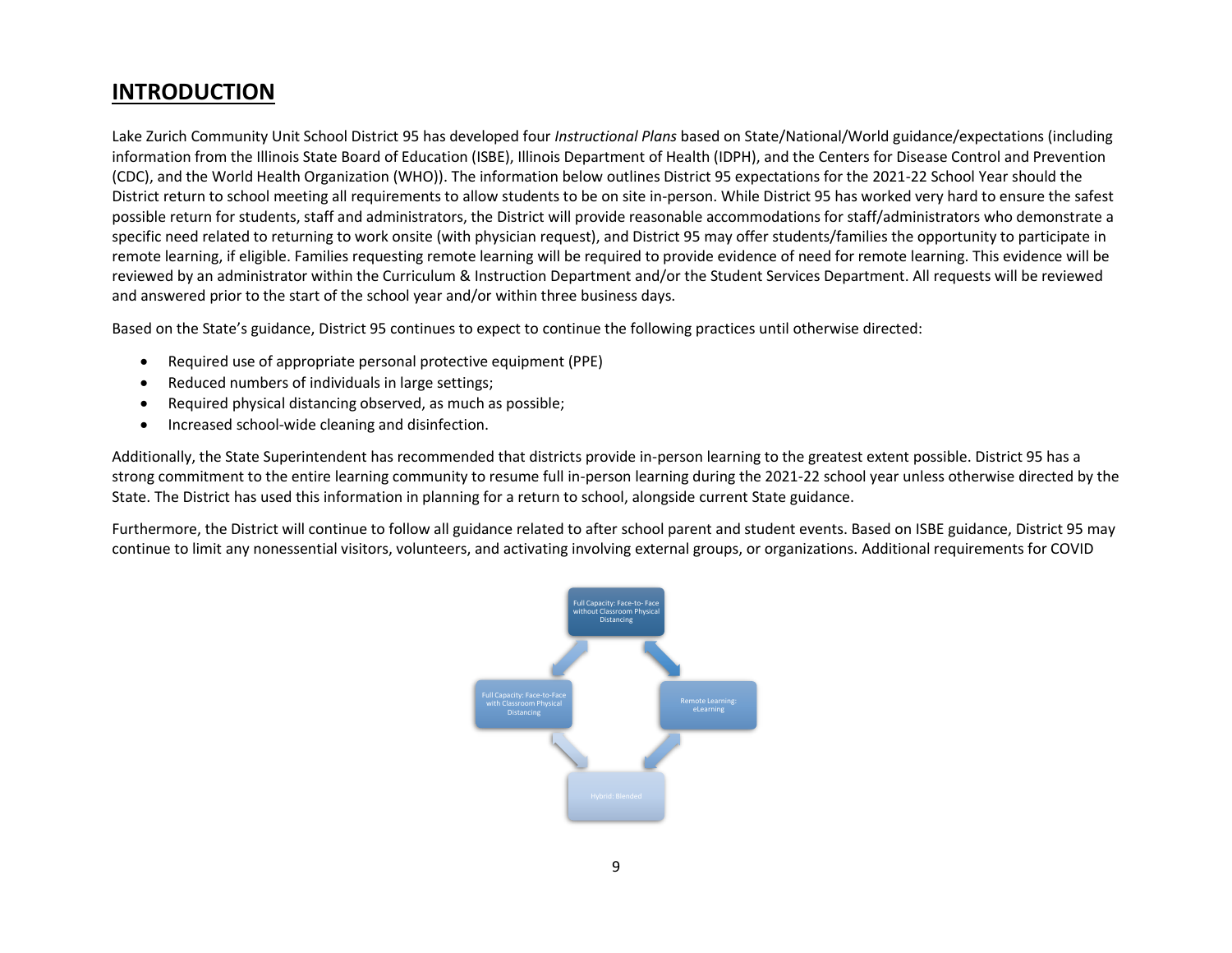vaccinations may also be expected based on State guidance. Specific protocols will be outlined as a part of this document. The following section of this document provides a comprehensive review of District 95's Instructional Models, including specified areas of focus:

Each of the identified focus areas will include an overview, containing stakeholder expectations that are a critical part of the District's Instructional Models. Within each of these identified areas of focus, there are additional sub-areas that are thoroughly described.

This document represents a comprehensive outline for each of the identified areas.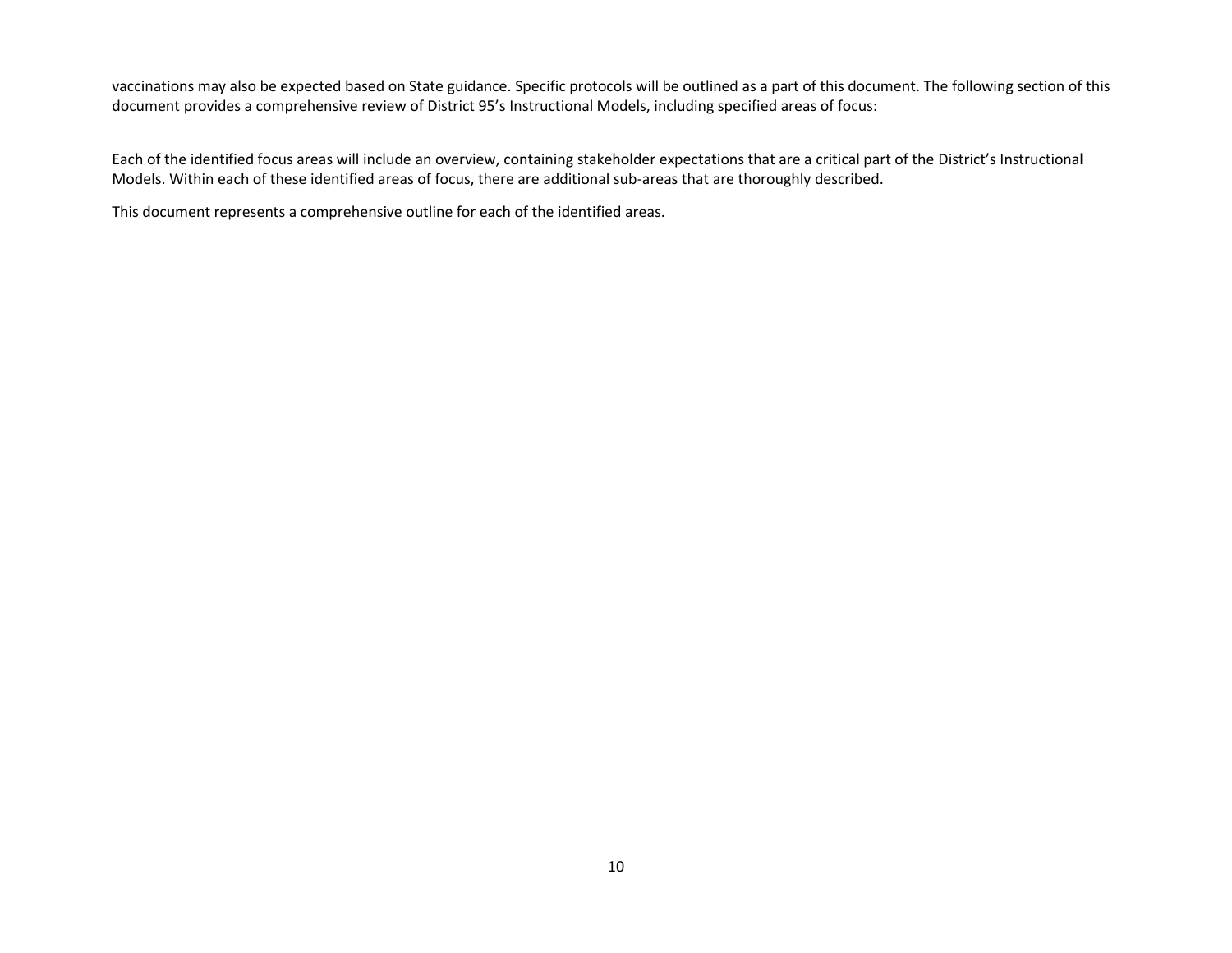

# **Academics**

### **Overview**

The Academic portion of District 95's Instructional Learning Models contain important information specific to all aspects of the pre-, during-, and postlearning expectations. District 95 will continue to use its curriculum currently outlined for each grade level, content area, and/or course alongside consideration of student performance data. It is important to note that District 95's curricula is aligned to the State of Illinois learning standards. Regardless of the educational model identified (Full Capacity without Classroom Physical Distancing, Full Capacity with 3-6 Feet Physical Distancing, hybrid/blended, or eLearning), District 95 will utilize its curriculum as a basis for all instructional planning, delivery, and assessments. It is important to note that there are likely to be times when educators may identify priority standards as their main focus for instruction during any of the instructional models executed or when pivoting between them. Changes related to curriculum will be determined by the District.

This section of District 95's Instructional Learning Plan includes the following information:

- Stakeholder expectations
- Model definitions
- Technology considerations
- Remote learning considerations
- Schedule considerations
- Procedural information related to attendance

### **Instructional Model Information**



#### **FULL CAPACITY: FACE-TO-FACE** *WITHOUT* **CLASSROOM PHYSICAL DISTANCING REQUIREMENTS**

The Full Capacity: Face-to-Face without Classroom Physical Distancing Requirements allows the District to provide continuous in-person educational opportunities for all students with State restrictions for on-site learning by placing potential restrictions in place for large group gatherings as well as other potential expectations such as mask wearing.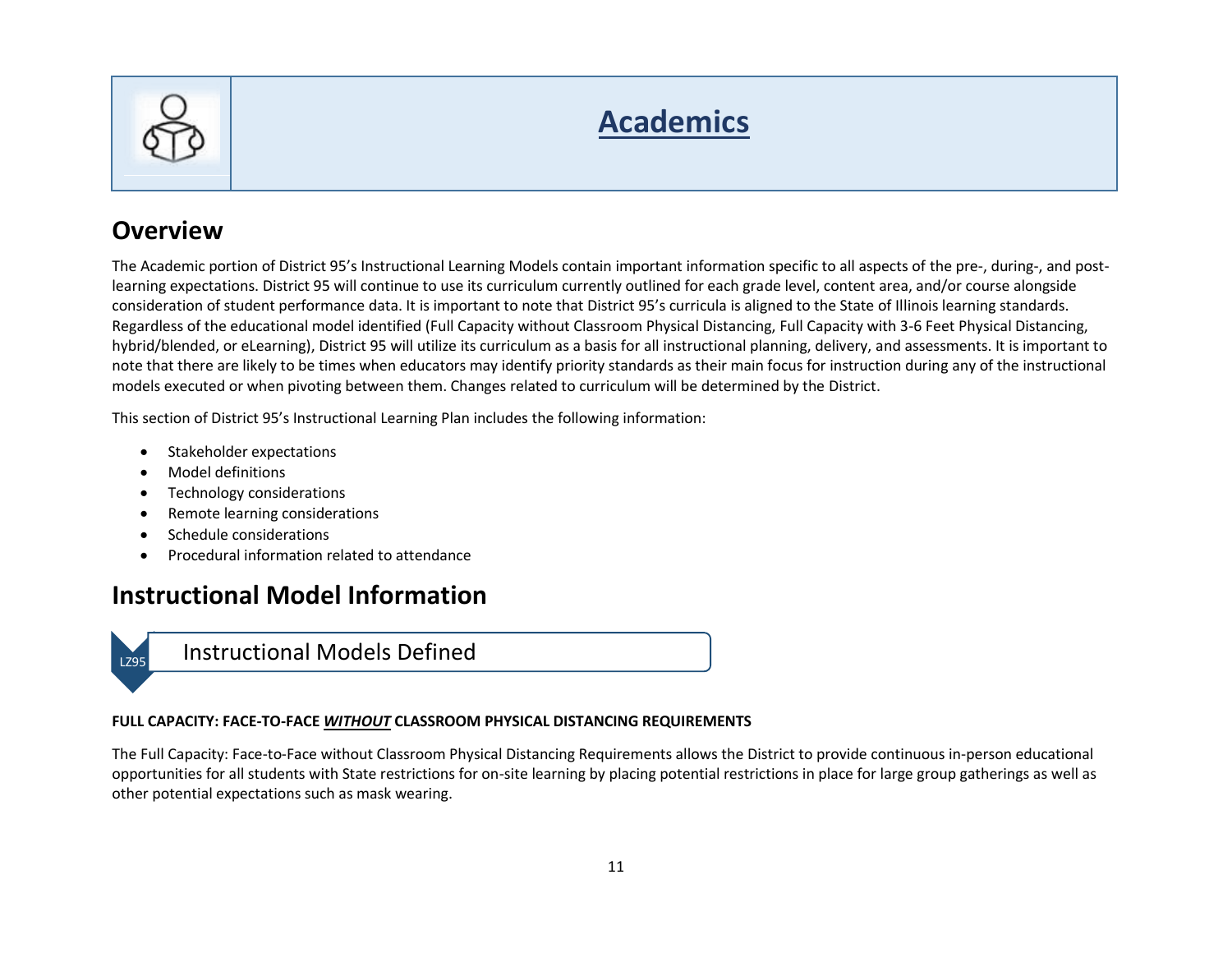This model assumes that all students in the entire District may return to school at full capacity with the exception of those students who have documented reasons to remain in a remote learning status, which may include limited access to the COVID-19 vaccine. This plan includes considerations that:

- All students shall have access to daily face-to-face instruction
- Restrictions may be placed on all large group activities (ie. assemblies, sporting events, activities and clubs, celebrations, fine arts performances, etc.)
- Physical distancing/capacity restrictions may apply in identified situations (ie. hallway movement, locker usage, large space use, arrival and dismissal procedures, bussing, etc.)
- Remote and/or Hybrid Learning shall be implemented for any day that full time Face-to-Face instruction may not be possible, as directed by the State or due to other emergency situations (ie. Inclement weather, water main break, etc.)

#### **FULL CAPACITY: FACE-TO-FACE** *WITH* **CLASSROOM PHYSICAL DISTANCING REQUIREMENTS (3-6 FEET)**

The Full Capacity: Face-to-Face with Classroom Physical Distancing Requirements allows the District to provide continuous educational opportunities for all students with State restrictions for on-site learning by placing potential restrictions in place for classroom capacities as well as large group gatherings as well as other expectations such as mask wearing.

This model assumes that all students in the entire District may return to school at full capacity with the exception of those students who have documented reasons to remain in a remote learning status, which may include limited access to the COVID-19 vaccine. This plan includes considerations that:

- All students shall have access to daily face-to-face instruction with physical distancing requirements in place (ie. 3-6 feet)
- Restrictions may be placed on all large group activities (ie. assemblies, sporting events, activities and clubs, celebrations, fine arts performances, etc.)
- Physical distancing/capacity restrictions may apply in identified situations (ie. Classroom seating assignments, hallway movement, lunch, locker usage, large space use, arrival and dismissal procedures, bussing, specials, etc.)
- Remote and/or Hybrid Learning shall be implemented for any day that full time Face-to-Face instruction may not be possible, as directed by the State or due to other emergency situations (ie. Inclement weather, water main break, etc.)

#### **HYBRID LEARNING MODEL**

The Hybrid Model enables schools to provide continuous educational opportunities for all students with State restrictions for on-site learning by using a blended format of eLearning and Face-to-Face instruction.

This model assumes that all students in the entire District are not able to return to school at full capacity due to physical space constraints and are engaged in eLearning in conjunction with face-to-face instruction on limited days with State restrictions. This plan includes considerations that:

- The youngest students and at-risk students have priority access for daily face-to-face instruction
- Restrictions are placed on all large group activities (ie. assemblies, sporting events, activities and clubs, celebrations, fine arts performances, etc.)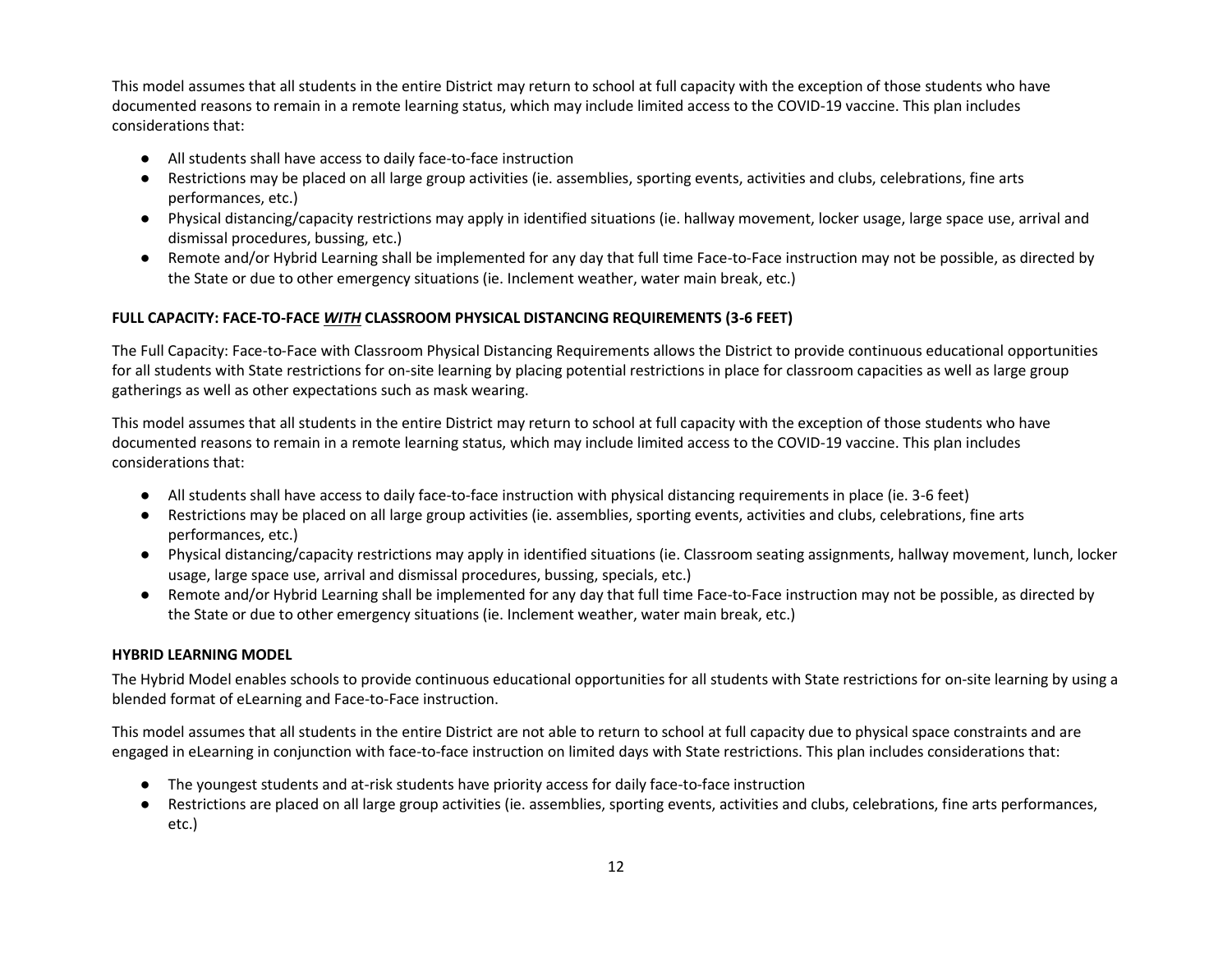- Social distancing/capacity restrictions apply (ie. hallway movement, locker usage, class seating arrangements, large space use, arrival and dismissal procedures, etc.)
- eLearning is implemented for any day/school time period(s) that Face-to-Face instruction does not take place as directed by the State or due to other emergency situations (ie. Inclement weather, water main break, etc.)

#### **REMOTE LEARNING MODEL**

The Remote Learning Model enables schools to provide continuous educational opportunities for all students with State restrictions for on-site learning by using eLearning as the model for students to access learning in a predominantly synchronous format.

This model assumes that all students in the entire District are unable to engage in face-to-face learning due to health and safety concerns or other identified reasons. This plan includes considerations that:

- Understands that the majority of students shall participate in remote learning; however, the youngest students and at-risk students may still have priority access for any type of face-to-face instruction that the State will allow.
- Restrictions are placed on all school sports and activities. The District shall follow the guidance of the State.
- eLearning is implemented in lieu of Face-to-Face instruction. Additional opportunities for eLearning may include emergency situations identified by the District, such as inclement weather, water main break, power outages, etc.



 $L_{L295}$  Purpose of the District's Instructional Models

The purpose of District 95's Instructional Models is to provide all students with access to face-to-face learning and/or eLearning daily. To the extent allowable by the State, District 95 will mirror "normal operations" observing guidance from the Illinois State Board of Education (ISBE) while following recommended health and safety protocols during each face-to-face learning day. The District will also implement eLearning protocols when Face-to-Face instruction is unable to take place. The use of strategies that emphasize full group and small group face-to-face instruction may also integrate technology-based instruction. District 95 will continue to strive to achieve its mission in which all learners are empowered to achieve personal excellence. Instructional strategies supportive of students in realizing the District's mission shall encourage all District 95 educators to:

- Provide continuous learning aligned to local and State standards, specifically focused on those standards identified critical to a student's success within a given grade level and/or course
- Support meaningful learning during times where students and educators are unable to utilize all on-site physical space as during "normal operations"
- Inspire a gradual release of responsibility supportive of students accepting ownership of their own learning
- Promote students in realizing opportunities to express District 95's values including: Collaboration; Continuous Improvement; High Expectations; Integrity; Perseverance; Respect; Equity
- As appropriate, embed some virtual experiences within the classroom to increase student familiarity and build confidence with their use in preparation for any pivot between models that may be needed through the school year
- Provide for strong partnerships between home and school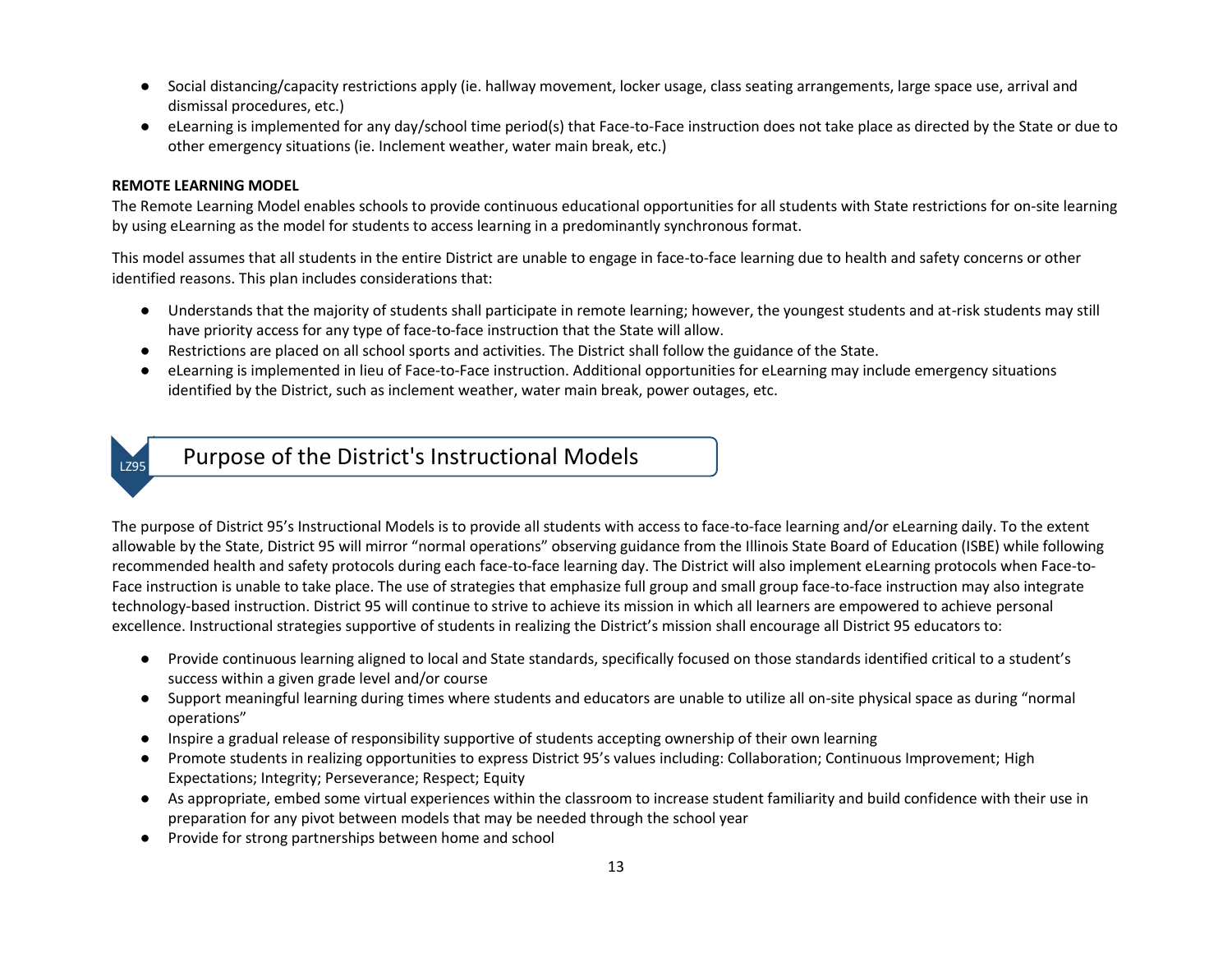### **LZ95** Stakeholder Expectations Specific to Learning Model

District 95 seeks strong partnerships with students, parents/guardians, staff, and administrators in order for students to benefit and find the greatest level of success across the entire learning community. Expectations for each stakeholder group have been identified to further support the District's partnership in deploying a successful experience for all students regardless of the learning environment. Identified stakeholder expectations that are different for remote and hybrid learning are outlined below:

| <b>MODEL</b>              | <b>Student Expectations</b>                                                                                    | <b>Parent/Guardian Expectations</b>                                                                                                                                                                                                   | <b>Educator Expectations</b>                                                                                                    |
|---------------------------|----------------------------------------------------------------------------------------------------------------|---------------------------------------------------------------------------------------------------------------------------------------------------------------------------------------------------------------------------------------|---------------------------------------------------------------------------------------------------------------------------------|
| Remote<br><b>Learning</b> | *Adhere to regular student schedule while<br>learning remotely                                                 | *Ensure student is following schedule and is on-<br>screen/engaged in class                                                                                                                                                           | *Communicate any concerns (i.e., attendance,<br>social-emotional concerns) for remote learners to<br>appropriate building staff |
|                           | *Ensuring all technology is charged and ready<br>for the start of class                                        | *Work to establish a work area with limited<br>distractions at home                                                                                                                                                                   | *Conduct check-ins regarding well-being for<br>students who are fully remote                                                    |
|                           | *Face shown on screen (but for individualized<br>student exceptions and when directed by staff)                | *Assist student in communicating any<br>technological issues                                                                                                                                                                          |                                                                                                                                 |
|                           |                                                                                                                | *Communicate any social-emotional concerns to<br>building staff (i.e., teacher, social worker,<br>counselor, administrator)                                                                                                           |                                                                                                                                 |
|                           |                                                                                                                | *Communicate any academic/learning concerns to<br>building staff (starting with the classroom teacher)                                                                                                                                |                                                                                                                                 |
| <b>Hybrid</b>             | *Follow all remote expectations when remote                                                                    | *Assist student in following their hybrid schedule                                                                                                                                                                                    | *Remind students of weekly schedule                                                                                             |
| <b>Learning</b>           | *Follow student schedule when in-person<br>*Take care of any necessary business when in-<br>building/in-person | *Communicate any social-emotional concerns to<br>building staff (i.e., teacher, social worker,<br>counselor, administrator)<br>*Communicate any academic/learning concerns to<br>building staff (starting with the classroom teacher) | *Review/refresh students on expectations for<br>being in-building upon return to school                                         |
|                           |                                                                                                                | *Follow all remote expectations                                                                                                                                                                                                       |                                                                                                                                 |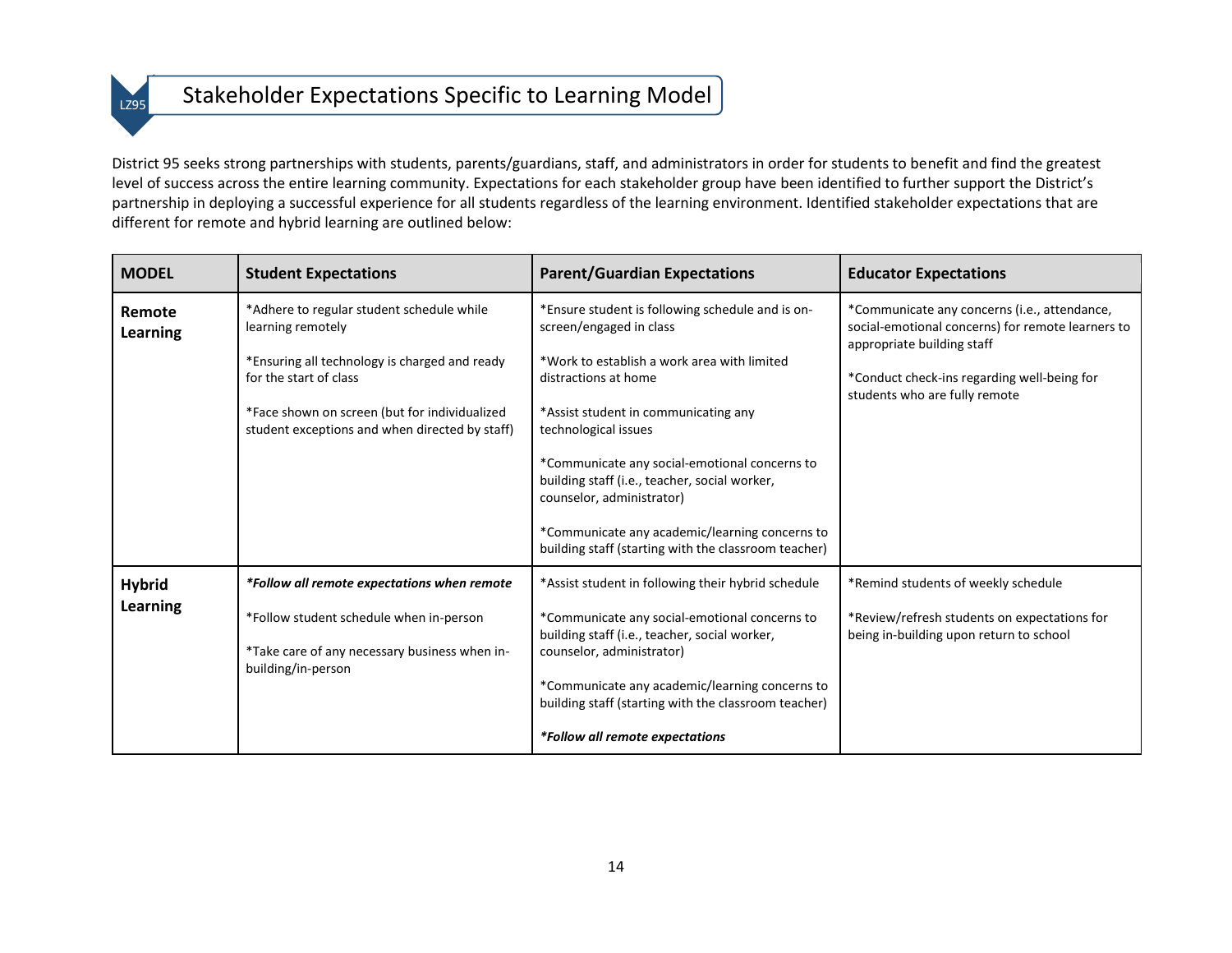### **Technology Considerations**

Technology is an important tool for the successful implementation of remote, hybrid and full capacity learning. All District 95 staff will be expected to utilize technology to provide meaningful, innovative, and synchronous educational experiences for students. To facilitate successful learning experiences for all students, all District 95 educators, paraprofessionals, and administrators will be expected to execute the appropriate learning management platform and digital tools.



### $L_{295}$  Learning Management Expectations/Tools

For all instructional delivery models, the learning management platform will be Canvas and it will serve as a digital hub for students and families.

- Landing page for **ALL** Grades PreK-12: Canvas
	- $\circ$  Grades 4-12 Canvas as digital learning platform and working gradebook
	- $\circ$  Grades PreK-3 Canvas as a digital hub for students and families with Seesaw for learning activities



Learning Management Protocols

To support and build student, staff, and parent comfort levels when navigating platforms, the following protocols will be in place:

- Consistent use of Seesaw & Canvas through all learning models to build student knowledge and confidence in system use
- Seesaw & Canvas onboarding units (for students, teachers, parents)
- Canvas organizational templates for grades K–12 (additional digital features strategically rolled out)
- Concise content and clear instructions provided via text, graphics, and video
- Consistent naming conventions and practices used throughout
- Professional Learning (video, virtual and in-person) provided for use of technology tools and systems

It is noteworthy that during the implementation of all learning models, students recognize and utilize Canvas as a landing page with Seesaw for learning purposes (grades K-3) and Canvas (grades 4-12) as its Learning Management platform. It is an expectation that during any model, students will experience:

- Use of Canvas messaging in grades 4-12 as it allows for individualized quick response between teacher and student
- Use of Canvas class and school announcements in grades 4-12 as it allows for information to be accessed in one place
- In Grades 4-12 Canvas will serve as the working gradebook and the platform for submitting work as appropriate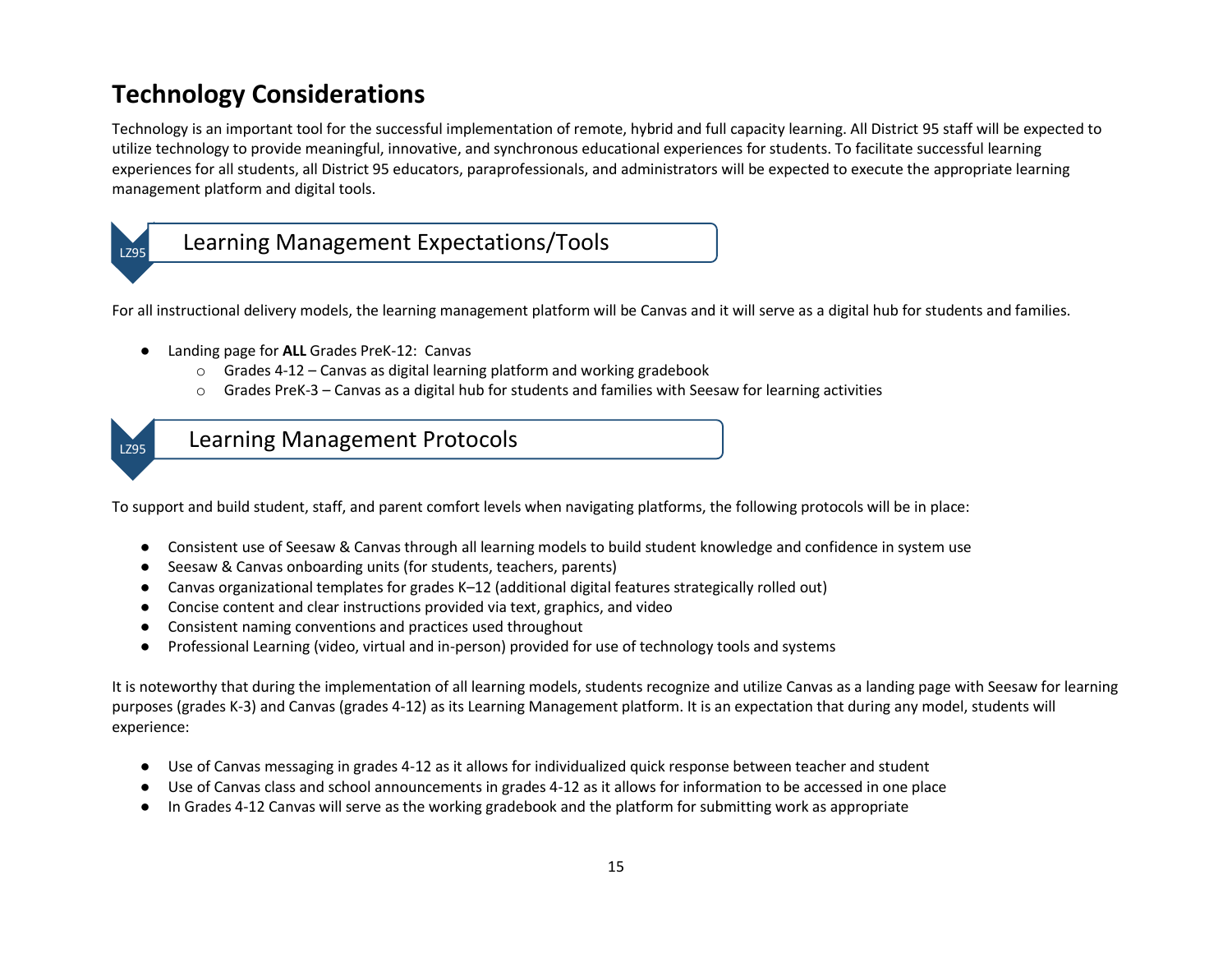● In grades K-3, all students will participate in Seesaw usage to support all learning as it will be able to transcend all models of instruction and use Canvas as the digital class hub

### **Instructional Planning & Schedules**

### **Expectations Related to Instruction**

Teachers will onboard/transition students to Canvas (landing page) and Seesaw (PreK-3)/Canvas (4-12) from the first day of the school year, regardless of instructional delivery model, to ensure that all materials needed to be accessed by students (Face to Face, Hybrid, or Remote) are stored in Seesaw/Canvas. It is also expected that teachers continually update their accounts to remain current and provide students with the most current information. This practice is designed to support accommodating students within the Hybrid/Blended Model and those who may have long-term illnesses, are experiencing quarantine restrictions, or who are engaged in *eLearning.* It also allows teachers and students to build and gain confidence with platform features which will support all learning models if the need to pivot between models becomes a reality.

#### **Canvas/Seesaw Platform Expectations:**

The following expectations will be clarified upon the start of the school year. All staff will be expected to:

- Use appropriate district designed common Canvas format to ensure consistent organization for all staff, students, and families
- Each Monday post weekly agenda (helps students understand the big picture of essential learning expectations)
- Post all daily information, instruction, and assignments on Seesaw/Canvas by 8:30 each morning (eLearning Days)
- Provide virtual meeting dates and times at least a day ahead of time (when remote)

Staff at all levels shall consider appropriate transition support for all students, and work to identify students needing support above and beyond the transitional support given to all students in order to be successful in this learning delivery model. Staff should review outstanding incomplete designations, attendance records and engagement levels to help determine those students who may benefit from additional services as the year begins. Every effort should be made to identify striving students (academic, executive functioning, SEL). These supports may include, but are not limited to:

- Classroom support and differentiation
- ELA/Math intervention support or services
- MTSS processes
- EL and SEL services
- After school academic support
- Homeroom intervention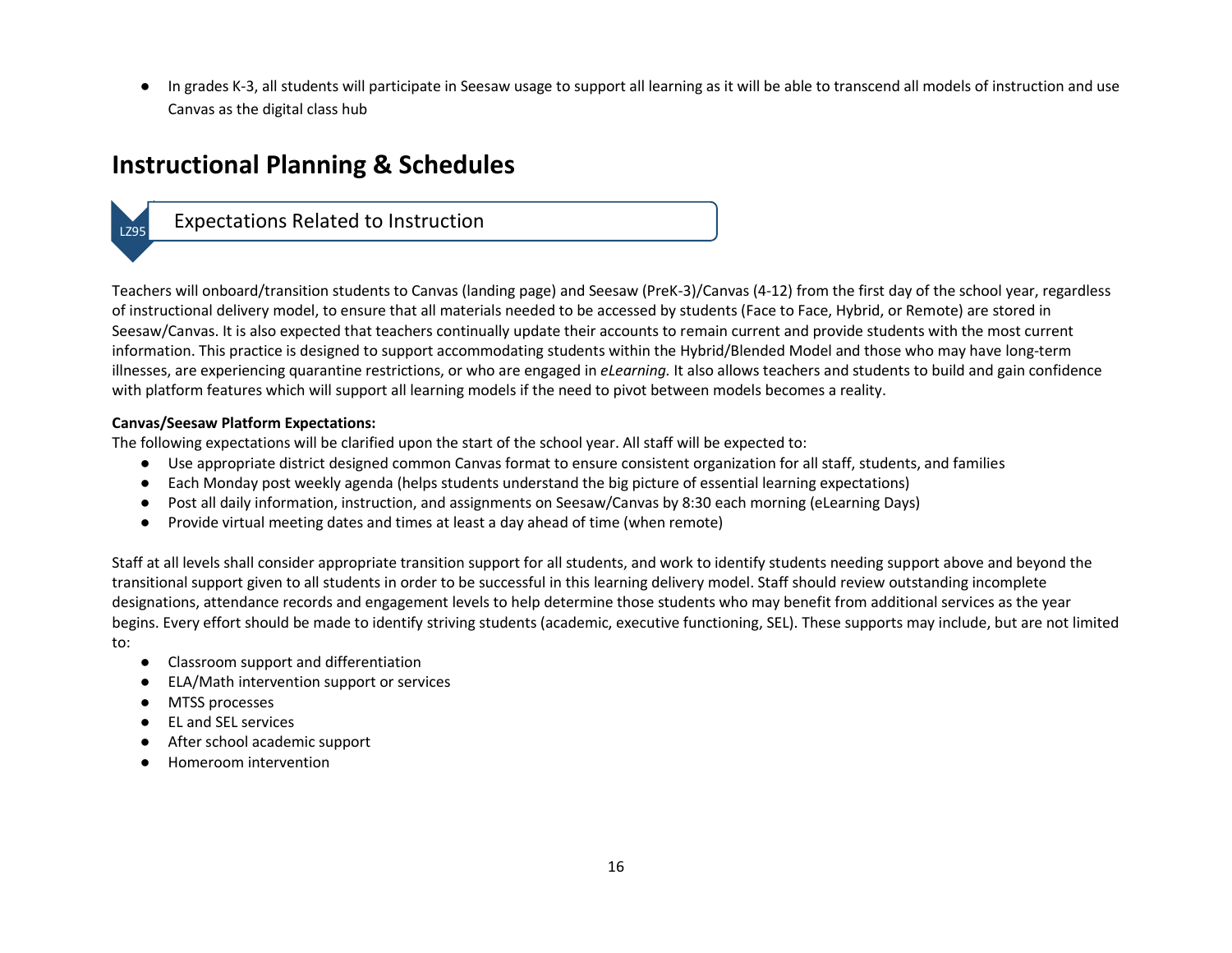### Student Instructional Day Schedules

District 95 believes that routines and structure can be important for many students to achieve success. The instructional schedules provided by level are generally expected to be followed to support students. In those situations where students participate in courses outside of the typical day as presented, students will be responsible to view any recorded synchronous meetings, log-in to all courses as directed, and complete all assignments/assessments, tasks, activities, projects, etc. as assigned by each teacher while following all due dates. Any individual struggles or concerns should be directed to the appropriate educator.

#### **Schedule General Notes**

The same schedule will be followed, regardless of instructional model. Use of the same schedule will allow for the seamless transition between instructional models - if needed. The bell schedule is presented under the assumption of start and end times listed below. The times can be shifted/adjusted accordingly, should the start and end times need to shift due to other factors (such as transportation).

| <b>LEVEL</b>         | <b>Drop-off Time</b> | <b>Class Start</b> | <b>Class End</b> | <b>Bus Departure</b> |
|----------------------|----------------------|--------------------|------------------|----------------------|
| Elementary           | 8:20                 | 8:25               | 2:50             | $3:00 - 3:05$        |
| <b>Middle School</b> | 7:10                 | 7:30               | 2:20             | $2:28-2:33$          |
| <b>High School</b>   | 7:55                 | 8:05               | 3:21             | $3:30-3:40$          |

Should a shift to a hybrid model be required, District 95 students will follow an AA/BB schedule - similar to that followed during the 20-21 school year at the middle school and high school levels. Care shall be taken to ensure that elementary, middle school, and high school hybrid schedules are aligned to the greatest extent possible - and that families with students at multiple levels have the same days in-person (and remote).

**PLEASE NOTE: A remote schedule may also be implemented in emergency situations (such as extreme weather), in accordance with the District's eLearning Plan filed with the Regional Office of Education (ROE).**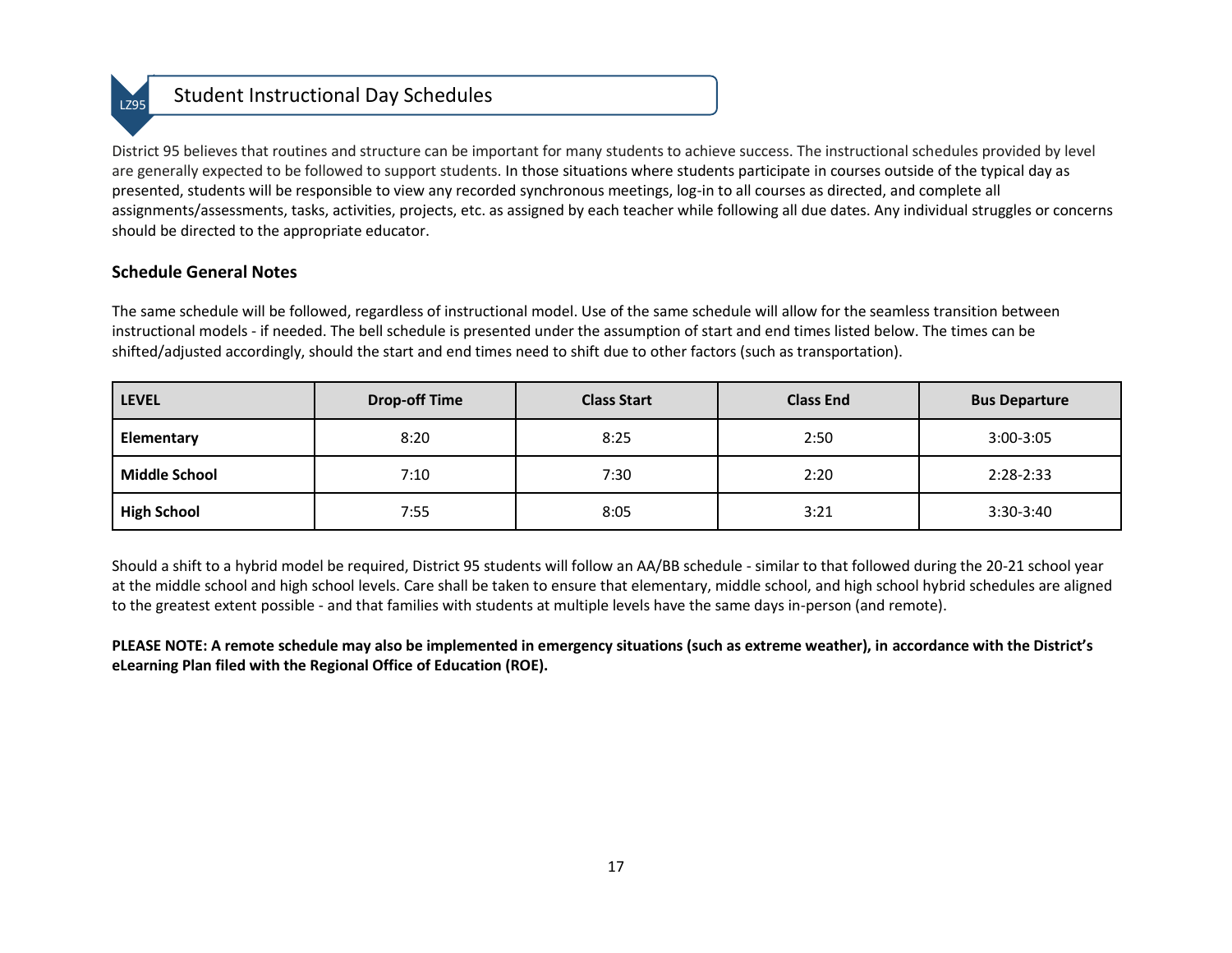#### **High School Schedule**

| <b>PERIOD</b>                             | <b>Monday</b> | Tuesday       | Wednesday          | Thursday                                                  | Friday                                                    |
|-------------------------------------------|---------------|---------------|--------------------|-----------------------------------------------------------|-----------------------------------------------------------|
| Early Bird                                | $7:11 - 7:55$ | $7:11 - 7:55$ | $7:15 - 7:55$      | $7:15 - 7:55$                                             | $7:15 - 7:55$                                             |
| PLC/Office<br>Hours/Student<br>Activities | N/A           | N/A           | 7:56-8:35<br>(PLC) | 7:56-8:35<br>(Office Hours/<br><b>Student Activities)</b> | 7:56-8:35<br>(Office Hours/<br><b>Student Activities)</b> |
| 1                                         | 8:05-8:49     | $8:05 - 8:49$ | 8:40-9:20          | $8:40-9:20$                                               | 8:40-9:20                                                 |
| $\overline{2}$                            | 8:54-9:38     | 8:54-9:38     | 9:25-10:05         | 9:25-10:05                                                | 9:25-10:05                                                |
| $\mathbf{3}$                              | $9:43-10:27$  | 9:43-10:27    | 10:10-10:50        | 10:10-10:50                                               | 10:10-10:50                                               |
| $\overline{4}$                            | 10:32-11:16   | 10:32-11:16   | 10:55-11:35        | 10:55-11:35                                               | 10:55-11:35                                               |
| 5                                         | 11:21-12:05   | 11:21-12:05   | 11:40-12:20        | 11:40-12:20                                               | 11:40-12:20                                               |
| $\boldsymbol{6}$                          | 12:10-12:54   | 12:10-12:54   | 12:25-1:05         | 12:25-1:05                                                | 12:25-1:05                                                |
| $\overline{7}$                            | 12:59-1:43    | 12:59-1:43    | $1:10-1:50$        | $1:10-1:50$                                               | $1:10-1:50$                                               |
| $\bf 8$                                   | 1:48-2:32     | 1:48-2:32     | 1:55-2:35          | 1:55-2:35                                                 | 1:55-2:35                                                 |
| 9                                         | 2:37-3:21     | $2:37-3:21$   | 2:40-3:21          | 2:40-3:21                                                 | 2:40-3:21                                                 |

*Office Hours.* On WEDNESDAYS, the late start/PLC schedule will continue to allow for PLC time for staff (note the day change). On THURSDAYS/FRIDAYS, the high school will operate the same PLC late start schedule, but will hold office hours during the 7:56-8:35 time frame. Operating office hours at the start of the day (versus the end of the day) and on the same schedule as the PLC schedule will address the following: avoiding conflicts for students who need to ride the bus home; avoiding conflicts for students involved in extracurricular activities or sports; keeping a consistent schedule versus introducing another, separate schedule for students to learn.

Office hours may be utilized by students and staff members to achieve any of the following (note that this list is not exhaustive): receiving additional 1:1 support from classroom teachers; checking in with counselors or other related services providers; completing PE make-ups for missed class periods; completing additional communication needed (which might include parent conferencing) for students struggling to engage. Students may come in to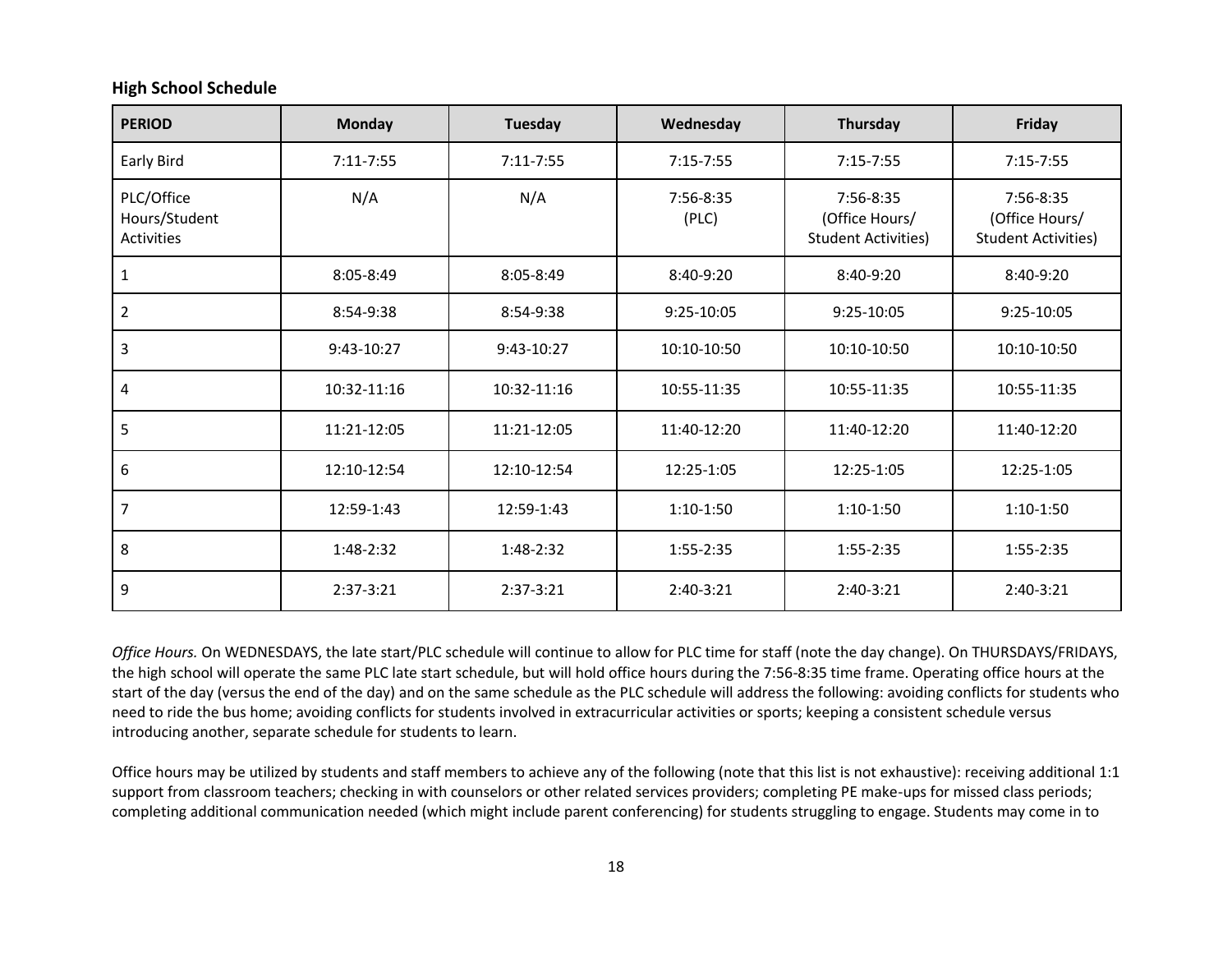speak with teachers/make appointments, and teachers (or other staff members, such as counselors) may also request that students come in to receive support during office hours.

Additionally important to note, office hours may be utilized within the context of Multi-Tiered Systems of Support (MTSS); for example, should a student be identified as in need of additional academic, social-emotional, or behavioral support - this timeframe may be utilized in order to deliver said support. There will be staff and student accountability measures developed to ensure that this time is utilized effectively and consistently in support of student needs.

*Social-emotional Learning & Practice Opportunities.* Students will continue to have SEL lessons and related activities on a rotating department schedule basis. The Assembly Schedule can be utilized for whole-school opportunities for SEL connection and skill practice.

Additionally, during the 20-21 school year, students will also have the opportunity to access a Calming Room during lunch periods. This space will be available to all students, will be staffed by Student Services team members, and will serve as an additional opportunity for students to practice Selfawareness and Self-Management skills during the school day.

*Activities Opportunities - During the School Day.* Students who are not accessing Office Hours may access additional social connection/student activity options during this time. Student activities will be determined based on student feedback, and will be supervised by adult staff (paraprofessionals). It should be noted that some student clubs, activities, interest areas will be able to be facilitated during this time, while others may not (for example, open weight room will not be able to be run due to a conflict with PE Office Hours).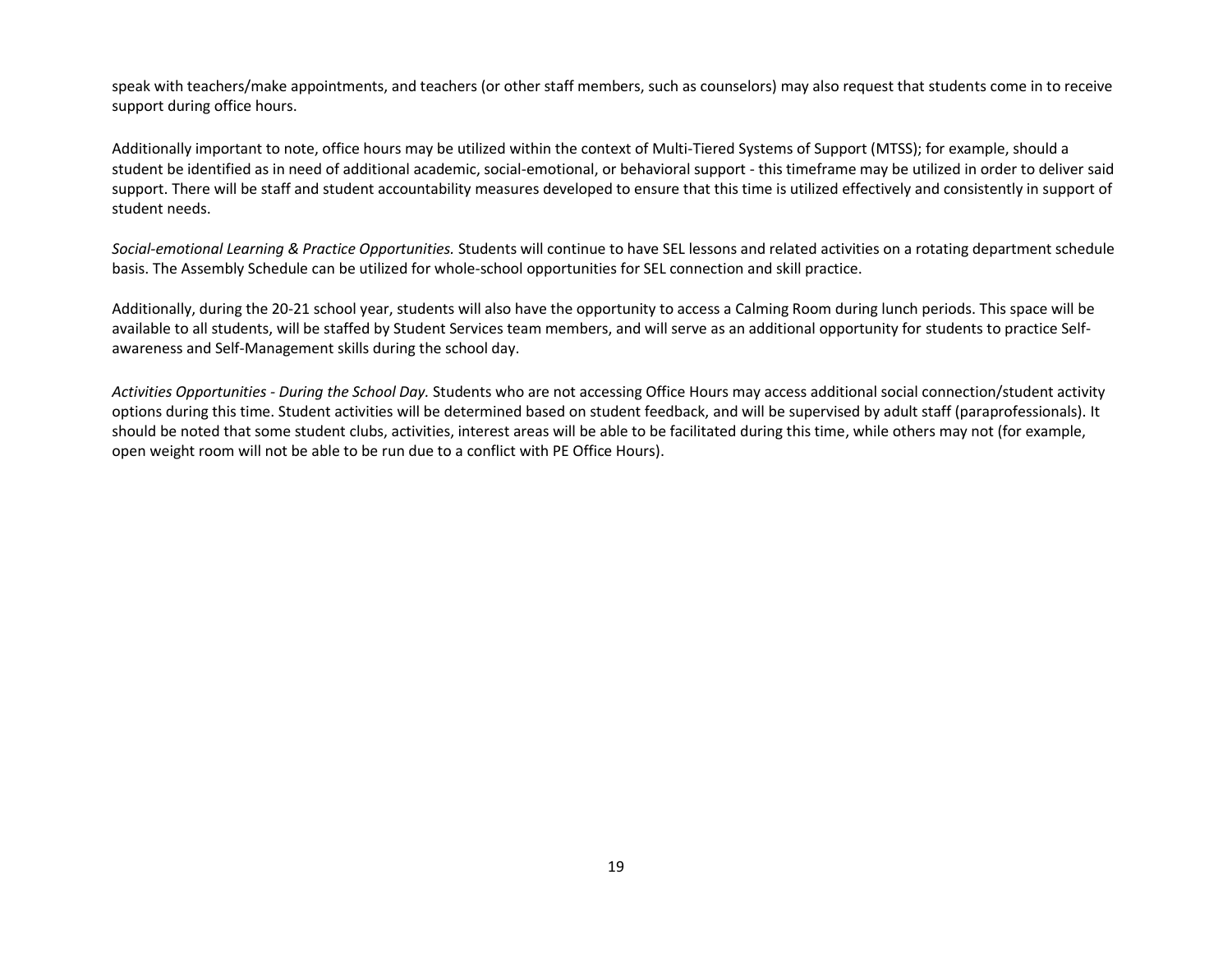#### **Middle School Schedule**

| 6 <sup>th</sup> Grade                   | 7 <sup>th</sup> Grade              | 8 <sup>th</sup> Grade            |
|-----------------------------------------|------------------------------------|----------------------------------|
| $1st$ 7:30 - 8:21 *                     | $1st$ 7:30 - 8:20 $*$              | $1^{st}$ 7:30 - 8:10             |
| $2nd$ 8:23 - 9:04                       | $2nd$ 8:22 - 9:02                  | $2^{nd}$ 8:12 - 8:52             |
| 3 <sup>rd</sup><br>$9:06 - 9:36$ HR/BOC | $3rd$ 9:04 - 9:44                  | $3^{rd}$<br>$8:54 - 9:34$        |
| $4^{th}$<br>$9:38 - 10:18$              | 4 <sup>th</sup><br>$9:46 - 10:26$  | $4^{th}$ 9:36 - 10:26 *          |
| $5^{th}$ $10:20 - 11:00$                | $5^{th}$ 10:28 - 10:58 Lunch       | $5^{th}$ 10 :28 - 11:08          |
| $6^{th}$ $11:02 - 11:41$                | $6^{th}$ 11:00 - 11:40             | $6^{th}$ 11:10 - 11:40 Lunch     |
| $7th$ 11:43 - 12:13 Lunch               | 7 <sup>th</sup><br>$11:43 - 12:22$ | $7th$ 11:42 - 12:22              |
| $8th$ 12:15 - 12:55                     | 8 <sup>th</sup><br>$12:24 - 1:04$  | $8th$ 12:24 - 1:04               |
| $9^{th}$ 12:57 - 1:37                   | $9^{th}$<br>$1:06 - 1:46$          | 9 <sup>th</sup><br>$1:06 - 1:46$ |
| $10^{th}$ 1:39 - 2:20                   | $10^{th}$ 1:48 - 2:20 HR/BOC       | 10th 1:48 - 2:20 HR/BOC          |

*Flexible Service Delivery.* The middle school schedule will be utilized to provide academic intervention and support more flexibly during the 21-22 school year. Examples of more flexible service delivery include (but are not limited to): considering push-in services for Lit/LA blocks of time; using student data to support scheduling in Lit/LA blocks; ensuring that Lit/LA periods are scheduled together and with the same teacher to the greatest extent possible.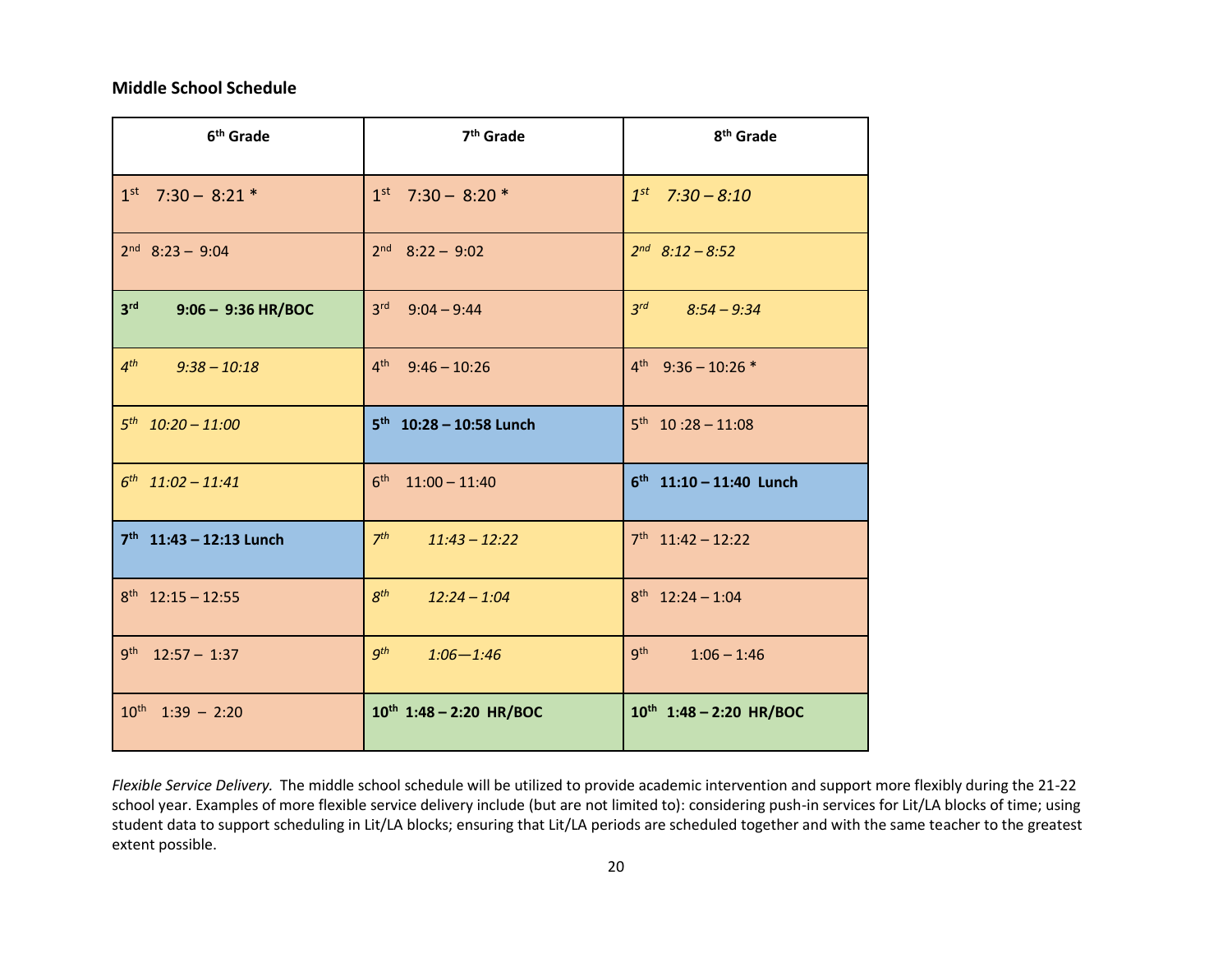*Math Support.* A review of academic performance data indicates that students made fewer gains in math during the 20-21 school year as they had pre-pandemic. In response to student academic performance data, the following is recommended for implementation during the 21-22 school year:

- Additional professional development opportunities in support of math instruction
- Shift the focus of instructional coaches toward math instruction
- Addition of math interventionist staff at both middle schools (to run during selected times of the school day)

With regard to professional development and instructional coaching focuses, there is minimal/no additional budgetary implications for these supports. Due to other shifts in FTE across the District, the addition of 1 math interventionist per building (2 math interventionists total) would be an increase in FTE of 1.0. Math interventionist staff would provide support during selected intervention periods, as well as push-in support to select math classes. Math interventionist staff members will additionally provide support in team PLCs, will assist with building-level data review, and will provide additional consultation and collaboration around best practices in math instruction.

*Social-emotional Check-in.* An additional 10 minutes/day will be integrated within the schedule in order for students to connect with each other and with teaching staff. The purpose of the period is to provide a space where students do not have any other academic obligations and where they can practice social-emotional competencies (namely, Relationship Skills). This period shall also serve as a starting point for further exploring a more comprehensive Advisory program; check-in time will be in addition to scheduled time to teach core Social-emotional Learning (SEL) content and related practice/extension activities.

*Homeroom.* Homeroom will be offered daily to students. Homeroom will take place during the same time block for the entire grade level, allowing for students to access classroom teachers outside of their homeroom assignment for additional support. The following activities can be accomplished during homeroom time in order to provide students with additional support:

- Individual student academic support/re-teaching of material
- Individual student check-ins (social-emotional support)
- Mentoring
- Homework help
- Small group support
- Providing problem-solving support to students (i.e., facilitating communication with other teachers, setting up appointments, assisting with creating timelines for completing work)

Should students who are enrolled in Band/Orchestra/Choir (BOC, scheduled during homeroom) require additional academic or social-emotional support, they will be considered excused from BOC in order to receive said support. It should also be noted that students may seek out additional support independently, or that they may be prompted/invited within the context of MTSS (students being identified as needing additional support and intervention).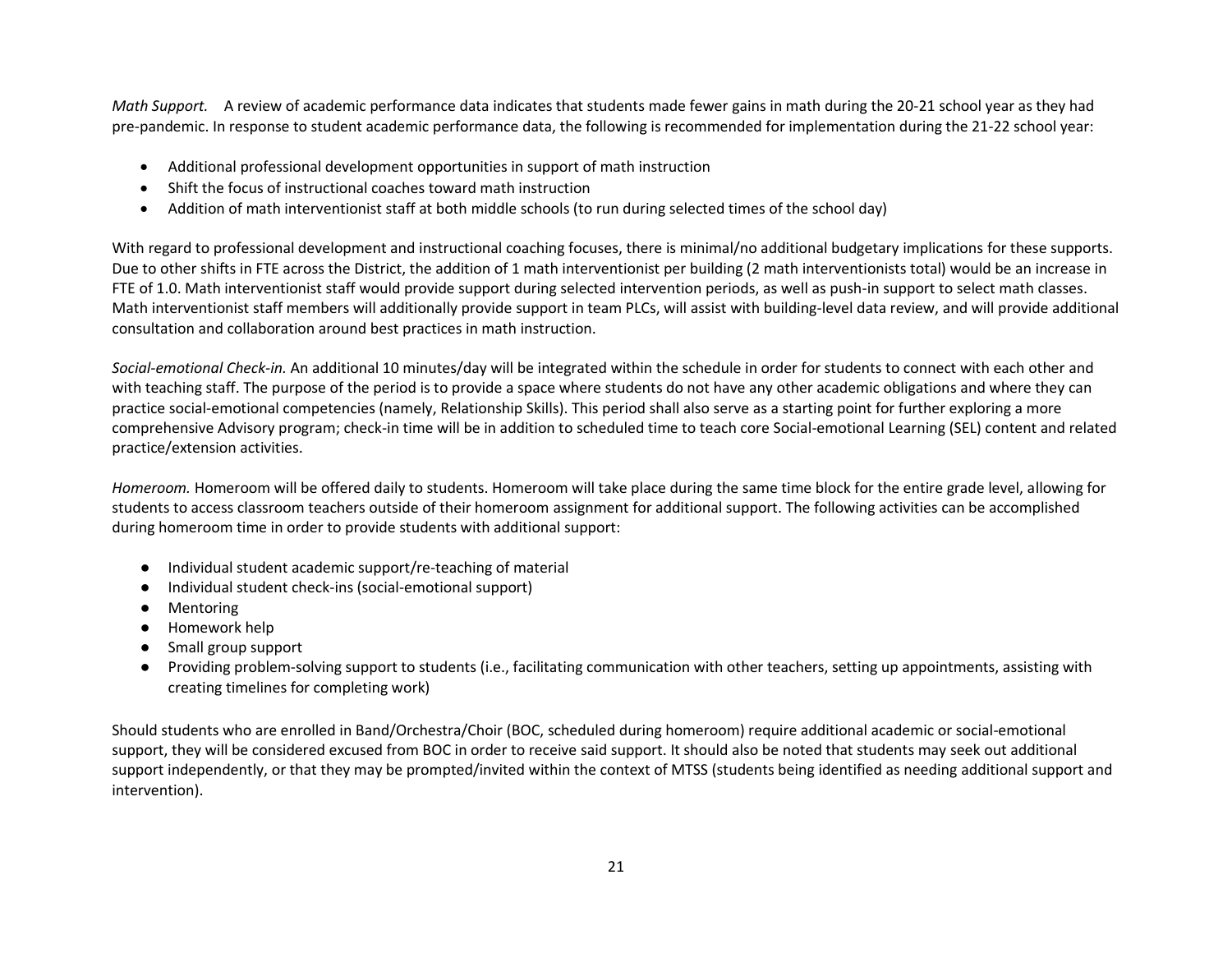*Opportunities for Connection During the School Day.* Students will have the opportunity to engage in preferred activities one day/week during homeroom, should they choose. Activities will be planned by grade level teams and will integrate student feedback. During this time, students can navigate to assigned rooms where activities are run (i.e., chess club, art club, table top games); students can also still opt to complete homework or receive other academic/social-emotional support. (NOTE: Students enrolled in BOC are considered to be enrolled in a high-interest/preferred activity.)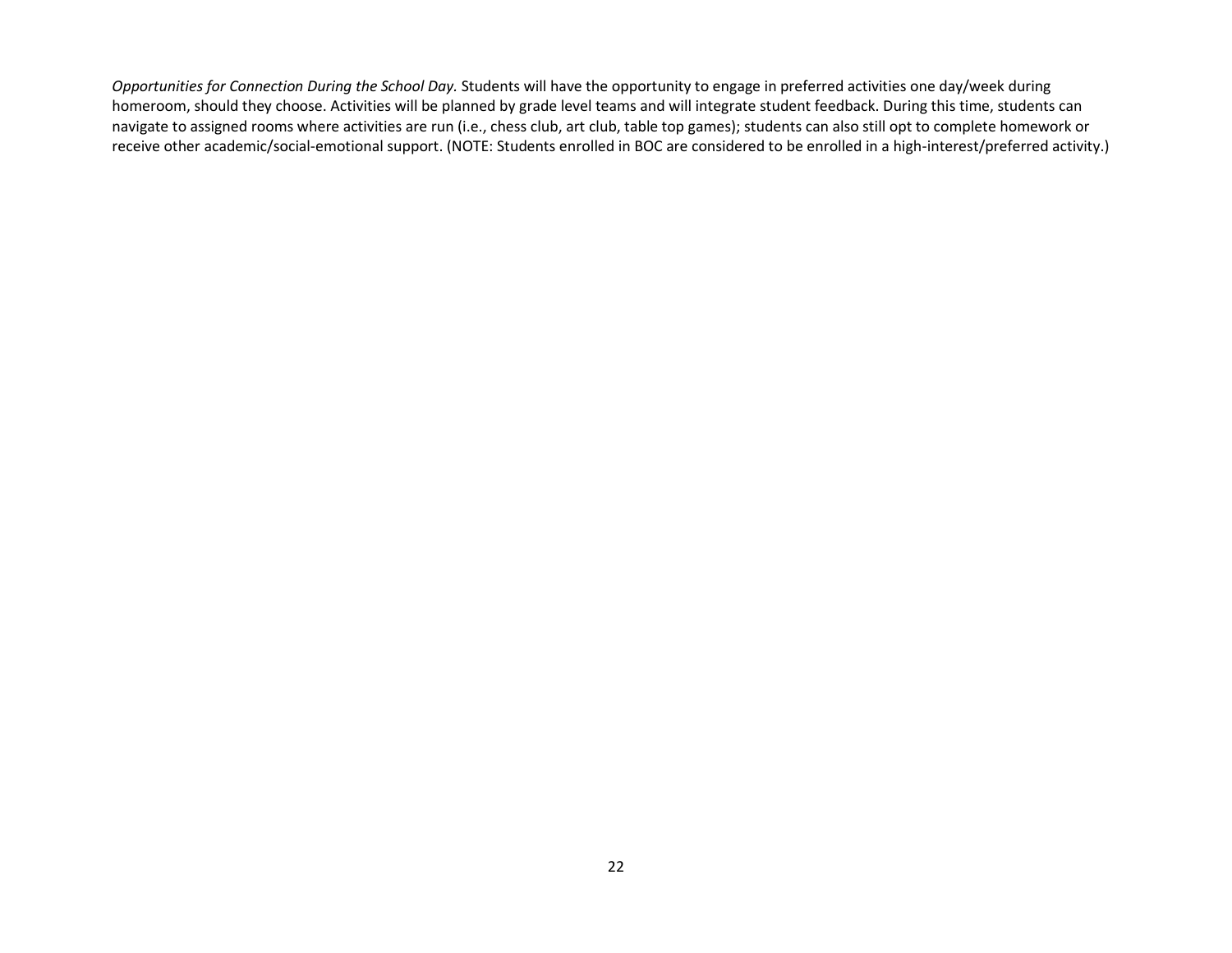#### **Elementary School Schedule**

| <b>SAMPLE ELEMENTARY SCHEDULE</b>           |                                    |  |
|---------------------------------------------|------------------------------------|--|
|                                             | (Start time: 8:35, End time: 2:50) |  |
| <b>Morning Meeting</b>                      | 20 minutes                         |  |
| <b>ELA</b>                                  | 120 minutes                        |  |
| <b>Math</b>                                 | 60 minutes                         |  |
| <b>Social Studies/Science</b><br>30 minutes |                                    |  |
| <b>Personalized Learning</b><br>20 minutes  |                                    |  |
| <b>Opportunities</b>                        |                                    |  |
| <b>Specials</b>                             | 3 days/week = $60$ minutes         |  |
|                                             | 2 days/week = $30$ minutes         |  |
| Lunch                                       | 30 minutes                         |  |
| <b>Recess</b>                               | 30 minutes                         |  |

*General Notes.* Within the proposed schedule, students receive the following: 120 minutes/day ELA; 60 minutes/day math; 30 minutes/day of either science OR social studies; 20 minutes/day Personalized Learning Opportunity time; 20 minutes/day of Morning Meeting time. The schedule provides all contractual requirements related to teacher plan (240 minutes/week) and lunch time.

*Specials Considerations.* For specials classes, 3 days/week are 60 minutes of specials, and 2 days/week are 30 minutes of specials within the proposed schedule. Overall, students will receive the following minutes of specials over the course of the school year: PE (2100); Music (2100); Art (2100); LMC (2100).

*Recess Time -* For the 21-22 school year, the District will follow the following guidelines for staff

• 2 days/week PLC, 3 days/week push-in to support CORE/Tier 1 Instruction (other grade levels)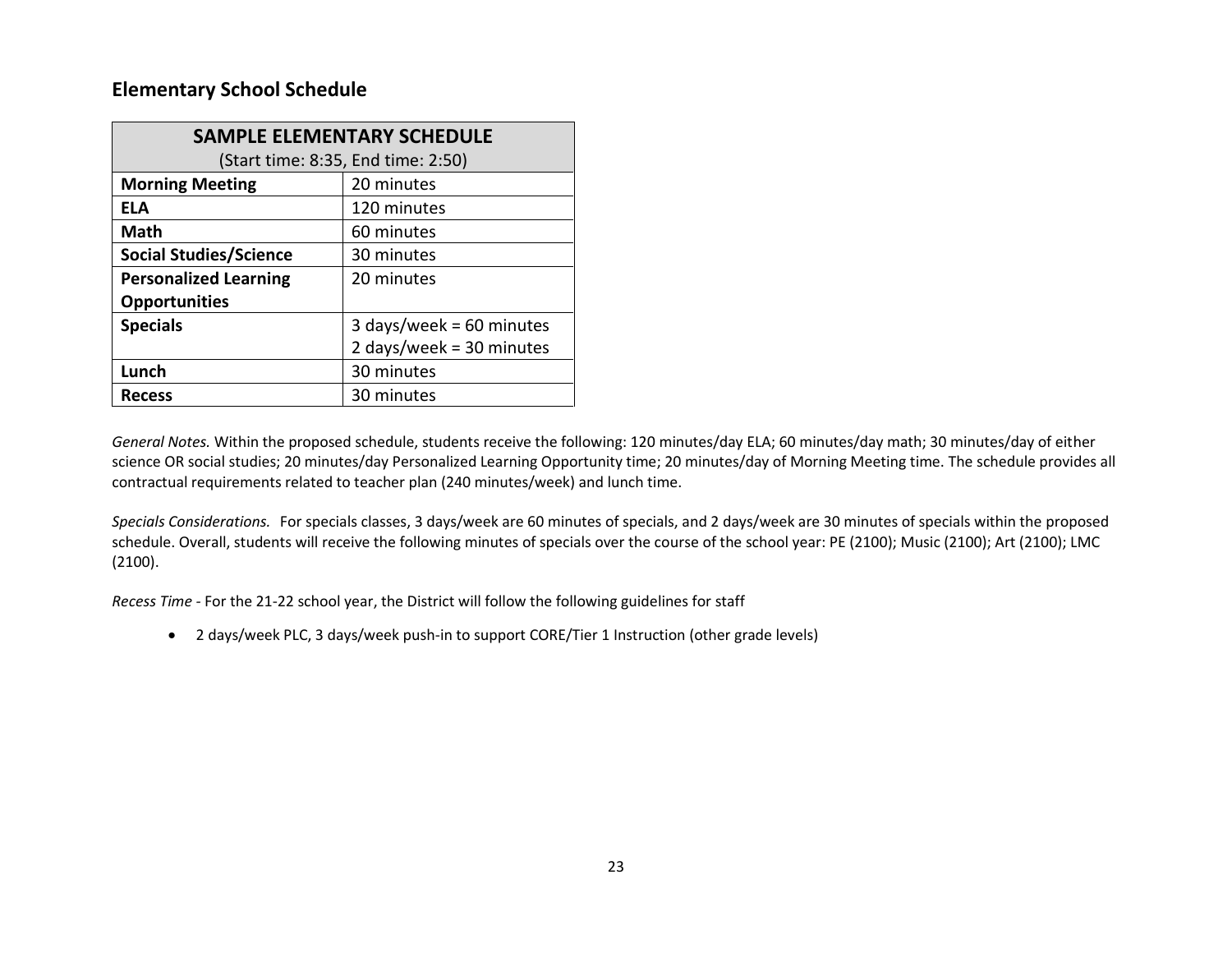### LZ95 Alternate Remote Learning Program

It may become necessary for District 95 to provide alternative opportunities for families who do not send their child(ren) to school for Face-to-Face instruction days due to medical reasons or other State/District approved reasons. The District will provide families who have a State approved reason to access remote learning an opportunity to participate in an eLearning educational experience.

The Curriculum & Instruction Department will provide oversight to all instructional learning experiences, working in coordination with the student's teacher(s) and building administration. This plan may include pick-up and drop-off plans for resources to support identified learning tasks ensuring access to similar learning experiences across the District. Remote learning students will be expected to complete all learning tasks assigned, including assessments, and follow all established deadlines just as those students learning in-person. Other considerations include, but are not limited to the following:

| Elementary                                                                                                                                                                                                                                                                                                                                                                                                                                                                                                                                                                                                                                                                                 | Middle School and High School                                                                                                                                                                                                                                                                                                                            |
|--------------------------------------------------------------------------------------------------------------------------------------------------------------------------------------------------------------------------------------------------------------------------------------------------------------------------------------------------------------------------------------------------------------------------------------------------------------------------------------------------------------------------------------------------------------------------------------------------------------------------------------------------------------------------------------------|----------------------------------------------------------------------------------------------------------------------------------------------------------------------------------------------------------------------------------------------------------------------------------------------------------------------------------------------------------|
| Synchronous learning opportunities<br>Scheduled lesson times for students to participate in synchronous<br>$\circ$<br>learning where the student is focused ONLY on the teacher and<br>instruction<br>Establish good placement for audio and visual for videos at home<br>$\circ$<br>Work on iPad and Airplay/share screen for in-class and out of class<br>visual display<br>eLearning schedule shall be similar to in-person learning schedules for<br>ease of transitioning to fully in-person learning<br>Provide resources & content within Canvas (Grades 4&5) and/or<br>Seesaw (PreK-3)<br>Utilize digital tools like Canvas and NearPod to deliver content/lessons<br>(Grades 4&5) | Provide resources & content within Canvas<br>Utilize digital tools like Canvas, NearPod, and Screencastify to deliver<br>content/lessons<br>Provide synchronous learning opportunities for all students<br>Record in-session/classroom lessons as determined necessary by the<br>educator in an effort to create student flexibility related to learning |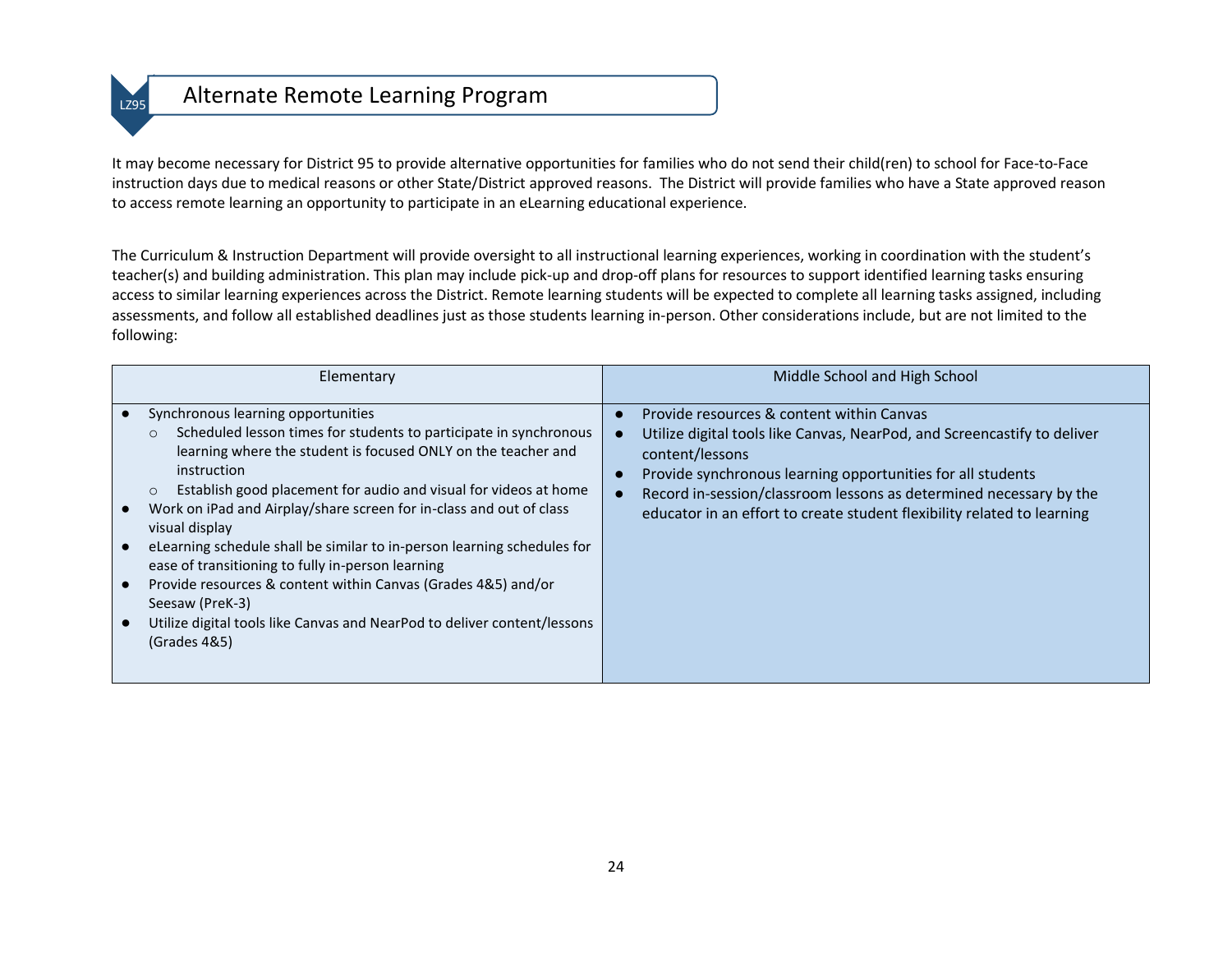#### **General Information**

Parents/guardians who are interested in submitting an application for consideration must complete the form linked [HERE](https://docs.google.com/forms/d/e/1FAIpQLSd0cZCN74mTbpBq_i7iUE-At_Eb4TlYqLIx4RxtFOqRWeeotQ/viewform) by **June 30th, 2021**. Any family submitting an application due to a student medical condition must submit an executed release of information that allows the District to speak with the child's healthcare provider (form linked [HERE](https://drive.google.com/file/d/10veRmsEDj_Db2bPyxYO5LTUr90sM3wxs/view?usp=sharing)), in addition to current medical information (to be supplied by the student's healthcare provider).

Families interested in a Remote Educational Program should also note the following:

- The District reserves the right to approve or deny any application for a Remote Educational Program, per Board policy
- The term of the remote plan will be for the entire school year
- If a student has an Individualized Education Plan (IEP), an IEP team meeting will be convened in order to review the application for remote learning
- The number of students approved for remote education programs will dictate the type of learning experience the District will be able to provide (the reader is referred below for examples of potential remote models)
- *Please note that there may not be enough students to support fully protected remote sections across all levels (elementary, secondary), in which case students would join in-person sections for their learning (if approved)*

#### **Elementary Remote Considerations**

District 95 will offer remote learning options on a case-by-case basis in alignment with Board Policy 6.185 (Remote Educational Program). Remote sections at the elementary level will be District-wide (there will not be grade-level sections for every elementary building), and may be blended sections (i.e., K-1, 2-3, 4-5) based on the number of students who require a remote learning option. Students may have a dedicated remote section for specials, or may join existing in-person classes - depending on other scheduling considerations (number of specials sections available). In order to offer a fully remote section (versus having students join existing in-person classrooms), there must be a minimum of 12 students who require this support. *Please note that families who request remote learning will be making a commitment for the entire school year, and that an application for remote learning does not guarantee approval (as referenced above).*

#### **Secondary Remote Considerations**

District 95 will offer remote learning options on a case-by-case basis in alignment with Board Policy 6.185 (Remote Educational Program). *Please note that families who request remote learning will be making a commitment for the entire school year, and that an application for remote learning does not guarantee approval (as referenced above).*

#### *The option that is executed will depend on the number of students who are approved for a Remote Educational Program.*

| <b>Model A (Concurrent Teaching for ALL Classes)</b> | <b>Model B</b> (Concurrent Teaching for SOME<br>Classes) | <b>Model C</b> (Concurrent Teaching for NO Classes;<br>available at the high school level ONLY) |
|------------------------------------------------------|----------------------------------------------------------|-------------------------------------------------------------------------------------------------|
|------------------------------------------------------|----------------------------------------------------------|-------------------------------------------------------------------------------------------------|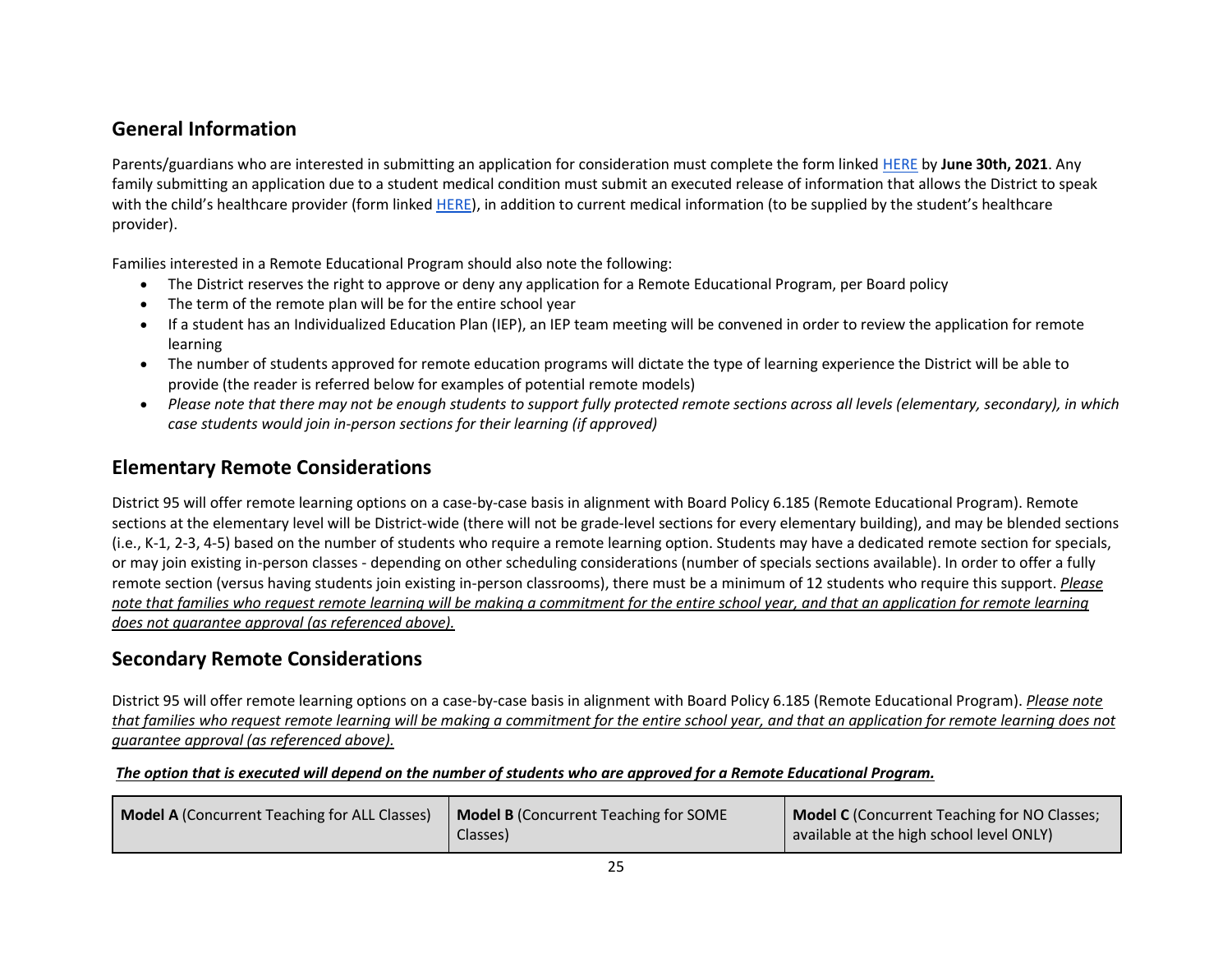| Students requiring remote learning join in-         | CORE classes are offered in a fully remote                                                                             | CORE classes are offered in a fully remote                                      |
|-----------------------------------------------------|------------------------------------------------------------------------------------------------------------------------|---------------------------------------------------------------------------------|
| person learning sections remotely                   | section; existing staff teach remote sections                                                                          | section; existing staff teach remote sections                                   |
| No change from 20-21 remote learning<br>arrangement | Students join in-person sections remotely for<br>remaining classes (electives, AP classes at the<br>high school level) | Illinois Virtual School for all other courses (AP,<br>electives, other courses) |

*Model A Considerations.* Model A would be implemented in the event that a very small number of students are approved for a Remote Educational Program (under Board Policy 6.185). In this model, staff will make every effort to schedule students who are remote learners to be scheduled within the same section - versus dispersed across several sections.

*Model B Considerations.* Model B would be implemented in the event that there were enough students approved for a Remote Educational Program (under Board Policy 6.185) within a given section (12) that required remote learning. If all students displaced by the creation of a protected remote section could not be absorbed elsewhere within the master schedule/if all of their schedule needs could not be met, consideration for an overload for a staff member would be made. If there was not a staff member available for an overload, consideration for additional FTE would be required.

With regard to the creation of remote sections (which could potentially include a "stacked" section), it is the recommendation that staff member volunteers for remote sections are solicited first (before assigning staff to remote sections). It is also the recommendation that stacked sections are avoided (if at all possible), and that staff members who are already assigned to a particular prep (for example, a staff member that teaches English I and English II) are assigned to stacked sections (if needed).

In order to facilitate scheduling of protected remote sections, building staff at the secondary level will create general remote schedules by grade level. In order for all secondary buildings (Middle School North, Middle School South, LZHS) to share resources for remote learning sections, the middle school and high school must operate a similar schedule. A sample schedule of the Freshman remote schedule is provided below:

| <b>Class</b><br><b>Period</b> | Course          |
|-------------------------------|-----------------|
| 1                             | English 1       |
| $\mathcal{P}$                 | World Studies** |
| ੨                             | Freshmen PE     |
|                               | <b>Biology</b>  |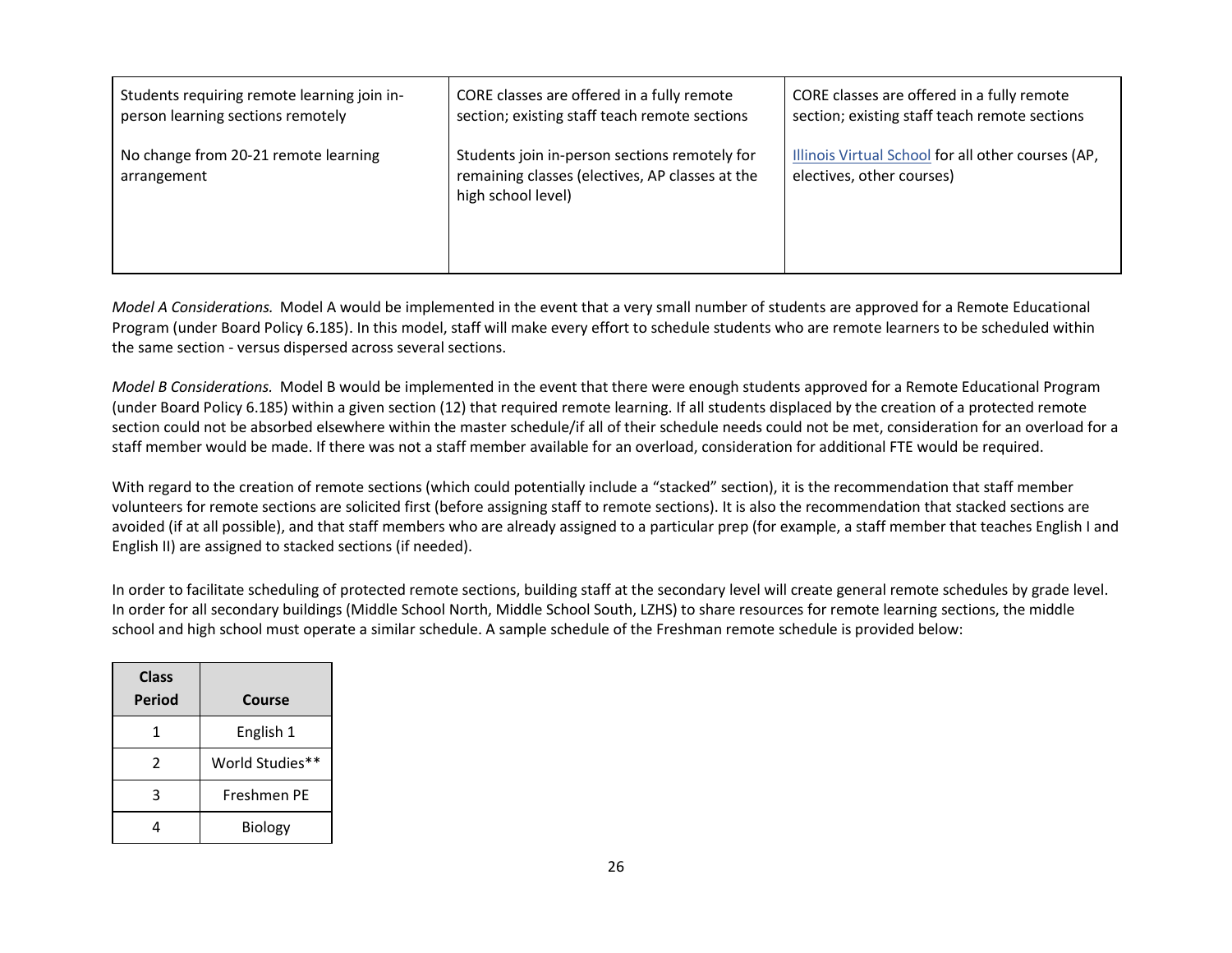| 5 | Math*    |
|---|----------|
| հ | Lunch    |
|   | Elective |
| Ջ | Elective |
|   | Elective |

\*For math classes, due to the wide range of classes offered at each level (9<sup>th</sup> grade - 5, 10<sup>th</sup> grade - 6, 11<sup>th</sup> grade - 9, 12<sup>th</sup> grade - 8), how math is delivered (via students Zooming into in-person *sections or via some other platform) would be determined on a course-by-course basis (dependent upon the number of students in need of remote learning)* \*\*Similar variety in courses for Social Studies are noted at upper levels (13 elective options for 11<sup>th</sup> grade, 16 elective options for 12<sup>th</sup> grade), and how social studies is delivered would also be *determined on a course-by-course basis*

Additionally, for the purposes of selecting outstanding elective classes for remote learners, it is to be expected that remote learners will have fewer/more restricted options for electives (those electives that fit around remote sections). It is also suggested that, when making elective considerations for students, the number of remote learners in the section and the student experience for a remote learner (for example, being the only remote learner in a choir class) should be considered when assisting students in selecting electives.

*Model C Considerations (High School Only).* Model C may be implemented for a more consistent experience for students (a fully remote experience with no classes taught concurrently). The primary difference between Options B and C is how students engage in outstanding course requirements (any class that cannot be offered in a protected section).

### **Grading & Assessments**

District 95 has designed our current grading practices at each level: high school, middle school, and elementary school to transcend any instructional model assigned throughout any given school year. The information below provides a more comprehensive explanation of District 95's practices during any given school year regardless of the instructional plan model.

#### **We believe:**

- Students may experience positive learning gains under different circumstances and at different rates
- Student grades shall reflect their achievement and mastery of the skills taught
- Effective feedback, grading, and evaluation can provide an important contribution to a healthy social-emotional state
- Providing and supporting students throughout the school year through the use of consistent grading practices regardless of the instructional plan applied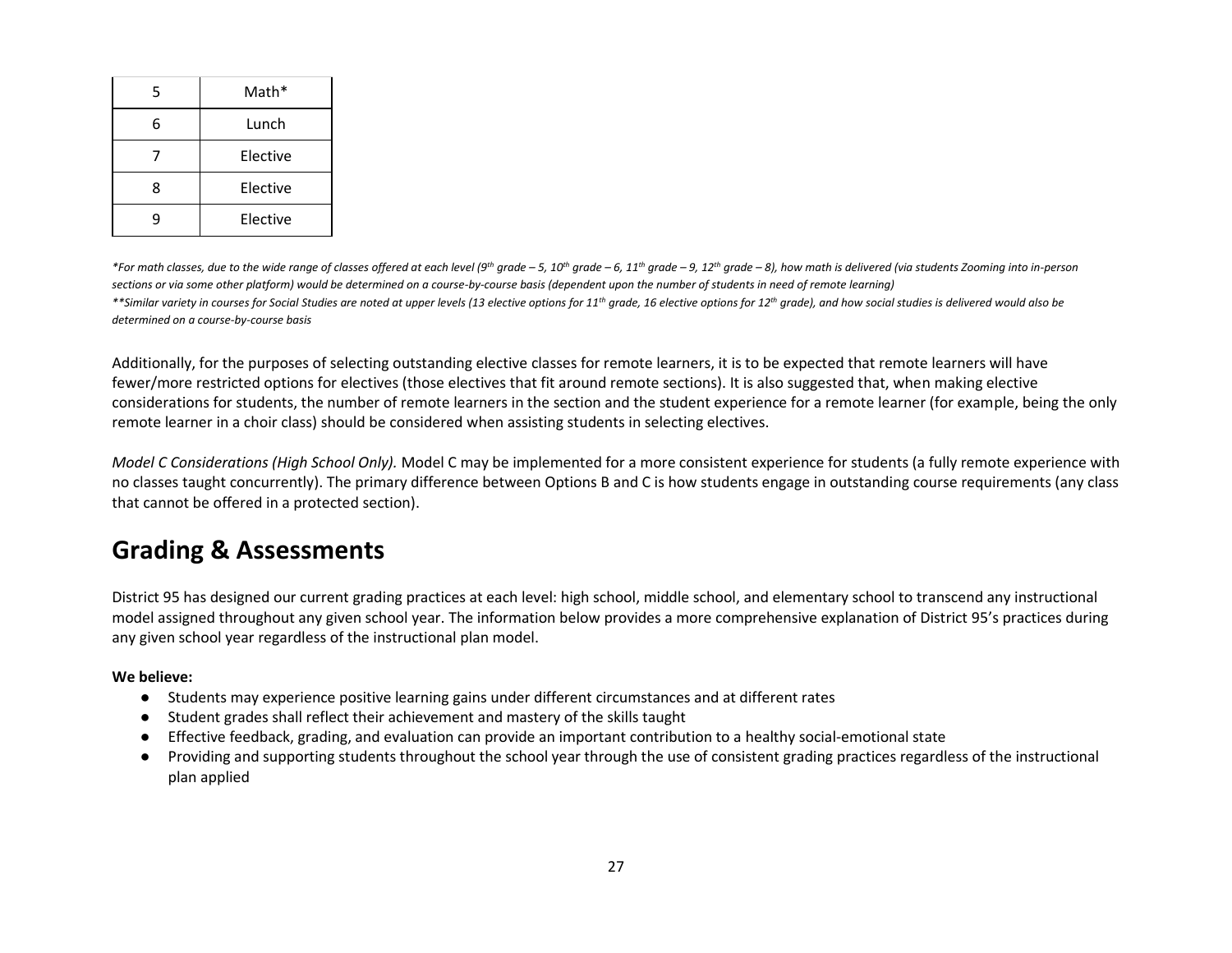

### L<sub>Z95</sub> Assessment Practices

Regardless of instructional model, District 95 is committed to continuing to collect local and state assessments. It should be noted that the District will adhere to additional state guidance regarding required assessments, should a shift in instructional model, state order, or any other emergency result in the inability to administer assessments.

The reader is referred to the District website (linked [HERE\)](https://www.lz95.org/departments/curriculum-instruction) for complete information regarding all Local and State assessments.

### LZ95 District 95 Grading Expectations

The goal of District 95's consistent grading practices is to foster student learning and support students to find success. Letter grades in Grades 4 - 12 are based on the quality of work, and demonstration of knowledge and skill acquisition at or above defined expectations, and in alignment with the District grading scale. Standards based grading used in Grades K – 3, does not reflect an average or percentage, but rather a measurement toward mastery of a standard and/or skill. Common grading practices and beliefs across all grade levels/courses include:

- Timely and meaningful feedback on progress through formative learning opportunities will enhance the student's opportunity to demonstrate current and accurate mastery levels on summative assessments
- Summative assessments are common within a course or across a grade level
- Retakes, revisions, and resubmissions are part of the meaningful feedback cycle and enhance student learning

All grading expectations will be implemented, regardless of instructional model implemented during the 21-22 school year. Additionally, teachers may exercise increased flexibility in grading practices, should there be extended periods of remote learning and/or other extenuating circumstances. *It is the*  responsibility of teachers across all levels, Early Childhood – Grade 12, to personally contact the parents of any student who is significantly *underperforming, struggling, or who has become disengaged in learning in a content area or class. This direct contact may be in the form of home visits, electronic communication (email), or phone. Contact is expected.*

### **Procedural Considerations**

LZ95 Attendance Procedures

Daily student attendance continues to be an expectation of Lake Zurich CUSD 95. Daily attendance is necessary for students to experience success. Parents must contact the school for each student absence. Parents who do not report a student absence will be contacted if their child(ren) are not in attendance.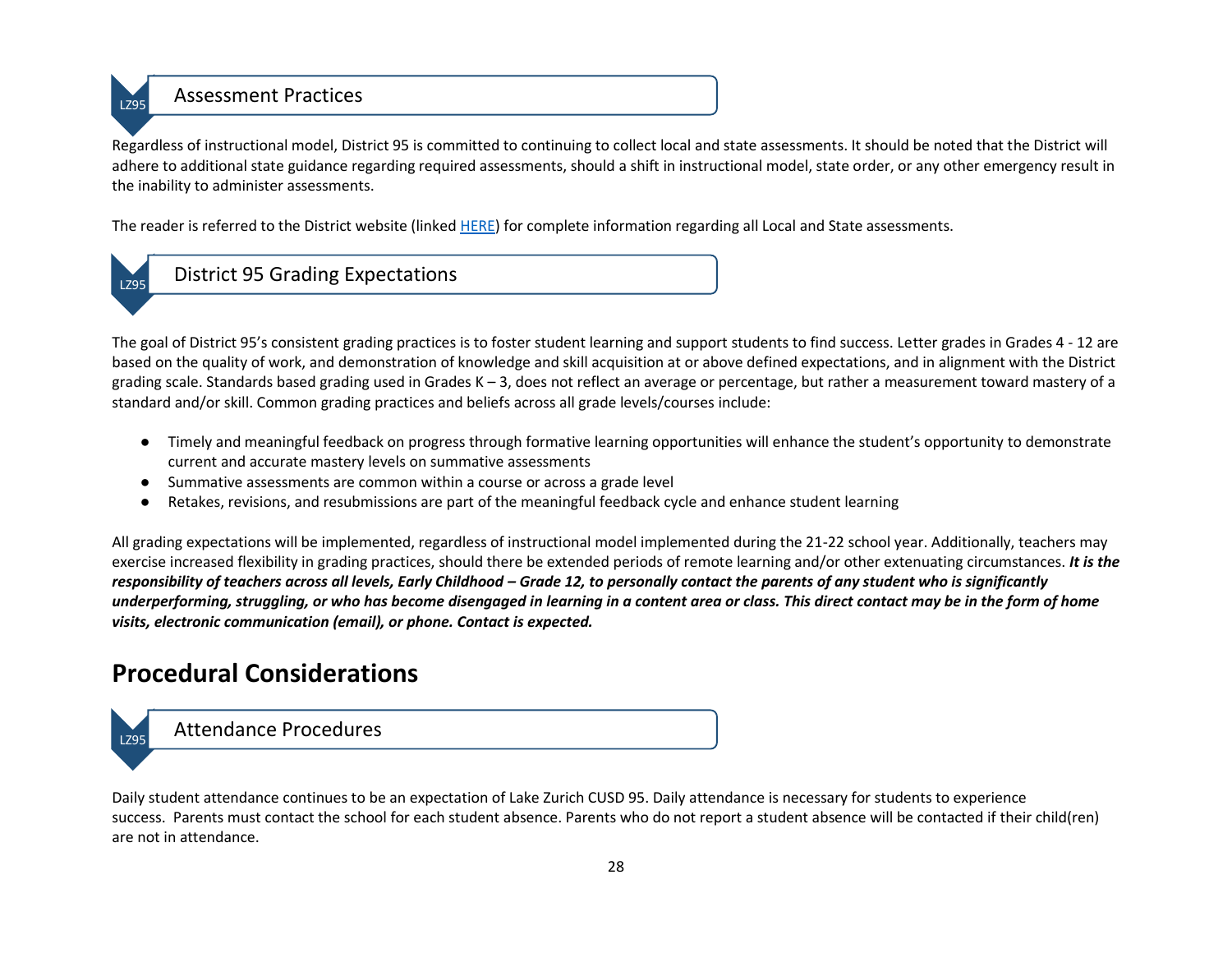In all instructional models and across all levels, students are expected to arrive to class on time and to remain in class for the duration of the period (unless otherwise excused by a parent/guardian). On-time and full class period attendance expectations also apply to remote learners.

Some common attendance scenarios that may present during the 21-22 school year in relation to current school exclusion guidance are outlined below:

| <b>Scenario</b>                                                                                                                                                                                              | <b>Attendance Response</b>                                                                                                                                                                                                                                                                                                         |
|--------------------------------------------------------------------------------------------------------------------------------------------------------------------------------------------------------------|------------------------------------------------------------------------------------------------------------------------------------------------------------------------------------------------------------------------------------------------------------------------------------------------------------------------------------|
| Student is an in-person learner, and is not feeling well/stays home for<br>the day                                                                                                                           | Student will be marked absent (Excused) for the day (will not have access<br>to class via Zoom)                                                                                                                                                                                                                                    |
| Student is an in-person learner, and is not feeling well/stays home for<br>the day (an assessment is being given on the day of absence)                                                                      | Student will be marked absent (Excused) for the day, and will have the<br>opportunity to make up the assessment on the next date of in-person<br>attendance                                                                                                                                                                        |
| Student is an in-person learner and has a symptomatic sibling who<br>needs to be out for the day                                                                                                             | Student will be marked absent (Excused) for the day; teachers will attempt<br>to provide work/assignments if possible for completion asynchronously<br>*If a student is sent home from school, they will be marked absent<br>(excused) for the remainder of the day - and will be able to Zoom in the<br>following day (see below) |
| Student is an in-person learner and tests positive for COVID                                                                                                                                                 | Student is able to Zoom in during isolation period                                                                                                                                                                                                                                                                                 |
| Student is an in-person learner, but needs to be quarantined due to a<br>COVID-exposure (inside or outside of school) or due to having a<br>symptomatic household member, beyond the first day of quarantine | Student is able to Zoom in during quarantine period                                                                                                                                                                                                                                                                                |
| Student is a remote learner (or is accessing learning remotely due to a<br>quarantine/isolation situation), but is not on camera/not responsive to<br>the teacher                                            | Student will be marked ABSENT for the period; school staff will follow-up<br>with parent/student directly as applicable                                                                                                                                                                                                            |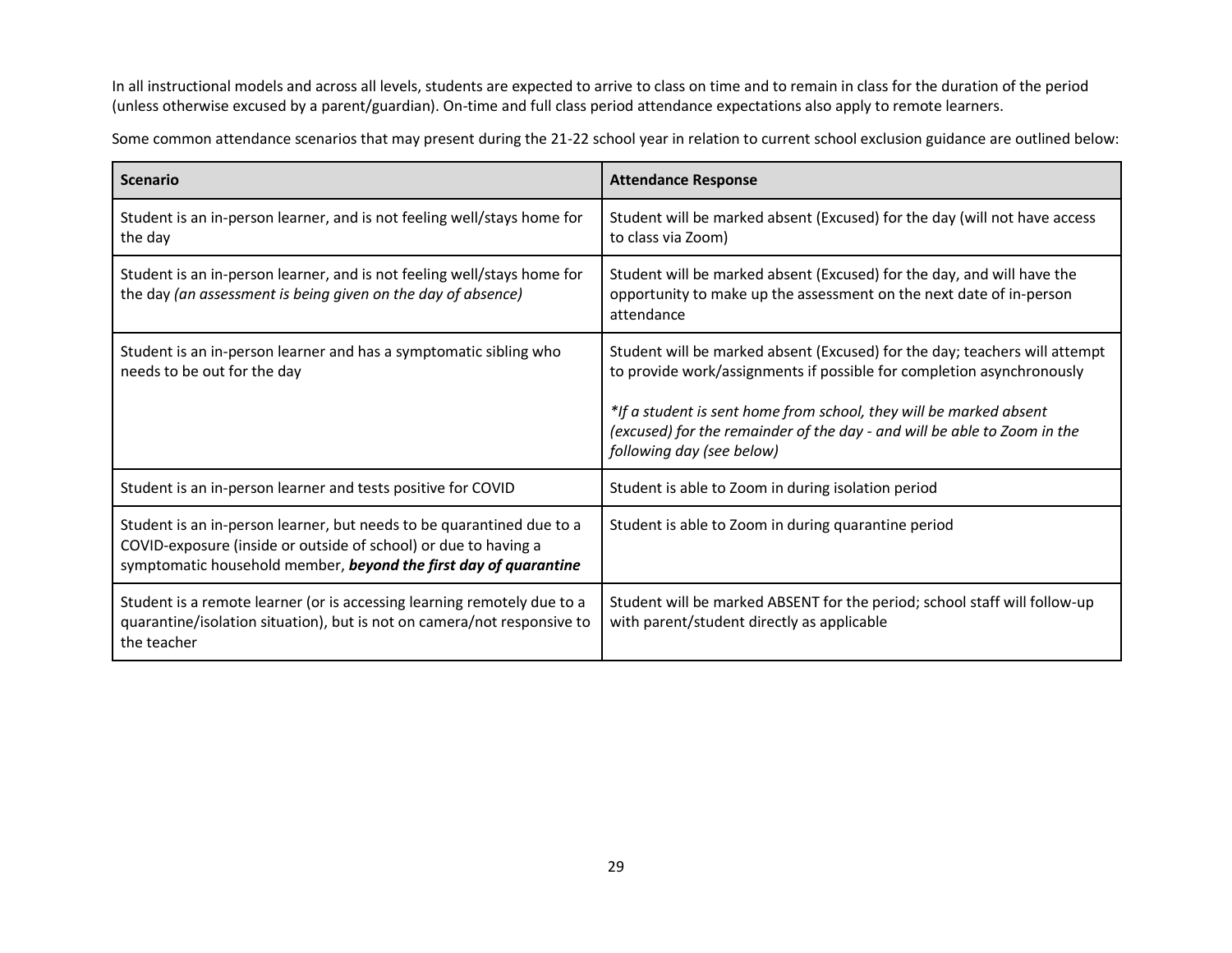

# **Human Relations**

### **Overview**

District 95 employs more than 800 staff members, hired to ultimately support students in achieving personal excellence. District 95 values all staff and recognizes the outstanding contributions of its staff to positively influence student learning and success. Student performance levels as well as other community-based factors continue to place Lake Zurich as one of the best communities to raise a family.

While District 95 believes strongly in the power of retaining and assigning high quality staff to the many identified roles and responsibilities needed to continue to create the best educational experience possible for students, it is equally important to recognize that it may become necessary for some roles, responsibilities, typical workday schedules, and other usual constants to shift and change. Additionally, District 95 understands that some family, student, and staff needs that will necessitate exceptional flexibility especially as a part of some of the instructional learning plans. Therefore, it is important to acknowledge that there are likely to be changes in staff roles, responsibilities, and/or typical workday schedules. District 95 is committed to supporting all staff and providing the greatest level of timely notification, training, and support necessary to meet any future recommended changes or adjustments.

### **Preparing Staff for a New School Year**

As the District prepares for the start of a new school year, there are many considerations necessary for a successful transition of staff and students to school. Prior data collected through various stakeholder surveys throughout the school year have indicated several considerations for change, improvement and updates to those practices and strategies utilized as a part of the District's learning plans to ensure successful transitions between instructional plans. This section of the District's Transition Plan is designed to support a successful return to work for all staff. This includes reflecting on the past 15 months, understanding the potential for necessary/reasonable accommodation requests, identifying all training and professional learning needs, planning for strategies to support any staff with potential workday, role, and responsibility changes, and building knowledge around any changes/updates to the staff evaluation process, including those related to student growth.

#### **Staff Planning**

As the District prepares for full return to in-person instruction, we realize that some of our employees may require special consideration or accommodations.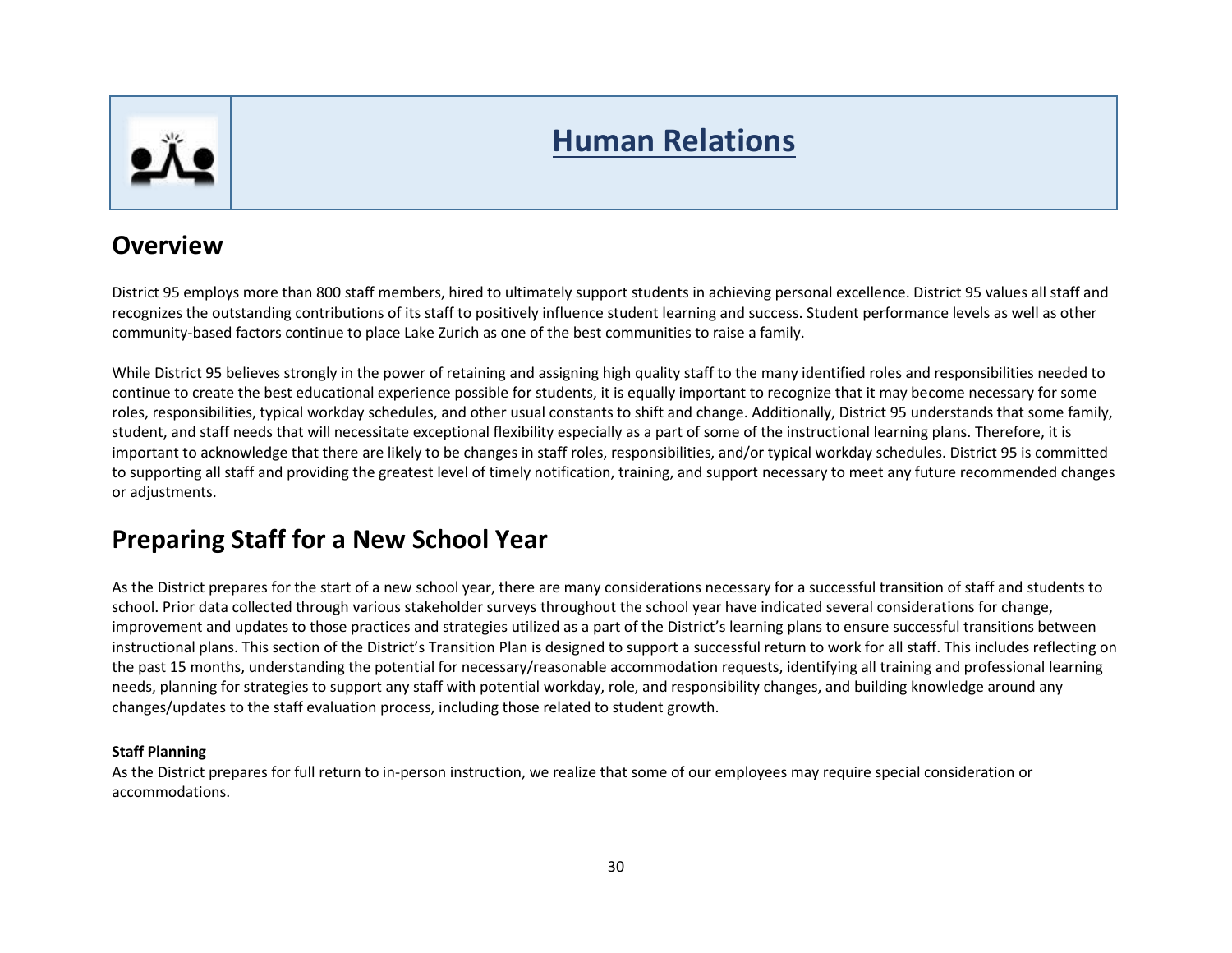To allow us to make informed decisions about safety, staffing and scheduling, all staff members are asked to work with the Human Resources Department (Executive Director) to process any paperwork for any required reasonable accommodations in accordance with the Americans with Disabilities Act.

The collection of any necessary medical information is always confidential, and the Human Resources Department will engage in an interactive process as required under the ADA to discuss and determine options to accommodate needs of staff. It is important for all staff to keep in mind that some accommodations may be available on a temporary basis and not long-term, while other suggested accommodations may be more long-term in nature, and yet some requested accommodations may not be available.

#### **Staff Input**

Prior to a return to work for all staff, a survey will be sent to all staff that incorporates questions and needed information from the other strand areas (ie. Operations, Health & Wellness, etc.) to best understand staff concerns, needs, and other staff related information.

|                          | Staff members may have questions in a variety of areas having worked the previous school year in multiple learning models.                                                                                                                                                                                                                                                                                                                                                                                                                                                                                                                                                                                |  |  |
|--------------------------|-----------------------------------------------------------------------------------------------------------------------------------------------------------------------------------------------------------------------------------------------------------------------------------------------------------------------------------------------------------------------------------------------------------------------------------------------------------------------------------------------------------------------------------------------------------------------------------------------------------------------------------------------------------------------------------------------------------|--|--|
|                          | Survey questions may focus on areas such as:                                                                                                                                                                                                                                                                                                                                                                                                                                                                                                                                                                                                                                                              |  |  |
|                          | <b>Human Relations Questions for Staff:</b>                                                                                                                                                                                                                                                                                                                                                                                                                                                                                                                                                                                                                                                               |  |  |
| Survey<br>Considerations | Understanding cleaning protocols, staff and custodial responsibilities<br>Understanding safety protocols and expectations for staff and students in various learning models<br>$\bullet$<br>Understanding staff expectations regarding safety measures/social distancing<br>$\overline{ }$<br>Understanding set up of classroom/ physical space expectations<br>$\epsilon$<br>Understanding teacher expectations related to technology instruction for students<br>$\overline{ }$<br>Understanding the expectations for the use of resources and materials, as well as what students will be provided by<br>outside sources (not teacher made)<br>Protocols related to quarantine guidelines and time off |  |  |
|                          | <b>Curriculum and Instruction Questions for Staff:</b>                                                                                                                                                                                                                                                                                                                                                                                                                                                                                                                                                                                                                                                    |  |  |
|                          | In what areas may you need additional professional development<br>What technology resources would assist in providing instruction in various learning models<br>What is the most beneficial when required to pivot between learning models                                                                                                                                                                                                                                                                                                                                                                                                                                                                |  |  |
|                          | Identification of Staffing Needs Based on Plan Initiated                                                                                                                                                                                                                                                                                                                                                                                                                                                                                                                                                                                                                                                  |  |  |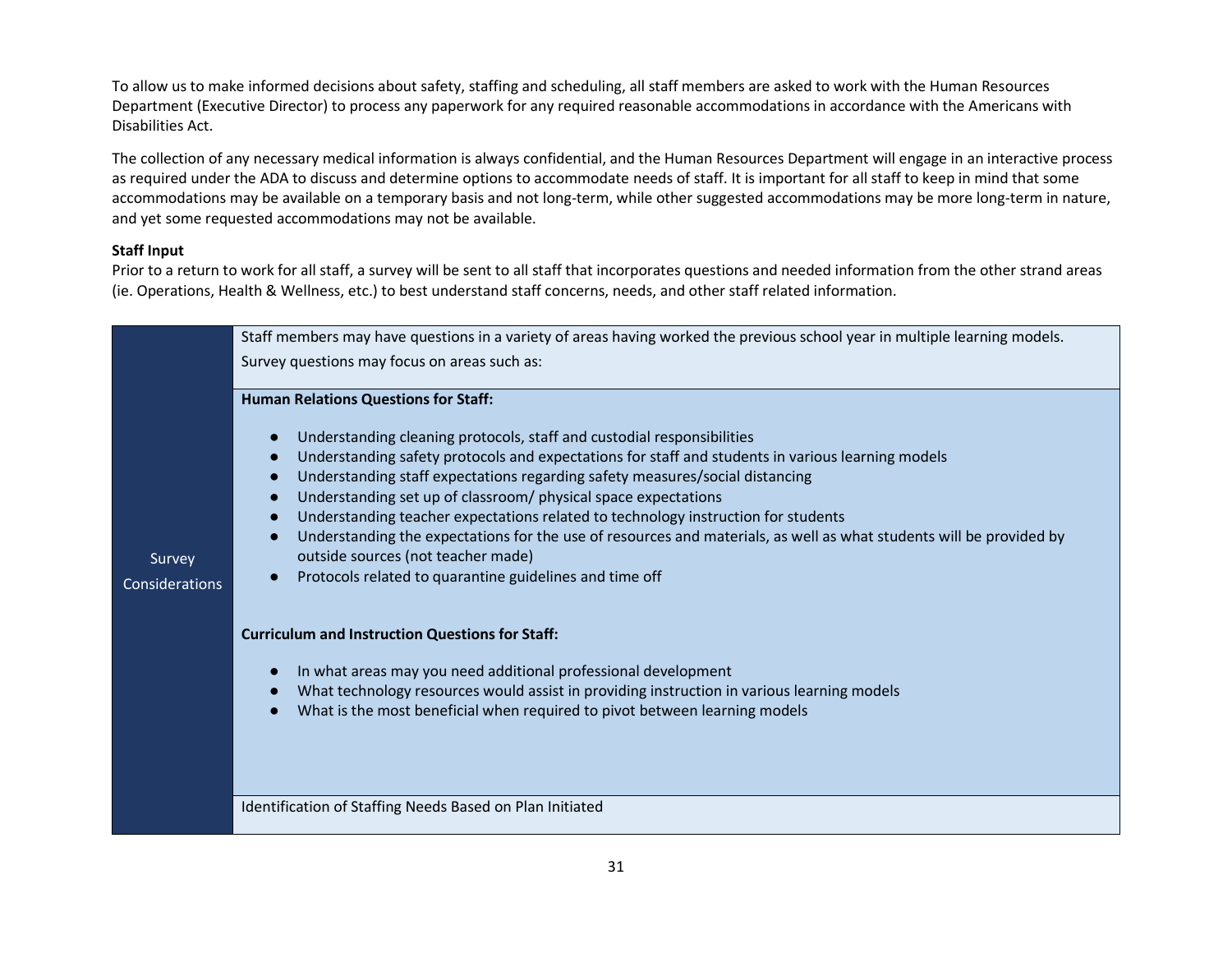| Based on the recommendations and/or needs identified within the Academic Plan, staff opportunities for re-assignment may          |  |  |
|-----------------------------------------------------------------------------------------------------------------------------------|--|--|
| include be necessary and may vary during the year. Staff shifts may include:                                                      |  |  |
| <b>Reading Specialists</b><br>$\circ$                                                                                             |  |  |
| Bilingual/EL support staff<br>$\circ$                                                                                             |  |  |
| <b>Special Education Resource Staff</b><br>$\Omega$                                                                               |  |  |
| Math Interventionist (K-5)<br>$\circ$                                                                                             |  |  |
| Specials staff (Library, Art, Music, PE, Band, Orchestra, Fine Arts)<br>$\circ$                                                   |  |  |
| Paraprofessionals at all levels (kindergarten, classroom, one-on-one, job coach, library, etc)<br>$\circ$                         |  |  |
| Other support staff utilized to support classroom teachers (bus drivers, playground supervisors, etc.)<br>$\circ$                 |  |  |
| When at all possible, any staff member re-assigned from their regular role will stay within their same building and certification |  |  |
| area. Attempts will be made to identify staff members that may have previous experience with that content area, subject matter,   |  |  |
| and/or group of students.                                                                                                         |  |  |
|                                                                                                                                   |  |  |
| Staff will be utilized to support at-risk students and to assist staff members with small group instruction, break out groups,    |  |  |
| behavior monitoring and other necessary remote learning areas of need.                                                            |  |  |
|                                                                                                                                   |  |  |
| Attempts will be made to seek volunteers first for any potential recommended re-assignment as well as a needs-based approach for  |  |  |
| staff identification.                                                                                                             |  |  |
| With the possibility that we will likely move between learning models, the District will look to minimize disruptions of staff    |  |  |
| assignments as much as possible.                                                                                                  |  |  |
|                                                                                                                                   |  |  |
|                                                                                                                                   |  |  |

To support staff in their return to the start of the school year, the following protocols and expectations will be addressed either with staff training, inservice, or communication shared throughout the District and/or building:

Development of an understanding of current and updated:

- Cleaning protocols, and staff/custodial responsibilities
- Safety protocols and expectations for staff and students
- Staff expectations regarding safety measures/social distancing
- Classroom/ physical space expectations
- Teacher expectations of technology instructional practices with students
- Materials/resource expectations for students and those materials from outside sources (not teacher made) that may be provided
- Implementation of encore/special/elective classes and necessary restrictions
- Necessary materials/resources for traveling teachers
- Readiness for staff to pivot between models at a moment's notice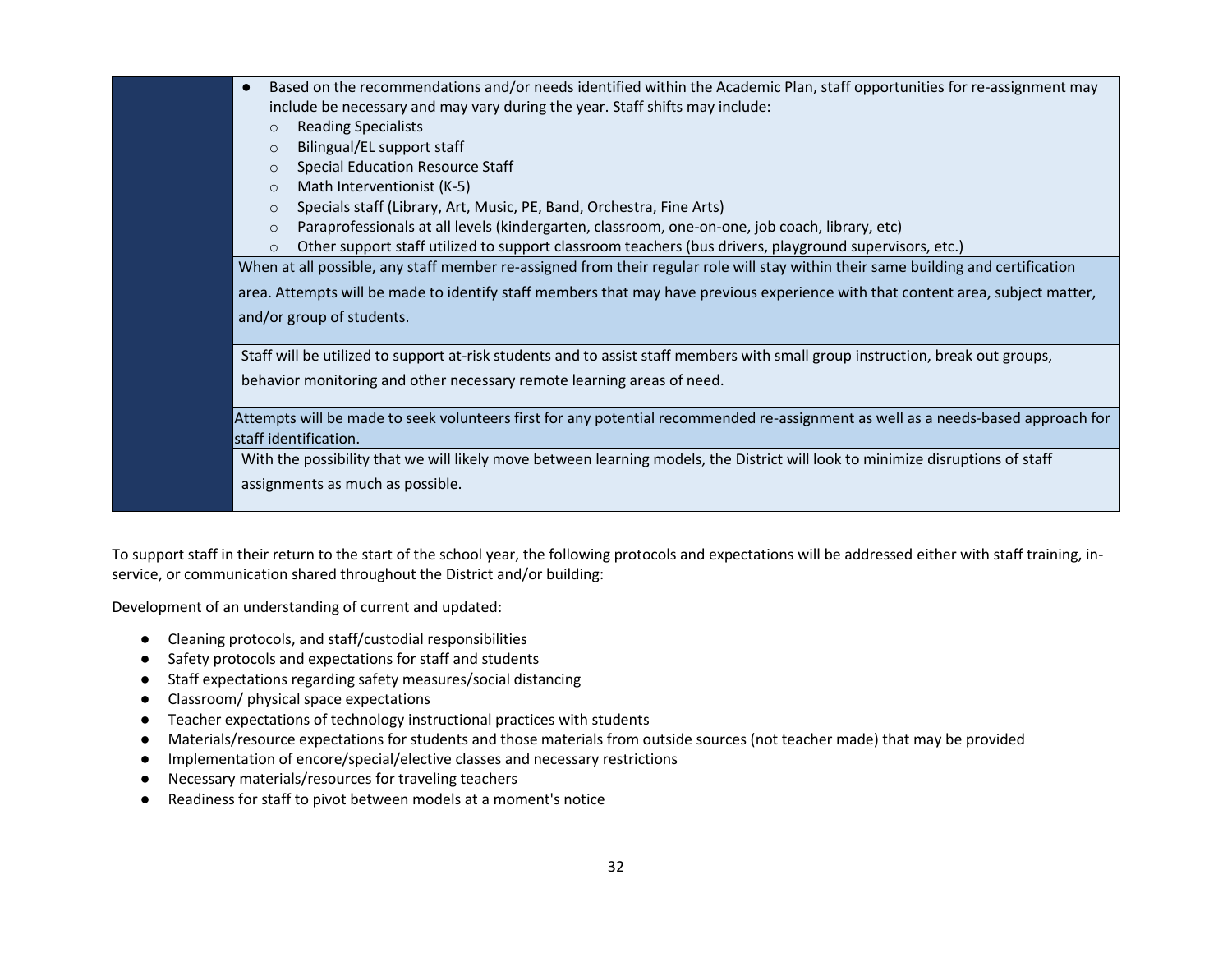#### **Identification of Staffing Needs**

It is imperative that the District identify and plan for in-person instruction allowing flexibility for potential shifts in learning models. The staffing processes involves reviewing enrollment numbers, section numbers and space availability given the distancing parameters outlined in provided guidance. The District must also consider regular staffing shifts that occur at the end of a school year and plan for the upcoming year. Staffing considerations consist of the following:

● Inventory and identify any staffing needs. This includes



- A plan has been determined to support staff shortages in an in-person learning model. Options for substitute coverage may include, but are not limited to:
	- o Human Resources will identify from the current substitute pool those substitutes that will be returning for the upcoming school year for full in-person instruction
	- $\circ$  Human Resources will recruit and hire additional substitutes to the pool in preparation for the start of the school year
	- o Allowing staff opportunities to continue to work remotely under certain COVID related circumstances with a student supervisor in the classroom- these decisions will be made on a case-by-case basis for hard to staff certified positions (for example psychologists, social workers, etc).
	- o Make available a pool of other certified staff members (for example paraprofessionals eligible to substitute) may be utilized to support classrooms or provide substitute support. All consideration will be given to not remove paraprofessionals from their assignments unless absolutely needed.
	- $\circ$  Potential of other staff members assigned to replace staff who are ill or unable to fulfill their duties
	- $\circ$  To utilize a substitute teacher plan, all substitutes shall participate in training specific to remote learning, any health & wellness expectations, and all mandatory training aligned to State expectations
- Reading Specialists, Instructional coaches, etc. may also be called upon to support staff members who are filling in for absent staff. District 95 believes it is preferable to keep those staff members within their current building when at all possible. Staff members may be used to create a "buddy" system, whereby, if a staff member is unable to work, the buddy may support the staff member or substitute covering the class
	- $\circ$  If so, it should be within the PLC, team or department if possible.
	- o The next layer of support for absent staff members will come from the Department Chair, Assistant Principal or Principal.
	- o Instructional coaches may also be called upon to support staff members who are filling in for absent staff.

Student Support staff services such as social work, speech, psychology, etc. may be reviewed and modified so that they are not in small spaces and may need to be provided as push-in services to reduce the amount of student pull-out and travel throughout the building.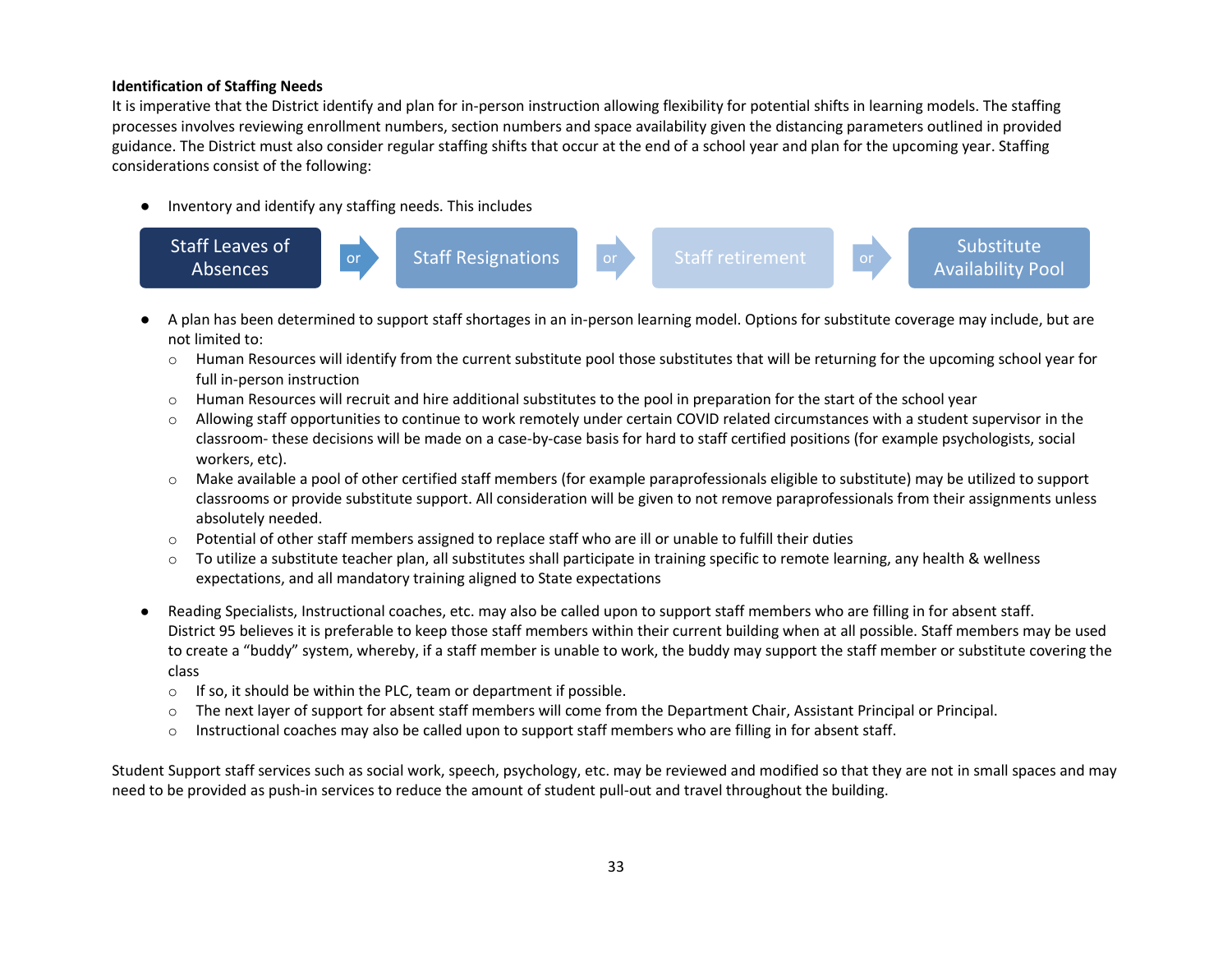All staff are expected to have updated and standard formats of lesson plans, class seating charts, and any instructions for a substitute on a daily basis. Staff will have access to a template that must be utilized so a consistent format is shared with substitutes across the District.

In the event of a need for a substitute in a remote setting, the assisting educator shall have access to the following tools:



The following substitute information and training has been developed to support staff and substitutes in their request and preparation for a substitute and for the substitute to be prepared to teach for the day. [\(https://docs.google.com/presentation/d/1iT5zctGQxvWqIl-](https://docs.google.com/presentation/d/1iT5zctGQxvWqIl-T7VFuuACOrGVezAEd_6fJYxe0PMs/edit?usp=sharing)[T7VFuuACOrGVezAEd\\_6fJYxe0PMs/edit?usp=sharing\)](https://docs.google.com/presentation/d/1iT5zctGQxvWqIl-T7VFuuACOrGVezAEd_6fJYxe0PMs/edit?usp=sharing)

#### **Supporting Staff Return to School**

District 95 will continue to work with staff to support with the start of the upcoming school year in a full in-person model. Planning efforts shall include the implementation of a survey that will help the District identify staff needs related to Human Resources and Curriculum and Instruction areas.

As the District continues to move toward a full in-person return, staff members that have concerns regarding assignments or roles should work with their immediate administrator first. Questions or concerns that are not addressed at the building level should them be brought forward to the Director of Human Resources for discussion.

Additionally, District 95 believes it is important to coordinate communication and planning efforts with the Health & Wellness and Operations Transition Teams regarding any items related to the cleanliness of schools, classroom configurations with social distancing (if necessary), expectations for student and/or staff shared items, and any other additional safety measures staff should expect. The District will specifically consider the following items prior to staff returning to work; however, there may be times when flexibility is necessary:

- Pre-determine educator planning time to prepare for different learning models (See Academic Section), transitioning needs and strategies to more easily pivot between instructional models. Consideration of educator classroom set-up may be necessary during periods of transition.
- Identification of staff who may be able to support students needing an alternate school-day schedule (outside of the typical school day schedule)

Options for staff to continue working in a distance format when excluded for reasons of COVID-19 who may be asymptomatic may be available on a limited case by case basis for hard to cover positions. The District will follow the latest guidance related to quarantine and isolation protocols. Current CDC guidance recommends that an unvaccinated individual who is asymptomatic remain at home (i.e., may be excluded from the workplace) for a period of 14 days (10 days if not a household member) after the last exposure under any of the following circumstances:

- 1. The individual had "close contact (<6 feet) for a prolonged period of time" with a symptomatic person with COVID-19;
- 2. The individual is a household member of a symptomatic person with COVID-19;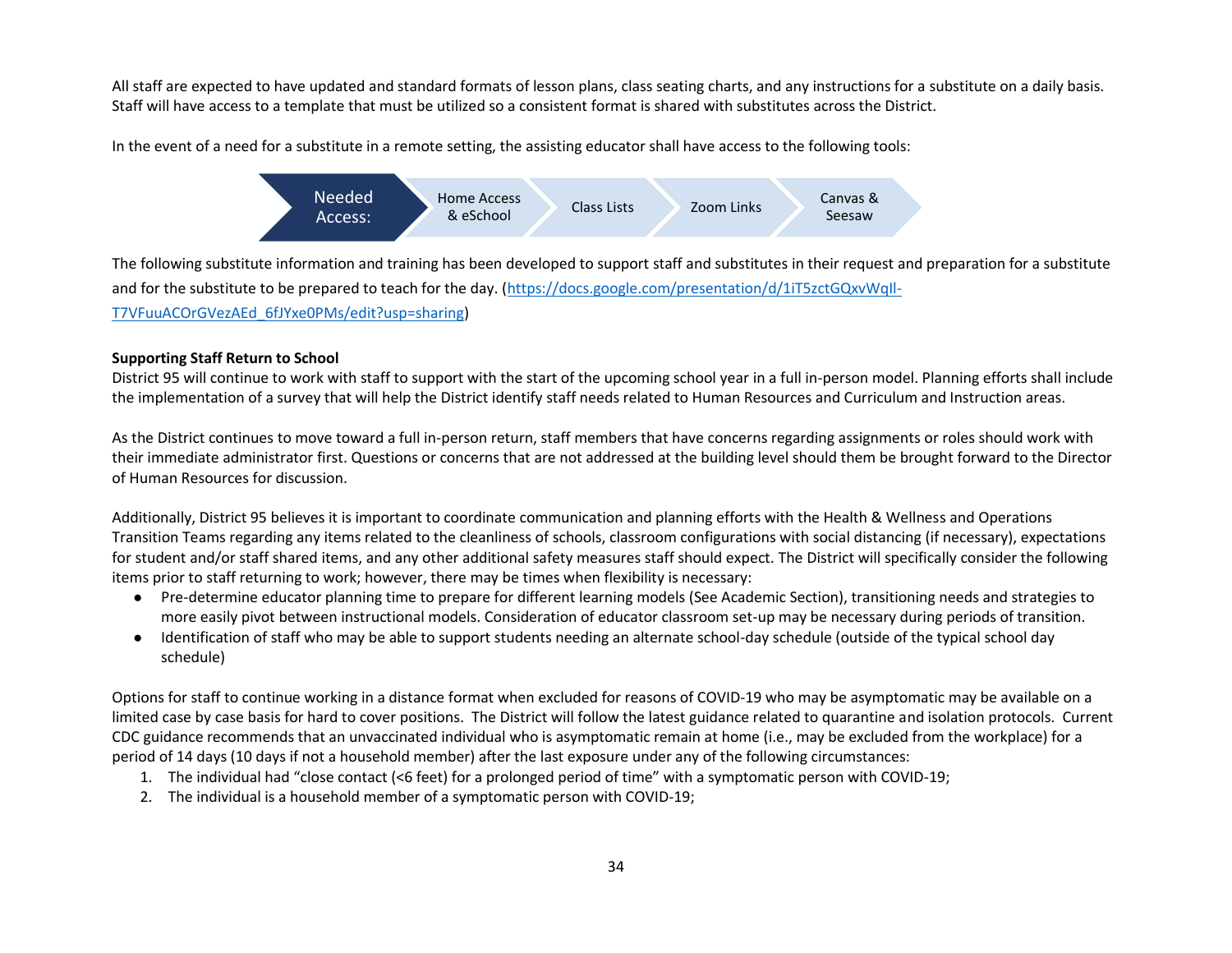Exclusion guidance is subject to change per recommendation and direction from the local health department, Illinois Department of Health and the CDC.

Where an individual is required to quarantine or isolate per current exposure guidance, the employee may have options including, but not limited to the following:

- Limited Remote work or work from home opportunities if in a hard to fill position (i.e. social work, psychologist, etc.)
- Personal District sick leave usage

Employees should contact the Human Resources department for further guidance and information.

It is critical to establish staff opportunities for classroom set up prior to return at the start of the school year. The building principals will establish a communication plan regarding expectations related to opportunities and options for staff to access the building and classrooms in preparation for full in-person learning.

Teachers will be provided an opportunity prior to the start of the regular school year to set up their classroom for learning. Teachers must follow the guidelines below while setting up their classroom:

- Teachers must adhere to any current mandated social distancing guideline. Prior to entering the building:
	- o Staff must complete all mandated training videos related to COVID
	- $\circ$  Staff should be familiar with the classroom set-up guidelines (ie. Room spacing, desks, sanitation stations, use of shared objects)
	- $\circ$  Staff must comply with any health screening guidelines
- While in the building:
	- $\circ$  Staff must wear proper PPE when entering the building and at all times during a potential contact with another individual- as required and subject to guidance changes
	- o Staff follow any guidelines set by building administrator (ie. door to enter, etc.)

### LZ95 **Professional Learning & Training**

District 95 has demonstrated a strong commitment towards professional learning for the purpose of staff growth and improvement as well as training necessary to ensure the health and safety of its employees. The District has identified additional mandatory trainings specific to in-person learning situations. Those trainings are outlined within this section. Additionally, professional learning needs have also been established based on information collected within the stakeholder surveys as well as a study of best instructional practices that transcend each of the instructional models: full in-person, hybrid, and *eLearning*. While District 95 will expect staff to participate in both mandatory trainings and professional learning opportunities, mandatory trainings come with associated timelines of completion and are often independent, whereas the professional learning opportunities will likely incorporate collaborative experiences that offer staff choice and voice.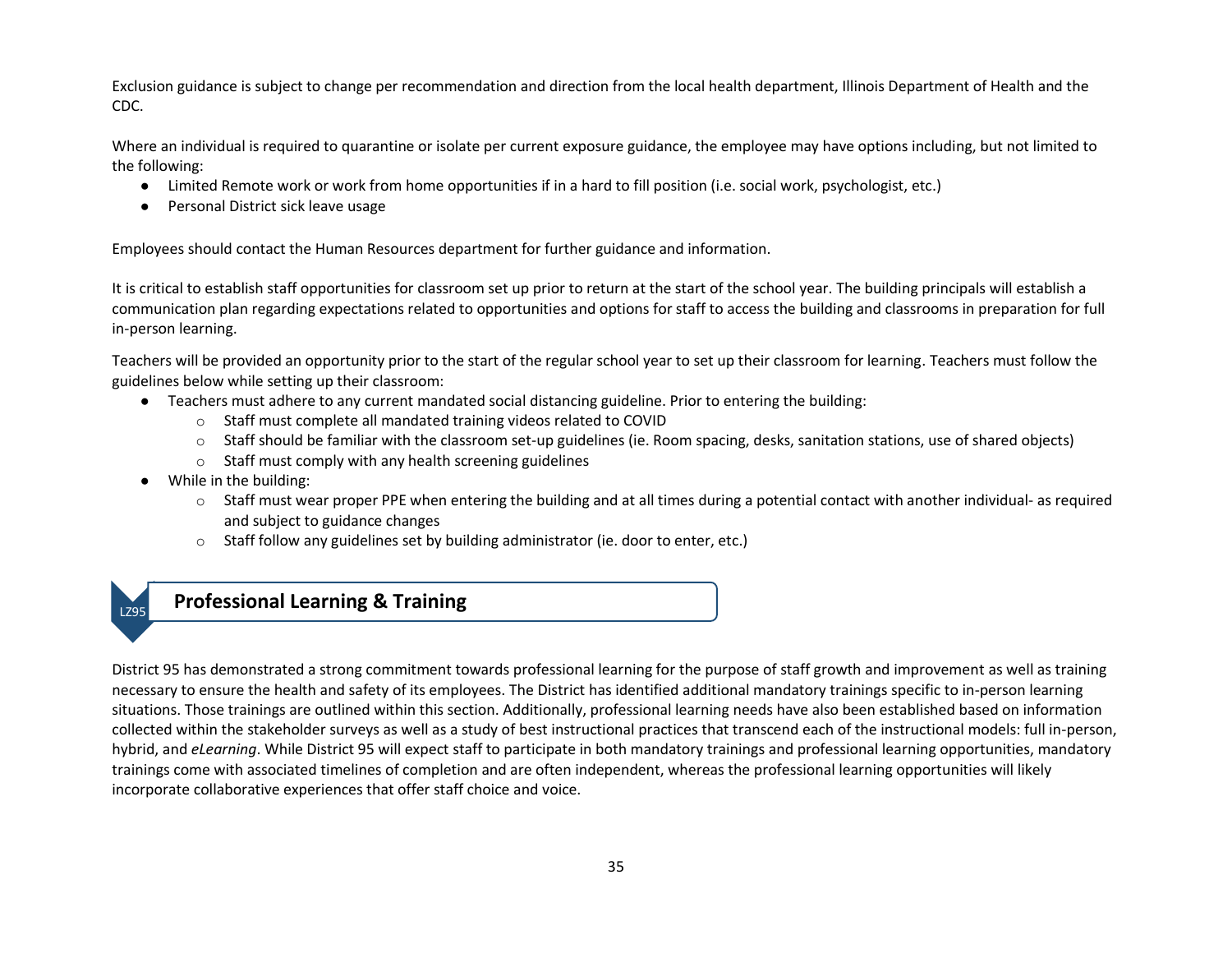#### Mandatory Trainings

Trainings identified by the State

Trainings identified by the District in preparation of required knowledge often related to the health & wellness of individual or collective groups of employees

#### Professional Learning

District established learning needs identified for the successful implementation of the eLearning Plan District determined learning needs essential for the successful transition between each of the three instructional models

#### **Mandatory Staff Trainings**

Training needs for all employee groups will include, but are not limited to the Signs of Mental Health Stress in Co-Workers and Protocols, as well as Maintaining Professional Boundaries with Students, and Electronic Communications.

-Face

Return to

 $\overline{C}$ 

Staff Training

36

- Usual GCN mandated training covering topics on sexual harassment, appropriate interactions with students, appropriate electronic communication, health and safety, etc.
- Additional training covering signs of mental health and managing stress with students, colleagues and for self will be provided. Mental-Health-Wheel-1-1024x902.png
- Support resources available to staff- see EAP resources provided, Infographic on self-care and other resources available on the intranet for staff
- Additional support for remote learning may include utilizing staff that cannot successfully fulfill their role remotely to partner with or support other staff members with various needs
- Additional training on COVID19 will also be provided/required including:
- Sources of exposure to COVID 19 virus
- Hazards associated with exposure to virus
- Best practices to reduce exposure, including general hygiene, social distancing and use of PPE
- Symptoms of COVID 19 and what to do if sick
- Reporting of possible cases



- Sources of exposure to COVID 19 virus
- -to • Hazards associated with exposure to virus
	- Best practices to reduce exposure, including general hygiene, social distancing and use of PPE
	- Appropriate workplace protocols to prevent/reduce likelihood of exposure to the virus including, but not limited to:
	- Disinfection of common workspaces, materials, equipment
	- Symptoms of COVID 19 and what to do if sick
	- Isolation of individuals with suspected or confirmed COVID19
	- Reporting of possible cases
	- The Do's and Don'ts of Wearing Masks and Gloves (5:57mins)
	- https://www.youtube.com/watch?v=eVJbenwzR1s&list=PLm jMwCUfAI0N-MMSQWJVaiO40DOL-o4wS&index=100
	- GCN training videos on:
- Staff Training to Return to Face • COVID19 Plan, Prepare, and Respond
	- COVID19 How to wear a mask
	- COVID19 Proper Handwashing
	- COVID19 Workplace Guidelines
	- Training resources will include OSHA guidelines, CDC posters and emails, and GCN training videos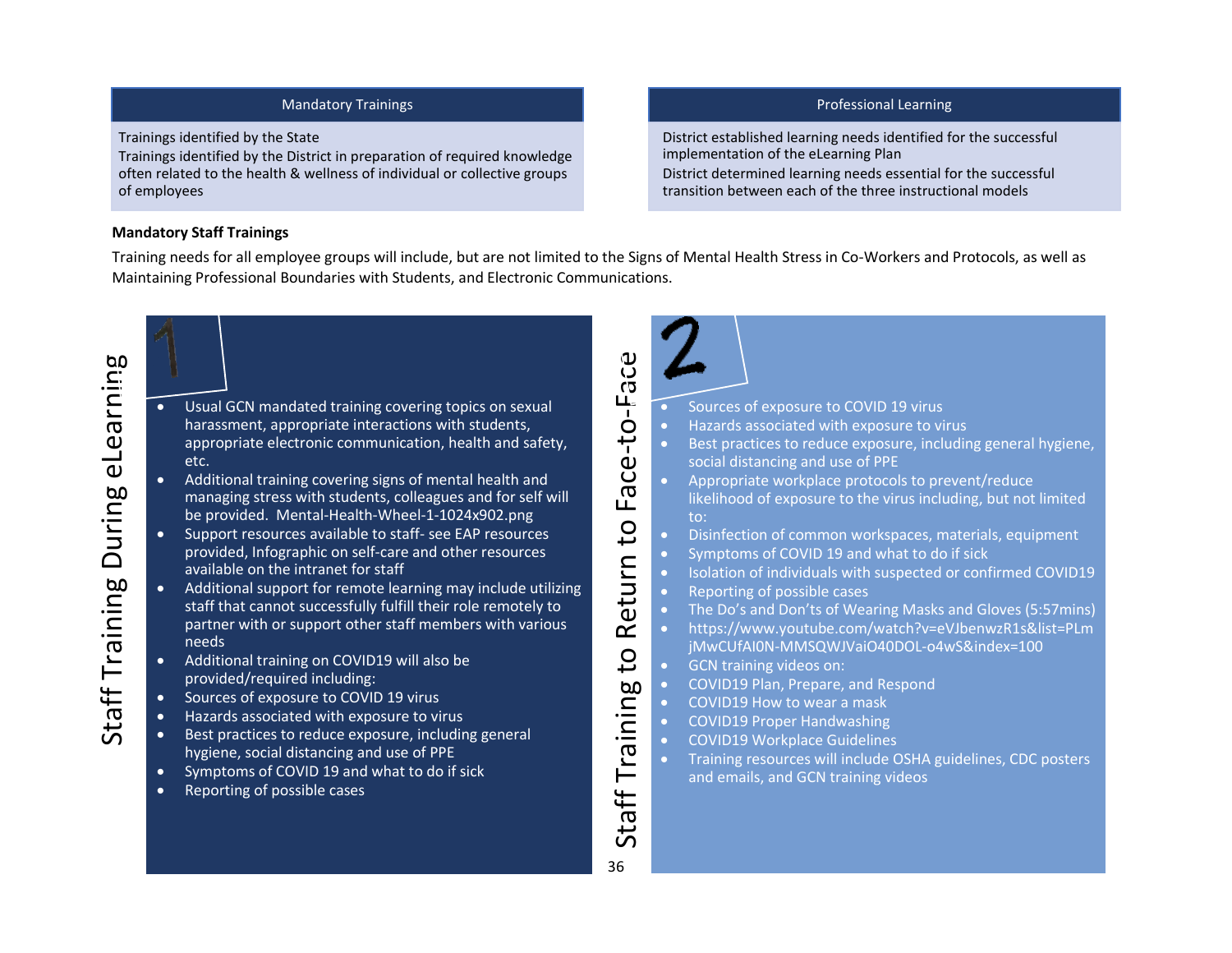#### **Onboarding New Staff**

District 95 believes that a process for onboarding new staff is critical to the overall success of the organization as well as the employee. While District 95 is a public school district and likely offers many of the same processes, practices, and expectations of other districts within the United States and Illinois, it also is unique in many regards. District 95 has a comprehensive in-person onboarding process accessible to all new staff for implementation during periods of normal operations; however, while serving the learning community during a pandemic, the District has also established a new process for the onboarding of all new employees within the remote setting. When at all possible, onboarding will be conducted in-person; however, virtual onboarding may be offered to limit the number of contacts with individuals and provide appropriate social distancing protocols.

## **Onboarding of New Staff**

- Offer of position and final discussion with Director of Human Resources
- New hires receive new hire electronic packets for completion from department members and complete and submit all required paperwork electronically via a secured system.
- New hires all require in-person fingerprint background checks which are scheduled on a individual basis with proper social distancing and PPE
- New hires are scheduled into an in-person meeting or a virtual Zoom meeting with HR department to go over all welcome information, benefits, answer questions, etc.
- Technology department schedules each new hire into an individual time slot to pick up their district issued devices
- Technology department schedules an in-person or Zoom training for all new hires to receive important training on district systems and resources
- Payroll and all other HR functions are done via Skyward and the online employee portal (all staff must be on direct deposit to receive a paycheck)
- New Teacher orientation conducted remotely for all staff or in person in smaller groups to adhere to number limitations, social distancing and other current mandates.

In addition to onboarding all newly hired staff, all certified staff are engaged in a District mentoring program. Staff members work with a District mentor at minimum monthly on a variety of topics to support their transition to their roles. In addition, each new certified staff member is assigned a partner staff member at their building to serve as their "go to" person for day-to-day questions, support and direction. The District is in the process of revising and updating its new teacher mentoring and school support practices. Therefore the above practices may change.

#### **Staff Professional Learning**

As both veteran and new staff come together to execute District 95's full in-person plan, the Department of Curriculum & Instruction will provide professional learning opportunities that meet the following criteria: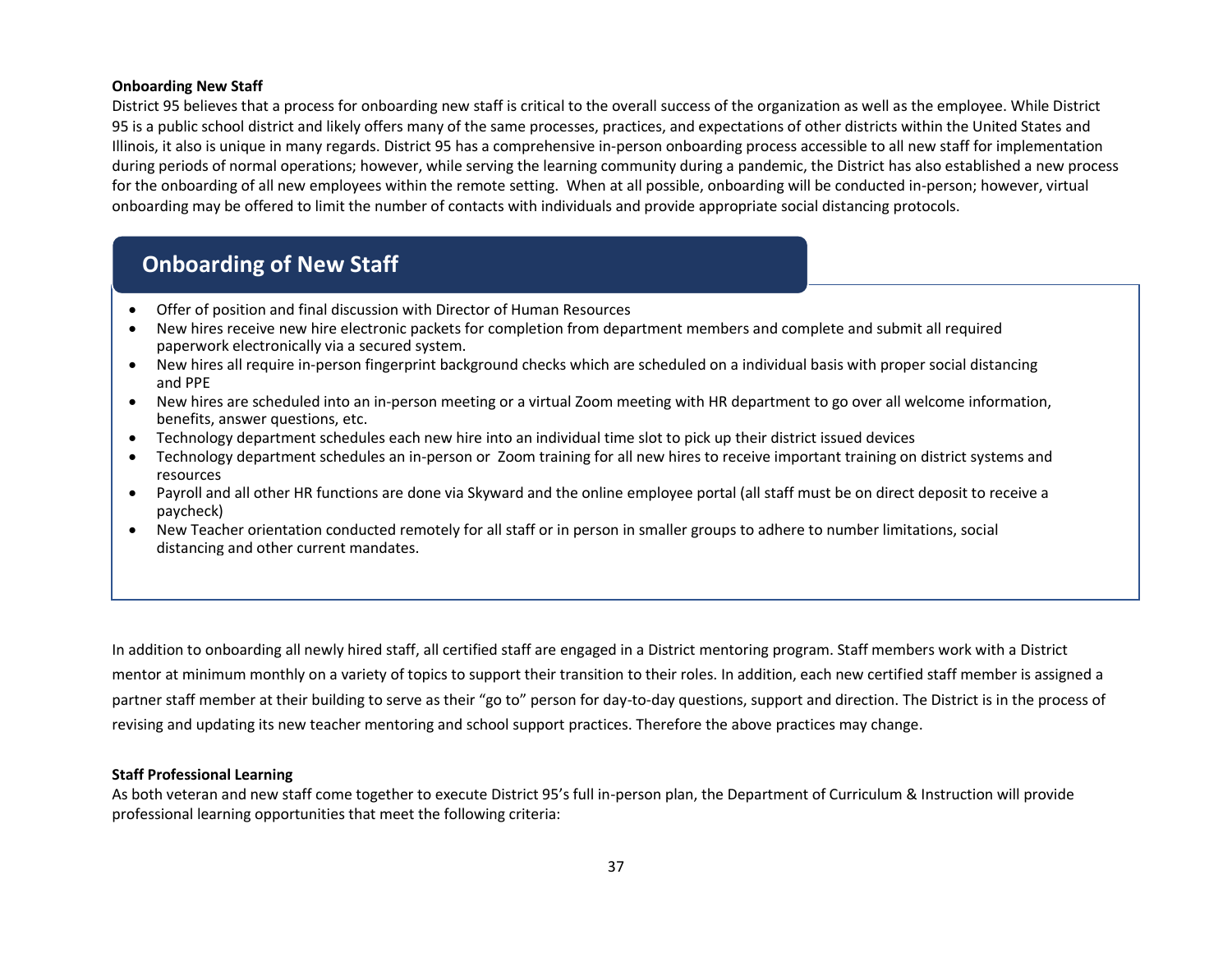| Timely notification of opportunities to staff                                                    | Supportive of both novice and veteran staff                                                                                                           |  |
|--------------------------------------------------------------------------------------------------|-------------------------------------------------------------------------------------------------------------------------------------------------------|--|
| Identified Professional Development Days as outlined by the Illinois State<br>Board of Education | Provide for differentiated levels of need (novice to experienced)                                                                                     |  |
| Support educator/staff choice and voice<br>Offer self-paced options                              | Ongoing and embedded (Elementary-based)<br>Fountas & Pinnell Classroom (F&P)<br>Amplify<br>Blended Learning (Instructional Technology) (Supportive of |  |
|                                                                                                  | pivoting between instructional models)                                                                                                                |  |

District 95 Department of Curriculum & Instruction will provide robust Instructional technology-based professional learning opportunities (with timely communication):

- 
- 
- Master Manager Notability Notability Motability Explain Edu
- Zoom (including recording) <br>● Canvas Messaging <br>● Plipgrid
- 
- 
- 
- 
- 
- 
- Nearpod Screencasting Screencasting Screencasting Screencasting
- Adobe Captivate <br>● Adobe Canvas Studio
	-
	-
	-
	-
	-
	-
	-
- SEL SEL SEL Assigning work: Submissions through Canvas (all tools including Google Links)
- 
- 
- 
- 
- Padlet Backpack 
 Padlet Backpack

 Padlet Backpack

→ Padlet Backpack

→ Padlet Backpack

→ Padlet Backpack

→ Padlet Backpack

→ Padlet Backpack

→ Padlet Backpack

→ Padlet Backpack

→ Padlet Backpack

→ Padlet Bac
- Canvas Commenting 
→ Canvas Commenting 
→ Canvas Rubrics
→ Canvas Teacher Annotations
- Canvas Quizzes Choice Boards Choice Boards Classroom Management
- Instructional Planning and Design Seesaw Paraprofessional Support & Utilization
- Blended Learning 
 Student Engagement in *eLearning* PreK-3 Standards-Based Grading/Reporting
	- Self-paced/ Synchronous/ Asynchronous Learning Strategies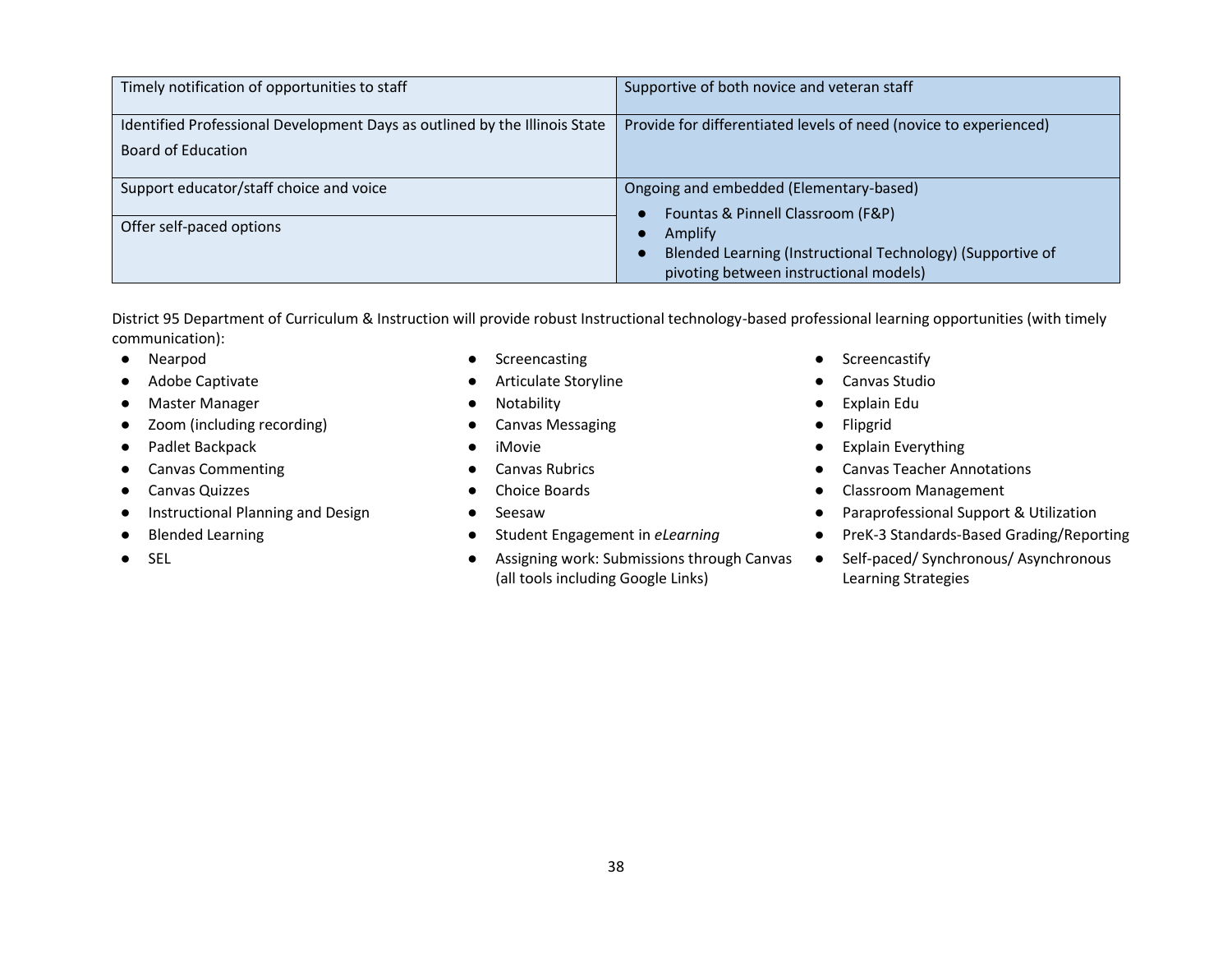## **Staff Specific Health & Wellness Expectations**

District 95 has created expectations related to the Health & Wellness of all staff. District 95 will adhere to all required health and wellness screenings realizing that mandates and processes may change due to current conditions. Much of the health & wellness related requirements will also be communicated within the Health & Wellness section of this document; however, the information contained within this section is specific to District 95 staff and not necessarily applicable to other stakeholder groups.

#### **Health Screening Requirements**

All staff are encouraged to monitor themselves and their household members for symptoms of infectious illness every day through home-based symptom screening. The District will communicate regularly to remind staff of self-screening expectations and all reporting COVID-19 requirements.

- Mandated posters have been posted in all buildings but staff should be aware of the following: [http://dph.illinois.gov/sites/default/files/COVID-19\\_WorkplaceHealth\\_SafetyGuidance20200505.pdf](http://dph.illinois.gov/sites/default/files/COVID-19_WorkplaceHealth_SafetyGuidance20200505.pdf)
- All staff must self-screen themselves using the latest CDC screening questions daily prior to work, which may include:
	- o Do you have a fever of 100.4 degrees F or higher
	- o Do you have any COVID related symptoms liste[d here?](https://www.cdc.gov/coronavirus/2019-ncov/symptoms-testing/symptoms.html)\*
	- $\circ$  Have you traveled internationally or outside of the state in the last 14 days?\*
	- $\circ$  Have you had close contact in the last 14 days with an individual diagnosed or presumed to have COVID 19?

An employee who experiences fever and/or any other symptoms while home **may not report to work**.

Staff members that self-assess themselves daily and answer yes to any of these questions should report the information confidentially to their immediate supervisor/administrator. A reminder will be sent to all staff with the most updated guidelines for screening requirements. Staff members will continue to utilize the Frontline absence management system, however any time off entered as a sick day will require detailed information in the notes to administrator section. Under the EEOC guidelines and CDC recommendations, any staff member that is absent for a sick reason indicating any possible symptoms related to COVID will be contacted for additional screening information.

Staff should be aware of the reporting requirements and quarantine/isolation guidelines as outlined in the Health and Wellness area of this plan.

The District reserves the right to adjust and/or implement health screening practices based on transmission levels.

#### **Potential tips regarding self-care strategies:**

- Flyer that complies information[: https://drive.google.com/open?id=1Vzen2QJslfX\\_UzQ91X2heYYWP6zO7ZU-](https://drive.google.com/open?id=1Vzen2QJslfX_UzQ91X2heYYWP6zO7ZU-)
- If you get sick (pdf)[: https://drive.google.com/open?id=1y-XPHV7ZxpW7Be3rZRqkjbjsHbBcqrxV](https://drive.google.com/open?id=1y-XPHV7ZxpW7Be3rZRqkjbjsHbBcqrxV)
- 16 foods that boost your immune system:<https://www.webmd.com/cold-and-flu/ss/slideshow-immune-foods>
- <https://www.webmd.com/lung/video/best-foods-immunity> (1:01 video)
- [Immune System Boosters and Busters -](https://www.webmd.com/cold-and-flu/cold-guide/10-immune-system-busters-boosters) WebMD <https://www.webmd.com/cold-and-flu/cold-guide/10-immune-system-busters-boosters#1> (47 secs)
- Self-Care during the COVID pandemi[c https://www.mayoclinichealthsystem.org/hometown-health/speaking-of-health/self-care-tips-during](https://www.mayoclinichealthsystem.org/hometown-health/speaking-of-health/self-care-tips-during-the-covid-19-pandemic)[the-covid-19-pandemic](https://www.mayoclinichealthsystem.org/hometown-health/speaking-of-health/self-care-tips-during-the-covid-19-pandemic)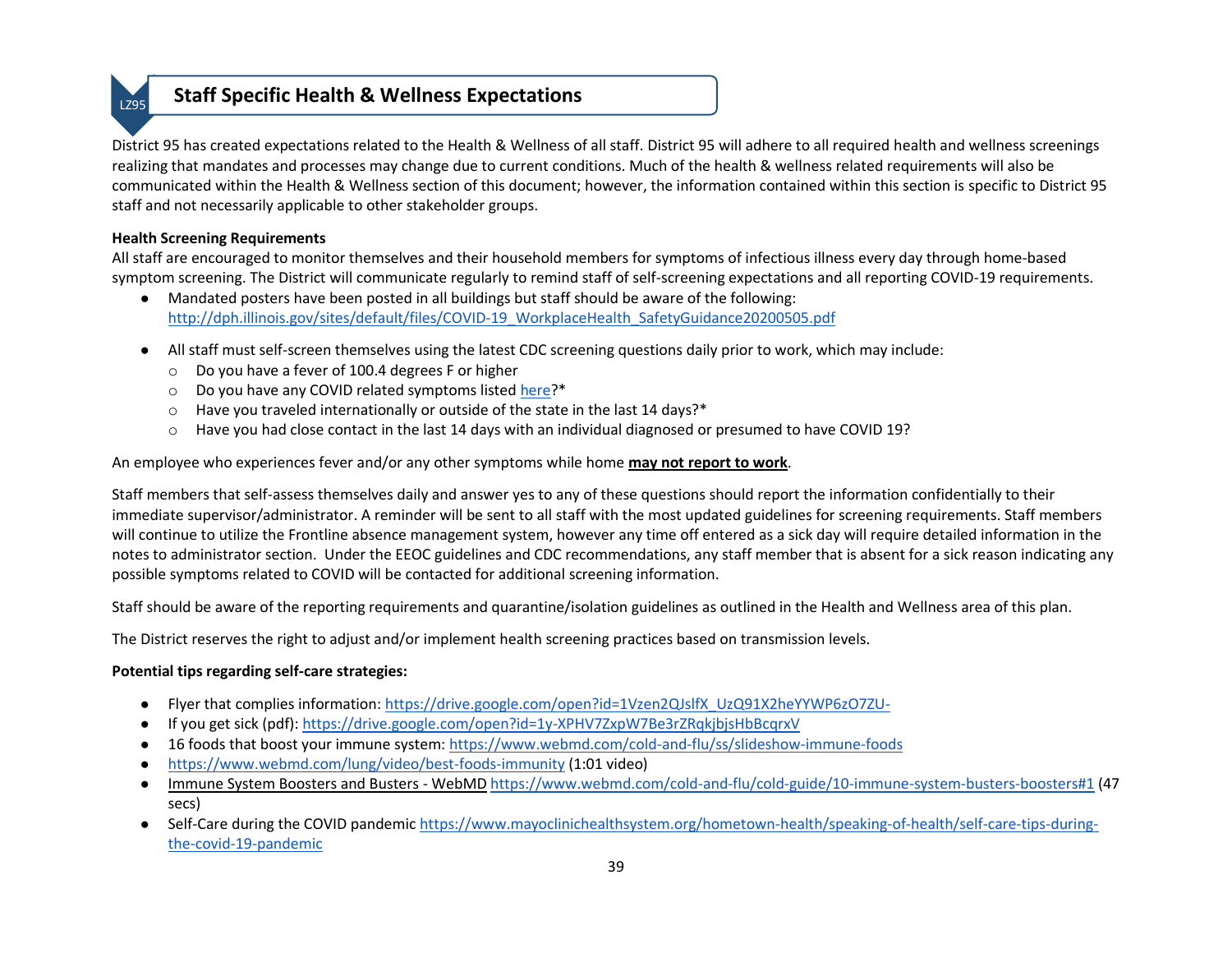#### **Required Face Coverings**

The District will review the latest guidance and requirements related to required face coverings. If masks are required, employees who are unable to wear a face covering due to a medical condition will be required to provide a physician's note to the Human Resources Department prior to the start of work/school. The Director of Human Resources will work with the employee to understand if the employee may have a disability or medical reason that prevents him or her from wearing a face covering. The District will engage in the normal interactive dialogue process as required under the ADA that will verify if the employee cannot wear a face covering and what possible accommodations would allow the employee to comply and return to work.

#### **Mandatory Communication of the Employee Assistance Program**

An Employee Assistance Program is available free of charge for all staff members. The Human Resources Department will continue to share and remind staff on a regular basis of where to find the information. The resource can be found on the intranet linke[d HERE.](https://lz95org.sharepoint.com/sites/departments/humanresources/Open%20Enrollment/Employee%20Assistance%20Program/EAP.pdf)



## **Staff Evaluation Processes & Expectations**

District 95 places significant value in the evaluation process for staff as one that is heavily based on a mindset of continuous growth and improvement. It is the expectation that regardless of the instruction model implemented: Full in-person, hybrid, or *eLearning*, District 95 will employ an evaluation process aligned to those expectations aligned to Illinois law, including all student growth criteria and expectations.

#### **Student Growth & PERA**

Annually, the PERA Joint Committee meets to review the Certified Evaluation Plan, any required changes or modifications, and reviews student growth measures. The PERA Joint Committee will convene as needed to support any necessary evaluation plan changes and communication related to evaluation processes.



## LZ95 **Staff Professional Expectations**

District 95 believes in setting high expectations for all educators and employees across the District. The District is extremely proud of the professionalism displayed by all staff. It is a continued expectation that all staff follow all professional responsibilities and behaviors identified within this document as well as those outlined within the District's professional expectations document. More specifically, all District 95 staff must follow all professional learning expectations highlighted within the Academic portion of this plan, including:

- Staff shall adhere strictly to the teaching schedules outlined
- Staff shall post assignments on websites/canvas daily by a specific time that has been predetermined with the plan; regardless of the instructional model
- Staff shall provide feedback to students in a timely manner to help ensure student growth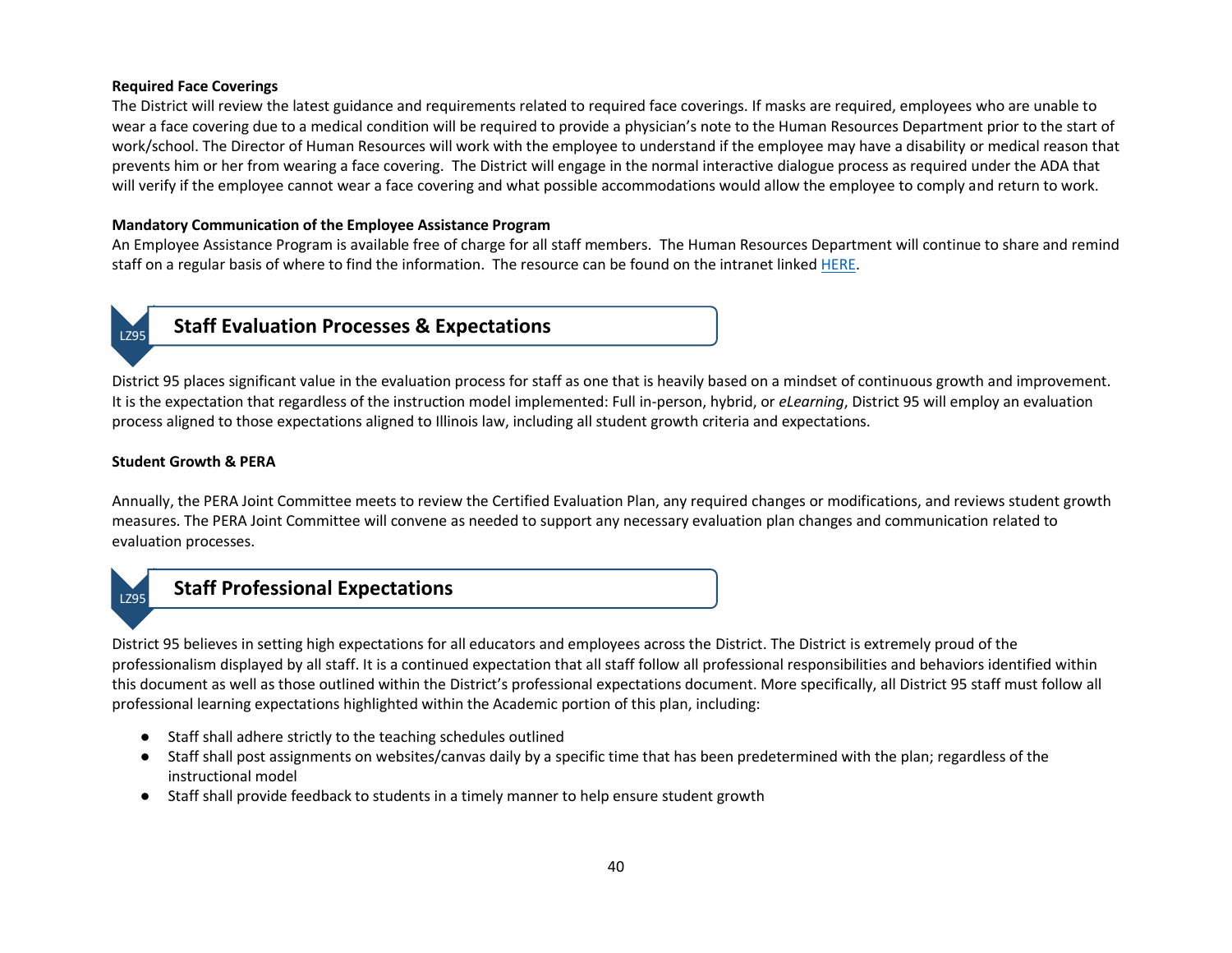● Staff shall continue professional development related to the facilitation of remote learning, in-person and hybrid. Staff shall communicate with an administrator if unable to teach according to the schedule based on curriculum, personal needs, technology issues, or other potential barriers

Staff shall refer to the District professional expectations guidelines that have been outlined and updated for all staff.

**Elementary:** <https://docs.google.com/document/d/1ku7KTJKtJ7HYQBOxRJLbunwfrA2KMv1-LjPcWB-BfWo/edit?usp=sharing>

**Middle School:** [https://docs.google.com/document/d/1YfISjPMPnq\\_LUyqNXOgk7sTWsRKSGUEf9u\\_F927ORBQ/edit?usp=sharing](https://docs.google.com/document/d/1YfISjPMPnq_LUyqNXOgk7sTWsRKSGUEf9u_F927ORBQ/edit?usp=sharing)

**High School:** <https://docs.google.com/document/d/19ikbYvlUSLzqIfsAhzt5iY2S9IVn-1cvYfU8Km74jOw/edit?usp=sharing>

Staff members must be prepared to pivot between instructional models. Staff members shall be prepared with instructional technology and virtual learning opportunities for students at all times. Expectations for staff preparedness includes, but is not limited to the following:

- ⮚ Establish routines for use of and care of technology in school, at home, and taking back and forth (iPads and chargers are brought home at the end of each school day and are to be charged overnight and brought back to school each morning, students are to check Canvas/Seesaw each morning, etc).
- ⮚ Establish a routine for what students do with technology while in the classroom to keep it sanitized (often students will work off of one iPad while working on a project).
- ⮚ Establish where all information regarding school/learning technology will be found for students and teachers
- $\triangleright$  Establish and teach students how to: log in, organize apps, use Google Drive, Canvas/Seesaw, etc.
- $\triangleright$  Teach students to troubleshoot their technology
- $\triangleright$  Maintain consistency throughout grade levels for use of Canvas/Seesaw
- $\triangleright$  Post assignments on websites/Canvas or other required method daily
- $\triangleright$  Provide feedback to students in a timely manner to help ensure student growth ("Timely manner" is a broad term which is based on grade level, subject matter, assignment type, and whether or not the assignment affects subsequent assignments. Teachers will communicate the "timeliness" with their students.)
- $\triangleright$  Enter grades at a minimum once a week



## **Transition to Another Instructional Model**

District 95 is prepared to transition between all instructional models during 2021-22 school year as circumstances necessitate utilizing synchronous or asynchronous instruction. In order to provide all students with the most comprehensive and successful educational experience, District 95 staff must be ready to transition between instructional models with ease.

#### **District Expectations for Transitioning from between models:**

● Staff time to organize materials, technology and other instructional needs to pivot to other models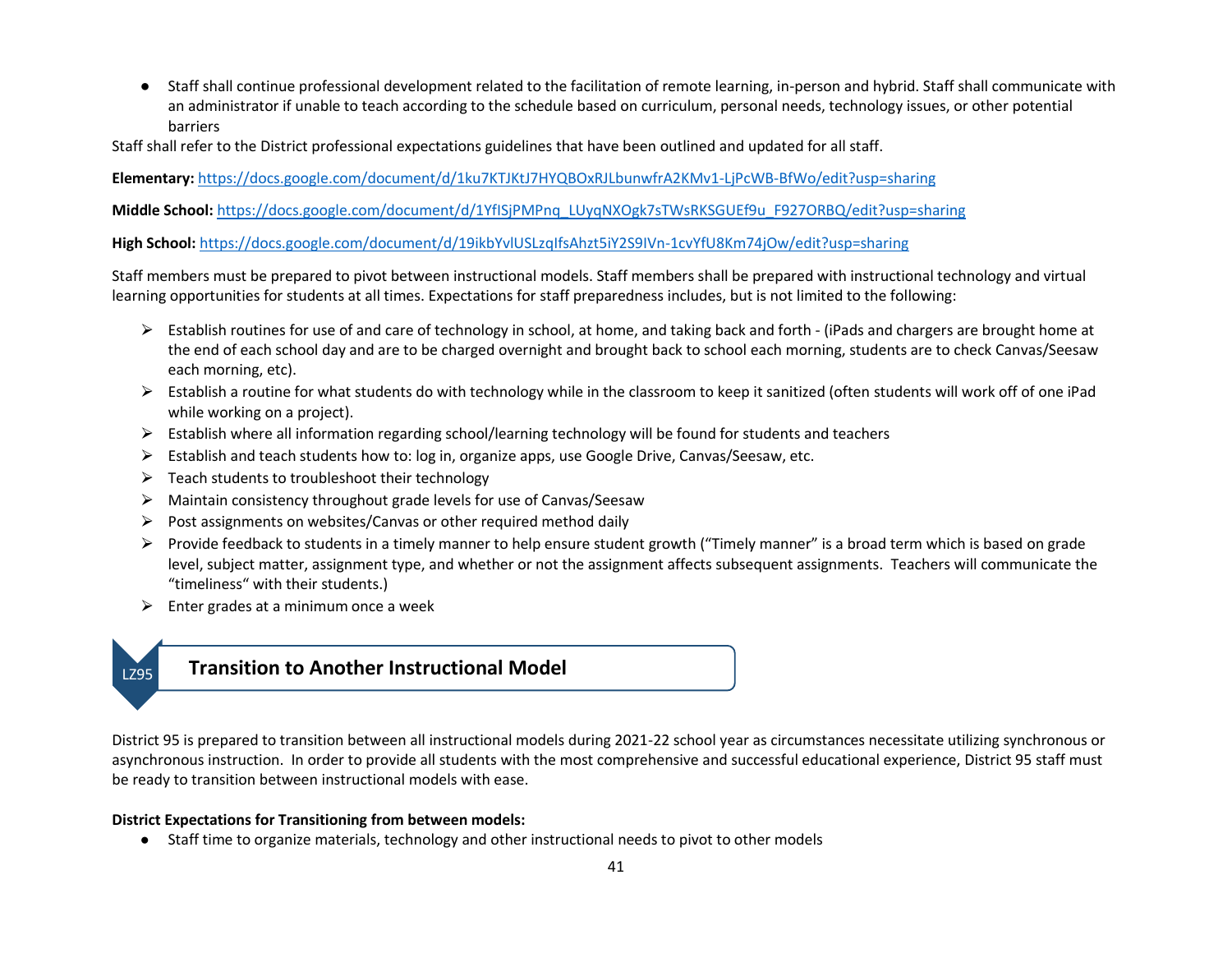- Preparedness to travel between classroom spaces, when appropriate
- Plan to allow for staff to have planning time during time other specials are in their classroom. Appropriate space will be made available for staff members that may need to travel to another area for prep and/or planning time.
- Consideration should be given for classroom teachers that may need to travel from room to room in regard to additional risk and exposure in utilizing classroom equipment and materials used by other staff members (desks, materials, etc.)
- Additional training and required certifications may be necessary for staff members covering lunchroom supervision and/or recess (CPR training required).
- Room set-up expectations will be modified depending on the model of instruction:
	- o Standard classroom with no required social distancing
	- o Standard classroom with 3-6 feet social distancing
	- o Standard classroom with 6 feet social distancing
	- o Remote classroom
- Social distancing is outlined by the Operations Transition Team (ie. Desks facing forward and not towards another student)
- Identify and remove all restricted items as determined by the Operations Transition Team
- Provide access to sanitation stations and/or materials as per the information provided by the Health & Wellness Transition Team and/or the Operations Transition Team
- Follow all health guidance when sharing of resources and materials
- Utilize time allocated to ensure successful classroom set-up following all guidelines provided by the Health & Wellness Transition Team, prior to the start of the school year and/or when pivoting between instructional models

Follow all directives related to passing periods, cohort expectations, and other guidelines provided by the Operations Transition Team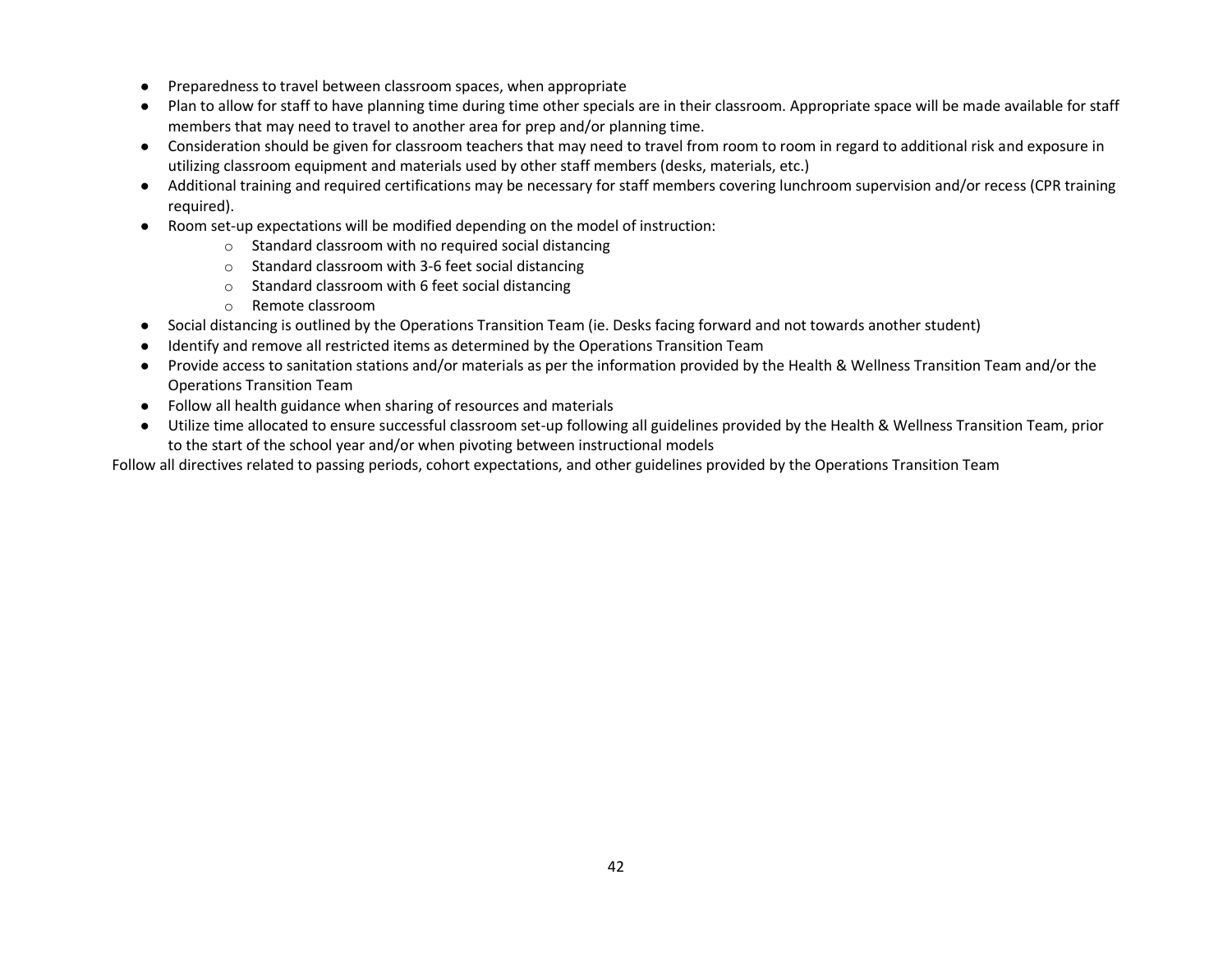

# **Operations**

The operations of a school district include all aspects that relates to facilities, transportation, safety elements, general hygiene related to cleaning efforts, food service, fiscal responsibilities, and system wide procedural needs. District 95 believes the Department of Facilities & Grounds is the critical link that connects the day-to-day functions of the entire learning community supporting a future-ready system ultimately benefiting all students, families, and staff. District 95 is proud of the efforts of this department and its ability to provide exceptional care and maintenance of the 1,013,179 square feet of building space including the heating, ventilation, and air conditioning (HVAC); electrical, plumbing, locksmith, fire protection, facility security, roofing, facility repairs, capital projects, and other related demands of the District. Additionally, the Department of Facilities & Grounds is responsible for the direct oversight of approximately 97.2 acres of total green space. These responsibilities include maintaining safe play areas, athletic fields, parking lots, irrigation systems, storm water detentions, and pest control.

The department is also responsible for leading a third-party team to maintain a clean and healthy environment for approximately 5,800 students and over 850 staff members. The Operations department plays a vital role in supporting how all facilities will operate once Full Capacity: Face-to-Face instruction resumes. Specifically, responsibilities and oversight for the following areas include:

- Facilities
- Transportation
- Safety
- General Hygiene
- Food Service
- Fiscal Responsibilities

Regardless of the instructional model being implemented, District 95 also has developed strong relationships with the Lake County Health Department and is in regular communication with this organization to continue to ensure the District is compliant with all health and wellness expectations.

## LZ95 **District Facilities**

During the time District 95 implements the Hybrid: Blended Instructional Model, all District 95 facilities are open with specific restrictions. Additionally, the District relies on many staff members during this time frame, including custodians and maintenance staff, to address specific needs. Custodial staff are responsible to continue to follow all protocols in place to ensure District wide cleanliness. Maintenance staff continue to work towards the completion of all projects and ensure optimal operations across the District. The staff is dedicated to providing a safe, clean and comfortable environment for our students and educators.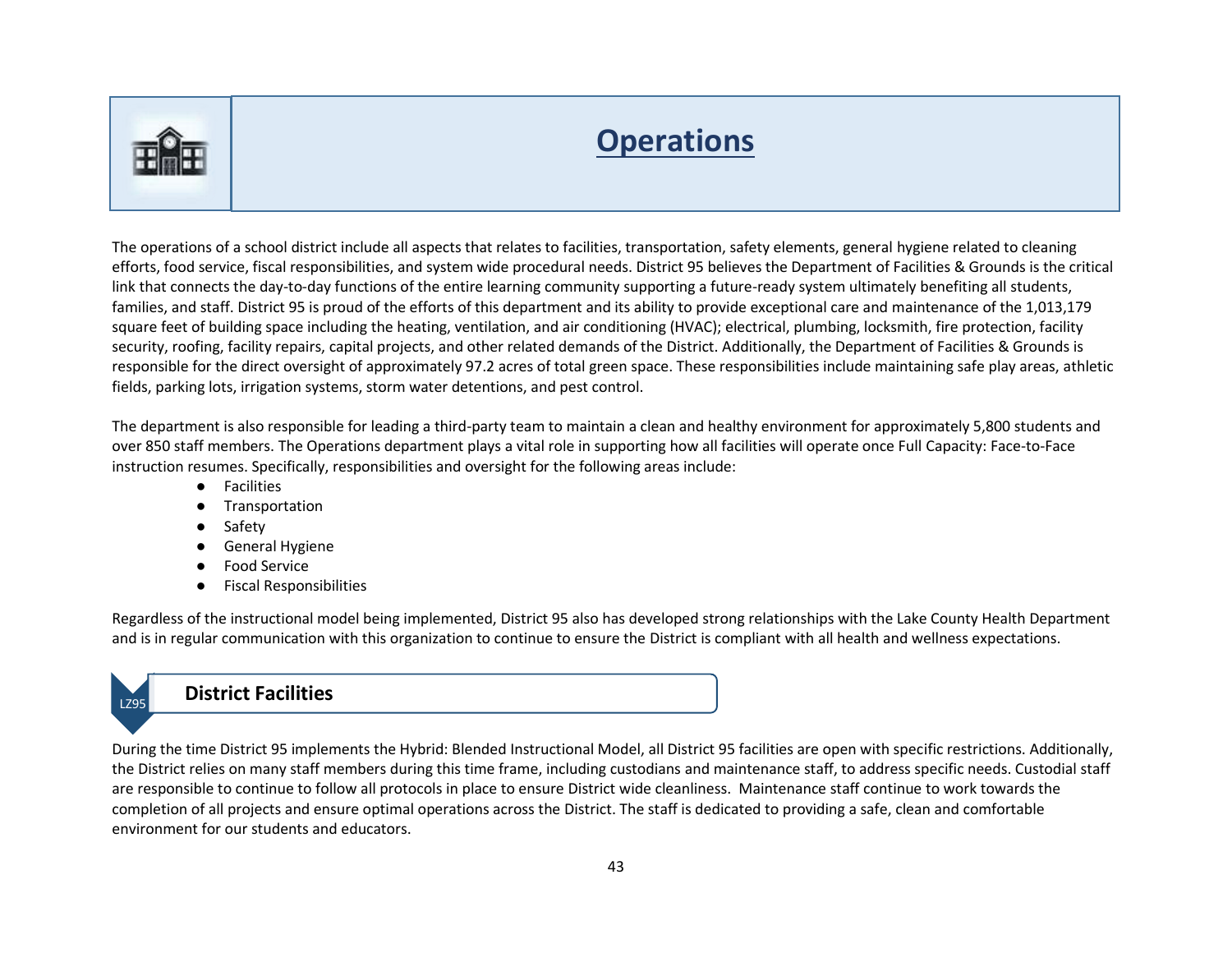#### **Space Configuration**

Congregation spaces should be reconfigured and/or include markings to promote social distancing as required/appropriate. Spacing options will be unique to each space, building, and level. Students should face forward with the required social distancing between desks when directed and appropriate. In general, students should use personal supplies, when feasible, but may share as long as the guidance allows for this. Shared materials should be sanitized daily or as appropriate. Larger spaces may have capacities limit.

Special consideration is given to higher risk activities such as band and chorus. The number of students may be limited based on capacity guidance. Social distancing of six feet shall be maintained when directed. Based on current guidance band and chorus are limited to 30 minutes followed by a period of time without singing or playing that allows for a complete air exchange of the space. This would be 15 minutes for a normal sized classroom. It is important to note that this guidance may change based on community transmission rates or other reasons.

#### **Furniture Considerations**

The arrangement and amount of furniture will require changes during the Hybrid: Blended instructional implementation. All students should be seated facing the same direction and spread apart -per current guidelines. Non-essential furniture will be removed to better facilitate this maximization of floor space to arrange desks. Teachers will be required to remove non-essential non-district issued furniture from the building at the direction of each building principal in coordination with the Facilities Department. The District is unable to store these items. One workstation should remain in the classroom earmarked for teacher use. Throughout the buildings, soft seating or other hard to disinfect furniture items should be removed or arranged in a way to limit use. Furniture with shared seating should also be removed or arranged in a way to limit their use as shared seating from large congregation spaces, like the LMC or Studio C at the high school, in adherence to the reduced capacity of the space and support social distancing.

The square footage of each space in a school building has been identified. This will provide the estimated number of students that the space can accommodate. Maintenance will work with building administrators to identify the classroom furniture layout that maximizes instructional space and classroom traffic flow pattern in each instructional space. Furniture that should be removed will be identified for removal. Classrooms will be set up by administration, the floor should be marked to ensure consistency in furniture placement over time. Approval shall be obtained by the teacher from administration to change the classroom layout.

*Occupational Therapy/Physical Therapy* - Staff shall minimize the use of shared equipment, if it is necessary to share equipment staff will clean equipment after each use.

*Offices as Instructional Spaces* – Offices used to meet with students will need to be evaluated for capacity and social distancing by administration.

#### **Rentals**

Rentals can be accommodated consistent with the District's ability to clean before and after events. Current social distancing and District COVID guidelines shall be followed. Groups shall be charged for additional cleaning cost as adopted by the Board of Education. Priority consideration will be given to groups with District 95 student participants.

Music tutor programming may be evaluated based on transmission rates, availability of tutors, and special requirements for music taking into consideration the space limitations and social distancing challenges within the space.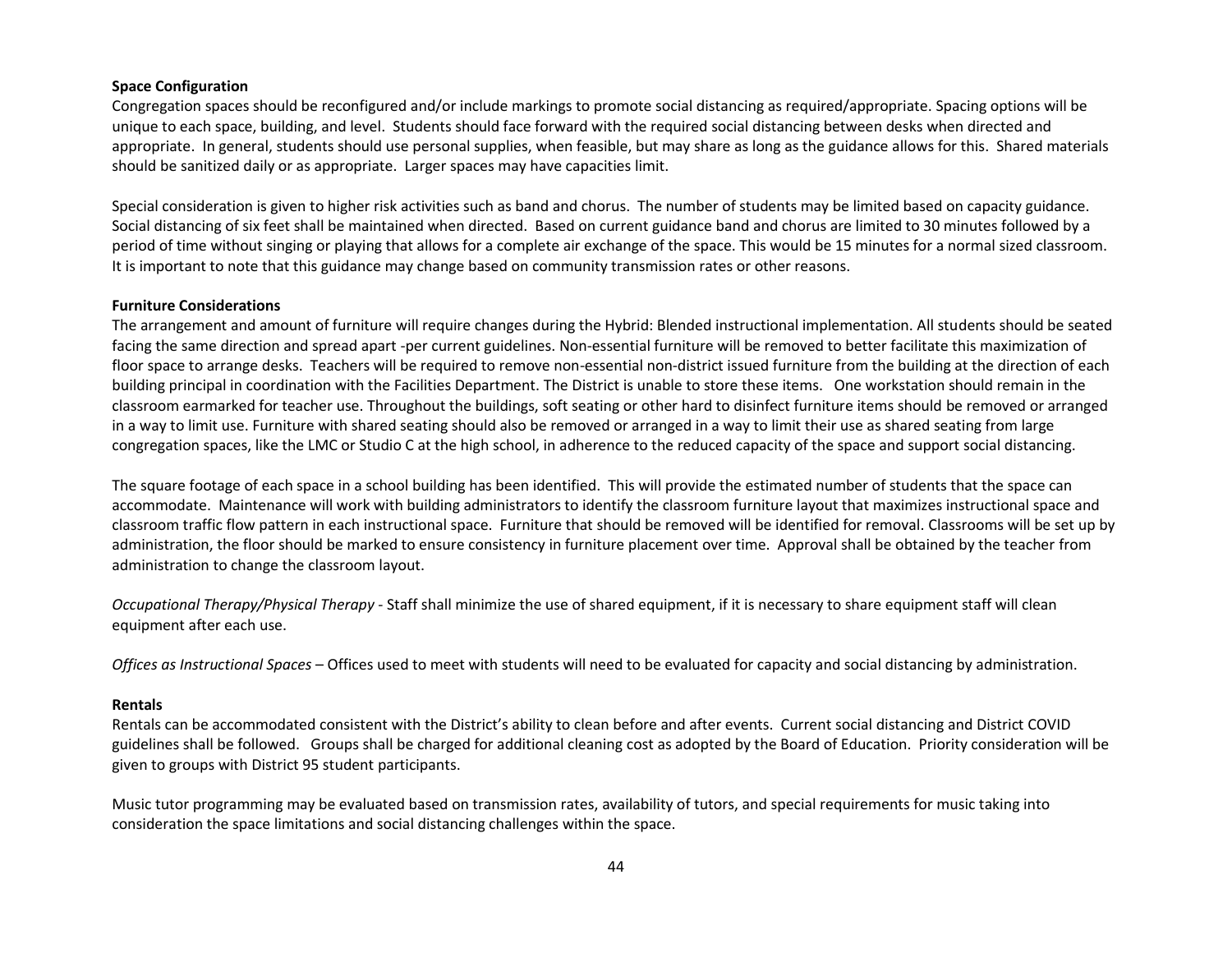#### **Lockers**

At the secondary level, District 95 has determined that hallway lockers may be used by students during periods of low transmission of Covid 19 with appropriate social distancing as guidelines require. Students will be encouraged not to congregate at their lockers. In grades  $6 - 12$ , students will be allowed to go to their locker at the beginning of the day to place coats and lunches and will carry academic materials in a backpack throughout their day which can be stored under their desk or the back of their chair while in class. They can retrieve their lunch at the required time and return items after lunch. Students may visit their locker at the end of the day before they go home. Elementary schools can also use hallway lockers if access is structured and done in small groups that maintain social distancing requirements. Locker use will be restricted if the transmission rate increases.

For athletics lockers, **if allowed**, schools will follow a schedule created by administrators that promotes any required social distancing. In addition, students may be asked to remain at their locker until dismissed. Signage will be applied to indicate flow through the changing space. It may also be necessary to schedule locker room use as the space may not be able to accommodate all students changing in a socially distanced manner at one time. At the high school, it may be necessary to utilize both PE and athletic locker rooms for athletics to further promote social distancing.

PE locker rooms could be used by PE classes with schedules created by an administrator that assign rotations and times to allow for social distancing as required by the State.

Lockers are used in the music program and applied tech. In these instances, the teacher should organize students into socially distanced groups, permitting a small number of students who are spread apart to access their locker at a time and then rotate through the groups.

#### **Large Group Gatherings & Experiences**

All District 95 large group gatherings and community experiences are modified during Hybrid: Blended instruction in alignment with State guidelines. This includes all student activities, clubs, sporting events, music performances and concerts, plays, musicals, in-person fundraising events, assemblies, professional learning opportunities, parent nights, and any other district or school based in-person activity or event. All large group gatherings and community events shall be reconsidered for synchronous redesign. The following list serves as recommendations for replacement / modification of large group gatherings.

| <b>School Assemblies</b><br><b>Staff Meetings</b>                                                                                                                                                                                                             |                                                                                                                                                                      |
|---------------------------------------------------------------------------------------------------------------------------------------------------------------------------------------------------------------------------------------------------------------|----------------------------------------------------------------------------------------------------------------------------------------------------------------------|
| Virtual synchronous viewing (Zoom, Skype, YouTube Live, etc.)<br>Pre-Recorded; viewed synchronously or asynchronously<br>Assemblies may be allowed based on the capacity of the space and<br>corresponding guidance including social distancing requirements. | Virtual synchronous meetings<br>In-Person meetings, depending on mitigation measures in place, with<br>multiple sessions if necessary, to maintain social distancing |
| Curriculum Nights                                                                                                                                                                                                                                             | PTO / Booster Meetings                                                                                                                                               |
| Virtual synchronous presentation (Zoom)<br>Consideration should be given to in-person opportunities based on<br>current guidance for capacity and social distancing                                                                                           | Virtual synchronous meetings<br>May be allowed based on the capacity of the space and corresponding<br>guidance including social distancing requirements.            |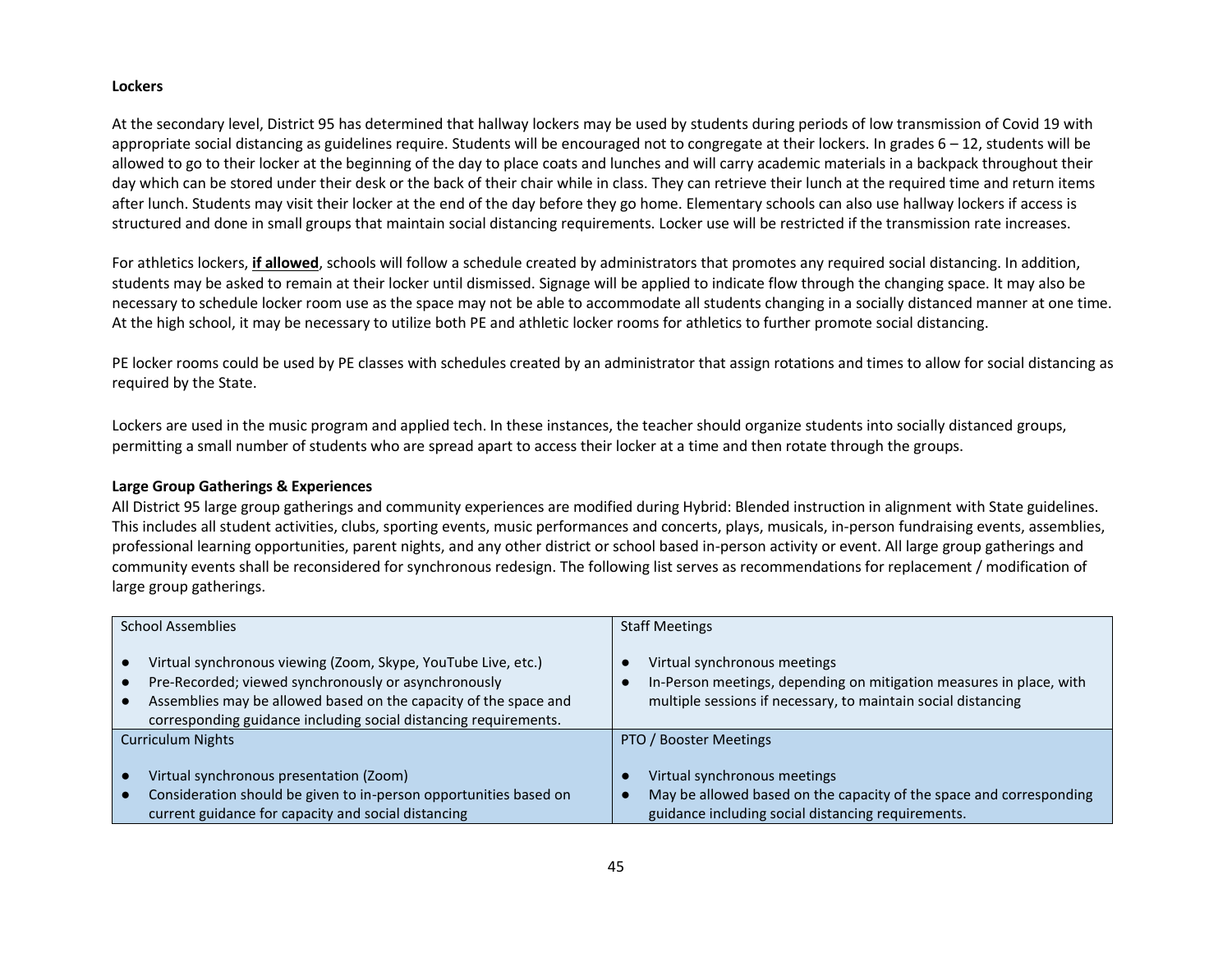| Back to School Classroom Visits / Walking Schedule / Orientation                                                                                                                                                                                                                                                                                          | <b>Graduation/Promotions</b>                                                                                                                                                                                                                  |
|-----------------------------------------------------------------------------------------------------------------------------------------------------------------------------------------------------------------------------------------------------------------------------------------------------------------------------------------------------------|-----------------------------------------------------------------------------------------------------------------------------------------------------------------------------------------------------------------------------------------------|
| Pre-Recorded presentation / Virtual Tour of classrooms with click points<br>of interest<br>Students should be allowed to attend in person, consideration should<br>be given to creating schedules that follow current Covid guidance.<br>Special considerations should be given to students that are<br>new/transitioning between buildings and programs. | Alternative celebrations - parade, signs, virtual recognitions<br>May be allowed based on the capacity of the space and corresponding<br>guidance including social distancing requirements.<br>Held outside, if possible                      |
| <b>Sporting Events</b>                                                                                                                                                                                                                                                                                                                                    | <b>Fine Arts Performances</b>                                                                                                                                                                                                                 |
| Follow the guidance provided by IHSA.<br>Virtual viewing                                                                                                                                                                                                                                                                                                  | Performances may be allowed based on the capacity of the space and<br>corresponding guidance including social distancing requirements and<br>following music/band mitigation measures<br>Virtual viewing<br>Small/Multiple group performances |
| <b>Club and Activities</b>                                                                                                                                                                                                                                                                                                                                | <b>Classroom Parent Involvement/Parent Volunteers</b>                                                                                                                                                                                         |
| Virtual synchronous meetings<br>In-Person meetings, depending on mitigation measures in place,<br>multiple sessions if necessary.                                                                                                                                                                                                                         | Virtual<br>$\bullet$<br>Whenever possible parent involvement should be encouraged,<br>consideration should be given to the environment and social distancing<br>requirement in place at the time of the activity.                             |

## LZ95 **Transportation**

District 95 shares great pride in the Department of Transportation that has been developed over the years. The District participates in a bus purchasing program that can offer the entire learning community newer vehicles at a competitive rate, as well as have greater autonomy, as appropriate, with regard to route development, cost-saving mechanisms (ie, triple-tier bussing), and greater flexibility when planning for resource and meal support. District 95 has developed specific transportation safety protocols and practices to ensure the safety and well-being of all staff and students. More specific guidance and expectations related to the District's transportation of resources and/or individuals is highlighted below.

#### **Transportation & Health**

The safety and well-being of all employees and students is a significant priority of the District. Just as great care is being demonstrated for everyone inside school buildings, the District applies the same expectations to the transporting of students. To achieve the greatest level of safety, health and efficiency, the following expectations will be applied to the transporting of students.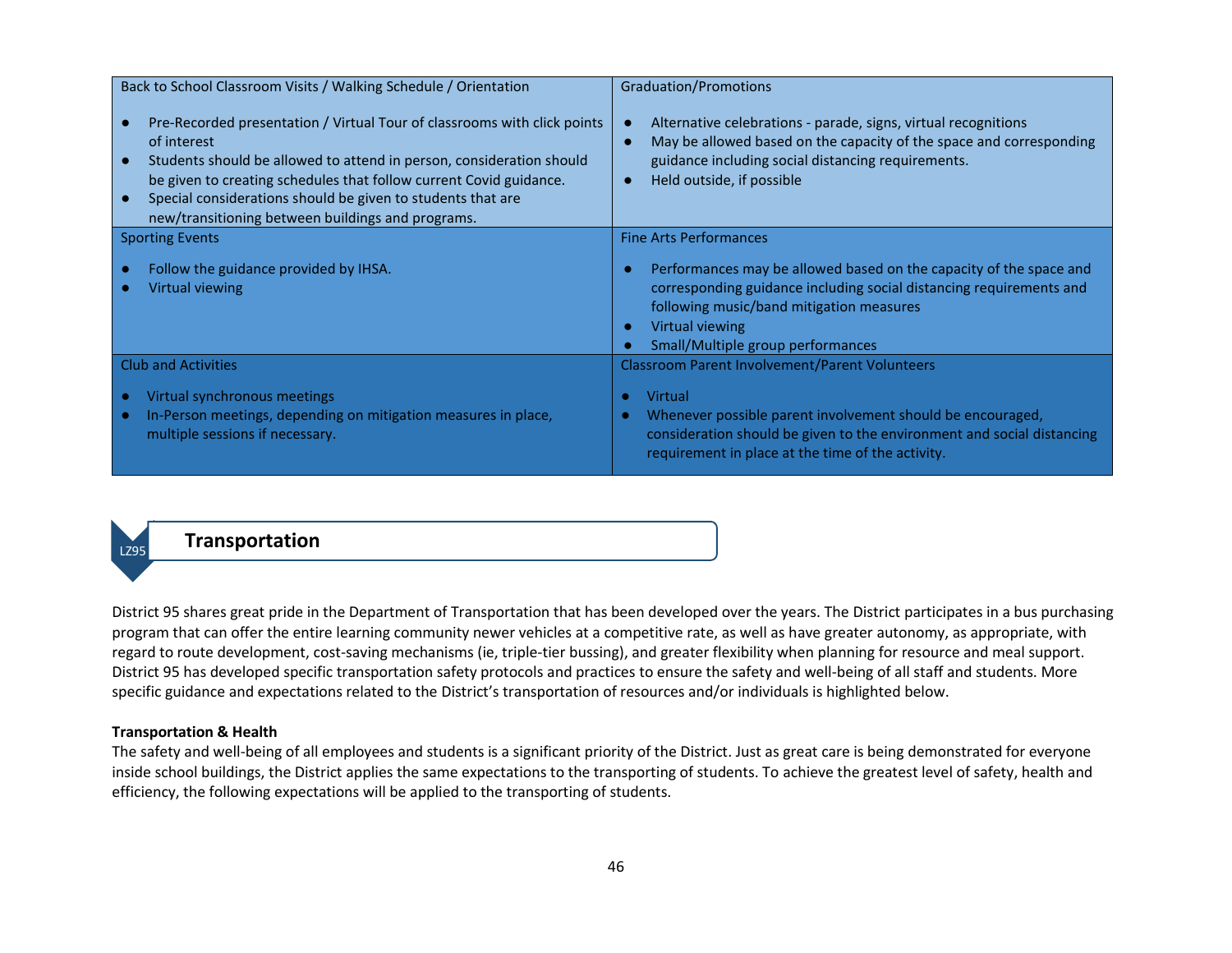During Hybrid: Blended learning, the buses are used multiple times a day to transport students to and from school. All school bus drivers, bus aides, and students may be required to wear face coverings. If face coverings are required, school bus drivers will have additional masks for students in need.

School bus drivers will use disinfectant wipes to wipe the most touchable surfaces (bus seat tops, handrails, window ledges and window mechanics) after unloading the entire bus of students, both am and pm. Additionally, school buses will be disinfected with a disinfecting spray after returning to the bus lot after morning and/or before afternoon routes.

School bus drivers will be encouraged to update immunizations - flu shots.

School bus drivers should be provided COVID 19 updates and training for reducing exposure in the school settings.

#### **Transporting Students**

Special attention needs to be given to the methods used to load, unload, and arrange students while riding a school bus. The capacity of each bus may be limited due to COVID guidance, and therefore, the District will be unable to offer for pay ride service. Additionally, students will be encouraged to walk or ride their bike to school to further reduce the number of students aboard each bus. Each student will be permitted one bus stop to be used before and after school. For bus stops with a larger number of students, stops may be temporarily added to create a small number of students at each stop.

Seat assignments will be the same in the morning and afternoon. Siblings will be seated together.

Upon arrival to the buildings, in cooperation with the building administration, buses will be unloaded to promote social distancing of students. Students will be dismissed from the bus, unloading front to back seats. At the end of the school day, buses will need to be loaded in order to promote social distancing of the students. Each school will need to establish designated loading areas for students to wait for their school bus and students will be dismissed from these locations when their bus arrives. Students should line up by seat assignment, last to first, prior to boarding the bus.

## LZ95 **Safety & Security**

Safety and security of all buildings is critical to the overall educational programming for all students within District 95. During Hybrid: Blended learning*,* students and staff are present in all District 95 facilities necessitating the utmost attention to their safety and security. All buildings shall continue to be inspected on a regular basis in accordance with normal protocols and in compliance with all State and health department guidance. Furthermore, additional measures above and beyond regular protocols will need to be taken to ensure the safety and security of all students and staff, as outlined below.

#### **Modification to Visitor Procedures**

During Hybrid: Blended learning, visitors to each building will be restricted to utilizing a single entrance and will maintain appropriate social distancing when entering and checking into the building. Visitors may be required to wear a mask in the building. Visitor entrances may be modified to include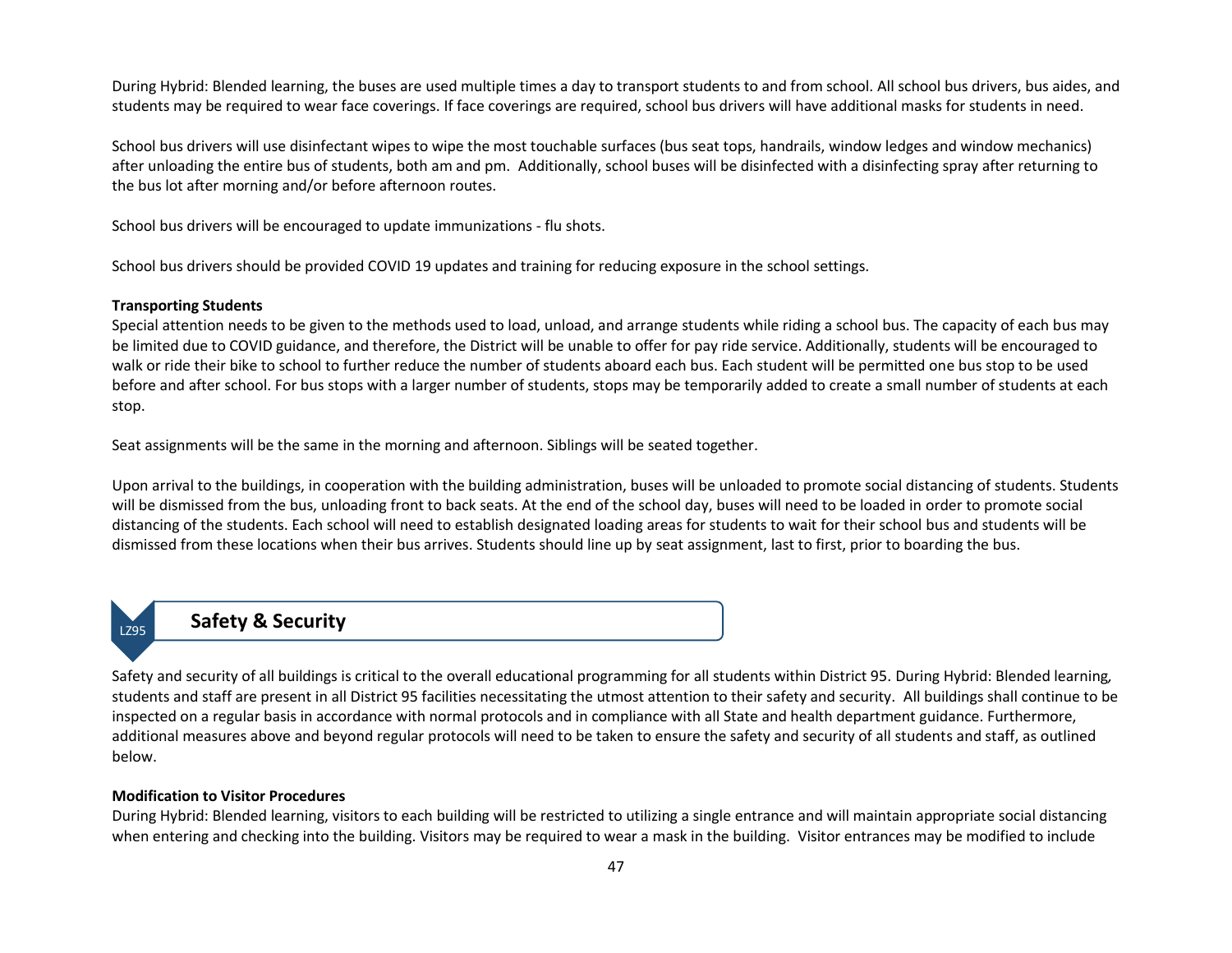shields for personnel in addition to placing appropriate social distancing, capacity, and COVID-19 health screening signage. Personnel working in this space will be encouraged to limit the use of shared phones and will have the ability to wipe down devices after use.

The visitor check-in process will be modified to minimize direct contact between the staff member and the visitor. Scanners will be placed at a distance from staff. Visitors will be asked to place their ID directly in the RAPTOR scanners or asking staff members to use the webcam to capture a picture of the visitor and manually enter the visitor's information into the RAPTOR system. The visitor should pick up their visitor's pass directly from the printer and adhere it directly to their clothing in lieu of utilizing the traditional visitor's lanyard. In addition, the collection of car keys or other collateral items will be suspended. Please note, the process for check out will be determined based on the ingress procedure. During periods of low transmission visitor lanyards and credential exchanges can be implemented.

During times of medium or high transmission additional screenings may take place for every visitor, volunteer, and contractor entering our schools and buildings. This includes asking a set of COVID-19 specific health-related questions. These questions would be added to the already existing RAPTOR Technologies screening software program.

Individuals failing to pass the health screenings will not be permitted to enter the building and appropriate administrative and/or security personnel will be notified in the same manner utilized for other visitors failing to pass the RAPTOR Technologies screening.

#### **Safety Drills**

It is important for students and staff to be properly trained on safety procedures. Drills should always be conducted in accordance with State recommendations but may need to be modified to promote social distancing. Modifications may include:

- Video trainings
- Reducing the number of students participating in the drill at a time
- Delaying the drill to later in the year

In particular, it is not advisable to gather students together in close proximity for severe weather and lock down drills. Instead, teachers should review the procedures and locations without asking students to congregate in the designated shelter areas. Video trainings may also be used to conduct bus evacuation and other drills. Buildings should conduct staff-only drills as a way to train teachers. Additionally, buildings should also consider ways to engage the various alarm systems to familiarize students with the particular sound or instructions given during the respective emergency.



## **General Hygiene Related to Cleaning Efforts**

District 95 expects all facilities to be cleaned and sanitized to reduce the transmission of illnesses. The cleanliness of the building will be supported by all stakeholders including custodial staff, teachers, other personnel, and students. The supply of health-related resources shall be inspected frequently to determine there are enough hygiene products such as soap, tissues, paper products, hand-sanitizer, etc. ready at all times for student and staff use. Additionally, all CDC and OSHA guidelines shall be reviewed to ensure proper cleaning and hygiene practices are being followed.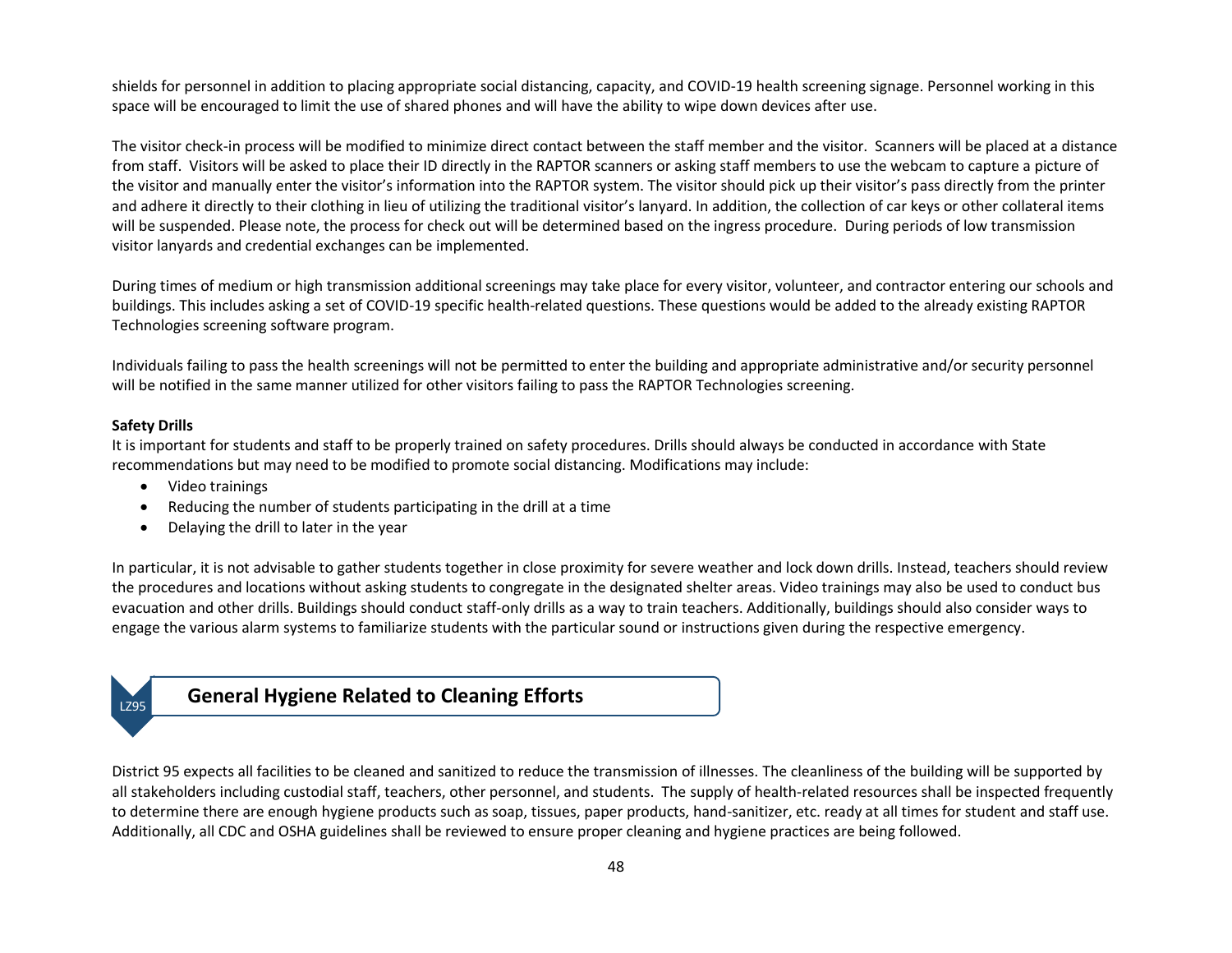#### **Cleaning Efforts**

Custodial staff will be primarily responsible for ensuring the cleanliness of the building. Daily cleaning will be conducted, concentrating on bathrooms, general hallway, and office cleaning. Bathrooms will be wiped down and disinfected hourly, focusing on high touch point areas including flush handles, soap dispensers, stall doors and handles, toilet paper dispensers, toilet seats, and sinks. High touch points throughout the building, such as doors, door handles, and light switches, will be wiped down frequently with sanitizing wipes throughout the day. In addition, custodial staff will check and refill hand-sanitizing stations hourly. During the evening, classrooms, hallways, bathrooms, and offices will be completely cleaned and disinfected in accordance with expectations. See [Lake Zurich District 95 Cleaning Specifications](https://drive.google.com/file/d/1-_3Eise1mIEQfZ73aAyYXcejwn0TCH15/view?ts=5f035938) for the schedule of cleaning expectations. In addition, custodial staff will check and refill hand-sanitizing stations.

Teachers will have the ability to support the cleaning efforts by being provided with wipes to clean high touch points in the classroom including light switches, faucet handles, telephone, paper towel dispensers, pencil sharpeners, etc. Staff will also have the ability to wipe down common space items such as copiers and microwaves. Students will have the ability to support the cleaning efforts as necessary by wiping down their personal desk space.

Hand sanitizer will be made available throughout the building including in every classroom, at building entrances, outside of restrooms, in the lunchroom, and possibly in other high traffic areas. Students will be encouraged to use hand sanitizer upon entering the building and frequently throughout the day.

Following guidance from the Center for Disease Control and the Illinois Department of Public Health, if a staff member or student begins to display symptoms of COVID 19, the individual shall report to an area away from the school Health Office for isolation. For the areas that the staff member or student had used:

- Open all windows (if possible) and open fresh air intakes to maximize the amount of fresh air brought into the space.
- Space may be cleaned and disinfected prior to future use or daily (based on current guidance).
	- Custodial staff shall pay close attention to cleaning offices, bathrooms, classrooms including furniture, gymnasiums, and other spaces that had been used by the individual.
	- Vacuum affected spaces at night with a HEPA filtered vacuum.
	- After the space has been thoroughly cleaned and vacuumed, each affected area shall be thoroughly disinfected.

#### **Additional Considerations**

- Special circumstances may require additional and/or enhanced cleaning and disinfecting. This includes increasing cleaning during flu season or after other outbreaks.
- Classrooms and spaces with programs with multiple sessions following a half-day schedule will need to be cleaned and disinfected between morning and afternoon sessions.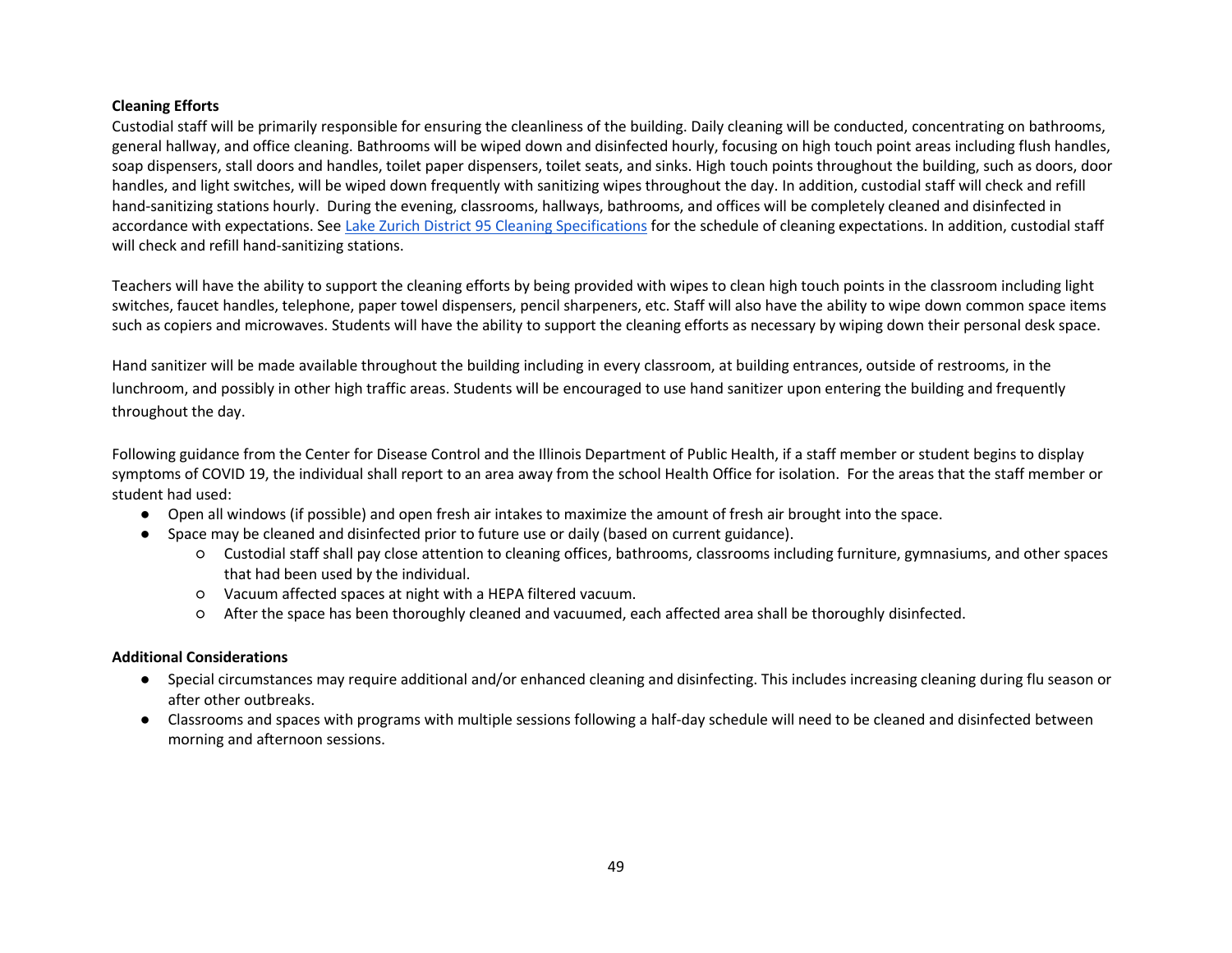

## LZ95 **Food Service**

District 95 partners with a third-party vendor to provide meal services to students during the school year. In compliance with the health department recommendations and State guidance, meal service continues during Hybrid: Blended learning with modifications as outlined below.

#### **Health & Safety**

Food service staff will complete a specialized training on COVID-19 and food service. This training will also include cough and sneeze etiquette along with respiratory training. Food service staff will wear facemasks at all times if required and stand towards the back of the house to increase the distance between themselves and the patrons unless necessitated by the service style.

#### **Cafeteria Procedures**

Upon entering the cafeteria, students will disinfect using a hand sanitizing station prior to following the designated one-way flow through the space. Signage, markings, and barriers will be used to indicate flow and encourage social distancing. Plexiglas will be installed at the serving counters and POS stations. Students will scan their ID cards, if paying, at POS stations to further reduce contact.

Menu items will be prepackaged for grab and go service. This includes individually wrapping/packaging garden bar items, silverware, napkins, and condiments. Hot and cold grab and go items will be available at the secondary levels. Items will be self-served or served by staff as appropriate using no contact transfers by placing food items on the counters.

#### **Dining Options (Secondary)**

Other spaces may be utilized as dining rooms to allow for student social distancing as required by current guidance. At the middle schools, this may include the various gyms, cafeteria, stage, and MPR (North only). At the high school, this may include the various gyms, the PAC lobby, the stage, and the cafeteria. It may be possible to use dividers to subdivide these larger spaces into smaller spaces. Additionally, the ability to setup tables and chairs or utilize the bleachers in these areas should be considered. This option is dependent on how these spaces are used for instruction.

At the high school, seniors may elect to dine off campus provided they return at least 10 minutes prior to the end of the period to ensure enough time to process all of the students back into the building following the entry guidelines. These students would need to be socially distanced around the security area while waiting to be dismissed.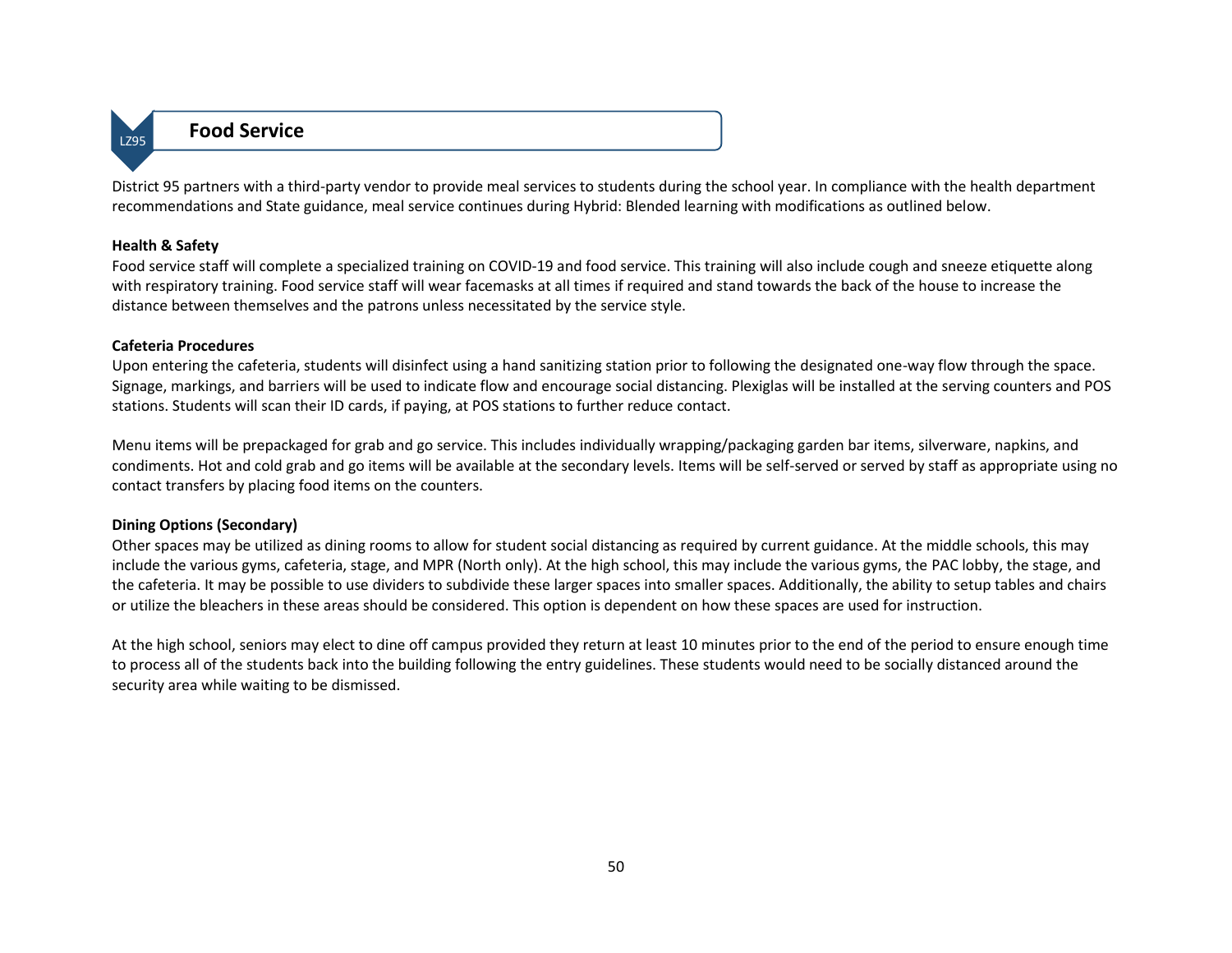## LZ95 **Fiscal Responsibilities**

District 95 prides itself on its financial ratings and ability to exceed all expectations related to fiscal responsibilities. The overall fiscal health of the District is identified as excellent and has been noted with the District's most recent AAA rating. During times of Hybrid: Blended learning, District 95 shall continue to partner with each building and department to ensure budgets are followed or modified and adjusted to stay within each department or building's means and targeted towards priority needs. The business office will continue to work alongside all individuals providing oversight to budgeted accounts to ensure the fiscal health and wellness of the District continues. Additional sources of revenue will be examined including grant funds and fundraising opportunities to enhance the District's financial foundation.

## LZ95 **Procedural Items**

District 95 will adhere to strict procedures following available guidance and recommendations.

#### **Entry Protocols**

For all students, health screenings will be required prior to attending school each day as provided for by State guidance.

Entrance protocols are specific to mode of transportation, building, and level. Entrances will be marked with spacing indicators to promote social distancing. For students arriving by bus, management of the number of students in an area will be considered. Entrances will be propped or held open to prevent students from touching the door handle.

#### **Hallways**

Once inside the building, students are to avoid congregating in the hallways and common areas.

For Middle School/High School students should be dismissed in an orderly manner that maintains social distancing and does not allow students to congregate by classroom doors.

#### **Exit Protocols**

When exiting the building, For all buildings, dismissal will be staggered, and students will remain in the classroom until dismissed. Like entrance protocols, exit protocols are specific to mode of transportation, building, and level. Exit doors will be propped or held open to prevent students from touching the door handle.

Recess is held at the primary level. Practices will be implemented that are in compliance with COVID requirements for shared equipment use.

#### **Restrooms**

Restroom procedures, at all levels, will need to be shared with students at the beginning of the year and throughout the year as necessary. In addition, each level recommends the following procedures: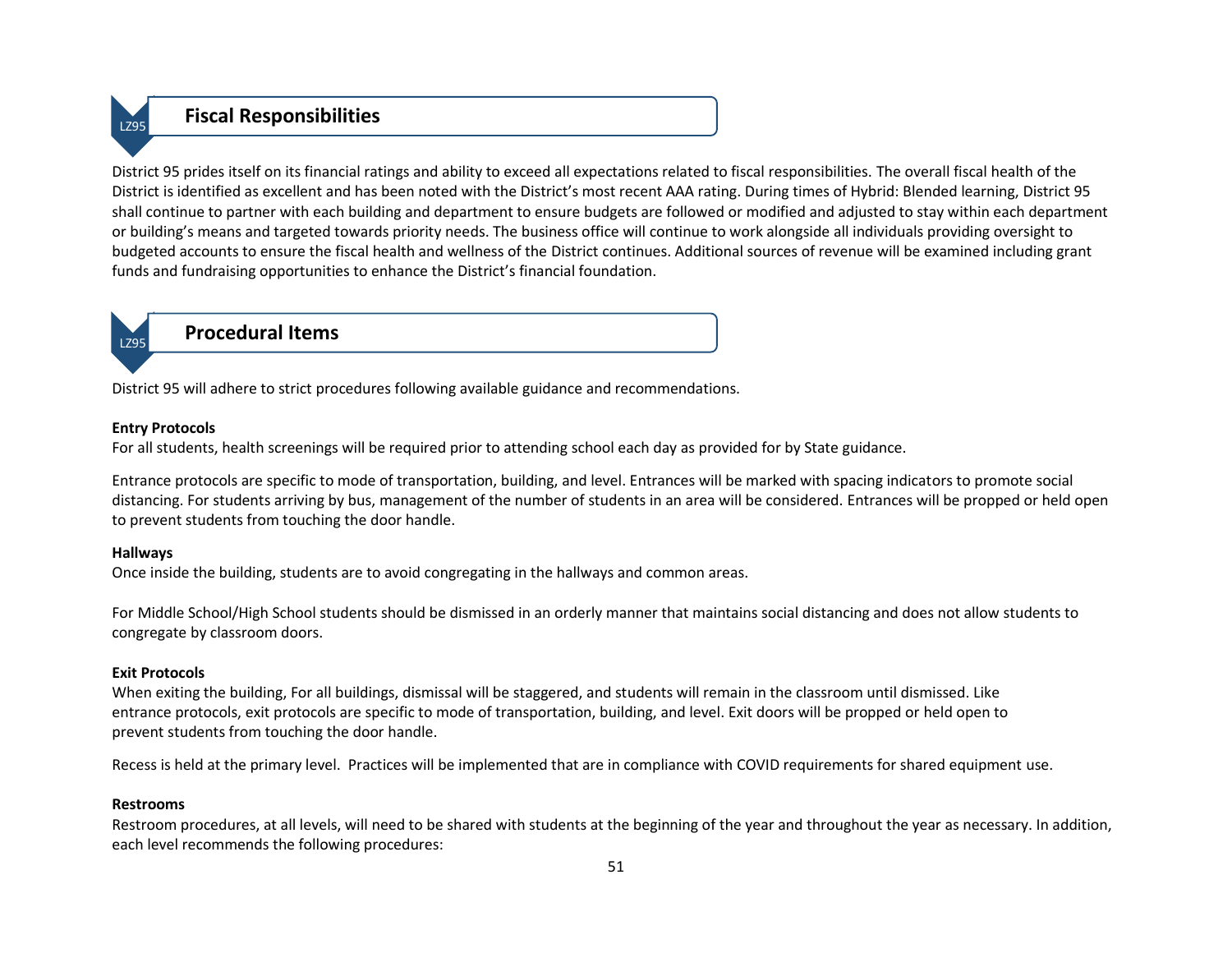Limit the number of students that use the restrooms at any one time, including lunch periods. Provide supervision to limit the number of students.

#### **Large Space Congregation**

Throughout the day, there are times when a large number of students congregate in the same space. This is especially true at arrival and dismissal. To address this, all levels have suggested that students report directly to class when they arrive at school. It is important to note that this creates the need to adjust how supervision is conducted in the morning and may necessitate additional supervisors in order to watch smaller groups of students in individual classrooms. Each level has also identified other locations where congregation may occur and possible solutions to reduce the number of students in the space.

#### **Staff Workspace / Staff Lunchroom**

Staff members utilizing shared spaces may be required to wear a facemask, except when eating. The capacity in these spaces may be limited, and include social distancing markings/signage. Additional spaces may need to be identified to provide all staff members an appropriate space to eat and/or work during prep time if classrooms are occupied by students.

#### **School / Administrative Offices**

The main office of a school is traditionally a high-traffic area. As a result, nonessential visitors, volunteers, and activities should be limited to reduce the traffic in this space. The health of staff members working in this area should be supported by providing protective plastic barriers between office personnel and visitors to the office. In addition, employees and visitors may be required to wear facemasks and engage in social distancing as supported by markings placed in the space. When possible, visitors should remain in the vestibule outside of the office with communication occurring through the intercom. Items being dropped off for students or staff should be limited and left on a table in the vestibule when absolutely necessary and only retrieved when no visitors are present. Outside visitors, staff members, and students are encouraged to contact the office by utilizing email and phone communication as much as possible.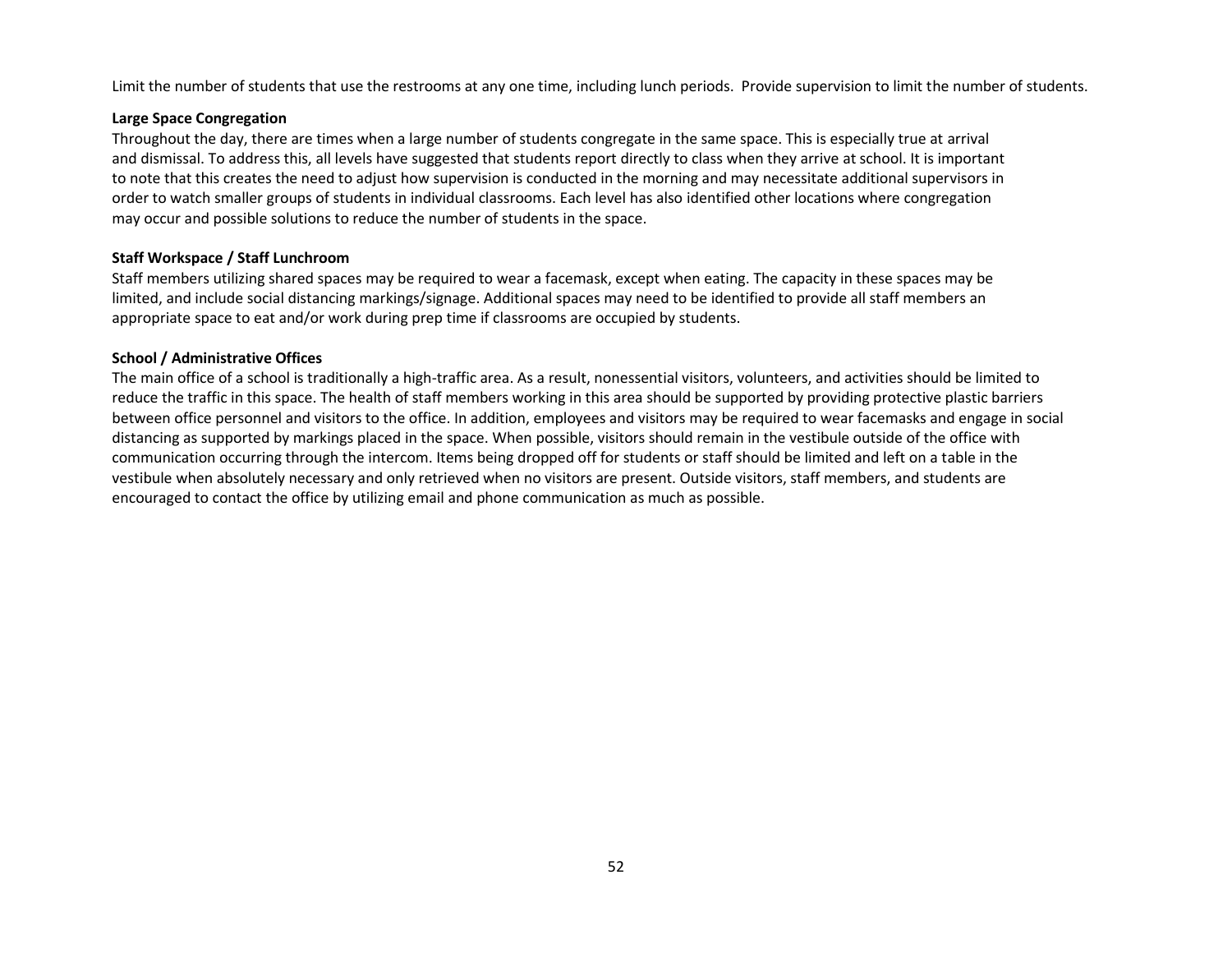## **Health & Wellness**

District 95 has a strong commitment towards the health and wellness of all employees, students and families within its learning community. Health, safety, and related logistical considerations to safely diagnose, treat, and isolate COVID-19 cases and their contacts, will change our health and wellness practices within our District. Certain precautions must be observed on an ongoing basis during the pandemic recovery phases as identified within the Governor's Restore Illinois plan and by the Illinois State Board of Education (ISBE).

When considering the safety of students, we must consider a student's daily journey. This includes waking up in the morning, transportation to the physical school building, waiting to enter the building, entering the building, waiting inside the building in designated areas, locker visits, getting to class, taking into account any and all movement throughout the day (changing classes, using the restroom, lunch/cafeteria (breakfast and lunch), gym/PE, recess, etc.), and returning home. Recommendations for each of the learning models will be decided by District Administration in collaboration of the Board of Education, based on all information available from the State, ISBE, IDPH, and the Lake County Health Department as well as pertinent local information. District 95 will be partnering with each of those organizations to facilitate the safest return possible for all District stakeholders. Preparation will be necessary for a successful and safe return and much of the health and wellness considerations can be applied to home in support of in-person learning plan implementation.



## **Supplies & Resources**

During in-person Learning, some restrictions may need to be in place to protect the health of all students, staff, and D95 families as outlined by current guidance. Critical supplies (by area and whether they are considered mandatory) are listed below. Prior to students returning to school buildings, staff will inventory needed supplies to ensure all spaces have the appropriate health related supplies. Assistant Principals will coordinate ordering of appropriate stock of identified supplies (staff, student numbers plus reserves) with the Director of Facilities.

| <b>Classrooms/Teaching Spaces</b> | <b>Health Office</b> | <b>Cafeteria</b>   | <b>Bus</b> |
|-----------------------------------|----------------------|--------------------|------------|
| Mandatory                         | Mandatory            | Mandatory          | Mandatory  |
| Hand sanitizer                    | Hand sanitizer       | Hand sanitizer     |            |
| Disinfectant wipes                | Disinfectant wipes   | Disinfectant wipes |            |
| Kleenex                           | Kleenex              | Kleenex            | Kleenex    |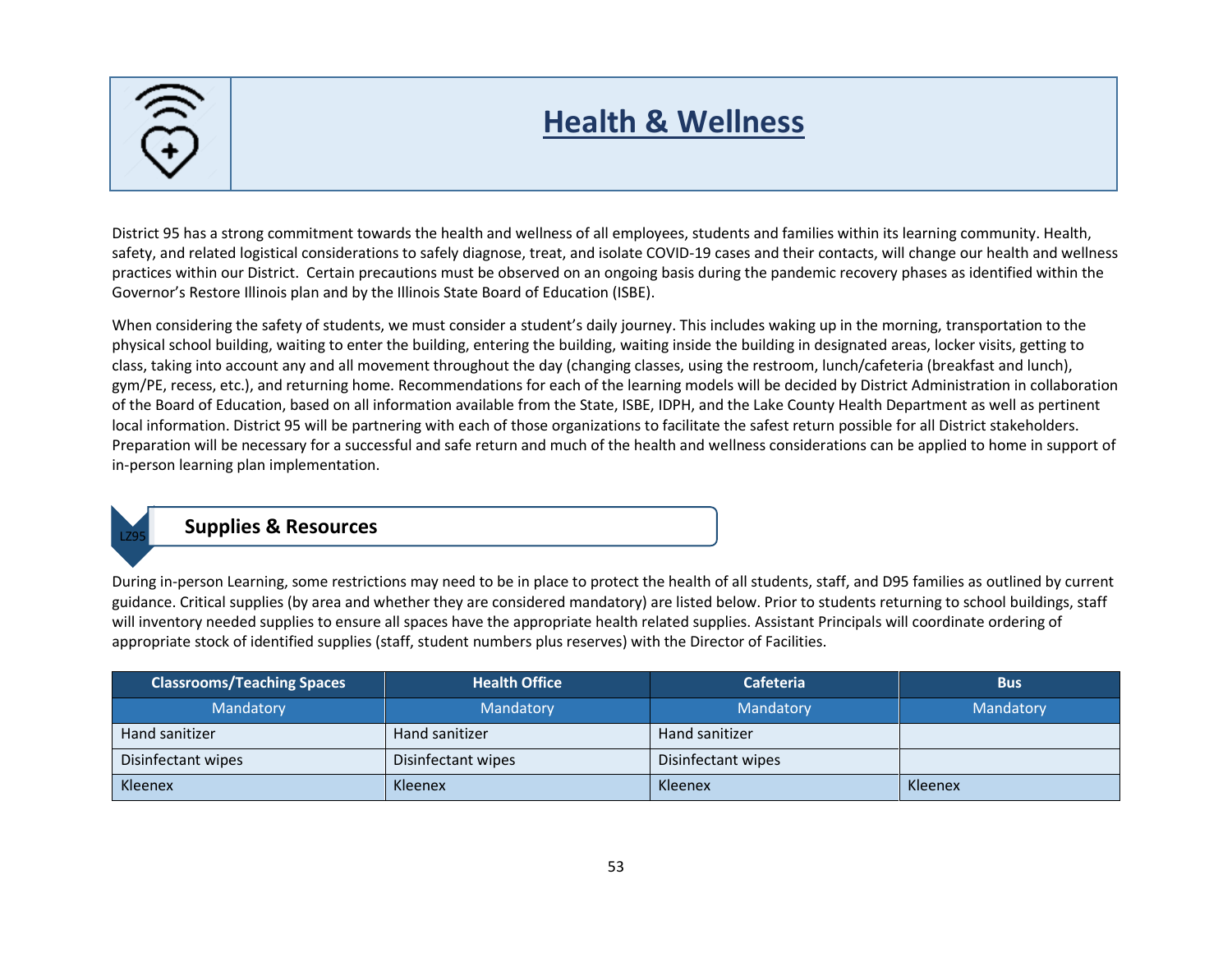| Hand soap and paper towels will be<br>provided in any classroom/teaching<br>space that is equipped with a sink | Hand soap and paper towels                                                                                                         | Thermometers (no touch) |            |
|----------------------------------------------------------------------------------------------------------------|------------------------------------------------------------------------------------------------------------------------------------|-------------------------|------------|
|                                                                                                                | Thermometers (no touch)                                                                                                            |                         |            |
|                                                                                                                | Additional PPE (i.e., gloves, gowns,<br>KN95 or N95 mask, and face shields)<br>for use during assessment of<br>symptomatic persons |                         |            |
| <b>Classrooms/Teaching Spaces</b>                                                                              | <b>Health Office</b>                                                                                                               | <b>Cafeteria</b>        | <b>Bus</b> |
| Voluntary                                                                                                      | Voluntary                                                                                                                          | Voluntary               | Voluntary  |
| Gloves                                                                                                         | Gloves                                                                                                                             |                         | Gloves     |
| Face shields                                                                                                   | Face shields                                                                                                                       |                         |            |
|                                                                                                                |                                                                                                                                    |                         |            |

Dependent upon the District's review of and response to current guidance and mandates, all students and staff may be required to wear face coverings throughout the school day, especially on the bus, in the hallways, bathrooms, and other large common areas, unless they are outside and are appropriately distanced (based on current District established expectations). Students and staff will be issued a face covering if they are not wearing one before entering the building or getting on a school bus, if face coverings are required. When face coverings are required, all individuals in a school building must wear a face covering unless they have a medical contraindication, have trouble breathing, or are unconscious, incapacitated, or unable to remove the face covering without assistance. Medical documentation is needed for exclusion of wearing a face covering, when they are required.

It is recommended that families regularly clean and sanitize students' school materials such as, but not limited to, backpacks, lunch boxes, water bottles, binders/folders, and other supplies. The cleaning of iPad cases is encouraged; however, alcohol wipes should not be used on iPad screens. Regular washing of cloth face coverings will be necessary.

Cleaning and disinfecting of the school building will occur nightly, however, in an effort to provide a greater level of sanitation throughout the school day, the following will be completed inside classrooms.

| Staff will                                                                                 | <b>Students will</b>                                                                                                                                                                                           |  |
|--------------------------------------------------------------------------------------------|----------------------------------------------------------------------------------------------------------------------------------------------------------------------------------------------------------------|--|
| Sanitize the teacher's desk and other tables with District approved<br>disinfectant wipes. | Be given a District provided disinfectant wipe to clean their desk and<br>chair prior to leaving the classroom. They will then dispose of the wipe<br>and use District provided hand sanitizer to clean hands. |  |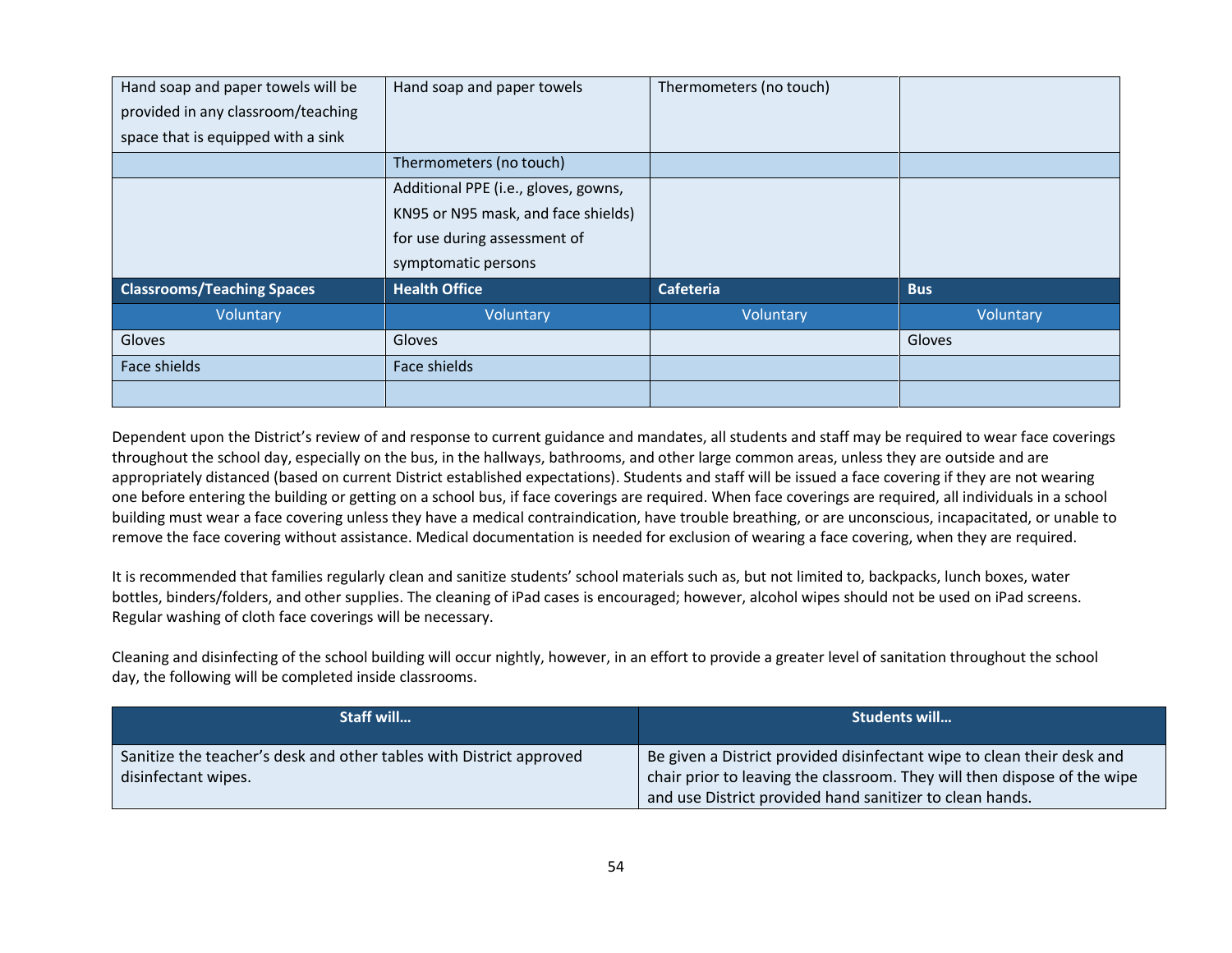| Wipe all frequently touched areas, such as doorknobs and light switches | Practice good personal hygiene throughout the school day: i.e.           |  |
|-------------------------------------------------------------------------|--------------------------------------------------------------------------|--|
| regularly throughout the school day with District approved disinfectant | handwashing, hand sanitizing                                             |  |
| wipes.                                                                  |                                                                          |  |
| Practice good personal hygiene throughout the school day: i.e.          | Sanitize hands prior to entering and upon leaving any new space or area. |  |
| handwashing, hand sanitizing                                            |                                                                          |  |

The return to in-person learning may require training on health and wellness issues identified as critical to the safety and well-being of all students and staff. The following staff development/training opportunities for staff, students and parents is recommended and will be updated as guidance and requirements change.

| <b>Staff</b>                                         | <b>Students</b>                                      | <b>Parents</b>                                       |
|------------------------------------------------------|------------------------------------------------------|------------------------------------------------------|
| August GCN Virtual/Video Training                    | Virtual/Video/In-Person                              | Videos Available in August                           |
| COVID-19: Plan, Prepare and Respond (GCN)            | COVID-19: How to Wear a Mask                         | COVID-19 - Tips to Prepare Your Child to Wear        |
|                                                      | <b>HS/MS Elementary</b>                              | a Mask                                               |
| COVID-19: How to Wear a Mask (GCN)                   | <b>COVID 19: Proper Hand-Washing</b>                 | <b>COVID-19: How to Wear a Mask</b>                  |
|                                                      | <b>HS/MS 3-5 PK-2</b>                                |                                                      |
| COVID 19: Proper Hand-Washing (GCN)                  | <b>Coughing and Sneezing</b>                         | <b>COVID 19: Proper Hand-Washing</b>                 |
|                                                      | <b>HS/MS 3-5 PK-2</b>                                |                                                      |
| COVID-19: Workplace Guidelines (GCN)                 | <b>Social Distancing</b>                             | <b>Social Distancing</b>                             |
| The Do's and Don'ts of Wearing Masks and             | The Do's and Don'ts of Wearing Masks and             | The Do's and Don'ts of Wearing Masks and             |
| Gloves                                               | <b>Gloves</b>                                        | Gloves                                               |
| <b>COVID-19: School Health and Safety Guidelines</b> | <b>COVID-19: School Health and Safety Guidelines</b> | <b>COVID-19: School Health and Safety Guidelines</b> |
| PDE                                                  | <b>PDF</b>                                           | <b>PDF</b>                                           |

The District/school buildings will post informative and cautionary signage as appropriate (i.e. handwashing, mask guidance, coughing and sneezing, social distancing,) throughout all school buildings upon return to any learning model that requires staff or students to be present on school grounds.

All site-based school nurses will work with site-based administrators, the Curriculum and Instruction Department, and the Special Services Department to monitor the needs of students and families (basic needs as well as resources to support social, emotional and academic learning) during all phases of any learning model. Dissemination of those resources will be supported through mail, home drop-offs, pick-ups or any other expedient method of delivery.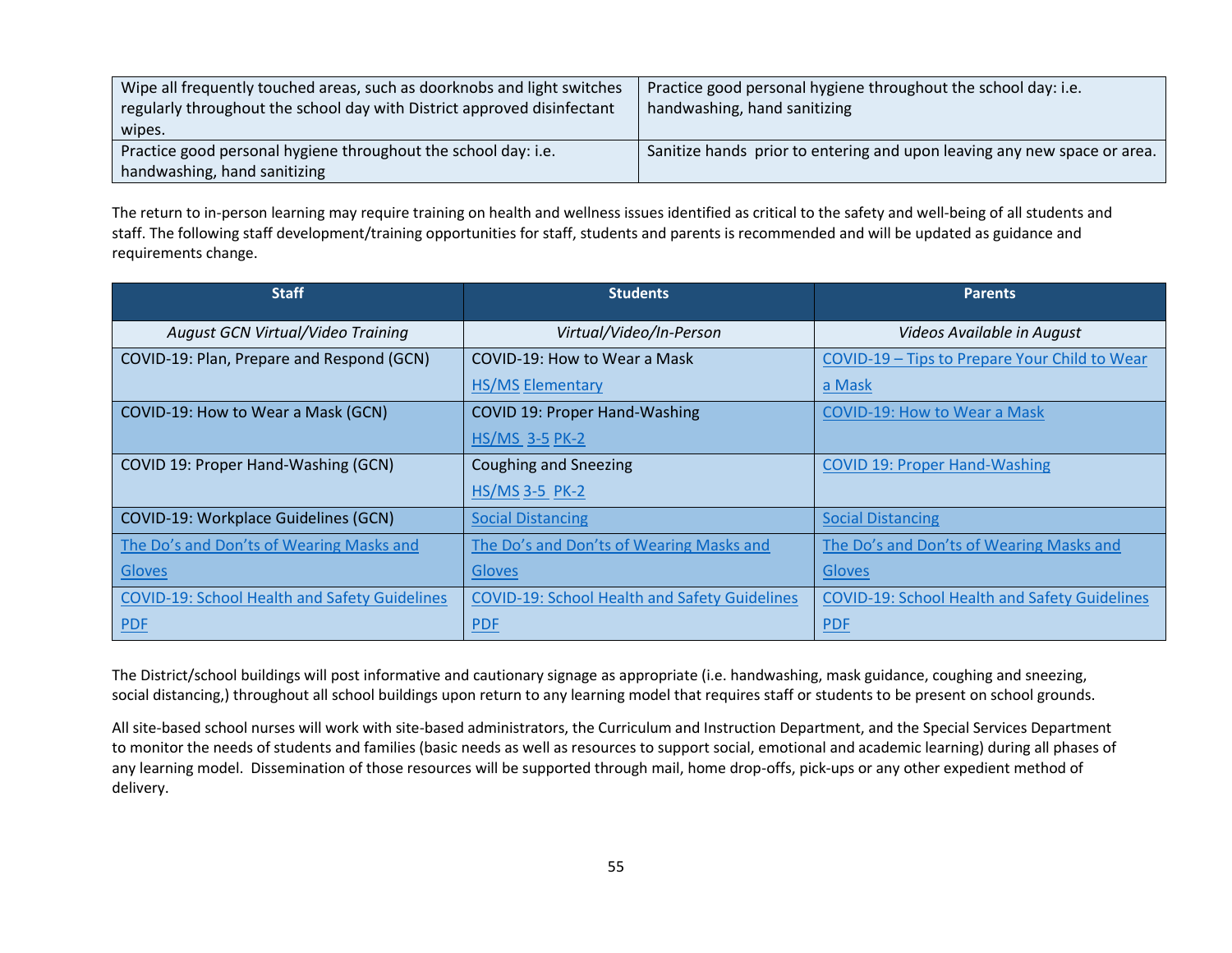**Reporting** 

*During In-Person Learning it is important to know the scope of the virus in the community to make informed decisions about reopening schools and activating on-going support for students, staff, and families. The following protocols for self-reporting of COVID-19 exposures, confirmed cases, and presumed positive cases have been established for staff and students of District 95.*

| <b>STUDENTS</b>                                                           | <b>STAFF</b>                                                                |  |
|---------------------------------------------------------------------------|-----------------------------------------------------------------------------|--|
| Parents/students self-report to the site-based building attendance        | Self-report by contacting site-based building administrator immediately     |  |
| hotline and follow these instructions:                                    | who will notify District nurse and secure substitute teacher if needed      |  |
| "If you have symptoms of COVID-19 or have tested positive, please         |                                                                             |  |
| contact your school nurse (provide number) immediately."                  |                                                                             |  |
| Site-based building nurse will contact family upon notification to        | District nurse will contact employee upon notification and complete         |  |
| complete established screening protocol and make appropriate              | established screening protocol and make appropriate notifications (Human    |  |
| notifications. (Human Resources, Benefits Specialist, Superintendent) as  | Resources (Benefits Specialist, Superintendent) as directed                 |  |
| directed                                                                  |                                                                             |  |
| Superintendent office to contact the local health department who will     | Superintendent office to contact the local health department who will       |  |
| provide further guidance on protocols (i.e. Potential classroom assigned  | provide further guidance on protocols (i.e. Potential classroom assigned to |  |
| to remote learning, potential building assigned to remote learning, etc.) | remote learning, potential building assigned to remote learning, etc.)      |  |
| Appropriate tracking/tracing protocol initiated by site-based building    | Monitor employee for return to work as appropriate                          |  |
| nurse in conjunction with building principal                              |                                                                             |  |
| Monitor student for return to school clearance as appropriate             | Appropriate tracking/tracing protocol initiated by District Nurse and       |  |
|                                                                           | building principal                                                          |  |

In addition, the site-based building attendance hotline will also include a message asking parents to be specific about symptoms causing the student absence. Nursing staff will follow up on any absence calls that include symptoms related to COVID-19 using additional screening questions.

In the event that a staff member becomes aware of or observes a student exhibiting symptoms (or becomes aware of a COVID-19 exposure), it is expected that they will immediately send the student to the Health Office, following all established building procedures for sending students to the Health Office. If a student exhibits signs of illness while participating in remote learning, the teacher should contact the school nurse. The school nurse will contact the parent or guardian to do a wellness check.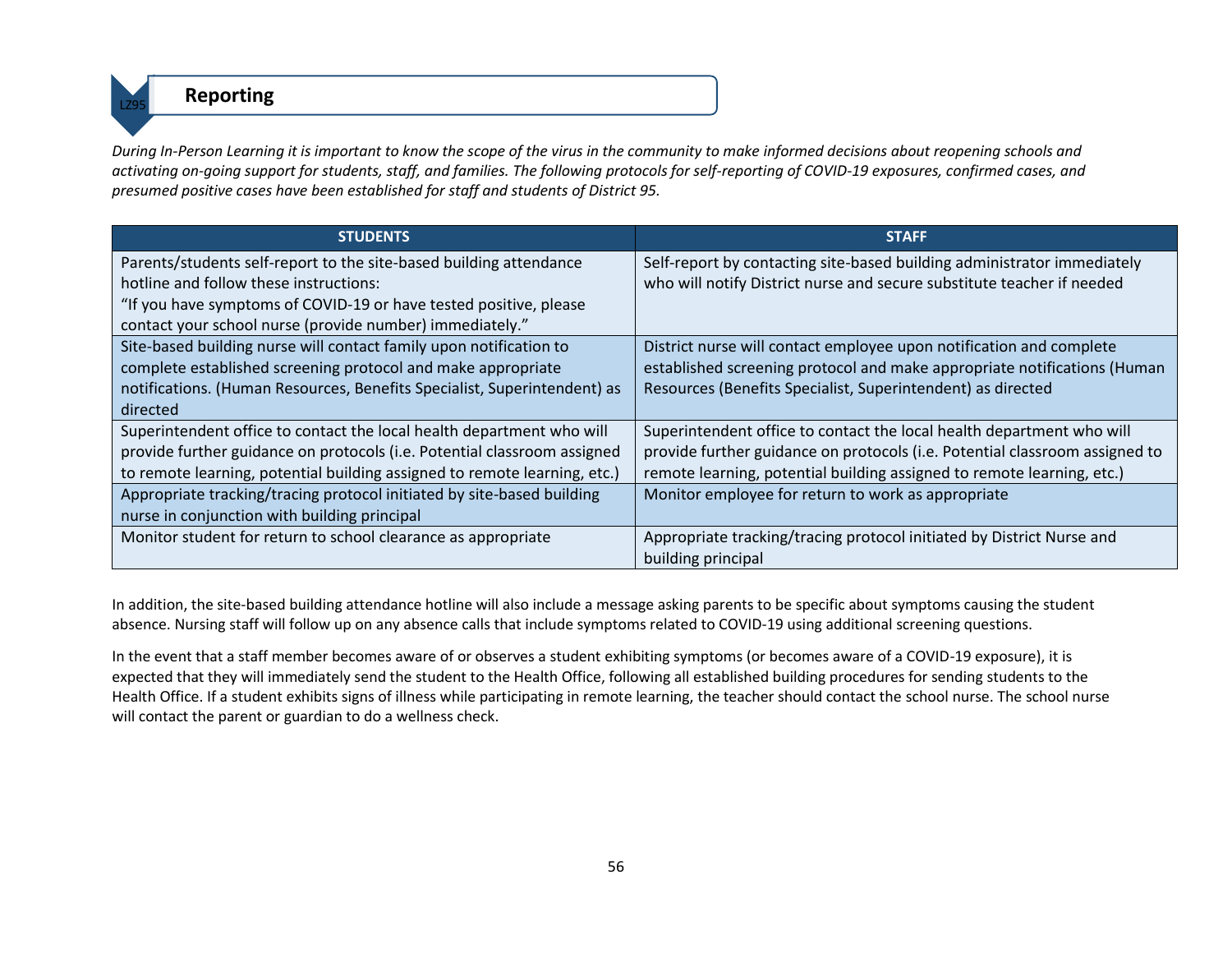### **Hygiene**

It is imperative that an established check-in system for medically challenged students and families be of high priority using the following protocol:

- School nurses (with assistance from staff members) will identify a list of students that are medically fragile and/or have special needs. If staff members become aware of a medically challenged student and/or family members, staff will inform the school nurse in a timely manner.
- School nurses will establish a calendar/schedule to check in with students (or their parents) impacted as needed (particularly if the student attends school in-person); the school nurse will report the information to building administration and if appropriate the school social worker and/or school psychologist.

Dissemination of Access to how to Good Shepherd informative videos to support Joanie's Closet Hospital (other resources to support support CDC Resources health, wellness, and health care proper hygiene at hygiene providers)home

Assistance for medically and challenged students and families may include but will not be limited to:

#### **Learning Materials for Hygienic Training**

The following materials will be available for staff to show to students as needed (additionally linked to D95 website, Seesaw/Canvas) Videos will also be available throughout the year, as re-teaching may be needed.

- o Handwashing: [WHO Handwashing Video](https://www.youtube.com/watch?v=3PmVJQUCm4E) [NHS Video/Song](https://www.youtube.com/watch?v=S9VjeIWLnEg) [CDC ELem. Handwashing](https://www.youtube.com/watch?v=qJG72sycQB8)
- o How to properly wear a mask: [Intermediate/High School](https://www.youtube.com/watch?v=eVJbenwzR1s) [CDC MS/HS/Adult,](https://www.youtube.com/watch?v=ML3n1c0FHDI) [Mask on and Off](https://www.youtube.com/watch?v=o_k7VBV3czw)
- o Coughing and sneezing: [Elem. Song/Video](https://www.youtube.com/watch?v=DG4n0r8-UPA) / [Coughing Sneezing Etiquette](https://www.youtube.com/watch?v=kR_QiBBjzG4) [Middle School/High School](https://www.youtube.com/watch?v=J2jbEetZ8G4)
- o Social distancing[: CDC Social Distancing Video](https://www.youtube.com/watch?v=GDDDz89EhSU)
- o *"If You Need Assistance"* Video with contacts

Upon entering the building(s), ALL staff/students are encouraged to utilize sanitizer or wash their hands with soap and water; sanitizing stations will be placed at each entry point into the building, hallways and classrooms, cafeteria, restrooms, and gymnasiums.

Elementary students with adult support and supervision will be encouraged to sanitize at the following times:

- Upon entering the school building
- Upon entering and leaving any classroom
- Before and after consuming lunch
- After coughing, sneezing or blowing their nose\*
- Upon loading the bus at school to go home (sanitizer cannot be used on the bus)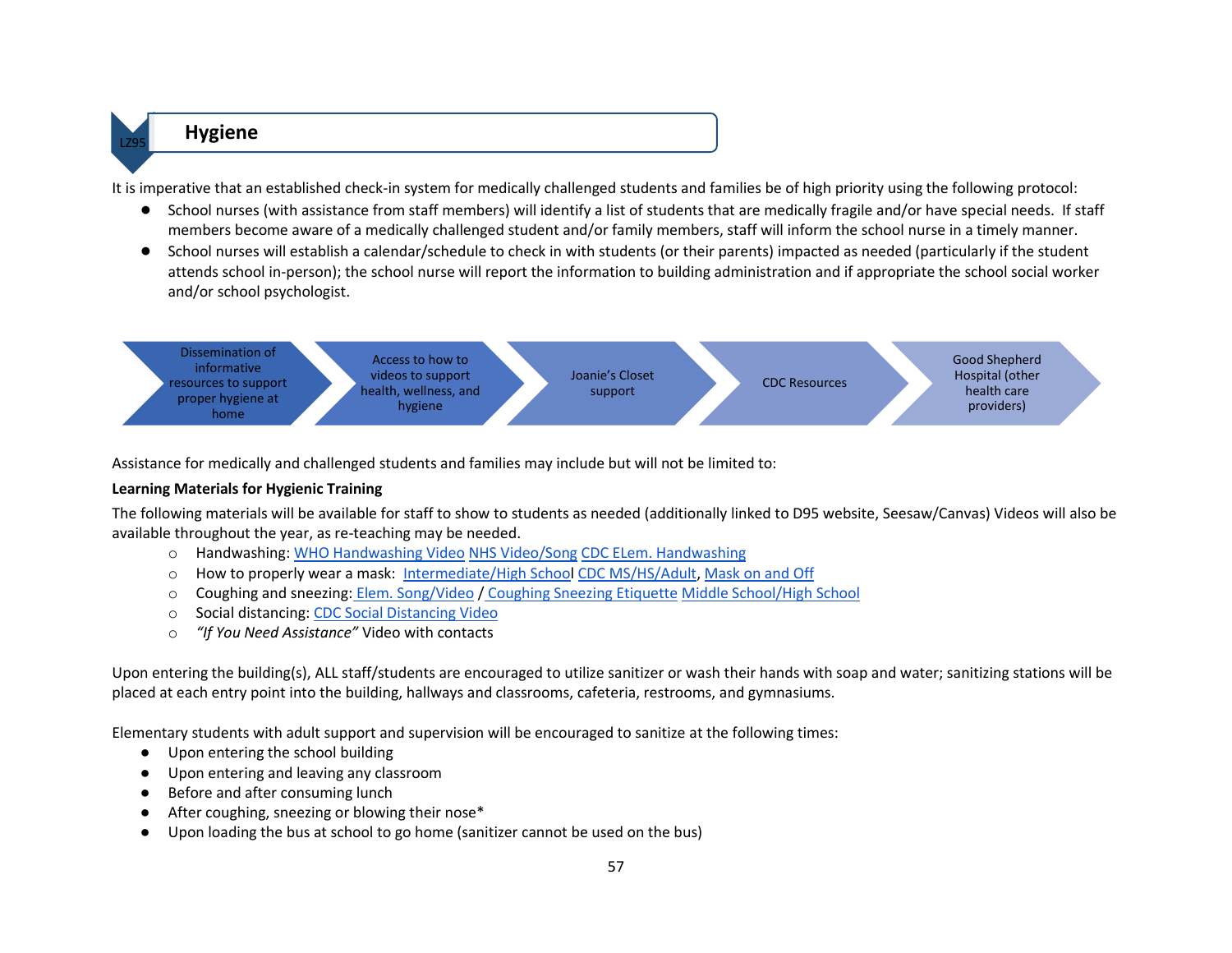Middle School/High School students will be encouraged to sanitize at the following times:

- Upon entering the school building
- Upon entering and leaving any classroom
- Before and after consuming lunch
- After coughing, sneezing or blowing their nose\*
- Upon loading the bus at school to go home (sanitizer cannot be used on the bus)

*\*NOTE: Students that exhibits a cough will additionally be referred to the school nurse for further assessment*

**Procedural** 

The following identified health related concerns during In-person Learning must be reported immediately to site-based building administrators who will then follow intervention protocol to secure the proper support:

#### **Review of Student Health Records**

To facilitate records reviews of students potentially identified as being medically fragile students, the following procedure will be implemented:

- Prior to start of the school, District nurses review health records to identify potentially medically fragile students and/or students on health plans [\(CDC: People Who are at Higher Risk\)](https://www.cdc.gov/coronavirus/2019-ncov/need-extra-precautions/people-at-higher-risk.html)
- Prior to the start of school, District nurses contact parents of identified students to determine possible revision to health plans to address minimizing infection
- During the first weeks of school, work with Student Support Team to determine if other provisions are necessary. Families should work with their building principal to discuss individual student needs, medical exemptions and other options for learning experiences.

#### **Attendance**

Students unable to participate in in-person *Learning* due to illness

Students unable to participate in *in-person Learning* due to parent/guardian illness

Students having difficulty attending class or completing work due to mental wellness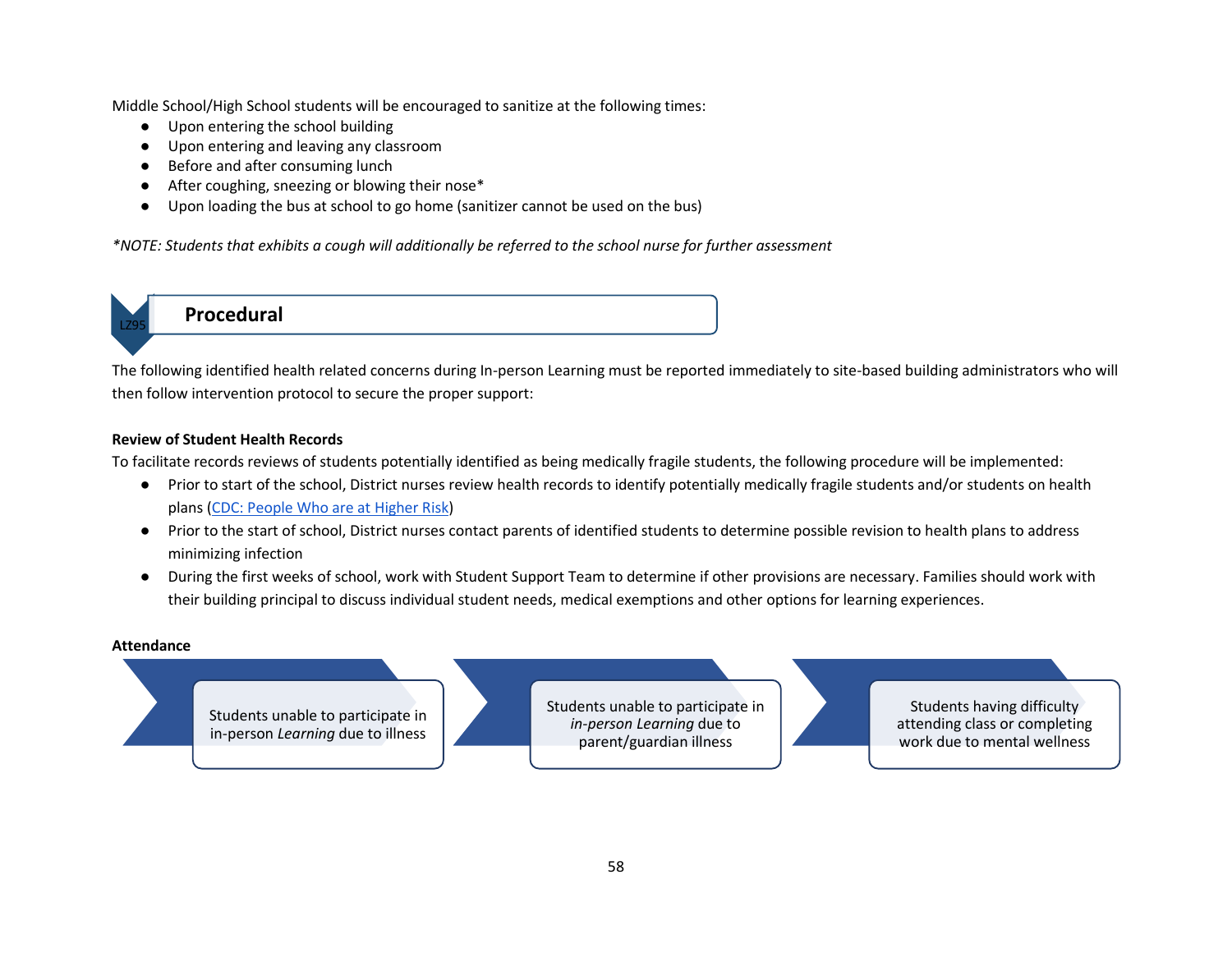Attendance data gathered with regard to any of the above situations from any staff member or other trusted adult should be reported using the following chain of communication:

- Notify school nurse
- Nurse calls family/staff to gather additional information while reassuring families to focus solely on health
- Nurse follows up with site-based building administrator noting COVID-19 details as needed
- The Superintendent office will work with the health department on these matters, as they may require closing school and/or classrooms. Only the Superintendent can close down educational spaces *with Board President notification*.

#### **Health Screening Procedures**

All District policies and procedures related to health screening and protocols must be followed as outlined in the Parent-Student Handbook. All students must be monitored for symptoms of infectious illness every day through home-based symptom screening. The District will communicate regularly to remind families of self-screening expectations and all reporting COVID-19 requirements.

All students must be self-screened using the latest CDC screening questions daily prior to coming to school, which may include:

- o Do you have a fever of 100.4 degrees F or higher
- o Do you have any COVID related symptoms liste[d here?](https://www.cdc.gov/coronavirus/2019-ncov/symptoms-testing/symptoms.html)\*
- o Have you traveled internationally or outside of the state in the last 14 days?\*
- o Have you had close contact in the last 14 days with an individual diagnosed or presumed to have COVID 19?

A student who experiences fever and/or any other symptoms while home **may not report to school**. This rule may also apply to siblings of the sick child.

#### **School Exclusion**

The District will follow all current Illinois Department of Public Health (IDPH) guidance, in concert with Lake County Health Department (LCHD), in determining when it is safe for students and/or staff to return to school. Students and staff members will be excluded from school in each of the following scenarios:

- In any case where they are experiencing any one of the COVID-like symptoms (that are not part of an individual's baseline medical condition)
- In any case where a household member is experiencing COVID-like symptoms
- In any case where a student/staff member is a confirmed contact for a COVID positive case
- In any case where a student/staff member receives a positive COVID test

The most current exclusion guidance can be foun[d HERE](http://dph.illinois.gov/covid19/community-guidance/school-guidance) (IDPH website – Decision Tree for Symptomatic Individuals). The District will additionally follow all guidance related to a return to work or school, following a period of exclusion.

In the event that any student must be excluded from in-person instruction due to COVID-19 related reasons or health needs, the school nurse and/or building administration will communicate the length of exclusion and information needed in order to return. Names of students and staff members who are excluded will be maintained at the building and District level.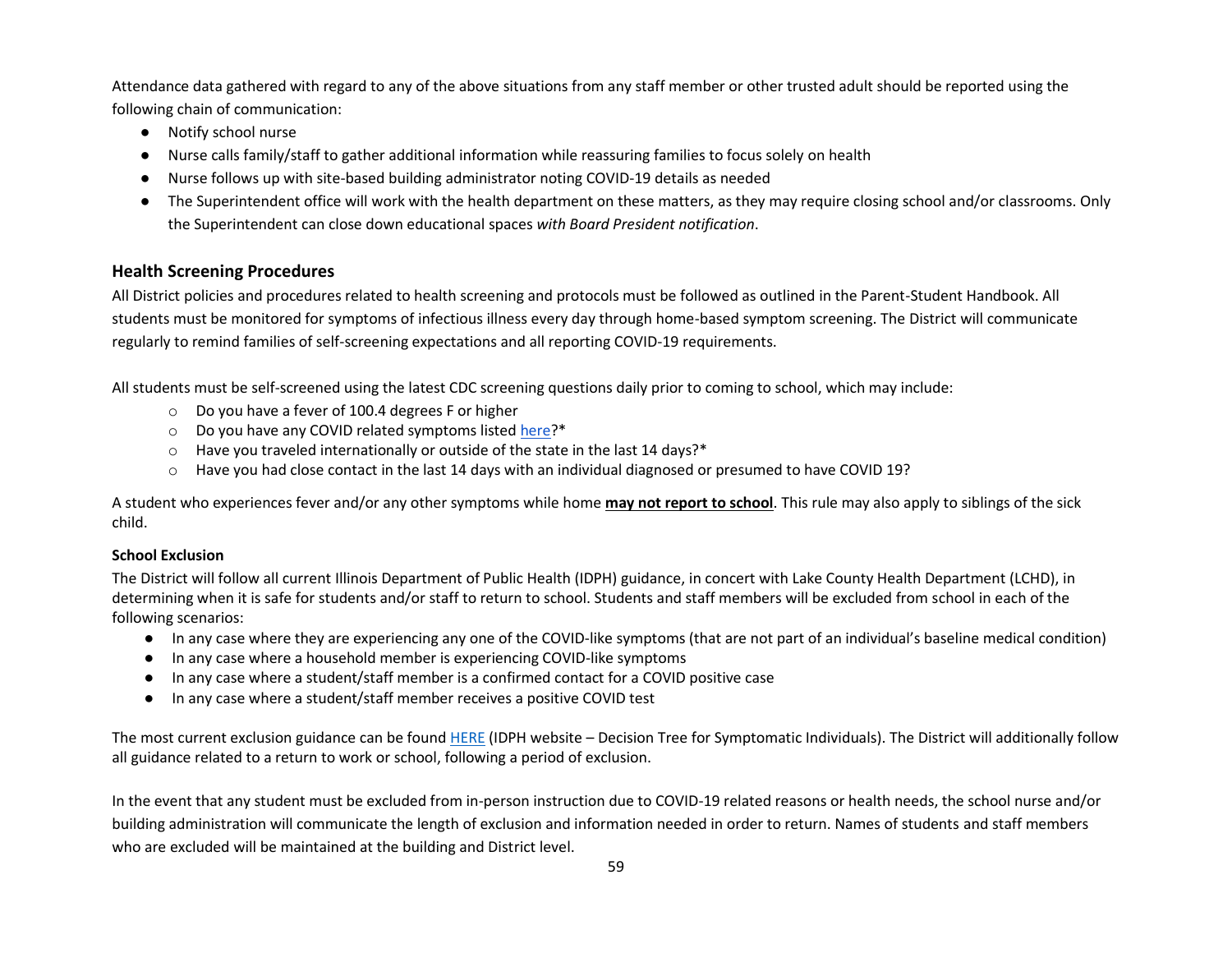The District will consult the appropriate agencies when making decisions regarding operational changes, quarantine guidelines, adaptive pauses, school closures and/or re-openings. Agencies may include the following:

- IDPH
- CDC
- ISBE
- State Governor's Office
- LCHD

#### **COVID-19 Testing**

At this time, the District will continue to offer both Antigen and PCR testing options for staff and students. In addition, the District may implement screening testing opportunities as needed based on guidance and requirements from appropriate agencies such as IDPH, CDC, ISBE, LCHD and the state Governor's Office.

#### **Contact Tracing**

Principals shall keep dated records of anyone entering building during to assist and support tracking/tracing data. This data will be shared with the superintendent who will work with the health department to identify any further needs (i.e. Classroom quarantine, potential building closures, etc.). To support the comprehensive reporting practice, the following guidelines will also be implemented during In-Person Learning:

| In-Person Learning - Contact Tracing                                                                                                                                                                                                                                                                                                                                   | In-Person Learning                                                                                                                                                                                    |
|------------------------------------------------------------------------------------------------------------------------------------------------------------------------------------------------------------------------------------------------------------------------------------------------------------------------------------------------------------------------|-------------------------------------------------------------------------------------------------------------------------------------------------------------------------------------------------------|
| Staff and student attendance tracking<br>Staff sign in/out (during school day)<br>Substitute teachers sign in through front office<br>Parents/volunteers: Strongly recommend<br>minimizing/restricting visitor entrance into building<br>(exceptions: IEP meetings, potential pick-ups/drop-offs)<br>All visitors must enter through main office entrance<br>$\bullet$ | Identify door entrance by grade level<br>Provide options for parents/guardians for virtual or in-person<br>meetings.<br>Restrict visitor access to approved locations identified by<br>administration |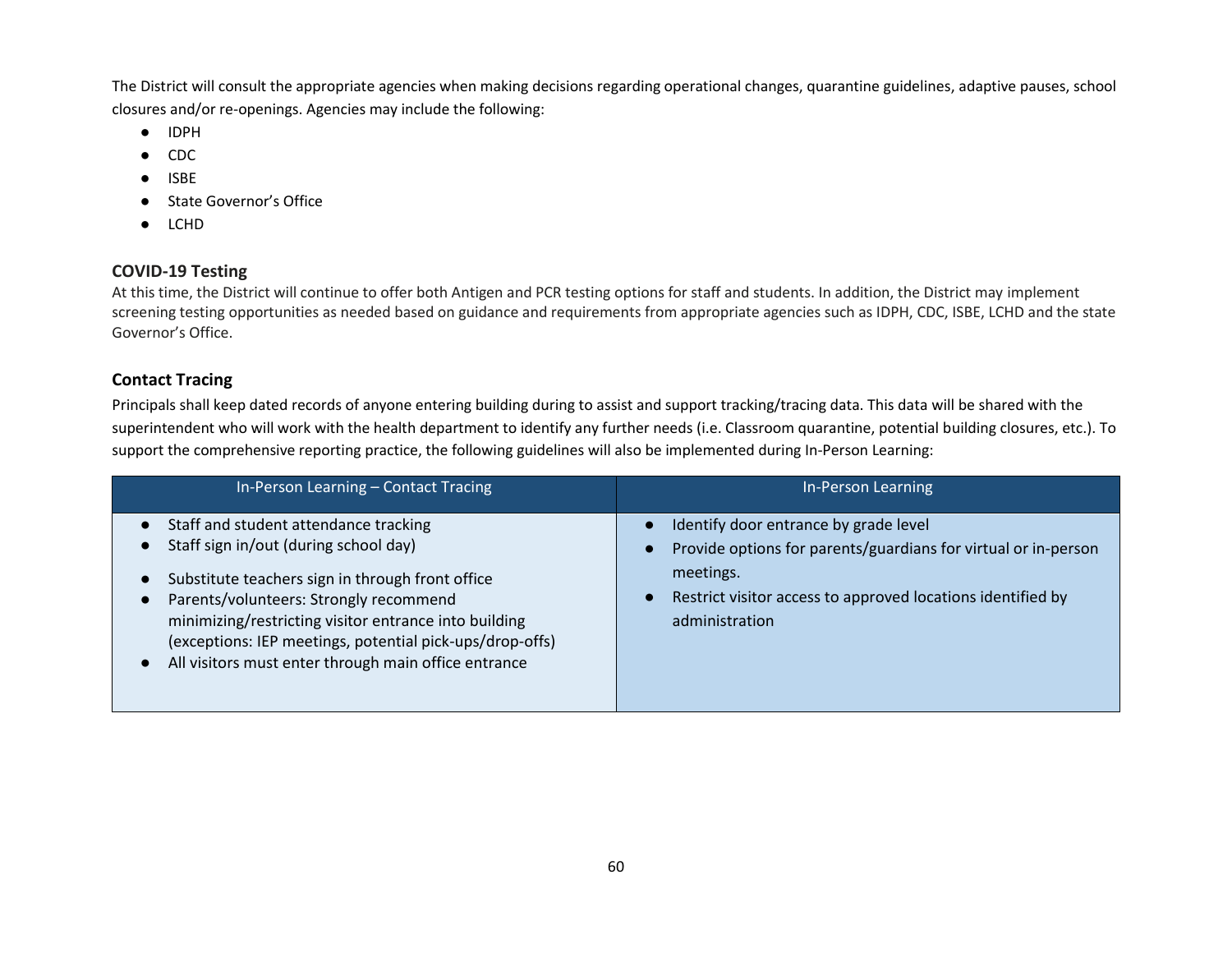#### **Bathroom Procedures**



### **Community Collaboration**

To ensure that students, staff and parents are prepared with the understanding of In-Person Learning protocols identified by the Illinois State Board of Education (ISBE), the Health and Wellness Team will work in collaboration with the Communications team to ensure timely communication to all stakeholders. Implementation of screening protocols essential to student, staff and community safety have been identified but are not limited to: health screening , proactive personal hygiene, social distancing, questions related to potential symptoms, and appearance of illness.

Health and Wellness communication for school site entry will be shared in a variety of forms: videos, written communications, or other infomercials in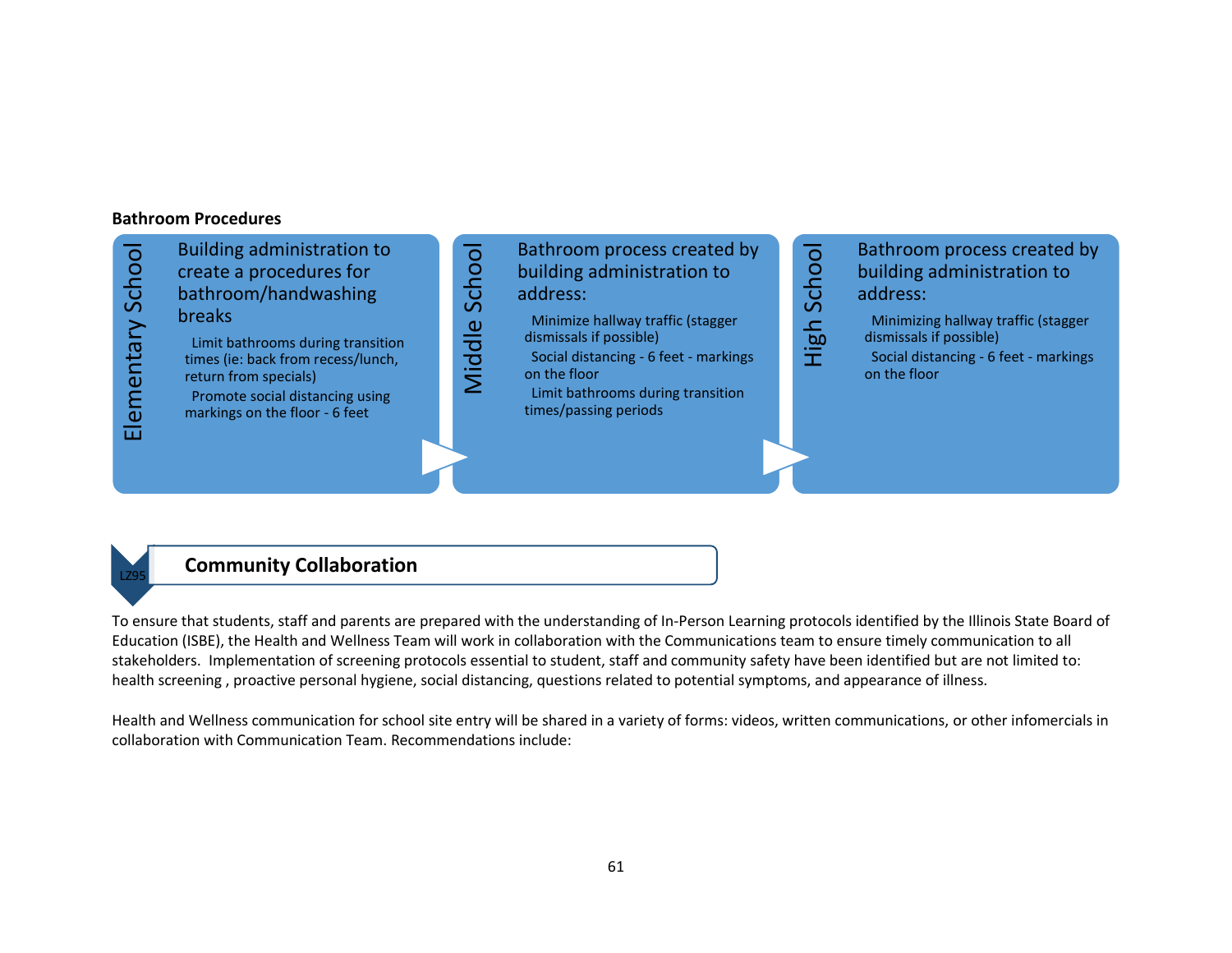| Prior to In-Person Model                                       |                                                                                                                                                                                                                                                                                                                                                                                                                                                                                                                                                                                                                                                                                                                                                                                                                                                                                                                                                                          | During In-Person Model |                                                                                                                                                                                                                                                                                                                                                                                                                                                                                                              |
|----------------------------------------------------------------|--------------------------------------------------------------------------------------------------------------------------------------------------------------------------------------------------------------------------------------------------------------------------------------------------------------------------------------------------------------------------------------------------------------------------------------------------------------------------------------------------------------------------------------------------------------------------------------------------------------------------------------------------------------------------------------------------------------------------------------------------------------------------------------------------------------------------------------------------------------------------------------------------------------------------------------------------------------------------|------------------------|--------------------------------------------------------------------------------------------------------------------------------------------------------------------------------------------------------------------------------------------------------------------------------------------------------------------------------------------------------------------------------------------------------------------------------------------------------------------------------------------------------------|
| $\circ$<br>$\circ$<br>$\circ$<br>$\circ$<br>$\circ$<br>$\circ$ | Use of CDC resources - signage available, videos available,<br>announcements<br>Post CDC signage in building as appropriate: handwashing, mask<br>wearing, health screening, social distancing<br>Creation of an easily accessible central location for protocol videos and<br>written communication available to all staff, students, and parents as<br>topic appropriate<br>Staff protocol knowledge: Share at staff meeting<br>Handwashing<br>$\blacksquare$<br>Coughing and sneezing<br>Health self-screening<br>٠<br>Other protocols recommended by health officials and updated as<br>٠<br>necessary<br>Parent & student protocol knowledge: Share with residency<br>mail/electronic information and at virtual meet the teacher (as deemed<br>appropriate)<br>Handwashing<br>How to properly wear a mask<br>Coughing and sneezing<br>Social distancing<br><b>Health screening</b><br>District 95 will review and respond to guidance regarding face<br>coverings. | $\circ$<br>$\circ$     | Provide ongoing reminders to staff, students and the<br>community regarding appropriate protocols and<br>procedures.<br>Review the following videos with students the first week of<br>school (see above):<br>Handwashing<br>$\circ$<br>Hygiene protocols<br>$\circ$<br>Coughing and sneezing.<br>$\circ$<br>And other protocols recommended by health officials<br>$\circ$<br>(i.e. mask covering, physical distancing)<br>Clearly communicate how District buildings will pivot<br>between learning models |
|                                                                | <b>Health Notifications</b>                                                                                                                                                                                                                                                                                                                                                                                                                                                                                                                                                                                                                                                                                                                                                                                                                                                                                                                                              |                        | <b>Ongoing Communication</b>                                                                                                                                                                                                                                                                                                                                                                                                                                                                                 |
| $\circ$<br>$\circ$                                             | Students/staff in close contact of the confirmed/presumed positive case<br>will be identified by the classroom teacher/staff member. ISBE defines<br>close contact as within 6 feet for 15 or more minutes.<br>The School nurse will communicate with families and identify next<br>steps as identified by the current protocols. School nurse will<br>communicate exclusion/re-entry protocol for student and staff<br>confirmed or presumed positive COVID-19 cases<br>School nurse will communicate with staff and families regarding other<br>health related protocols and testing opportunities                                                                                                                                                                                                                                                                                                                                                                     | $\circ$<br>$\circ$     | Continually monitor updated information from the<br>appropriate agencies regarding health and safety criteria<br>(classroom, building, District). Agencies may include LCHD,<br>CDC, IDPH, ISBE Building administrator updates<br>Superintendent and Facilities Director of identified<br>confirmed/presumed positive cases if immediate cleaning is<br>required<br>Clearly communicate how the District will pivot between<br>learning models                                                               |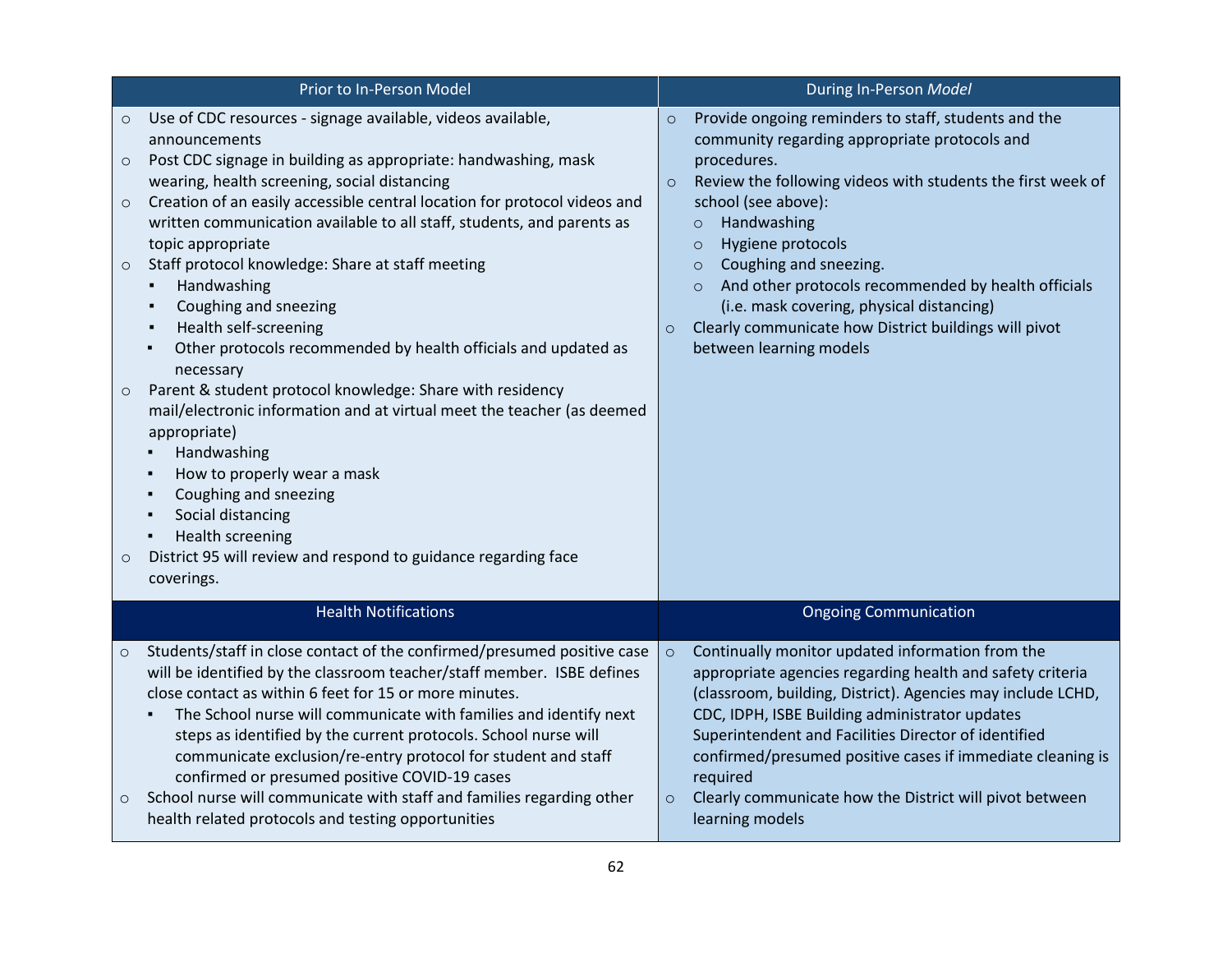

## **Student & Family Support**

#### **OVERVIEW**

District 95 is committed to providing services, programs and supports to promote positive school culture, to create a strong sense of community, and to continue to advance the academic, physical, social and psychological well-being of students, staff and families. The District works to forge strong partnerships between home and school while focusing on supporting students to develop the knowledge, skills, and abilities needed for lifelong personal and career success. District 95 will continue to support the overall well-being of all students and family members - regardless of the instructional model of the District. Key information related to supports for students, families and staff members across several targeted areas are outlined in this section.

#### **Special Education Services**

Students with identified special education needs will continue to receive services outlined in their Individualized Education Plan (IEP) and/or Individual Remote/Hybrid Learning Plan. Specific questions related to Special Education should be directed to the case manager, assistant principal/principal, or the appropriate Student Services Administrator.

| <b>Ms. Lynn Owens</b>                     | Dr. Carie Cohen                          |
|-------------------------------------------|------------------------------------------|
| Director of Student Services - Elementary | Director of Student Services - Secondary |
| 847.540.4939                              | Outplacement Case Manager                |
|                                           | 847.540.4935                             |
|                                           |                                          |

#### **English Language (EL)/ Bilingual Services**

Students with identified English Language (EL) and Bilingual needs will continue to receive services identified to meet their unique needs. Specific questions related to English Language/Bilingual services should be directed to the EL teacher, assistant principal/principal, or the Assistant Superintendent of Curriculum & Instruction.

#### **Ms. Angela Stallion**

Assistant Superintendent of Curriculum & Instruction 847.540.4953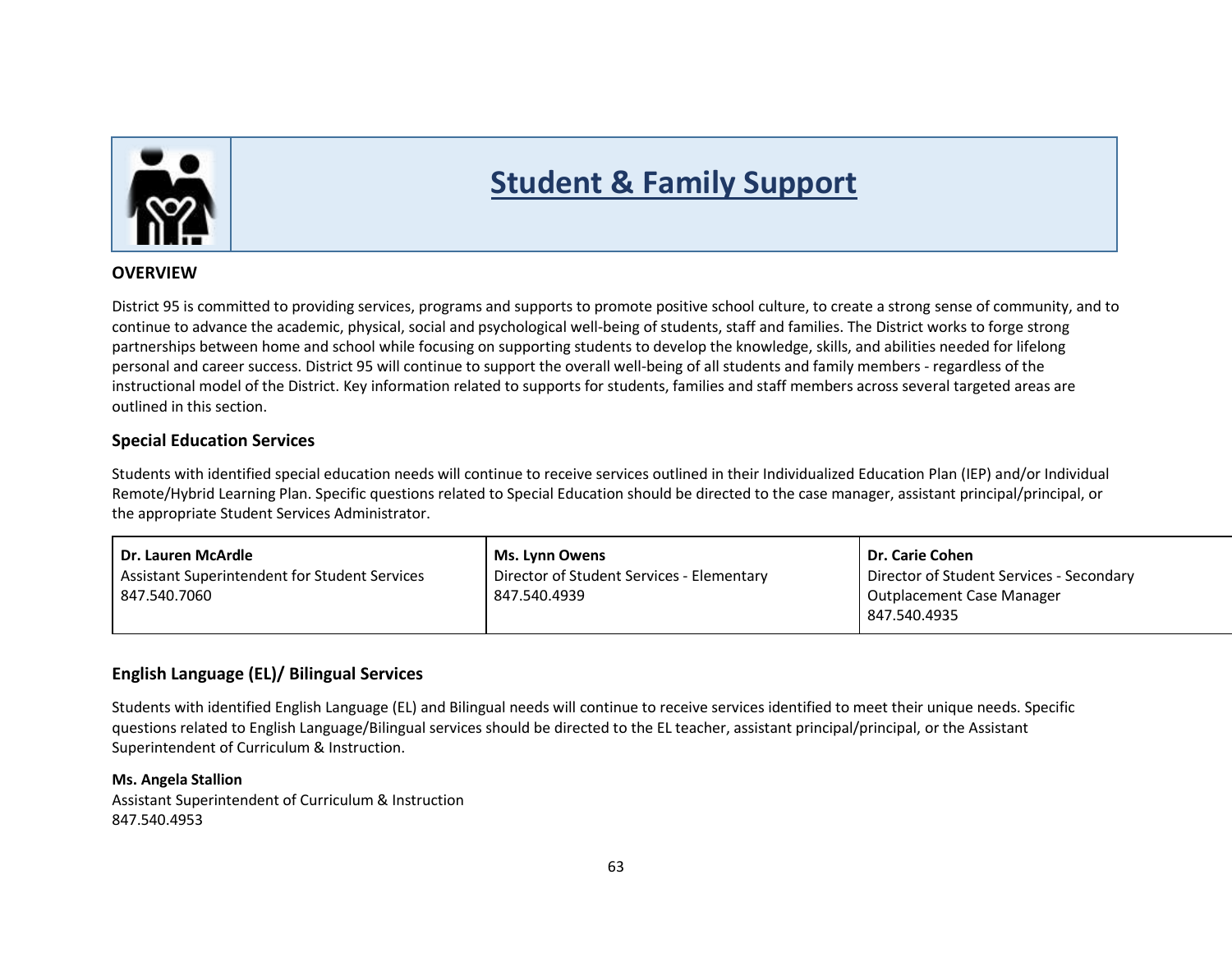## **Assessment**

#### *Social-Emotional Benchmarking System*

District 95 will be adopting a universal social-emotional benchmarking and progress monitoring system (Devereux Student Strengths Assessment - DESSA) during the 21-22 school year. Just as it is important to get regular information about math and reading performance at regular intervals for our students, it is also important to gather information about students' social-emotional functioning across the course of a school year. This data is needed within the context of a comprehensive Multi-tiered System of Support (MTSS), and does not currently exist within District 95.

The DESSA is a web-based system that is nationally-normed, and aligned with CASEL competencies (those skills recognized as integral to the District SEL Forward95 action plan). The DESSA collects teacher feedback in a quick screening format, with a more involved data collection tool for those students flagged as "at-risk" on the universal screener. At the high school level, the DESSA collects teacher feedback as well as student self-report data as part of the benchmarking process. The DESSA will allow school-based MTSS teams to gather data on *all students* in order to further prioritize student needs. The benchmark assessment is recommended for implementation 4-6 weeks after the start of the school year (allowing staff adequate time to observe students and to identify potential needs).

#### *Student Needs Assessment*

All students will complete a brief needs assessment upon return to school in the fall. The needs assessment will help building MTSS teams determine which students are in need of additional social-emotional support as we return to school; the needs assessment will be conducted in a self-report format (similar to the 20-21 school year). Building-based teams will rely on parent/guardian reports related to student needs for students in grades K-1.

## **Student & Family Supports**

#### *Access to Remote Learning*

There have been many disruptions experienced by students as a result of the global pandemic - including (but not limited to) losses related to COVID, significant changes in routines, reduced access to friends and peers, more limited opportunities to practice and develop critical socialemotional learning skills, reduced instructional time, and others. Both the American Academy of Pediatrics and the Centers for Disease Control acknowledge these disruptions, and highlight the negative impacts continued disruptions to in-person learning may have on overall student social-emotional and behavioral development.

District 95 affirms that certain skills (such as learning to work collaboratively with others, practicing conflict resolution skills, practicing key prosocial communication skills, and others) are both more challenging to teach and to have students practice within a remote setting. District 95 also affirms that certain academic activities (such as labs, guided physical demonstrations, and others) are also more challenging to teach and practice within a remote setting. As such, District 95 does believe that regular access to in-person learning is best-suited to meet the academic,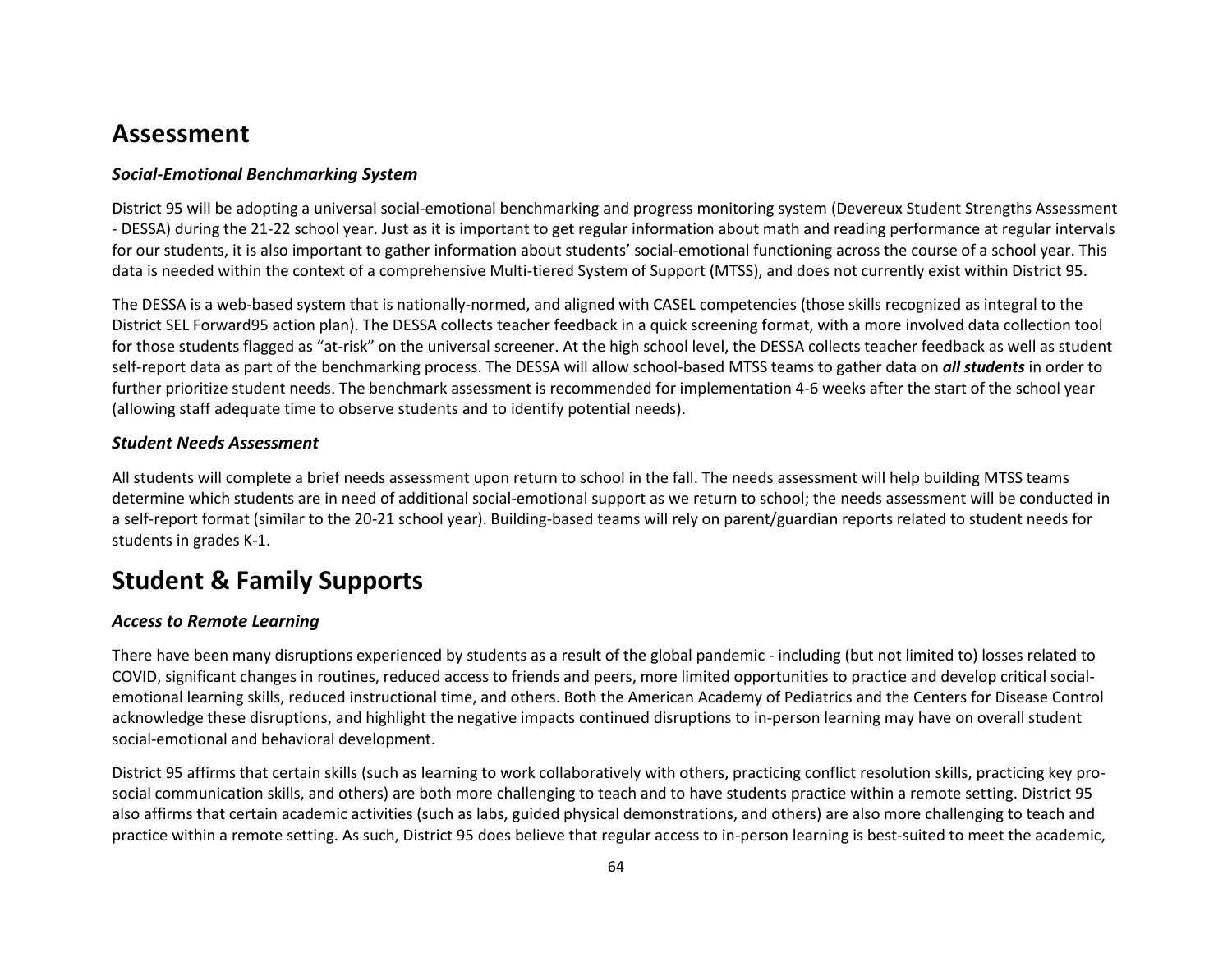social-emotional, behavioral and physical development needs of its students. However, District 95 also recognizes that there are certain situations in which in-person learning is either contraindicated or not the most effective model for certain students.

*Medical Need.* District 95 recognizes that there are students (and household members) that have medical conditions that place them at increased risk for COVID-19, were they to contract the virus. As such, families will have the option to submit documentation for consideration for remote learning. It should be noted that additional medical documentation from a current provider will be required for the student being considered for remote learning. It should also be noted that, if a family is requesting remote learning considerations due to a household member's medical situation, supporting documentation will be required for the household member. Families may find forms required for remote learning consideration on the District website.

District 95, in cooperation with LCHD, ISBE, and its legal counsel, will utilize CDC recommendations regarding at-risk medical conditions when reviewing family documentation. Information regarding at-risk conditions for adults and children/teens can be found [HERE.](https://www.cdc.gov/coronavirus/2019-ncov/need-extra-precautions/people-with-medical-conditions.html)

Please note that District 95 will be utilizing Board Policy 6.185 (Remote Educational Programming) in order to implement remote learning programming on a case-by-case basis. Families that have a medical need and/or interest need to submit a request for consideration no later than June 30th, 2021; please note that all remote educational plans that are approved for students will be through the 21-22 school year. Please also note that all requests for remote learning plans will be reviewed and considered, *but that submission of a request for remote learning does not guarantee access to this model for the 21-22 school year.*

#### *Counseling Needs*

*Service Delivery.* In person counseling will be provided during full-capacity instruction. Service providers will pay particular attention to students who required additional support during the 20-21 school year (both students with and without formalized minutes of service documented as a need, such as in an IEP), and will prioritize setting appointments with these students first upon return to school in the Fall. For those students who are accessing learning remotely, in-person appointments will be made available (should the family be comfortable accessing counseling services only in-person).

*Referral Options.* The following options are available to students/families in order to access counseling supports:

- Contact (i.e., phone call, email) a service provider directly to receive an appointment
- Complete a Social-emotional Support Request Form (available to staff as well for completion); links for support request forms can be found [HERE](https://www.lz95.org/2020-21-school-year/social-emotional-support) *(see Social-Emotional Support Request Form section)*
- Accessing provider office hours (set times when students can access service providers)
- Accessing community resources (link for District 95 Community Resource list [HERE\)](https://docs.google.com/document/d/1qCuucG9eQWvb5smqBy2UskcCxrQz2yomZyaHfL8k6dY/edit)

#### *School-Wide Social-Emotional Learning (SEL)*

Universal social-emotional instruction for all students will continue to occur across all grade levels during the 21-22 school year. Second Step will serve as the primary curricular resource at the elementary and middle school levels, and District-developed content (aligned with CASEL competencies and ISBE SEL standards) will be delivered at the high school level. Direct instruction will occur during established times (Morning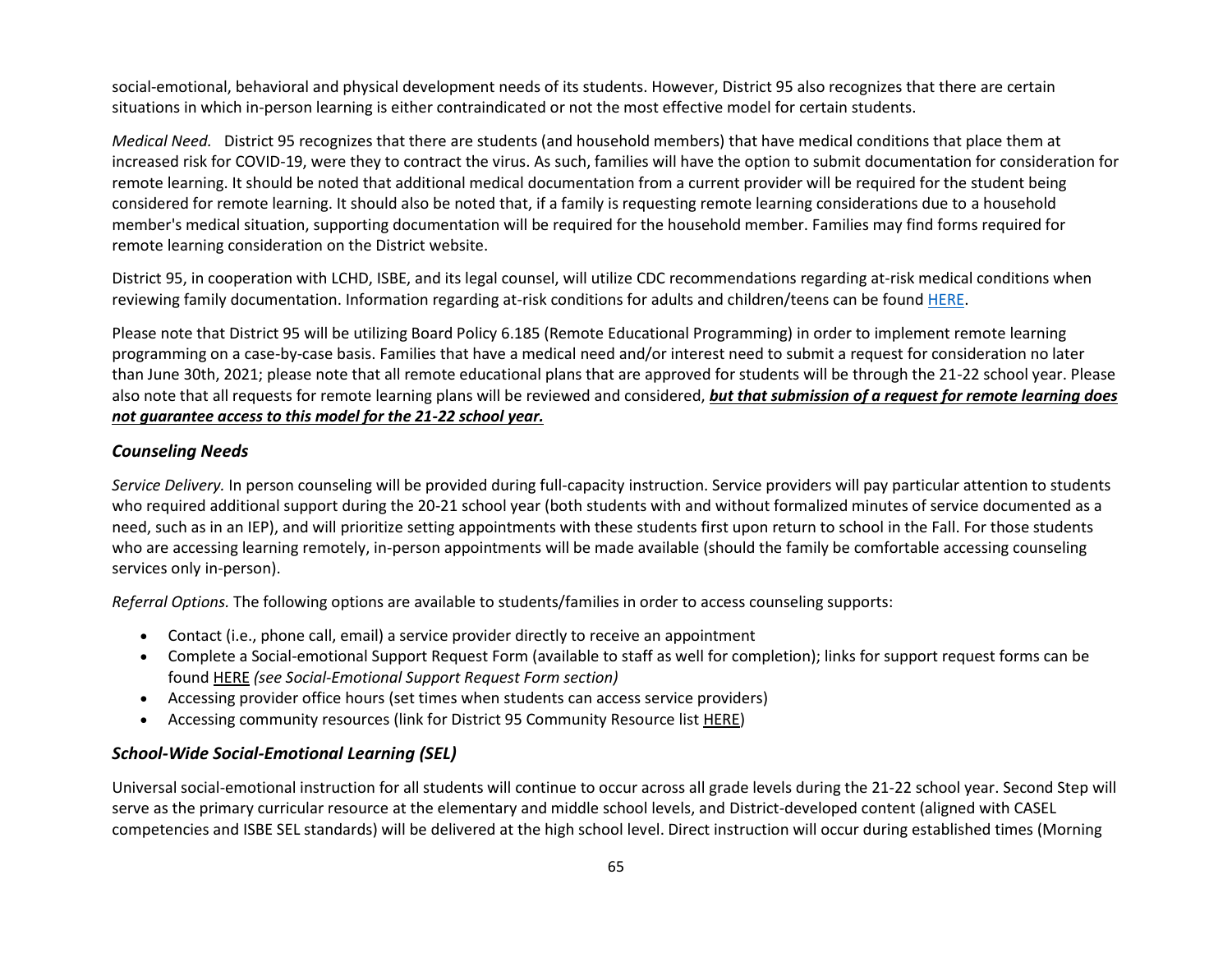Meeting at the elementary level, on a departmental rotation at the middle and high school levels), with additional SEL opportunities integrated into core content areas and other whole-school opportunities (such as assemblies).

Building level staff will utilize SEL instruction data as well as other data sources (such as MTSS social-emotional data) in order to determine additional targeted group needs (outside of instruction delivered to all students). All SEL instruction (universal and targeted) will be aligned with state social-emotional learning standards and CASEL (Collaborative for Academic, Social, and Emotional Learning competencies) competencies, in alignment with the District improvement plan.

In addition to universal social-emotional instruction available to all students and targeted group supports, resources developed for students to access during the 20-21 school year will continue to be accessible to students. Links for Virtual Calming Rooms can be found below:

- [K-5 Virtual Calming Room](https://sites.google.com/lz95.net/d95virtualcalmingroom/home)
- [6-12 Virtual Calming Room](https://sites.google.com/lz95.net/d95-virtual-calming-room/home)

#### *Alternate Options for Student Engagement During the School Day*

Based on stakeholder feedback from the 20-21 school year, the District will continue to explore and implement additional opportunities for students to connect and engage with each other (and with staff) socially during the school day. These opportunities will give students the chance to have additional spaces to practice Relationship Skills (one of the five key CASEL competencies). Opportunities might include (but are not limited to) the following:

- Student-selected activities that are accessible on select days during homeroom (Middle School level)
- Lunch bunch opportunities (Middle School Level)
- Advisory time (Middle School Level)
- Ability to access alternate spaces during lunch periods with fewer students (High School Level)
- Office hours opportunities to connect with staff, peers (High School Level)

The reader is referred to the Academic section for more detailed schedule information (i.e., homeroom, Office Hours) related to opportunities listed above.

#### *Additional Teaching Activities*

All pre-existing systems and supports in place for addressing student well-being concerns will continue when students are in-building. District and building-based staff will continue to assess and respond to student needs, particularly those needs related to transitioning back to face-toface instruction (such as re-teaching of standard school expectations, teaching students what to expect with regard to social distancing, etc.).

District and building-based staff will consider all social-emotional teaching needs, but will pay particular attention to legal requirements for teaching specific topics (such as requirements for teaching Erin's Law and Ann Marie's Law) - and will prioritize teaching those topics as soon as is practical upon resuming live instruction (in the event that schools need to transition back to a remote scenario).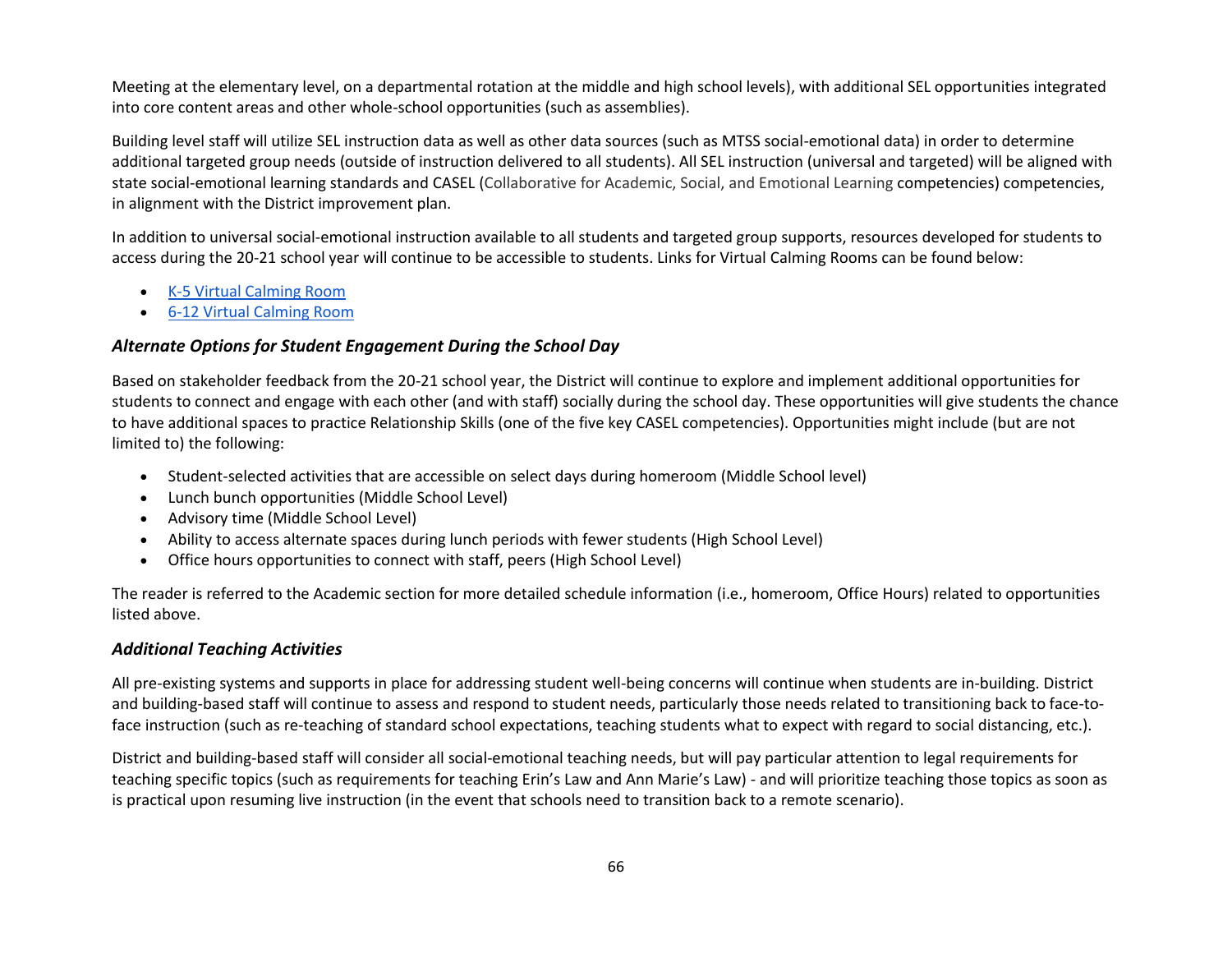#### *Crisis Response Procedures*

Standard crisis response procedures and protocols will resume when students are in-building. Additional care and monitoring will be taken for any student who experienced a crisis situation while in remote learning and/or for any student who personally experienced a significant loss or trauma as a result of COVID-19.

#### *Parent Supports*

Previous systems for providing parent support (Parent Universities, Parent Cafes, etc.) will resume with in-person learning. District and buildingbased staff will take care to assess family needs and stated areas of interest, and will create supports (i.e., resource documents, targeted parent education) in response to parent needs. Alternate options will be provided to those families with significant health concerns (those who are unable to attend parent/guardian trainings in person).

#### *Staff Supports*

*Staff Supports.* Previous systems for providing staff support will resume upon return to in-person operations. District and building administrators will pay particular attention to supporting those staff who were not in-building during the 20-21 school year, and will develop supports accordingly (based on staff expressed need). Individual conversations with staff, staff surveys, administrator office hours, and other means of gathering information regarding staff needs will all be considered in order to determine next steps for staff support.

The following supports will be considered for continuation during the 21-22 school year, as staff members indicated them as a priority during the 20-21 school year:

- Administrator office hours
- Individual check-ins from administrators/direct supervisors
- Flexibility with professional learning (self-selected, options for remote participation when appropriate)
- Opportunities for staff connection (to be facilitated by Building SEL teams)
- Increased opportunity for staff collaboration and consultation with grade-level or content-level counterparts

*Additional Staff Training.* All staff will receive training in several targeted areas across the course of the 21-22 school year in order to provide them with the support they require for meeting varied student social-emotional needs. It should be noted that ALL training will be aligned with CASEL competencies and ISBE SEL standards, and will fall under the umbrella of District SEL work. Training topics will include (but are not limited to) the following:

- Trauma-informed practices (staff and student)
- Teaching and reinforcing expected classroom behaviors (related to trauma-informed practices)
- Equity-related topics (i.e., understanding diverse student backgrounds and experiences, how to support in the classroom)
- Training on SEL curricular materials and related activities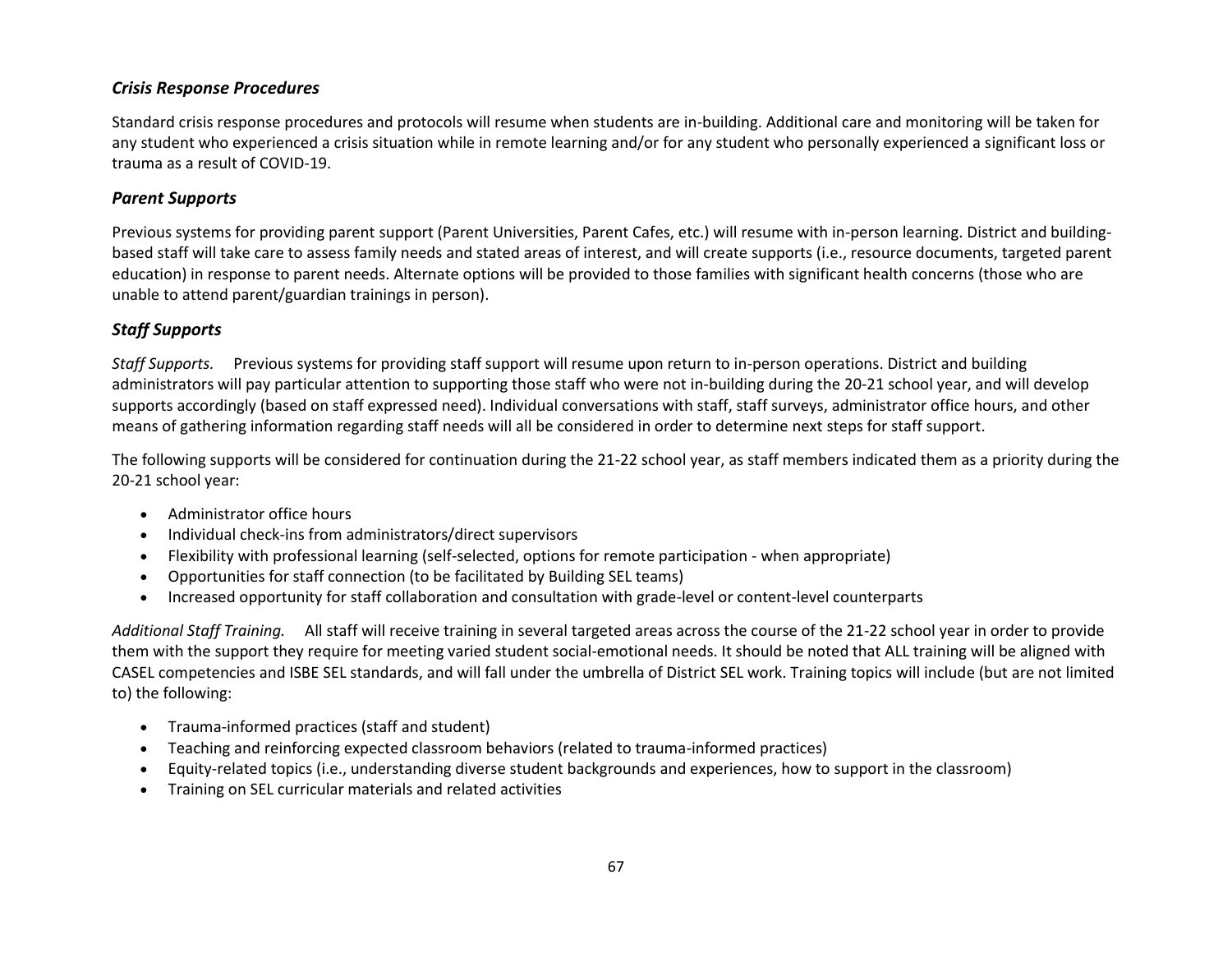#### *Remote Considerations*

Should the District need to pivot to a remote learning model for an extended period of time, the following adjustments will be made to the above Student/Family supports:

- In-person counseling options will be made available for those students in need; procedures for accessing in-person counseling will be communicated by the Student Services Department, should the District pivot to a remote scenario
- The [Remote Crisis Response Protocol](https://docs.google.com/document/d/1hQxVcUHVpTTMiAPzaS7aUKinlHzDQVsg96xIdMxV8Z0/edit?usp=sharing) will be implemented in a remote scenario
- Student and staff supports listed above will continue to be implemented, but in a virtual setting

#### **SPECIAL POPULATIONS –** *Students with Individualized Education Plans (IEP's), Section 504 Plans & English Learning (EL) Needs*

#### *Special Education Needs*

Previously-existing systems for supporting special populations (students with IEP's, students with EL needs, students with Section 504 Plans) will resume when students are in-person. Student teams will prioritize the following when students are in-person:

- Data collection/progress monitoring of goal areas (or other student needs) that was more challenging to collect in a remote learning scenario
- Implementation of goals (to include additional direct instruction and/or practice opportunities, for example) for those goal areas that were more challenging to implement in a remote learning scenario
- Implementation of accommodations for those supports that were more challenging to implement in a remote learning scenario
- Conducting initial evaluation or reevaluation components that require face-to-face interaction (such as cognitive assessments or assessments of fine/gross motor skills)
- Assessing student needs upon return to a live instruction scenario in order to determine what (if any) additional interventions or supports are needed in order to support student functioning

Additionally, District and building-based staff will implement the following additional precautions to protect the health and safety of staff and students with regard to sharing of materials and social distancing considerations (in place for **full capacity with 3-6' restrictions** and **hybrid**  scenarios):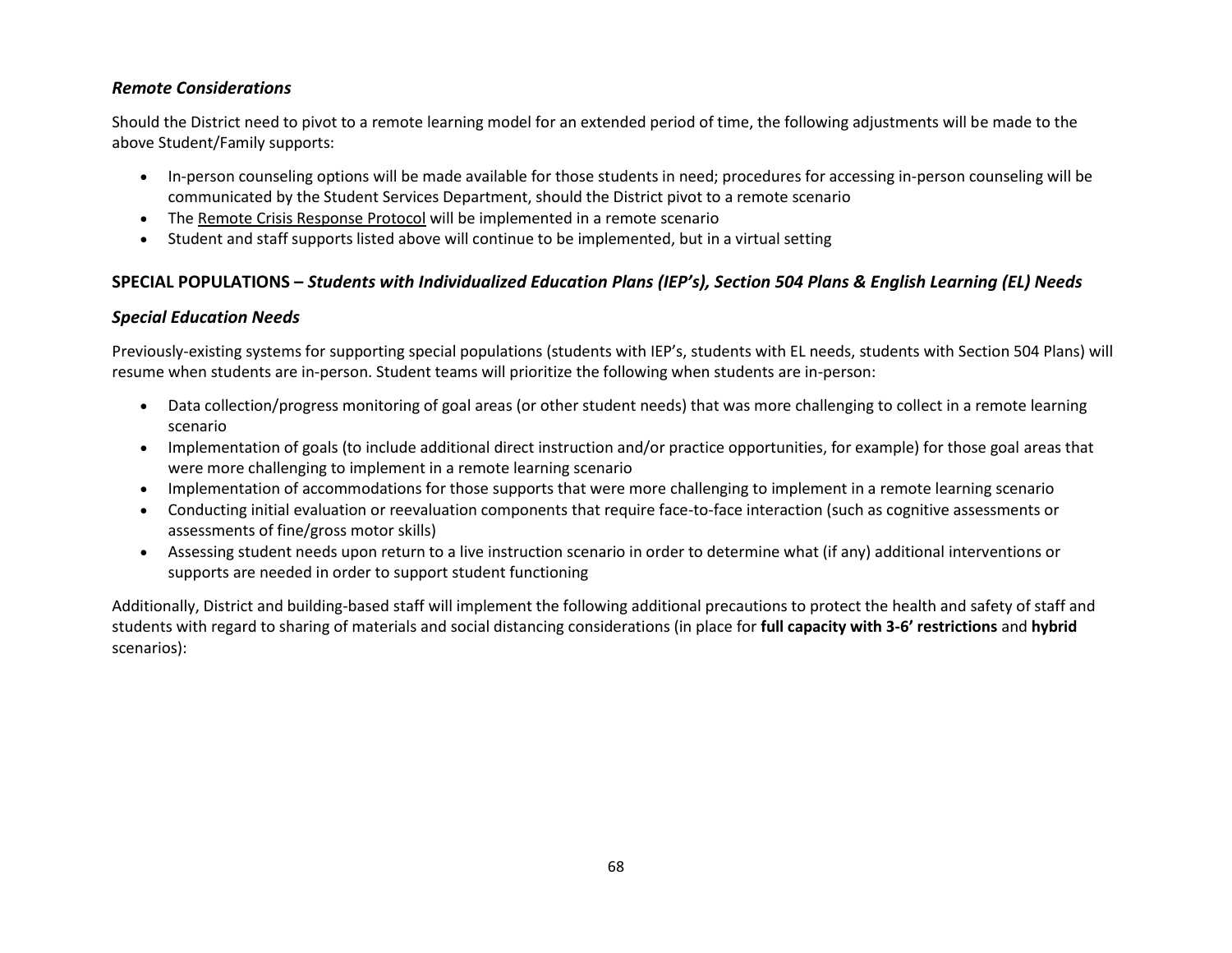| <b>NEED</b><br><b>AREA</b>                     | <b>Adapted PE Needs</b>                                                                                                                                                                                                                                                                                                                                                                                                                                                                     | <b>Crisis Prevention and</b><br><b>Intervention (CPI)</b><br><b>Needs</b>                                                                                                                                                                                                                                                                                                                                                                                                                                                                             | <b>Itinerant Needs,</b><br><b>Traveling Teachers</b><br>(Hearing, Vision)                                                                                                                                                                                                                                                                                                                                             | <b>Related Service</b><br><b>Provider Needs</b>                                                                                                                                                                                                                                                                                                                                                                                                                                                                                                                                                                                                                                                                                | Early Childhood (EC)<br>Needs (extends to K)                                                                                                                                                                                                                                                                                                                                                                                                                                                                                                                                                                              | <b>Transition</b><br><b>Programming Needs</b>                                                                                                                                                                                                                                                                                                                                                                                                                                                                                                                                                                                                                                                                                             |
|------------------------------------------------|---------------------------------------------------------------------------------------------------------------------------------------------------------------------------------------------------------------------------------------------------------------------------------------------------------------------------------------------------------------------------------------------------------------------------------------------------------------------------------------------|-------------------------------------------------------------------------------------------------------------------------------------------------------------------------------------------------------------------------------------------------------------------------------------------------------------------------------------------------------------------------------------------------------------------------------------------------------------------------------------------------------------------------------------------------------|-----------------------------------------------------------------------------------------------------------------------------------------------------------------------------------------------------------------------------------------------------------------------------------------------------------------------------------------------------------------------------------------------------------------------|--------------------------------------------------------------------------------------------------------------------------------------------------------------------------------------------------------------------------------------------------------------------------------------------------------------------------------------------------------------------------------------------------------------------------------------------------------------------------------------------------------------------------------------------------------------------------------------------------------------------------------------------------------------------------------------------------------------------------------|---------------------------------------------------------------------------------------------------------------------------------------------------------------------------------------------------------------------------------------------------------------------------------------------------------------------------------------------------------------------------------------------------------------------------------------------------------------------------------------------------------------------------------------------------------------------------------------------------------------------------|-------------------------------------------------------------------------------------------------------------------------------------------------------------------------------------------------------------------------------------------------------------------------------------------------------------------------------------------------------------------------------------------------------------------------------------------------------------------------------------------------------------------------------------------------------------------------------------------------------------------------------------------------------------------------------------------------------------------------------------------|
| C<br>О<br>N<br>s<br>D<br>Ε<br>R<br>А<br>O<br>N | *Cleaning and sanitizing<br>protocols in place for any<br>PE equipment<br>*Social distancing<br>guidelines in place for<br>Adaptive PE activities<br>*For those students that<br>need hand-over-hand or<br>navigation support,<br>development of<br>guidelines for staff in<br>consult with health staff<br>and CDC guidance<br>*Peer leaders will not be<br>used as hands on<br>support/working with<br>students with more<br>intensive physical needs<br>as a primary means of<br>support | *Consultation with CPI<br>regarding safe crisis<br>intervention procedures<br>*Maximizing all crisis<br>prevention procedures in<br>order to minimize<br>incidents where a student<br>may require a CPI hold<br>*Consideration for<br>alternate spaces in<br>buildings that can be used<br>for de-escalation of<br>students (without the use<br>of CPI holds)<br>*Individualized<br>considerations for access<br>to different activities (such<br>as a community outing) for<br>those students at higher<br>risk for needing physical<br>intervention | *Provision of gloves and<br>other PPE when cleaning<br>materials (such as hearing<br>aides)<br>*For those students that<br>need hand-over-hand or<br>navigation support,<br>development of guidelines<br>for staff in consult with<br>health staff and CDC<br>guidance<br>*Traveling staff will monitor<br>symptoms throughout the<br>day and will wash<br>hands/use sanitizer<br>whenever entering a new<br>building | *Provision of space that<br>allows for social distancing<br>when working with groups of<br>students<br>*Cleaning and sanitizing<br>protocols in place for any<br>shared assessment materials<br>(such as manipulatives<br>included in a cognitive<br>assessment kit); shared<br>materials will be limited to<br>the greatest extent possible<br>*Adapted social distancing<br>protocols in place for<br>assessment or related service<br>delivery activities that require<br>face-to-face interaction<br>and/or hand-over-hand<br>support<br>*Provision of clear masks<br>and/or plexi-glass dividers for<br>when providers need to be<br>able to view student speech<br>production and/or<br>demonstrate speech<br>production | *Additional cleaning and<br>sanitizing protocols in place<br>for any EC equipment<br>*For those students that<br>need hand-over-hand or<br>navigation support (to<br>include bathroom support),<br>development of guidelines<br>for staff in consult with<br>health staff and CDC<br>guidance<br>*Considerations for creating<br>natural boundaries/social<br>distancing protocols (such as<br>carpet squares to teach<br>students where to sit.<br>creative seating<br>arrangements)<br>*Individual material/supply<br>kits for students<br>*Development of adapted<br>cooperative play, sharing,<br>and other protocols | *Teaching social distancing<br>and health/safety protocols<br>for community outings, job<br>settings, etc.<br>*Determining and teaching<br>updated social distancing<br>and health/safety protocols<br>for community job partners<br>*Creation of additional in-<br>district job opportunities,<br>should job partners be more<br>limited upon return to live<br>instruction<br>*Adaptation of certain<br>transition activities, as<br>applicable (such as online<br>shopping lessons versus<br>community shopping trips)<br>*Review community<br>partnerships and determine<br>whether there are any<br>discrepancies between<br>District health/safety<br>protocols and business<br>health/safety protocols<br>(address, if applicable) |

#### *General Education Transition Needs*

Some students with special education (IEP) or English Language (EL) needs may spend part of their day within one classroom or program, and part of their day in a different setting within general education. For example, a student may be in a self-contained special education classroom for several periods per day – and then join their nondisabled peers for a specials class. In conjunction with District health office staff, protocols will be developed in order to ensure a safe transition between environments for students who spend part of their day in one space or cohort and part of their day in another location. Considerations for transitioning into different spaces for special populations are as follows:

- Having assigned seats for students joining different spaces
- Requiring students to wash their hands prior to entering a new space
- For students entering a building from an off-campus location, requiring an updated health screening/handwashing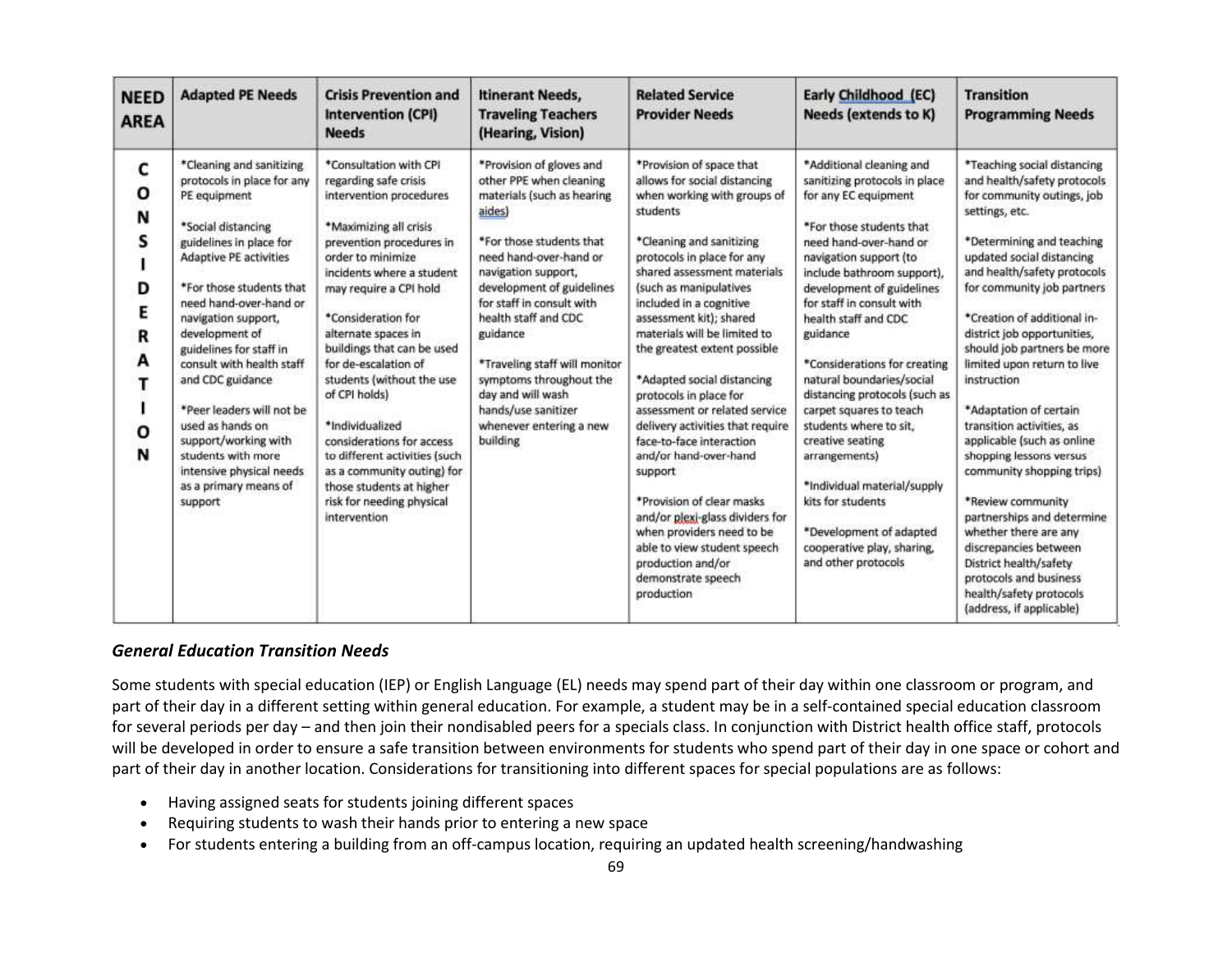• Others, as determined by District staff

### *Meeting Needs*

All meetings during the 21-22 school year will be scheduled for in-person, as long as buildings/school sites have the physical space to host the meeting in-person. Every effort shall be taken to provide for in-person meetings as long as it is in compliance with District expectations. Should families have a need that requires remote access to a scheduled meeting, they should contact their case manager (or other staff member) who worked with them to schedule the conference. All participants of in-person meetings shall follow all District guidance and expectations, unless medically deemed inappropriate.

### *Provision of Specialized Services*

Specialized service providers (special education teachers, EL teachers, other specialists) will attempt to maintain set cohorts of students when delivering services; HOWEVER, there may be times when either a) a provider needs to enter a cohort group to provide services or b) students from different cohorts need to be grouped in order to receive services.

In cases where providers need to enter a cohort group OR when students from different cohorts need to be grouped, the following additional precautions will be taken:

- Maintaining charts/records of students who are grouped together for services
- Providers are following current guidelines related to social distancing (between themselves and students)
- Ensuring that students have the requisite amount of social distancing between them when working in a group (this might entail service providers delivering services outside of their assigned office space, in consultation with building administration)

#### *Remote Considerations*

Service providers will make every effort to maintain the same or a similar service delivery schedule in the event of an instructional model shift to remote learning. Should remote learning occur/be required over an extended period of time, families will receive notification regarding the provision of group services in a remote setting notification (form linke[d HERE\)](https://docs.google.com/document/d/1xZyyV-rf6CFi9mLXDF57m8YFGCTHtOkD/edit).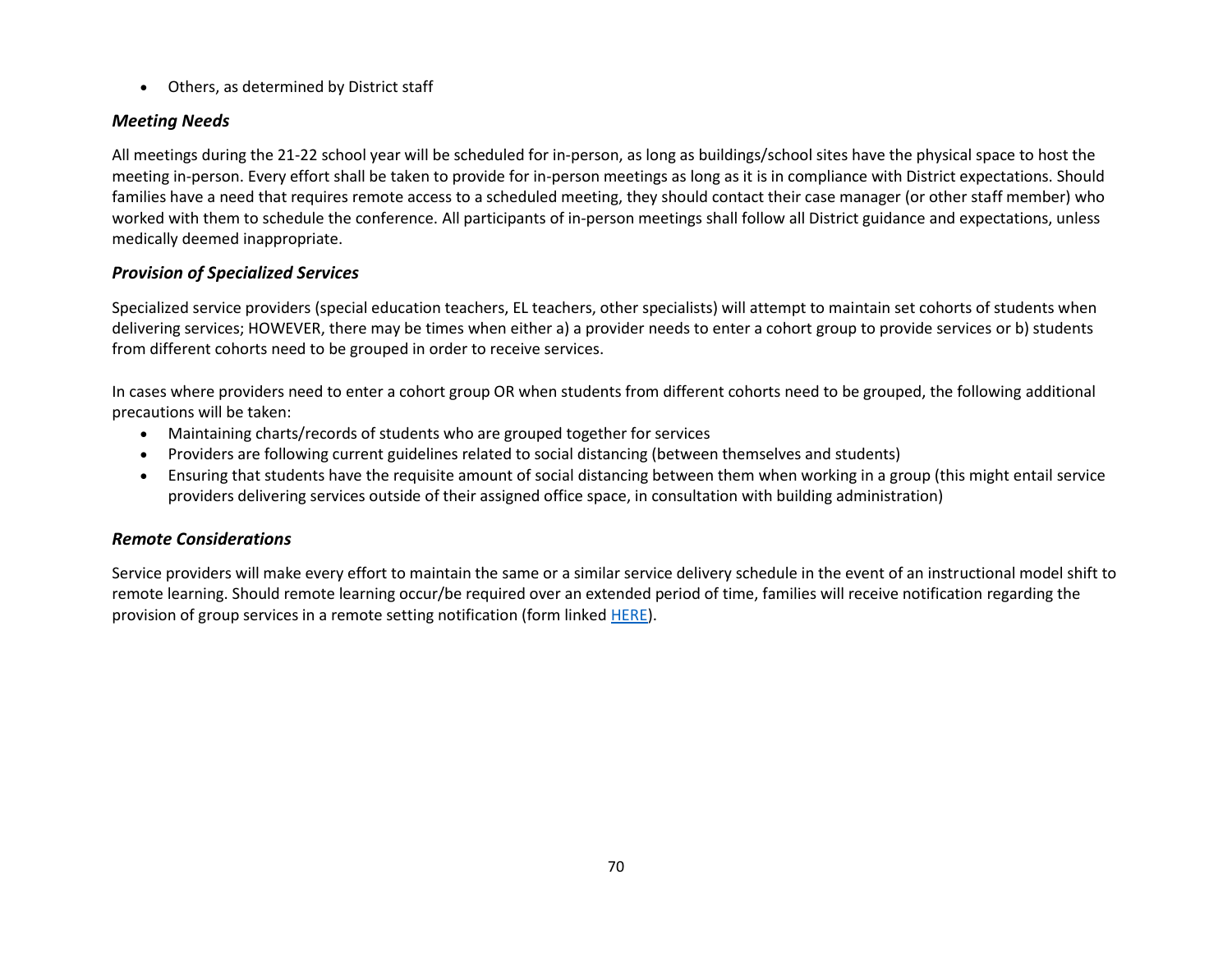

## **Communications**

## **Communications Overview**

District 95 believes that effective communication is a critical aspect of building strong partnerships and positive trusting relationships. The District has designed effective, ongoing, and two-way communication opportunities as a means to share information, take in feedback for the sake of improvement, and provide voice to different stakeholders. Furthermore, District 95 has developed and will be implementing specific communication procedures, practices, and protocols that will encourage staff, students, families, and the community to safely re-engage in the education process. Regardless of the current instructional model, it is paramount that the District provides effective communication. It is important for the District to provide continuous opportunities for timely communication, including sharing information, collecting feedback, and listening with a reflective and ready-to-act mindset.

This Communications Plan is designed to address the following scenarios:

- Scenario 1 Face-to-Face (No Classroom Physical Distancing Restrictions)
- Scenario 2 Face-to-Face (With 3-6 Feet Physical Distancing Restrictions)
- Scenario 3 Hybrid: Blended Model (combines Face-to-Face with eLearning)
- Scenario 4 Remote Learning: eLearning Model for All Students

### **Communication Plan**

The purpose of the Communication Plan is to define the structure of communications across the District for various stakeholder groups. These plans are designed to provide some structure and consistency to assist stakeholders in finding and accessing information easily.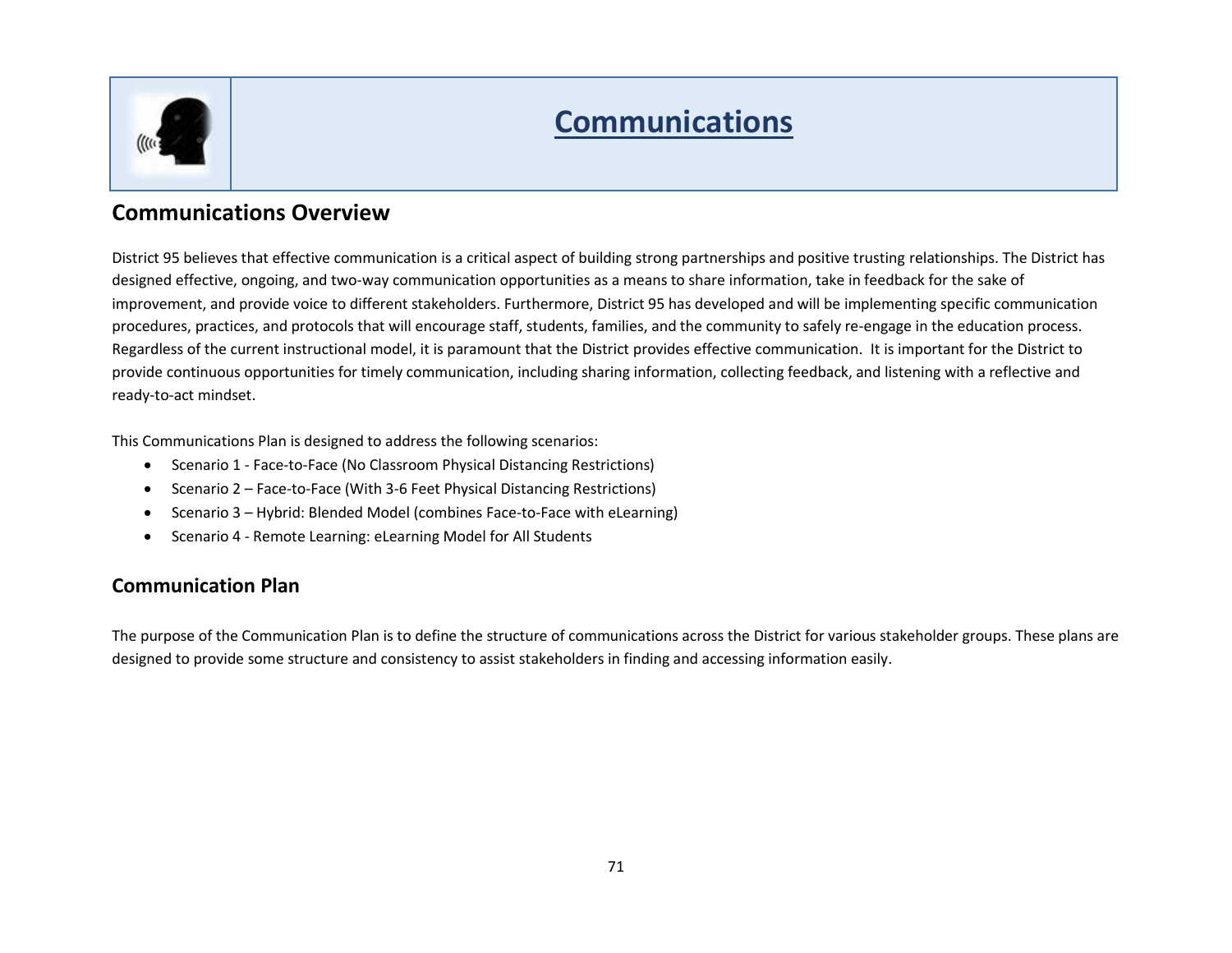## **Communication Plan for All Instructional Models**

#### **Vehicle/Audience Type of Information Website\* Audience** ● **Parents** ● **Staff** ● **Community** ● **Students Website Objective:** Display key information on front of District and school websites. Utilize infographics to convey information at a glance. Provide collapsible formats or clickable links (expand for more detailed information) for ease of finding information. **Infographics under Important Links** (NOTE: the number of icons appearing is based on resolution and user settings. Most desktop users see four to five icons without scrolling.) • **Learning Model & Schedule** – each school will be responsible for keeping this information up to date. The Communications Department will provide training to designated individuals on how to update information through Finalsite. o **Current Instructional Model** for each school, this will reflect how students are learning in the building at this time. ▪ For exceptions, a statement such as "Your student may have unique circumstances that may allow for a different instructional model than the general population" should also be included if not all students are following the same plan. ■ Include appropriate important reminders for each learning model. For example, reminders for at-home symptom checking, masks when required, social distancing requirements, etc. ■ The District icon will have links to the schools in order to ensure that information is consistent and up to date. o **Schedules** (school specific) on each school webpage. **■** Daily or weekly schedules should be provided for high school, weekly or monthly for middle and elementary schools. **EXECT** Schedules should include information such as A days or B days (if applicable). Any other

- important, relevant schedule information (early releases, etc.) should also be found here. **•** The District icon will have links to the schools in order to ensure that information is consistent and up to date.
- **Recent School Communications –** This page is intended to provide families with "one stop shopping" for recent school communications. Each school will be responsible for keeping this information up to date. The Communications Department will provide training to designated individuals on how to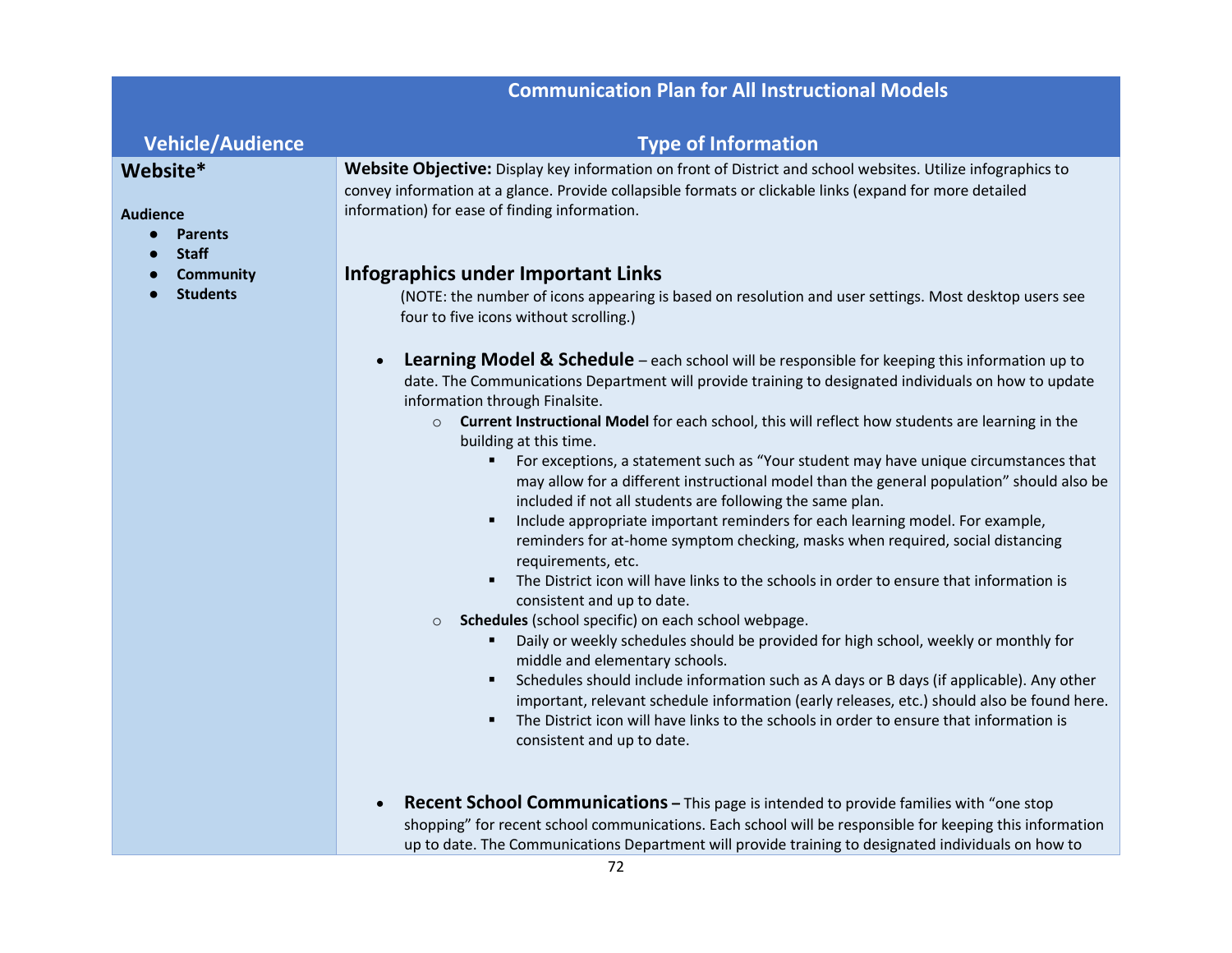|                                                                                                                 | update information through Finalsite. The District icon will say Recent District Communications and will be     |  |  |  |  |  |
|-----------------------------------------------------------------------------------------------------------------|-----------------------------------------------------------------------------------------------------------------|--|--|--|--|--|
|                                                                                                                 | maintained by the Communications Department.                                                                    |  |  |  |  |  |
|                                                                                                                 | Principal Newsletter (link directly to Smore account) for each school. District will feature<br>$\circ$         |  |  |  |  |  |
|                                                                                                                 | <b>Superintendent Newsletter.</b>                                                                               |  |  |  |  |  |
|                                                                                                                 | Canvas/Seesaw Communications - link to global Canvas/Seesaw announcements<br>$\circ$                            |  |  |  |  |  |
|                                                                                                                 | Daily Announcements - link to daily student announcements<br>$\circ$                                            |  |  |  |  |  |
|                                                                                                                 | Reiteration of information from School Messengers or emails sent to families - display<br>$\circ$               |  |  |  |  |  |
|                                                                                                                 | important information from recent communications on this page (information should be available                  |  |  |  |  |  |
|                                                                                                                 | directly on this page rather than a link for end-user ease and to avoid the use of PDFs which may               |  |  |  |  |  |
|                                                                                                                 | not be accessible).                                                                                             |  |  |  |  |  |
|                                                                                                                 | Link to District communications - all schools should link to District communications; this link will<br>$\circ$ |  |  |  |  |  |
|                                                                                                                 | be provided by the Communications Department and will remain consistent for the year.                           |  |  |  |  |  |
| Health & Wellness - this icon will lead to the Health & Wellness webpage with COVID protocols, and<br>$\bullet$ |                                                                                                                 |  |  |  |  |  |
|                                                                                                                 | information about cleaning & sanitation, transportation guidelines, SEL, etc.                                   |  |  |  |  |  |
|                                                                                                                 | <b>Extracurricular/Athletics</b> for middle and high school pages. PTO for elementary pages.<br>$\bullet$       |  |  |  |  |  |
|                                                                                                                 | <b>Search</b> – depending upon the user's screen resolution, the user may need to scroll to see this icon. This |  |  |  |  |  |
|                                                                                                                 | icon will be visible for those who can see five icons at one time.                                              |  |  |  |  |  |
|                                                                                                                 |                                                                                                                 |  |  |  |  |  |
|                                                                                                                 | *WEBSITE DESIGN CHANGES REQUIRED                                                                                |  |  |  |  |  |
|                                                                                                                 | Modify "Search" webpage to make it more obvious where the user types search keywords                            |  |  |  |  |  |
|                                                                                                                 | Include "Search" on main menu of each school and District webpages in order to increase visibility<br>$\bullet$ |  |  |  |  |  |
|                                                                                                                 | <b>REMOVE</b>                                                                                                   |  |  |  |  |  |
|                                                                                                                 | Remove special 2020-21 School Year webpage. Key information will be provided elsewhere and will be<br>$\bullet$ |  |  |  |  |  |
|                                                                                                                 | more integrated with full website.                                                                              |  |  |  |  |  |
|                                                                                                                 | Attendance button.<br>$\bullet$                                                                                 |  |  |  |  |  |
| Superintendent                                                                                                  | <b>Communications should be:</b>                                                                                |  |  |  |  |  |
| <b>Communications</b>                                                                                           | Primarily District-wide information<br>$\bullet$                                                                |  |  |  |  |  |
|                                                                                                                 | School Messenger and Remind for timely information<br>$\bullet$                                                 |  |  |  |  |  |
| <b>Communication Vehicles:</b>                                                                                  | Voice messages only for significant changes/news<br>$\bullet$                                                   |  |  |  |  |  |
| <b>School Messenger</b>                                                                                         | Voice, email messages at high level, details on website<br>$\bullet$                                            |  |  |  |  |  |
| Website                                                                                                         | School Messenger auto-translate used for all messages and languages<br>$\bullet$                                |  |  |  |  |  |
| Remind*                                                                                                         | Messages not to exceed 5000 char (auto translate maximum)<br>$\bullet$                                          |  |  |  |  |  |
| <b>Smore</b>                                                                                                    | Use infographics with minimal text to convey basic information easily<br>$\bullet$                              |  |  |  |  |  |
| Zoom                                                                                                            | Message subject line reflective of content<br>$\bullet$                                                         |  |  |  |  |  |
|                                                                                                                 | Non-emergency messages follow consistent format:<br>$\bullet$                                                   |  |  |  |  |  |
| <b>Audience:</b>                                                                                                | Opening - personal connection                                                                                   |  |  |  |  |  |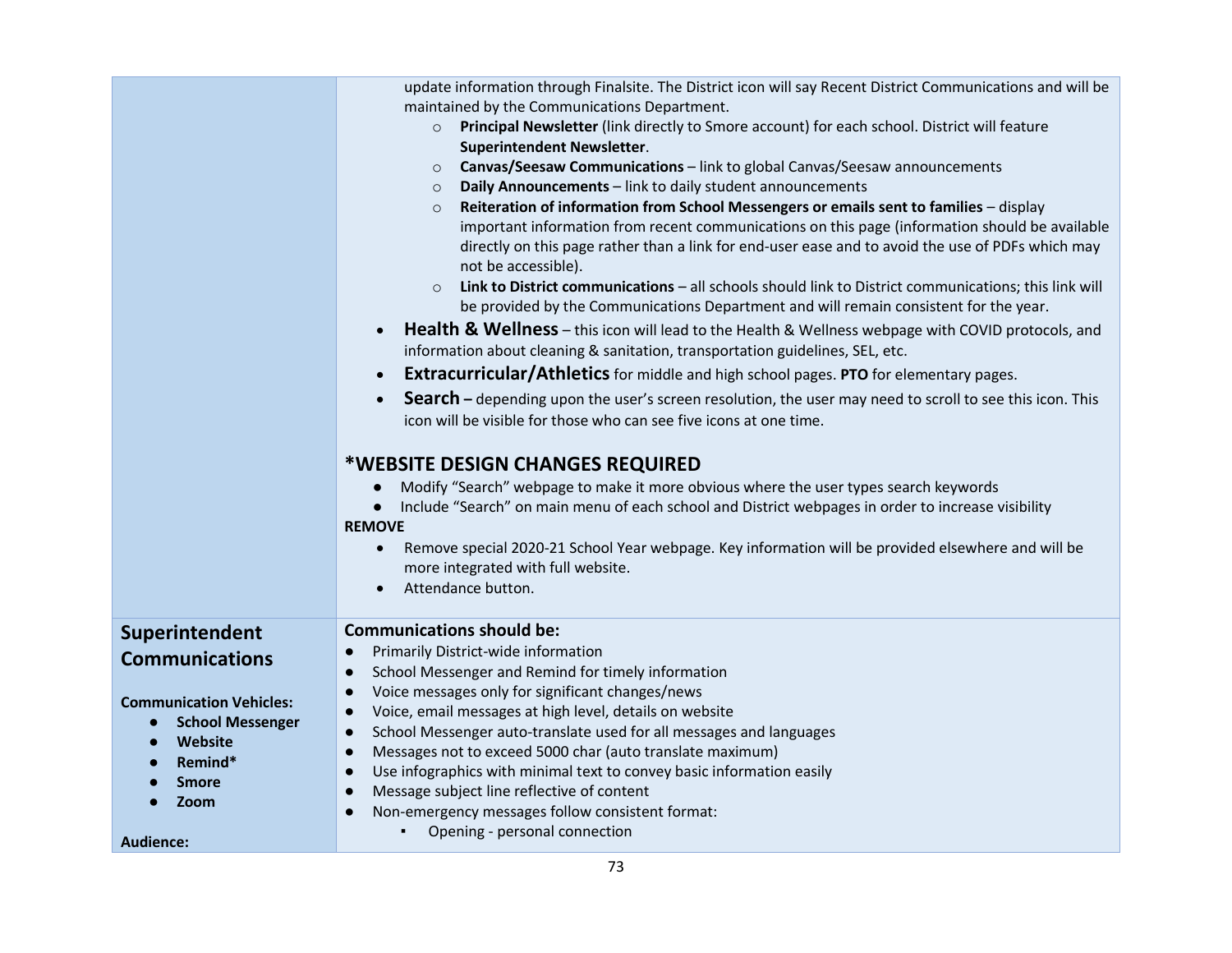| <b>Parents</b><br><b>Staff</b><br><b>Community</b><br><b>Students (as</b><br>appropriate)                                                                                                                                                                                                                                         | Identifiable sections, in order of importance<br>Where to find more information<br>Closing - personal connection<br>Smore newsletter for regular monthly information with:<br>$\bullet$<br>Short personal message<br>Student/staff personal stories when available<br><b>Strategic Plan Updates</b><br><b>Upcoming Events</b><br>Zoom for regularly scheduled staff meetings or in person if capacity limit and social distancing can be<br>$\bullet$<br>maintained or are not applicable<br>*NEW IMPLEMENTATION REQUIRED<br>Remind for texting, District-wide<br>$\bullet$                                                                                                                                                                                                                                                                                                                                                                                                                                                                                                                                                                                                                                                                                                                                                                                                                                                                                                                                                                                                                                                     |
|-----------------------------------------------------------------------------------------------------------------------------------------------------------------------------------------------------------------------------------------------------------------------------------------------------------------------------------|---------------------------------------------------------------------------------------------------------------------------------------------------------------------------------------------------------------------------------------------------------------------------------------------------------------------------------------------------------------------------------------------------------------------------------------------------------------------------------------------------------------------------------------------------------------------------------------------------------------------------------------------------------------------------------------------------------------------------------------------------------------------------------------------------------------------------------------------------------------------------------------------------------------------------------------------------------------------------------------------------------------------------------------------------------------------------------------------------------------------------------------------------------------------------------------------------------------------------------------------------------------------------------------------------------------------------------------------------------------------------------------------------------------------------------------------------------------------------------------------------------------------------------------------------------------------------------------------------------------------------------|
| <b>Principal</b>                                                                                                                                                                                                                                                                                                                  | <b>Communications should be:</b><br>Primarily school-wide information<br>$\bullet$                                                                                                                                                                                                                                                                                                                                                                                                                                                                                                                                                                                                                                                                                                                                                                                                                                                                                                                                                                                                                                                                                                                                                                                                                                                                                                                                                                                                                                                                                                                                              |
| <b>Communications</b><br><b>Communication Vehicles:</b><br><b>School Messenger</b><br>$\bullet$<br>Website<br>Remind*<br>$\bullet$<br><b>Smore</b><br>$\bullet$<br>Zoom<br><b>Canvas</b><br><b>Seesaw</b><br><b>Audience:</b><br><b>Parents</b><br><b>Building Staff</b><br><b>Cabinet</b><br><b>Students (as</b><br>appropriate) | Principal communications should summarize pertinent important information from Superintendent<br>$\bullet$<br>communications in a succinct format. Reference Superintendent email for greater detail if appropriate.<br>Regular Smore newsletter; embed newsletter into email rather than linking<br>$\bullet$<br>Canvas and Seesaw for global messaging to all parents and students<br>$\bullet$<br>School Messenger and Remind for timely information<br>$\bullet$<br>Voice messages only for significant changes/news<br>$\bullet$<br>Voice, email messages with specific details for building based information, details on website as appropriate<br>$\bullet$<br>School Messenger auto-translate used for all messages and languages<br>$\bullet$<br>Messages not to exceed 5000 char (auto translate maximum)<br>$\bullet$<br>Use infographics with minimal text to convey basic information easily<br>$\bullet$<br>Message subject line reflective of content<br>$\bullet$<br>Non-emergency messages follow consistent format:<br>$\bullet$<br>Opening - personal connection<br>$\circ$<br>Identifiable sections, in order of importance<br>$\circ$<br>Reiterate high level key points from Superintendent messages, details on website<br>$\circ$<br>Where to find more information<br>$\circ$<br>Closing - personal connection<br>$\circ$<br>In-person or Zoom for regularly scheduled staff meetings<br>$\bullet$<br>Remind for texting in limited circumstances in order to not overwhelm parents<br>$\bullet$<br>School Messenger translations for multiple languages<br>$\bullet$<br>*NEW IMPLEMENTATION REQUIRED |

#### 74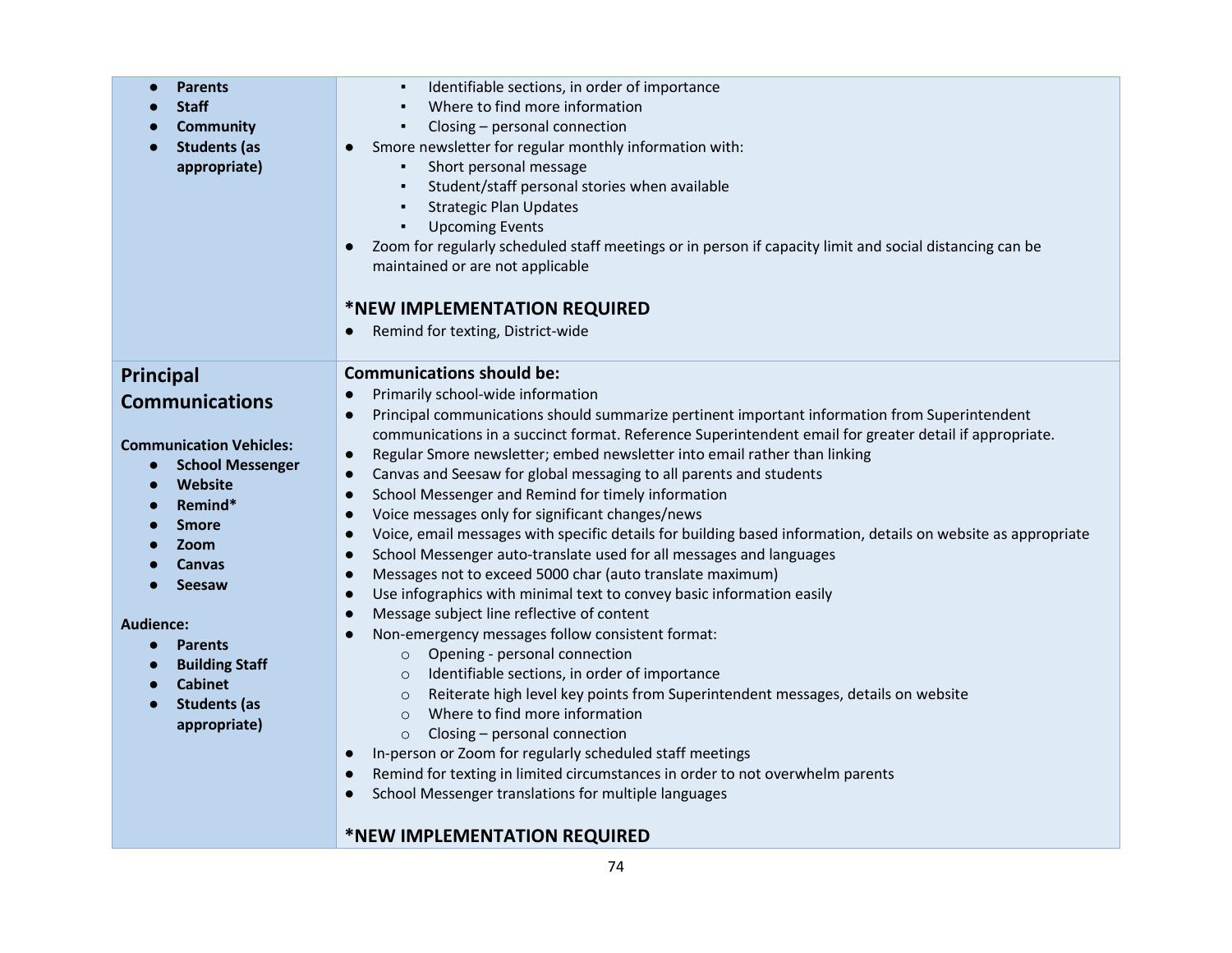|                                                                            | Remind for texting, school-wide<br>$\bullet$                                                                                                                                   |
|----------------------------------------------------------------------------|--------------------------------------------------------------------------------------------------------------------------------------------------------------------------------|
|                                                                            | Encourage parent Canvas and Seesaw accounts in order to see global announcements being sent by teachers<br>$\bullet$<br>and administrators (and to see other teacher updates). |
| <b>Teacher</b>                                                             | <b>Communications should include:</b>                                                                                                                                          |
| Communications*                                                            | Reiteration of key communication points from Principal<br>$\circ$                                                                                                              |
|                                                                            | Use infographics with minimal text to convey basic information easily<br>$\Omega$                                                                                              |
| <b>Communication Vehicles: *</b><br>As defined in<br><b>Academics plan</b> | *As defined in the <b>Academics</b> plan                                                                                                                                       |
| <b>Physical Signage</b>                                                    | For Hybrid or Full Capacity, provide signage for                                                                                                                               |
|                                                                            | Physical requirements to enter the building (for example, masks, social distancing, etc.)<br>$\Omega$                                                                          |
| <b>Audience:</b>                                                           | Where to stand, especially when lining up (bathrooms, cafeteria, buses, etc.)<br>$\circ$                                                                                       |
|                                                                            | Directional signs if restricting student movement<br>$\circ$                                                                                                                   |
| <b>Students</b>                                                            | Signs should be mindful of                                                                                                                                                     |
| <b>Staff</b>                                                               | Young students who are not yet readers<br>$\circ$                                                                                                                              |
| <b>Visitors</b>                                                            | Color blind readers<br>$\Omega$                                                                                                                                                |
|                                                                            | English learners<br>$\circ$                                                                                                                                                    |
| <b>Social Media</b>                                                        | Social Media Objective: Use social media to share daily activities and "feel good" news, also as part of a multi-                                                              |
|                                                                            | pronged approach to provide timely information.<br>Do not rely on social media for critical messaging, not all stakeholders use these outlets<br>$\bullet$                     |
| <b>Communication Vehicles:</b>                                             | Social media posts should link back to District/school website for more information, if appropriate<br>$\bullet$                                                               |
| <b>Twitter</b><br><b>School and District</b>                               | Develop hashtags for the school year and encourage the use across the District (#D95Values, etc.)<br>$\bullet$                                                                 |
| <b>Facebook</b>                                                            | Use infographics with minimal text to convey basic information easily<br>$\bullet$                                                                                             |
|                                                                            | Partnering with Bear Facts more frequently<br>$\bullet$                                                                                                                        |
| <b>Audience:</b>                                                           |                                                                                                                                                                                |
| <b>Parents</b>                                                             |                                                                                                                                                                                |
| <b>Staff</b>                                                               |                                                                                                                                                                                |
| <b>Community</b>                                                           |                                                                                                                                                                                |
| <b>Students (limited)</b>                                                  |                                                                                                                                                                                |
|                                                                            |                                                                                                                                                                                |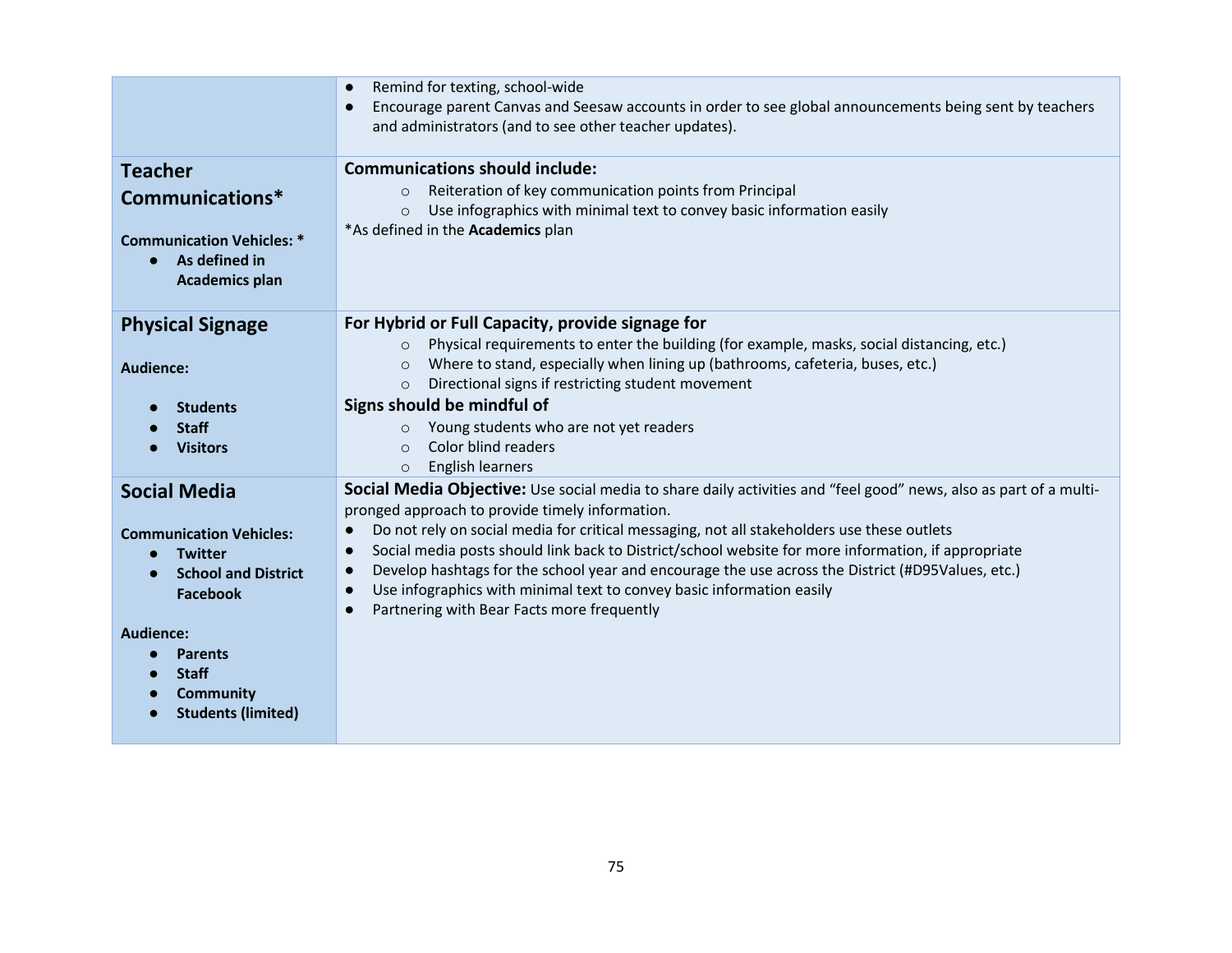#### **Back to School Engagement Plan**

The Back-to-School Engagement Plan looks at traditional back to school events and determines how and if those events should be altered in this mode of learning while meeting all State, Health, and District requirements. Each event will require its own person/team organizer. This document serves to identify key events and potential alternatives.

## **Overview – Back to School Engagement**

For the Hybrid or Face-to-Face Learning Models, if State and Health requirements permit, in-person interactive activities can be considered, especially for students meeting the teacher and principal, for students getting to know other students, and possibly for parents getting to know teacher and principal, etc. **In other words, building relationships is critical, choose the event that does the best job of this for each stakeholder group.** Many of the "getting to know you" start of year activities (\*asterisked in the chart below) could conceivably have an in-person component, but thought should be given as to whether or not this is prudent if State, Health, or District restrictions are significant.

Many events can have a digital component (like a teacher or principal welcome video) that can be played at an in-person event as well as in a remote learning setting. This creates the most flexibility for the District to easily pivot between instructional learning models.

If State or Health requirements require limitations on gatherings (or social distancing, cleaning requirements before/after, etc.), in-person events need to be scheduled (consider signups or assigning people to groups) in order to meet those needs. Serious consideration of all of these factors and any subsequent State/Health guidance should be given before determining whether an in-person or virtual option is best for each event.

| <b>Pre-Pandemic - Back to School</b>                                                   | <b>Multiple Learning Environments - Back to School</b>                                                                     |  |  |
|----------------------------------------------------------------------------------------|----------------------------------------------------------------------------------------------------------------------------|--|--|
| Pre-Pandemic Residency Event Information<br><b>Residency Verification</b>              | Create digital and non-digital comparative services<br>Residency Verification - outsource                                  |  |  |
| Principal letter (Elementary)<br>Teacher Assignments (Elementary)                      | Digital "Back to School"                                                                                                   |  |  |
| Teacher Welcome Letter (Elementary)<br>Calendars                                       | Principal Video Greeting (pre-recorded)<br>Prepare in advance so that translated versions can be made available<br>$\circ$ |  |  |
| Schedules (Middle, High School)<br><b>Parking Passes</b>                               | Teacher Assignments/Class Schedules (on 'reveal' day)<br>Nurses "drop in" Zoom chat, digital forms                         |  |  |
| Sodexo - lunch info, payment                                                           | PTO "drop in" chat, digital ordering of spirit wear                                                                        |  |  |
| <b>PE Uniforms</b><br><b>Bus Route Information</b><br>Questions/information for nurses | Off campus permission (need to capture parent signature)<br>Non-Digital                                                    |  |  |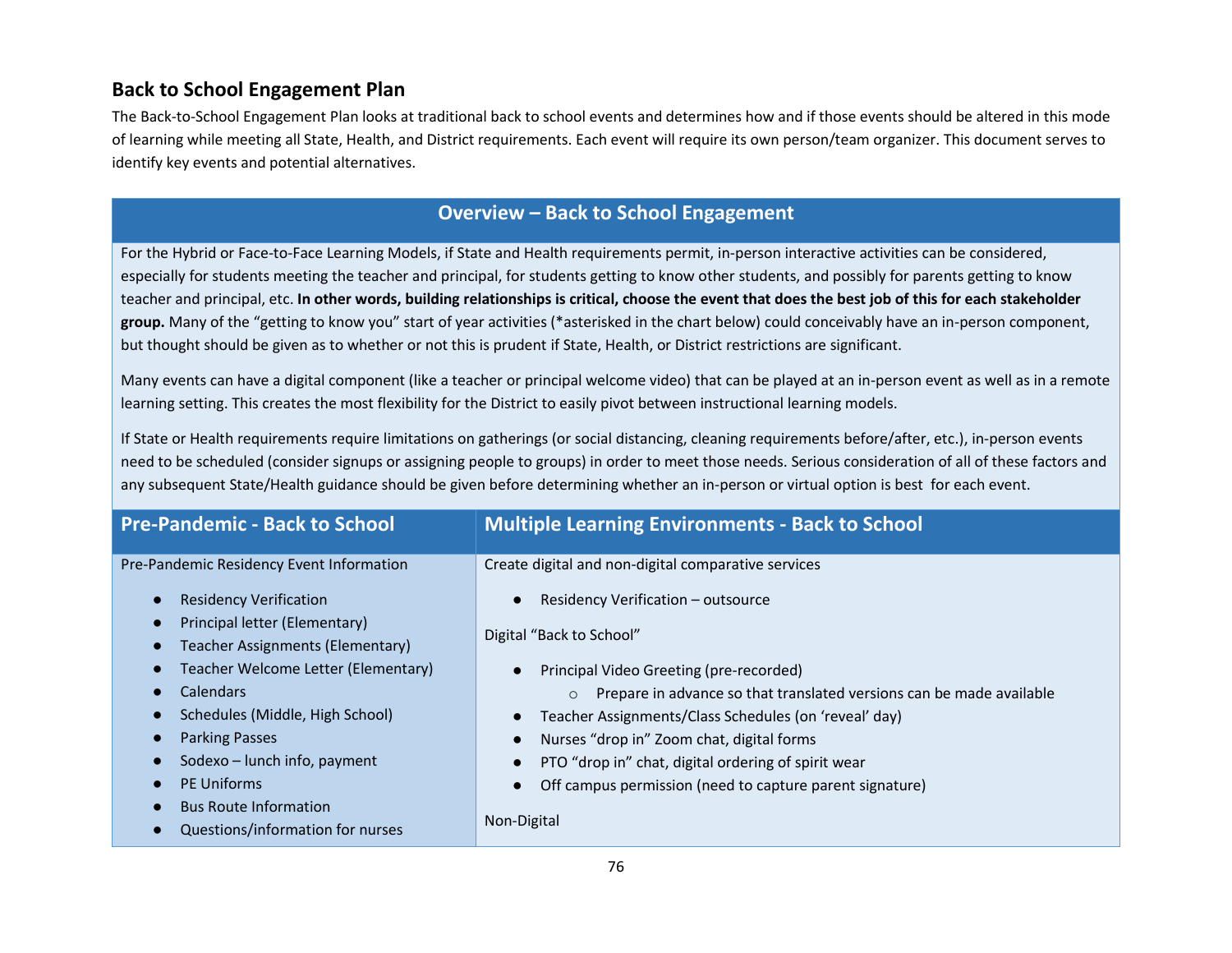| IDs (Middle, High School)                        | Calendars (discontinue print calendar)                                                                                                                                                                                                                                                                                                                                                                                                                                                                                                                                                                                            |  |  |  |
|--------------------------------------------------|-----------------------------------------------------------------------------------------------------------------------------------------------------------------------------------------------------------------------------------------------------------------------------------------------------------------------------------------------------------------------------------------------------------------------------------------------------------------------------------------------------------------------------------------------------------------------------------------------------------------------------------|--|--|--|
| Off campus permission (High School)              | Parking passes (building will coordinate pickup or mailing)                                                                                                                                                                                                                                                                                                                                                                                                                                                                                                                                                                       |  |  |  |
| PTO Connection, spirit wear                      | PE Uniforms (purchase/pick up through office if needed)                                                                                                                                                                                                                                                                                                                                                                                                                                                                                                                                                                           |  |  |  |
| Kindergarten Screening                           | As defined by Academics plan                                                                                                                                                                                                                                                                                                                                                                                                                                                                                                                                                                                                      |  |  |  |
| Parent/Student Information about What's New      | Provide a "Back to School" what's new document (consider digital and paper) so parents and<br>students can learn about                                                                                                                                                                                                                                                                                                                                                                                                                                                                                                            |  |  |  |
|                                                  | Any health requirements such as masks, health screening/self-certification, social<br>$\bullet$<br>distancing, capacity limits, bus health/cleaning requirements, etc.                                                                                                                                                                                                                                                                                                                                                                                                                                                            |  |  |  |
|                                                  | New construction or changes within school, movement within school, any other                                                                                                                                                                                                                                                                                                                                                                                                                                                                                                                                                      |  |  |  |
|                                                  | changes such as with specials, lunch recess (elementary), interacting with each other,<br>etc.                                                                                                                                                                                                                                                                                                                                                                                                                                                                                                                                    |  |  |  |
|                                                  | Attendance/absence reporting.                                                                                                                                                                                                                                                                                                                                                                                                                                                                                                                                                                                                     |  |  |  |
| Parent Information about Remote Learning         | Provide "How to Zoom" information (mail and digital formats). Include information<br>about Zoom schedules.<br>o Provide translated copies of information<br>Teachers - Invite parents to Zoom meeting to learn process<br>Key information and resources for parents<br>Provide physical locations of where to go for help<br>$\circ$<br>Include supports, resources, and hotlines for students/families who are<br>$\circ$<br>struggling (SEL, food insecurity, etc.) - central location on website<br>Provide in multiple languages<br>$\circ$<br>As provided by Student & Family Support Transition Team and others.<br>$\circ$ |  |  |  |
| <b>Student Information about Remote Learning</b> | Provide "How to Zoom" information (regular mail and digital)<br>Teachers - Invite students to Zoom meeting to learn process; follow up with any<br>students experiencing difficulties<br>Key information and resources for students<br>Provide physical locations of where to go for help<br>$\circ$<br>Include supports, resources, and hotlines for students/families who are<br>$\circ$<br>struggling (SEL, food insecurity, etc.)<br>As provided by Student & Family Support Transition Team and others.<br>$\circ$                                                                                                           |  |  |  |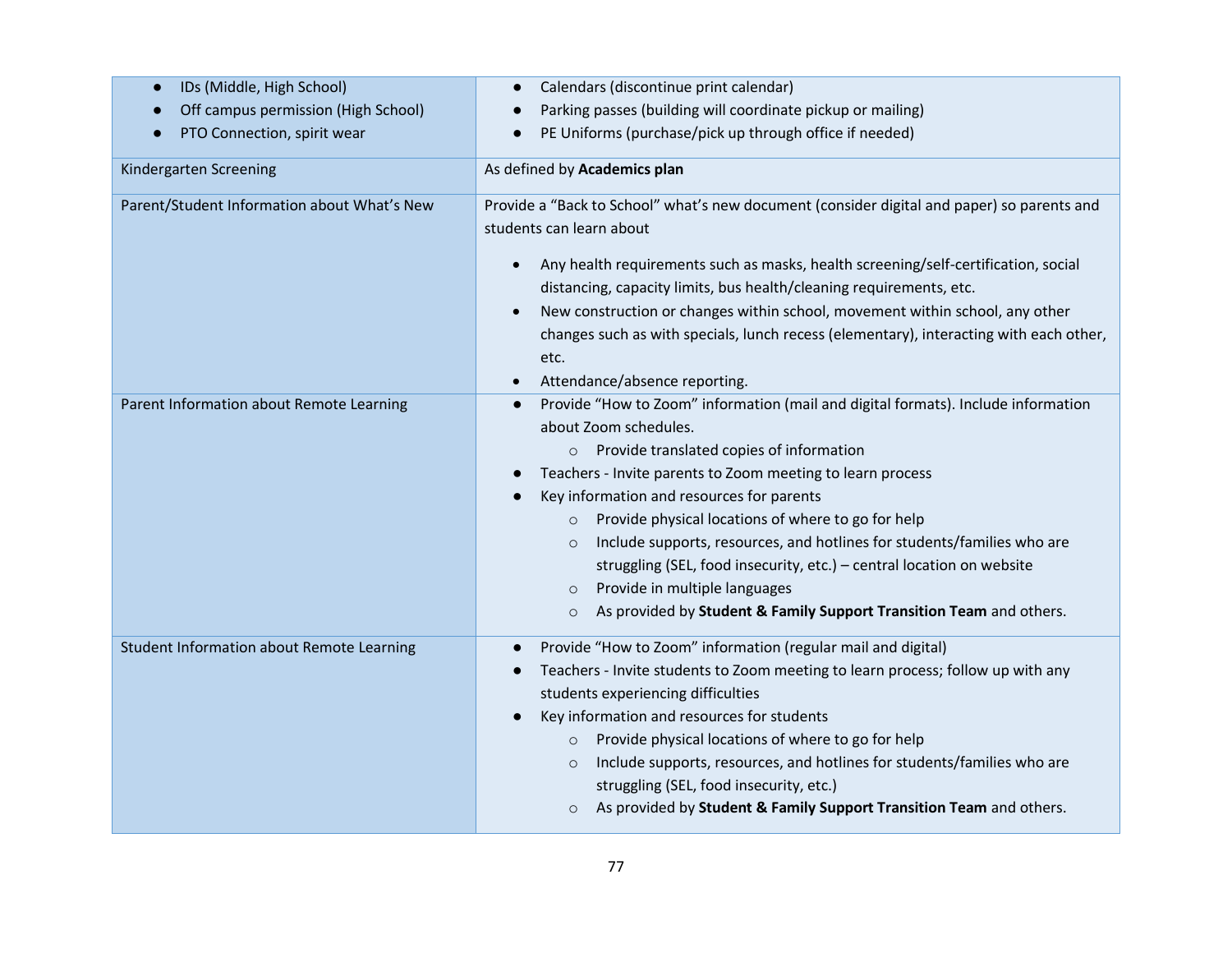| Meet the Teacher (Elementary), Kindergarten       | Either virtual or in-person. Virtually, this can be done as a Zoom meeting with the teacher (set     |  |  |
|---------------------------------------------------|------------------------------------------------------------------------------------------------------|--|--|
| playdate (IF, SA)                                 | up a schedule or drop-in during certain hours). Zoom with breakout rooms can be considered           |  |  |
|                                                   | for virtual "playdates". For an in-person connection, all State and District requirements must       |  |  |
|                                                   | be met. Additionally, reservations would be required and would need to be coordinated at the         |  |  |
|                                                   | building level if capacity limits are in place or if social distancing is required. Appropriate      |  |  |
|                                                   | cleaning and disinfecting must be performed before and after each visit. Utilize bilingual           |  |  |
|                                                   | resources (Heartland Alliances interpretation, bilingual teachers, Family Liaison to reach out to    |  |  |
|                                                   | non-English speaking parents).                                                                       |  |  |
| Scavenger Hunt, Walk the Schedule (Middle School) | Either virtual or in-person.                                                                         |  |  |
|                                                   | Video tour of the school is possible, however, this might also be a good option for in-person        |  |  |
|                                                   | connection if all State and District requirements can be met.                                        |  |  |
|                                                   | For in person options, require that reservations be made and coordinate at building principal        |  |  |
|                                                   | level if capacity limits are in place. Appropriate cleaning and disinfecting must be performed       |  |  |
|                                                   | before and after each visit.                                                                         |  |  |
|                                                   |                                                                                                      |  |  |
| Freshmen Orientation (High School)                | Either virtual or in-person.                                                                         |  |  |
|                                                   | Can be done as a Zoom orientation (small groups, consider neighborhood based), but this may          |  |  |
|                                                   | also be a good option for an in-person connection, if all State and District requirements can be     |  |  |
|                                                   | met.                                                                                                 |  |  |
|                                                   | For the in-person option, require signups for sessions if capacity limits or social distancing       |  |  |
|                                                   | requirements are in place. Coordinate movement of students throughout other parts of the             |  |  |
|                                                   | building to ensure capacity restrictions and to limit areas where extra cleaning will be needed.     |  |  |
|                                                   | Appropriate cleaning and disinfecting must be performed before and after visits.                     |  |  |
| First Days of School                              | All of these activities (and similar) may provide an option for in-person connection, enforcing      |  |  |
|                                                   | State and District requirements. All can be delivered as virtual if it is difficult to enforce State |  |  |
|                                                   | and District requirements, and by providing options virtually we are most able to pivot quickly      |  |  |
|                                                   | if necessary.                                                                                        |  |  |
|                                                   | Red carpet video to welcome students (can be pre-recorded)                                           |  |  |
|                                                   | Establish location for the welcome activity/entering school, ensuring that groups<br>$\circ$         |  |  |
|                                                   | are not congregating, not exceeding capacity limits, and that social distancing is                   |  |  |
|                                                   | observed. Utilize outside options where possible, still observing social distancing.                 |  |  |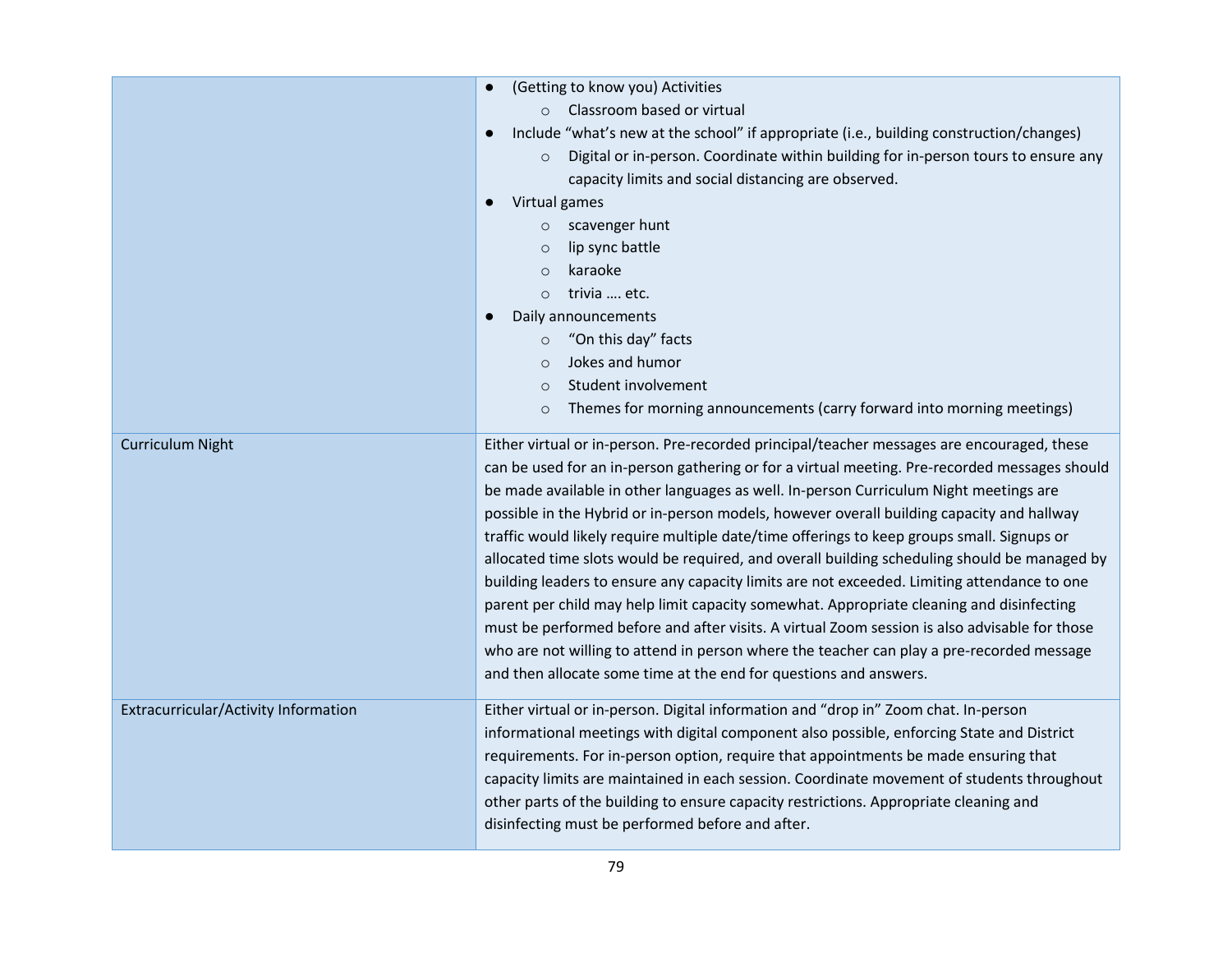#### **Engagement Plan Throughout the Year**

The Engagement Plan Throughout the Year looks at traditional school events and determines how and if those events could be altered in order to quickly pivot from one Learning Model to another. Each event will require its own person/team organizer. This document serves to identify key events and potential alternatives.

### **Overview – Engagement Throughout the School Year**

All events planned must meet State, Health, and District requirements for the appropriate current Learning Model. In determining whether or not an event should take place, organizers must ensure that all requirements can be met. **In other words, building relationships is critical, choose the event that does the best job of this for each stakeholder group.** Certain activities may have greater value in building relations between various stakeholders and therefore may be good options for in-person events, keeping in mind that some people may still prefer a virtual venue. Many events can still have the digital component (like a teacher or principal welcome video) that can be played at an in-person event as well as in a remote learning setting. This creates the most flexibility for us to easily pivot between the District's plans.

In-person events need to be scheduled (consider signups or assigning people to groups) if capacity limits or other requirements are in place. District/school events may require masks unless medically contraindicated, and a health screening prior to entering schools which can be selfadministered or conducted by school personnel.

| <b>Types of Engagement</b>                       | Plan                                                                                                                                                                                                                                                                                                               |
|--------------------------------------------------|--------------------------------------------------------------------------------------------------------------------------------------------------------------------------------------------------------------------------------------------------------------------------------------------------------------------|
| District, School, and Teacher Communications     | See Communications Plan                                                                                                                                                                                                                                                                                            |
| <b>Back to School Events</b>                     | See Back to School Engagement Plan                                                                                                                                                                                                                                                                                 |
| Point People within Schools, Personal Connection | Identify "point people" within schools who are responsible for connecting with specific<br>students during any type of learning model.<br>Academic Concerns - Academic plan<br>SEL Concerns - Student & Family Support plan<br>Health Concerns - Health & Wellness plan<br>Free/Reduced students - Business Office |
| <b>Access to Support</b>                         | Increase and improve access to support for Students and Families:                                                                                                                                                                                                                                                  |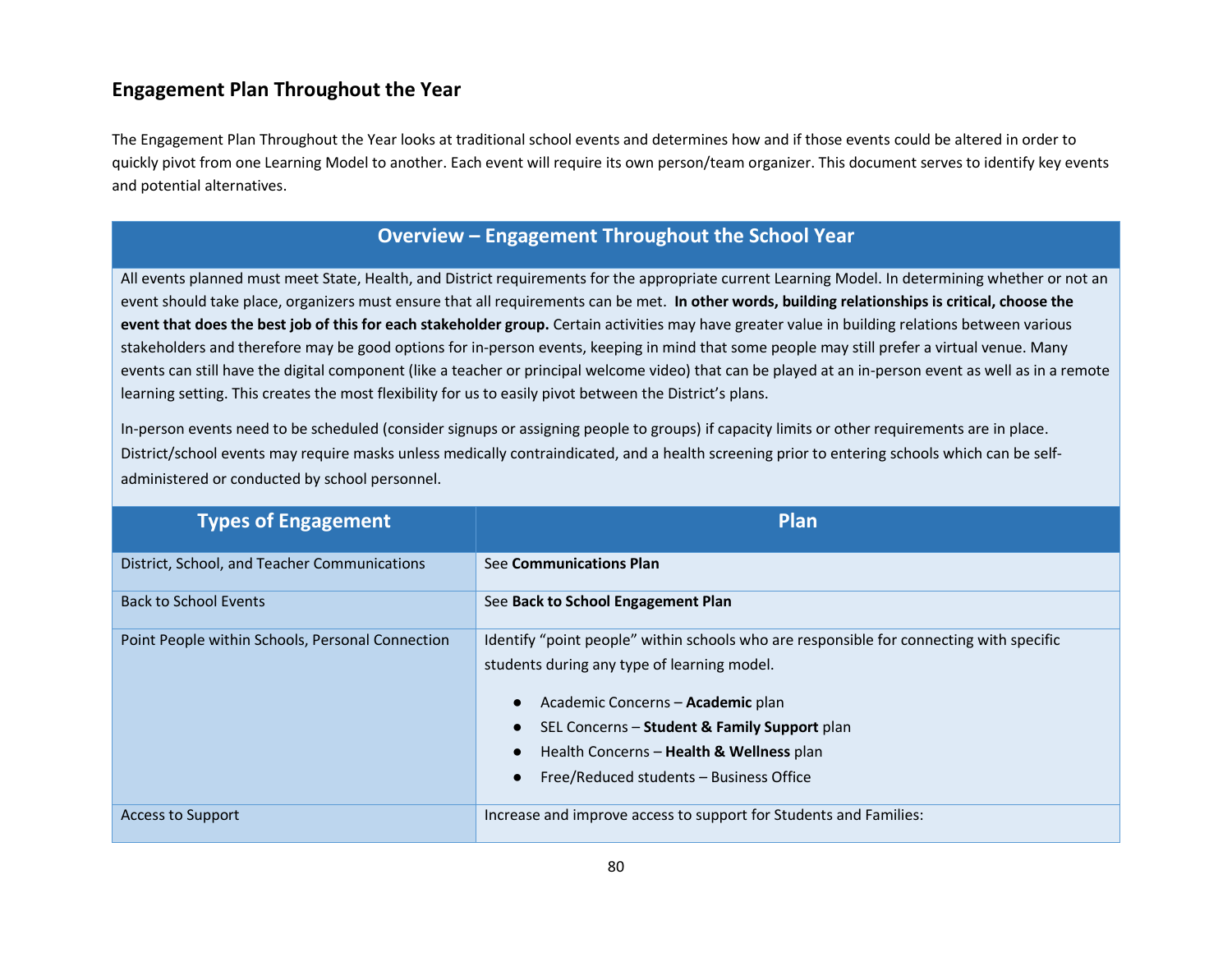|                                                    | Create one location for easy to find supports on website (for example, Health &                 |  |  |  |  |
|----------------------------------------------------|-------------------------------------------------------------------------------------------------|--|--|--|--|
|                                                    | Wellness icon leading to webpage with related information)                                      |  |  |  |  |
|                                                    | Highlight existing support structures to parents and students, such as:                         |  |  |  |  |
|                                                    | ○ See Something, Say Something                                                                  |  |  |  |  |
|                                                    | Text a Tip<br>$\circ$                                                                           |  |  |  |  |
|                                                    | Tech Support email and phone<br>$\circ$                                                         |  |  |  |  |
|                                                    |                                                                                                 |  |  |  |  |
| Large Group Events (also see Back to School Events | Either virtual or in-person. Each large group event will require its own plan for alternate     |  |  |  |  |
| above)                                             | programming, to be created by the organizer(s), but practices should be consistent across all   |  |  |  |  |
|                                                    | buildings at a given level. In-person events may still have a virtual component in order for us |  |  |  |  |
|                                                    | to manage capacity limits, social distancing, and in the event the District must pivot to       |  |  |  |  |
| District-wide                                      | another Learning Model. Virtual events may include some or all of the following: Zoom           |  |  |  |  |
| <b>Parent PD Sessions</b>                          | meeting, Livestream, pre-recorded videos, small group breakout sessions (Zoom), possibly        |  |  |  |  |
|                                                    | Zoom surveys, etc. Information should be provided in multiple languages as much as possible,    |  |  |  |  |
| District-wide Community Engagement                 | especially for pre-recorded virtual messages. All in-person plans must include any State,       |  |  |  |  |
| <b>Parent Teacher Conferences</b>                  | Health, and District requirements including cleaning requirements before/after.                 |  |  |  |  |
|                                                    | These events are possible to offer virtually. Organizers should determine which events are      |  |  |  |  |
| <b>Foundation Events</b>                           | most beneficial as in-person events, if conditions permit.                                      |  |  |  |  |
| <b>Monthly Board Awards</b>                        |                                                                                                 |  |  |  |  |
|                                                    | Parent PD Sessions - for example:                                                               |  |  |  |  |
| <b>Red Ribbon Week</b>                             | Getting to Know Zoom<br>$\circ$                                                                 |  |  |  |  |
| District-wide Art Festival                         | All about Seesaw<br>$\circ$                                                                     |  |  |  |  |
|                                                    | Canvas 101<br>$\circ$                                                                           |  |  |  |  |
| District-wide Choral Festival                      | How to Support your Child During eLearning (multi-part)<br>$\circ$                              |  |  |  |  |
| <b>EL Nights</b>                                   | SEL/SPED supports<br>$\circ$                                                                    |  |  |  |  |
|                                                    | Special events on these topics for EL parents<br>$\circ$                                        |  |  |  |  |
|                                                    | Curriculum Night (see Back to School Engagement)                                                |  |  |  |  |
| By School(s)                                       | Open House                                                                                      |  |  |  |  |
|                                                    | District-wide Community Engagement Events                                                       |  |  |  |  |
| <b>Curriculum Night</b>                            | Some PTO events (book fairs, meetings, bingo, etc.)                                             |  |  |  |  |
|                                                    | <b>Parent Teacher Conferences</b>                                                               |  |  |  |  |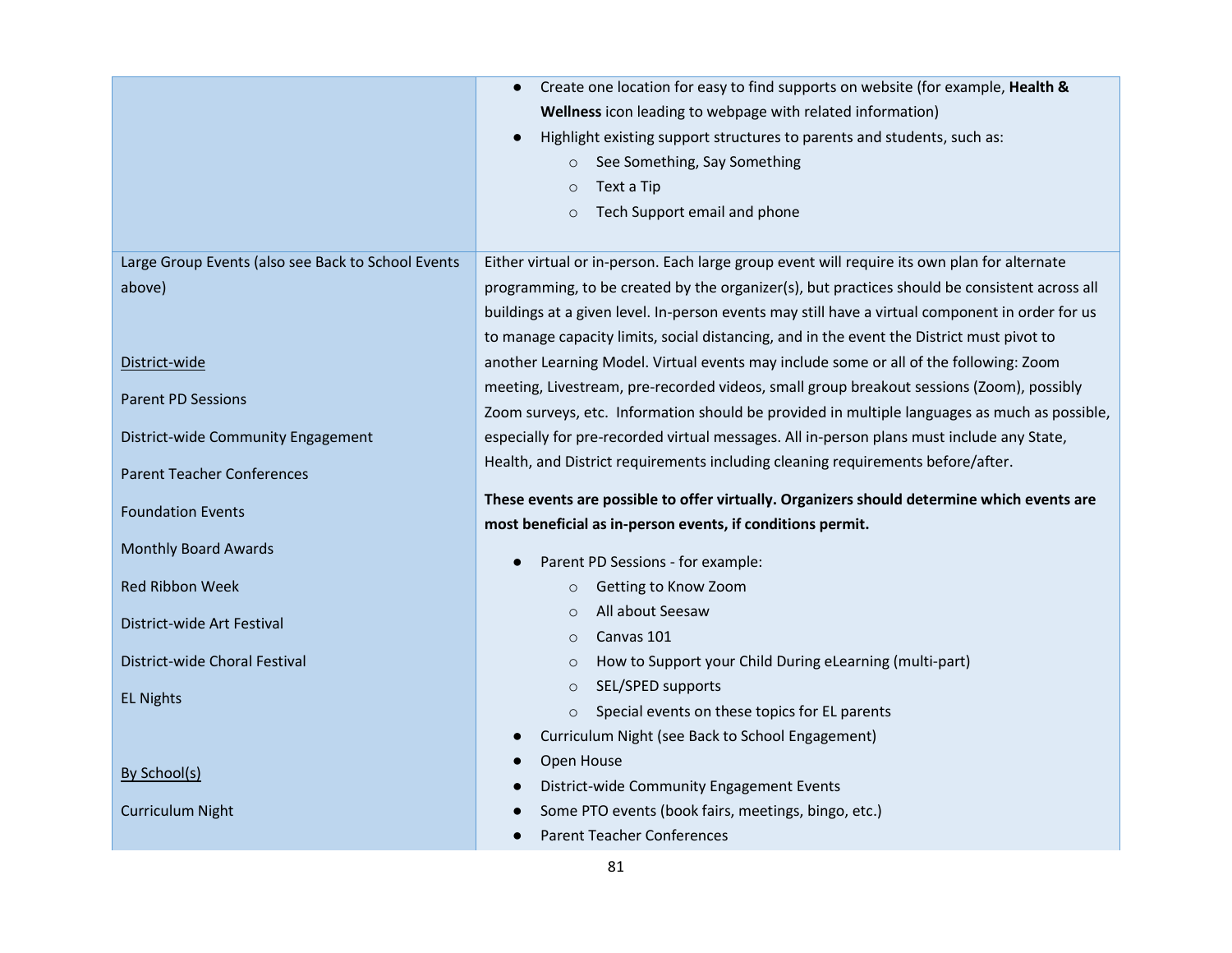Open House

PTO Events

Assemblies

Holiday Parties (Elementary)

Clubs & Activities

Field Trips

**Presenters** 

College Night (HS)

Pathways to Careers (HS)

Internships (HS)

**Concerts** 

Plays and Musicals

Vision and Hearing Screening

Field Days (Elementary)

Homecoming Activities (HS)

Prom (HS)

Graduation (HS)

Promotion Ceremonies (MS)

Senior Honors Night (HS)

● Some Foundation Events

- o District 95 Film Festival
- o STEAM Possible
- Monthly Board Awards
- Red Ribbon Week
- School Assemblies
- Possibly holiday parties (virtual games)
- District-wide Art Festival
- Clubs & Activities
	- o For some, possibly combination of Zoom meeting with outside, independent activities; for example, girls/boys on the run.
- **Field Trips**
- **Presenters**
- College Night (HS)
- Pathway to Careers (HS)
- EL Nights (digital access must be available)
- $\bullet$  Internships (HS) virtual for some
- Senior Honors Night

**For these activities, in-person may be required, but some alternate virtual alternatives may be possible with the use of technology. When capacity limits and/or social distancing are in place, parents/outside guests should be very restricted or not permitted.**

- Concerts
- Plays and musicals
- Vision and Hearing Screening (as determined by Academics team)
- Field Days
- Clubs & Activities
- Homecoming
- Graduation, Promotion

These events, in the format typically conducted, are not likely to be held until Phase 5: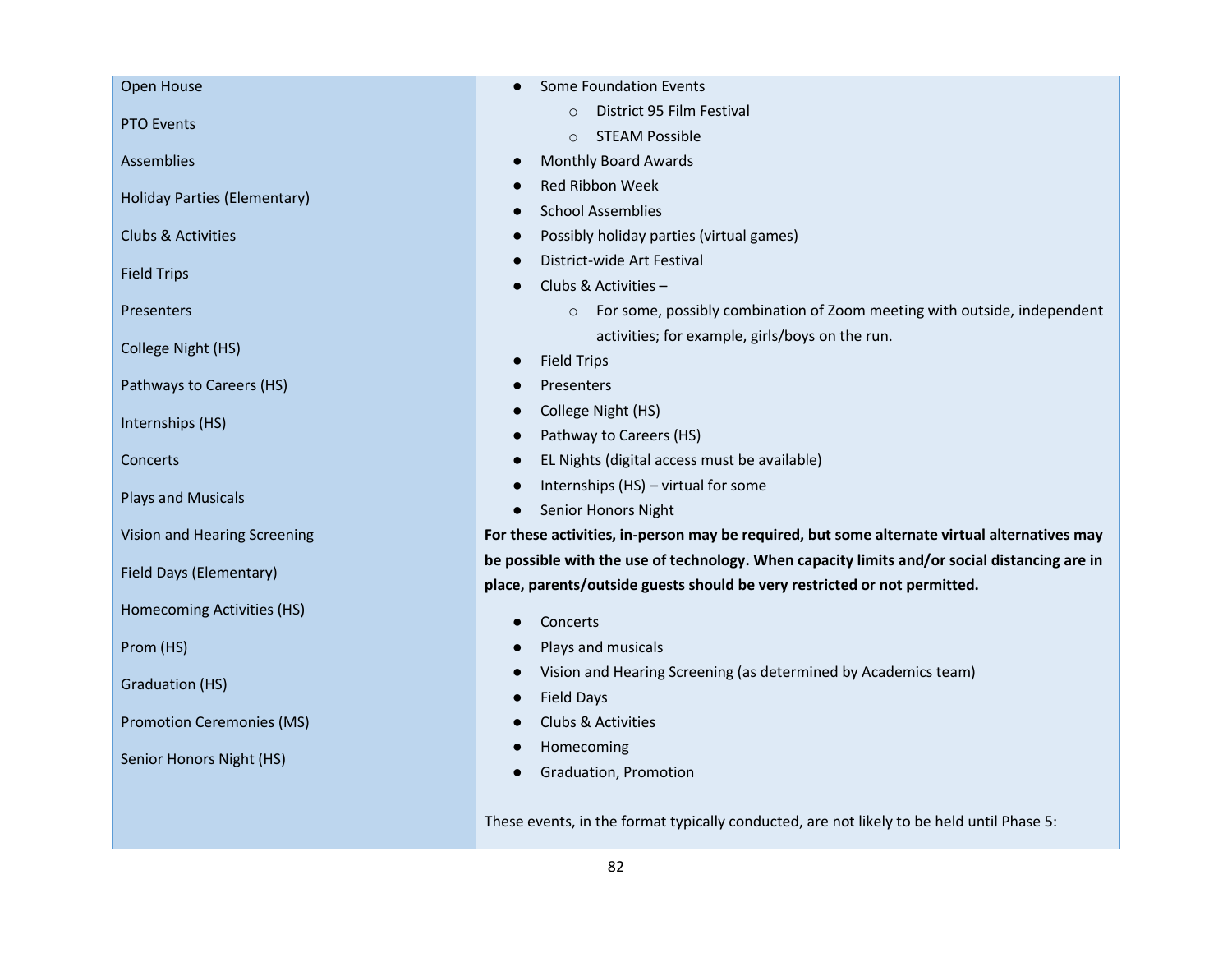| District-wide Choral festival                                                    |  |  |  |
|----------------------------------------------------------------------------------|--|--|--|
| In-person, all-school assemblies                                                 |  |  |  |
| Prom                                                                             |  |  |  |
| <b>STUDENTS</b>                                                                  |  |  |  |
| Create opportunities to celebrate the work and accomplishments of students       |  |  |  |
| <b>Monthly Board Awards</b>                                                      |  |  |  |
| Other student recognitions                                                       |  |  |  |
| Superintendent Student Advisory Team                                             |  |  |  |
| <b>Student Voice Features</b>                                                    |  |  |  |
| Digital Scrapbook or similar                                                     |  |  |  |
| Art and other displays of student works                                          |  |  |  |
| Student stories (in principal and District newsletters)                          |  |  |  |
| <b>STAFF</b>                                                                     |  |  |  |
| Identify ways to create an optimistic mood and sense of excitement. Emphasis on: |  |  |  |
| How much all stakeholders are valued                                             |  |  |  |
| Critical role of all stakeholders                                                |  |  |  |
| Exciting agenda for renewal                                                      |  |  |  |
| Plans for making renewal a reality                                               |  |  |  |
| New opportunities for stakeholder participation and leadership                   |  |  |  |
|                                                                                  |  |  |  |